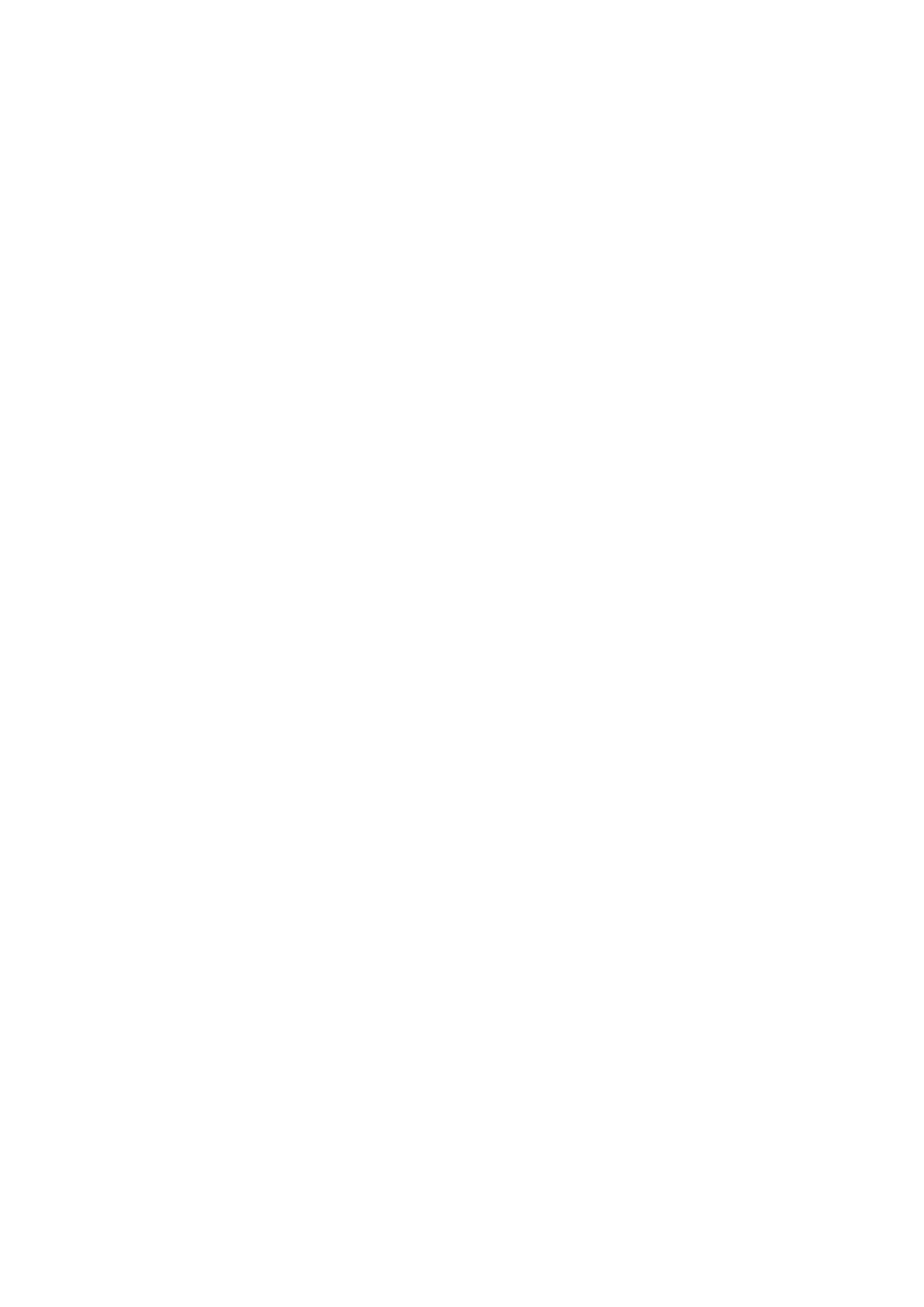

# **Customer and Investor Protection Rules 2019**

made under the *Financial Services Regulations*

# **Contents**

Page

| <b>Chapter 1</b> | <b>General</b>                                         |   |
|------------------|--------------------------------------------------------|---|
| <b>Part 1.1</b>  | <b>Preliminary</b>                                     |   |
| 1.1.1            | Name of rules                                          |   |
| 1.1.2            | Commencement                                           |   |
| 1.1.3            | Purpose of these rules                                 |   |
| 1.1.4            | Effect of definitions, notes and examples              |   |
| 1.1.5            | References to particular currencies                    |   |
| <b>Part 1.2</b>  | <b>Basic concepts</b>                                  | 2 |
| 1.2.1            | Who is a <i>customer</i> of an authorised firm?        | 2 |
| 1.2.2            | Who is a <i>retail customer</i> of an authorised firm? | 2 |
| $\sqrt{2}$       |                                                        | . |

V04 Customer and Investor Protection Rules 2019 contents 1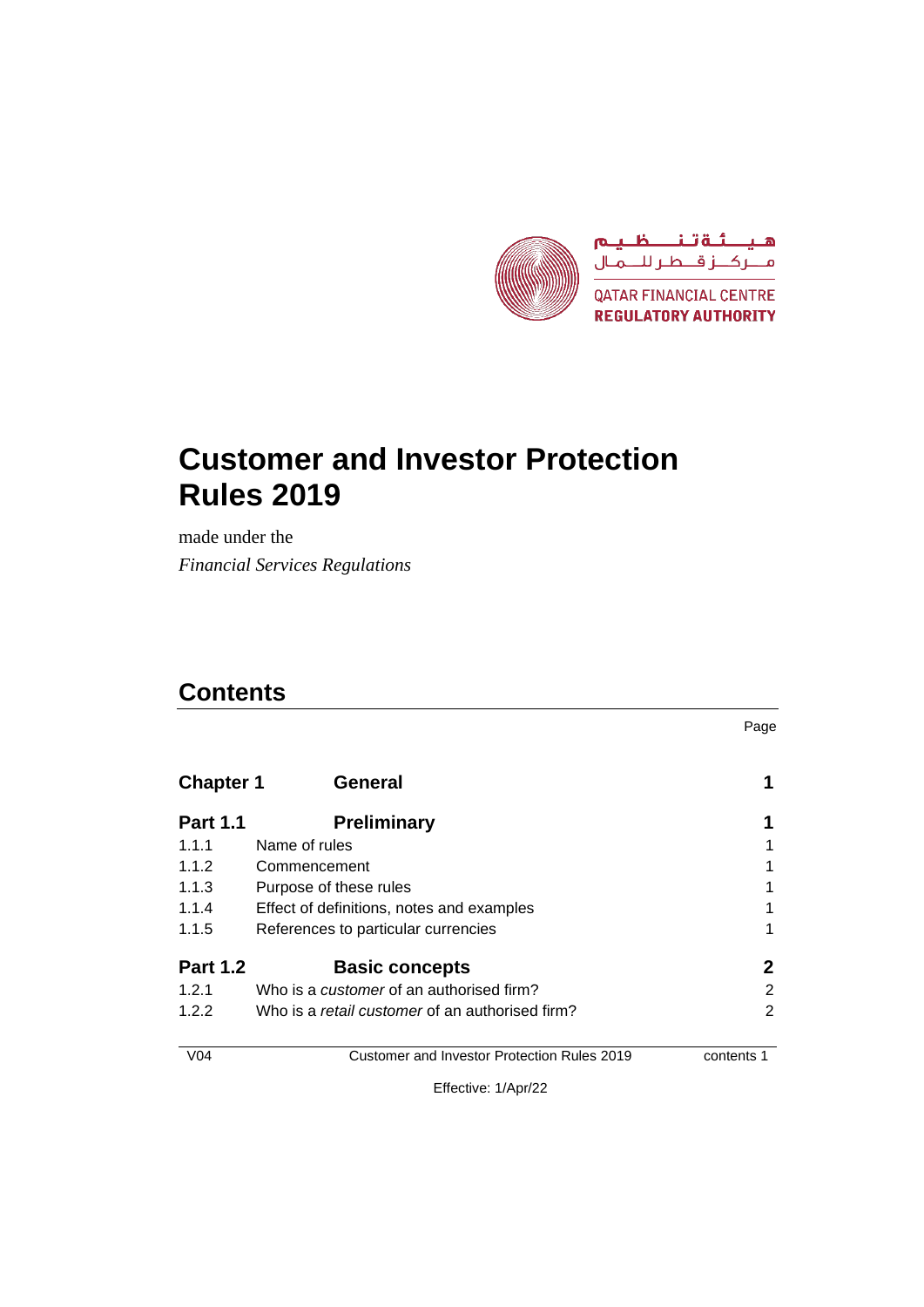| <b>Contents</b>  |                                                                                  |                |
|------------------|----------------------------------------------------------------------------------|----------------|
|                  |                                                                                  | Page           |
| 1.2.3            | Business customers-bodies corporate with certain levels of assets or<br>turnover | $\overline{2}$ |
| 1.2.4            | Business customers-bodies corporate-credit arrangement business                  | 3              |
| 1.2.5            | Business customer - collective investment funds                                  | 4              |
| 1.2.6            | Business customers—trustees                                                      | 4              |
| 1.2.7            | Business customers in relation to insurance business                             | 4              |
| 1.2.8            | Business customers-customers opted-up under rule 3.3.2                           | 4              |
| 1.2.9            | Business customers-customers opted-up under COND                                 | 5              |
| 1.2.10           | Who is an eligible counterparty of an authorised firm?                           | 5              |
| 1.2.11           | When is an agent a customer of an authorised firm?                               | 6              |
| <b>Chapter 2</b> | <b>Principles of fair treatment of customers</b>                                 | 7              |
| 2.1.1            | <b>Application of Chapter 2</b>                                                  | $\overline{7}$ |
| 2.1.2            | The principles                                                                   | $\overline{7}$ |
| 2.1.3            | Consequences for employees who fail to comply                                    | 8              |
| <b>Chapter 3</b> | <b>General obligations of all authorised firms</b>                               | 9              |
| <b>Part 3.1</b>  | Preliminary                                                                      | 9              |
| 3.1.1            | Application of Chapter 3                                                         | 9              |
| <b>Part 3.2</b>  | Applying principles of fair treatment of<br>customers                            | 9              |
| 3.2.1            | Fair treatment of customers in practice                                          | 9              |
| 3.2.2            | Systems and controls generally                                                   | 9              |
| <b>Part 3.3</b>  | <b>Customer classification</b>                                                   | 11             |
| 3.3.1            | Customer classification-general obligation                                       | 11             |
| 3.3.2            | Customer classification-opting-up                                                | 11             |
| 3.3.3            | Determination of customers' net assets                                           | 12             |
| 3.3.4            | Assessing customers' relevant knowledge, experience and<br>understanding         | 13             |
| 3.3.5            | Agreement required before opting-up customer                                     | 13             |
| 3.3.6            | Customer classification-systems and controls                                     | 14             |

contents 2 Customer and Investor Protection Rules 2019 V04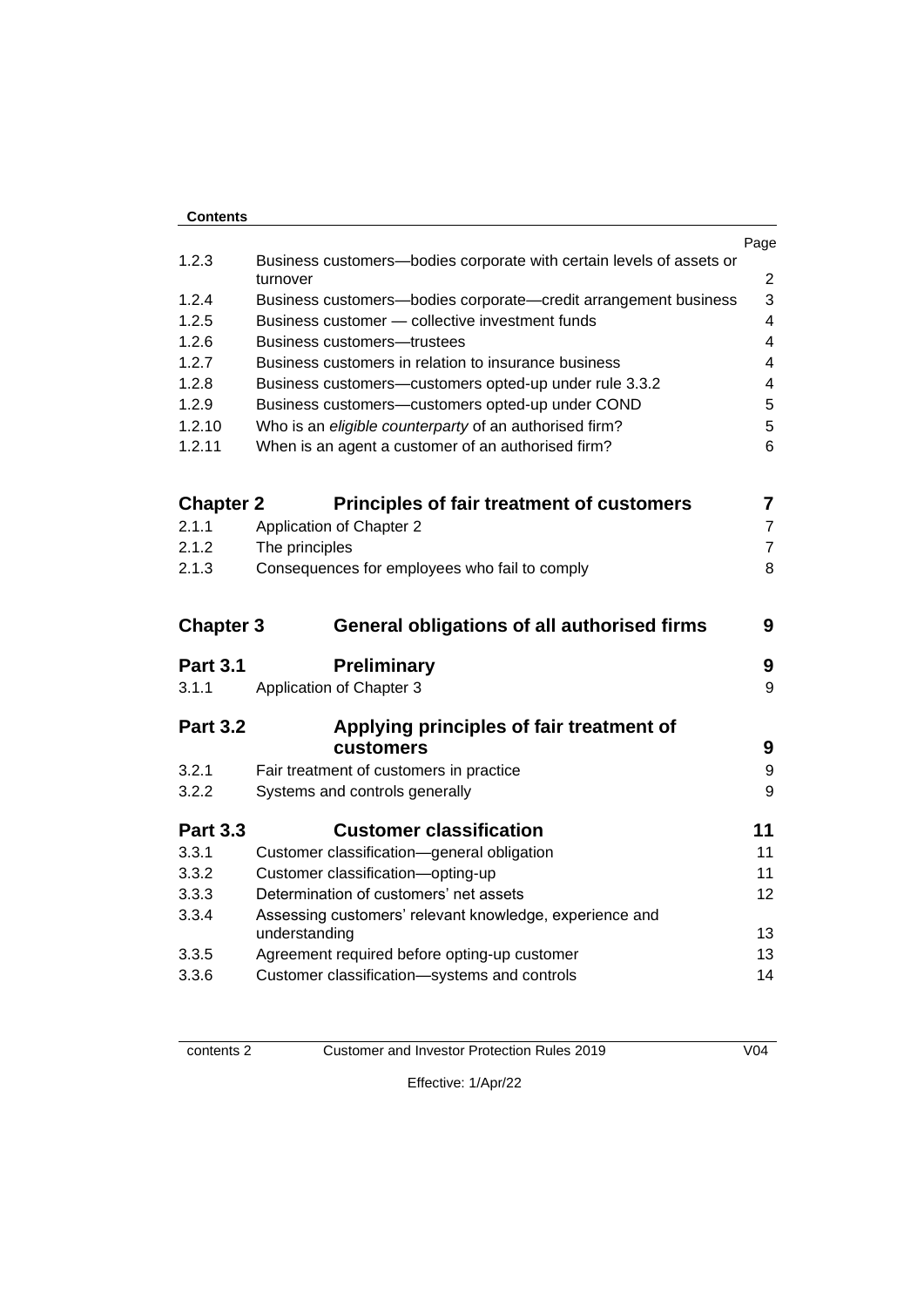|                 |                                                                                                             | <b>Contents</b> |
|-----------------|-------------------------------------------------------------------------------------------------------------|-----------------|
|                 |                                                                                                             | Page            |
| <b>Part 3.4</b> | Authorised firms' reliance on others and                                                                    |                 |
|                 | exclusion or restriction of liability                                                                       | 15              |
| 3.4.1           | Reliance on information provided by others                                                                  | 15              |
| 3.4.2           | Reliance on others to give information to customers                                                         | 15              |
| 3.4.3           | Exclusion or restriction of liability                                                                       | 15              |
| <b>Part 3.5</b> | Dealing with conflicts, material interests and                                                              |                 |
|                 | <b>inducements</b>                                                                                          | 16              |
| 3.5.1           | Meaning of material interest                                                                                | 16              |
| 3.5.2           | Conflicts of interest and material interests-policy                                                         | 16              |
| 3.5.3           | Conflicts of interest and material interests—management                                                     | 17              |
| 3.5.4           | Conflicts of interest and material interests—"decline to act" or "disclose                                  |                 |
|                 | and notify"                                                                                                 | 18              |
| 3.5.5           | Chinese walls                                                                                               | 18              |
| 3.5.6<br>3.5.7  | Contingent selling and bundling                                                                             | 19              |
| 3.5.8           | Inducements generally                                                                                       | 19              |
| 3.5.9           | Inducements-packaged investment products                                                                    | 20              |
| 3.5.10          | Inducements-financial assistance by product providers                                                       | 21<br>21        |
| 3.5.11          | Soft commission agreements                                                                                  | 22              |
| 3.5.12          | When may firms advise customers to replace products?<br>Firms' obligations in relation to trail commissions | 22              |
|                 |                                                                                                             |                 |
| <b>Part 3.6</b> | <b>Personal account transactions</b>                                                                        | 23              |
| 3.6.1           | Personal account transactions-systems and controls                                                          | 23              |
| <b>Part 3.7</b> | <b>Handling errors</b>                                                                                      | 26              |
| 3.7.1           | Handling of errors                                                                                          | 26              |
| <b>Part 3.8</b> | Handling complaints and related matters                                                                     | 28              |
| 3.8.1           | Who can make a complaint?                                                                                   | 28              |
| 3.8.2           | Firms' internal complaints-handling procedures                                                              | 28              |
| 3.8.3           | Customer redress                                                                                            | 30              |
| 3.8.4           | Referring complaints to other firms                                                                         | 30              |
| 3.8.5           | Service standards                                                                                           | 31              |
| 3.8.6           | Analysis of complaints for systemic weaknesses                                                              | 32              |
| 3.8.7           | Quarterly reporting about complaints                                                                        | 33              |
| 3.8.8           | Restitution orders for contravention of relevant requirements                                               | 33              |
| V <sub>04</sub> | Customer and Investor Protection Rules 2019                                                                 | contents 3      |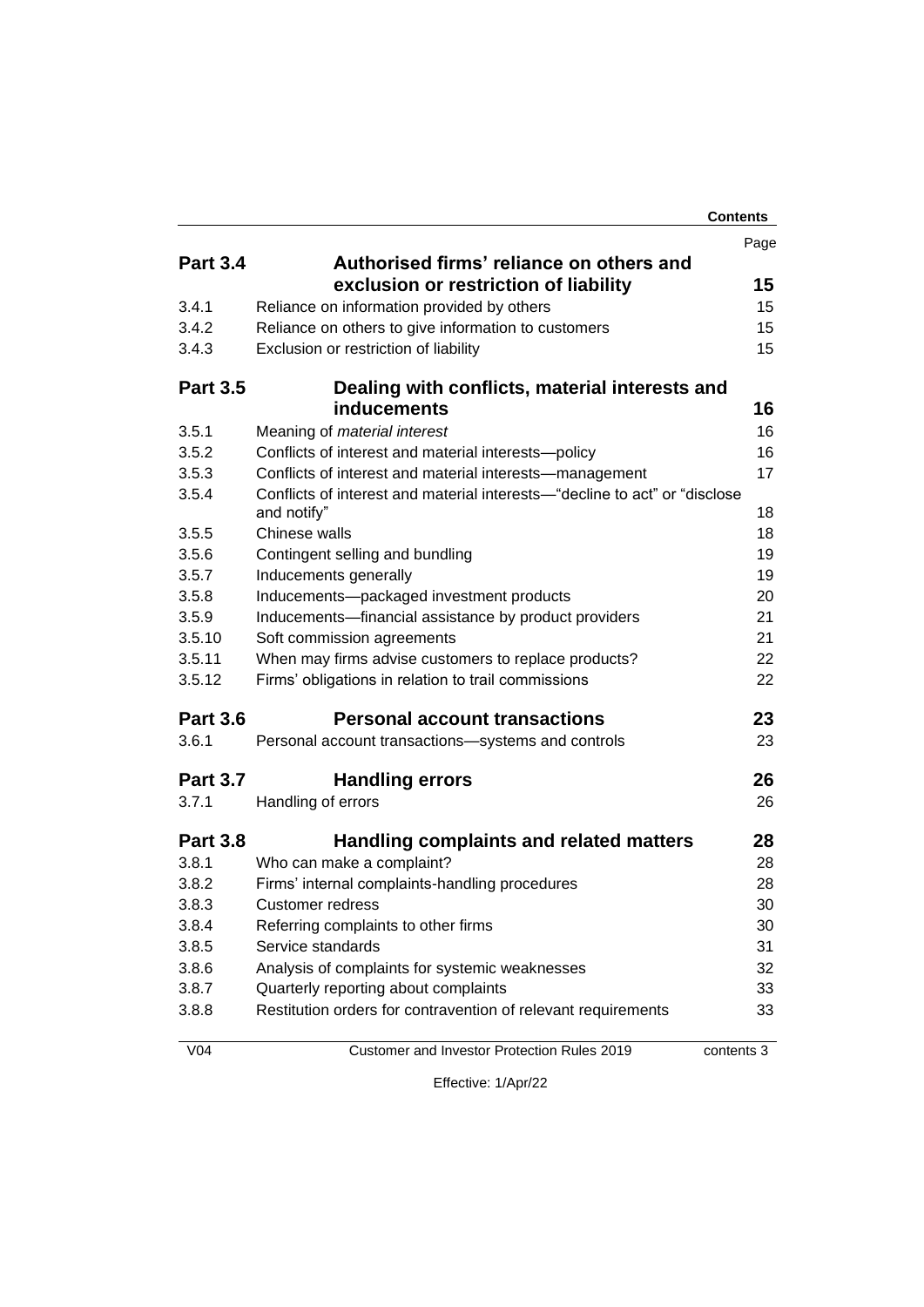| <b>Contents</b> |  |
|-----------------|--|

|                  |                                                                               | Page |
|------------------|-------------------------------------------------------------------------------|------|
| <b>Chapter 4</b> | Obligations of all authorised firms-<br>advertisements, personal contact with |      |
|                  | customers, and initial disclosure document                                    | 34   |
| <b>Part 4.1</b>  | <b>Preliminary</b>                                                            | 34   |
| 4.1.1            | Application of Chapter 4                                                      | 34   |
| 4.1.2            | How Chapter 4 is meant to operate                                             | 34   |
| <b>Part 4.2</b>  | Advertisements-general requirements                                           | 35   |
| 4.2.1            | Meaning of advertisement                                                      | 35   |
| 4.2.2            | Advertisements-compliance confirmation                                        | 35   |
| 4.2.3            | Advertisements for Shari'a-compliant products                                 | 35   |
| 4.2.4            | Content of advertisements                                                     | 36   |
| 4.2.5            | Advertisements made by another person                                         |      |
| 4.2.6            | Withdrawal of non-compliant advertisements                                    |      |
| 4.2.7            | Presentation of advertisements                                                |      |
| 4.2.8            | Comparisons in advertisements                                                 |      |
| 4.2.9            | Advertisements with references to past performance                            |      |
| 4.2.10           | Advertisements with future performance forecasts                              | 40   |
| 4.2.11           | Advertisements for packaged investment products                               | 41   |
| 4.2.12           | Advertisements describing products as guaranteed                              | 42   |
| <b>Part 4.3</b>  | <b>Personal contact with customers</b>                                        | 43   |
| 4.3.1            | Personal visits-retail customers                                              | 43   |
| 4.3.2            | Telephone contacts-retail customers                                           | 43   |
| 4.3.3            | Conduct of personal visits and telephone contacts                             | 44   |
| <b>Part 4.4</b>  | Initial disclosure document                                                   | 45   |
| 4.4.1            | Initial disclosure documents-general                                          | 45   |
| 4.4.2            | Initial disclosure documents-content                                          | 46   |
| 4.4.3            | Amendment of initial disclosure documents                                     | 47   |

contents 4 Customer and Investor Protection Rules 2019 V04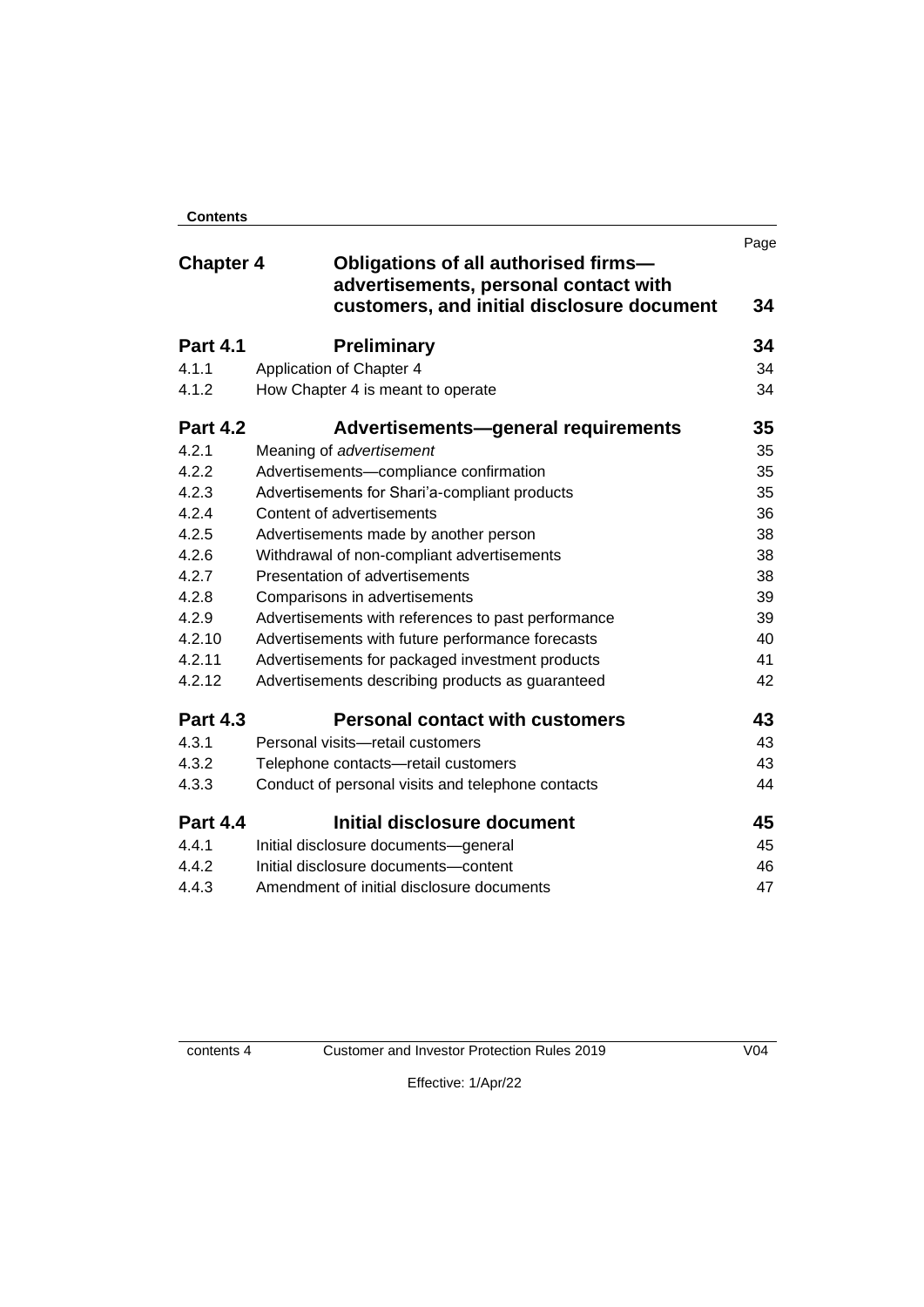|                  |                                                                                                     | <b>Contents</b> |
|------------------|-----------------------------------------------------------------------------------------------------|-----------------|
|                  |                                                                                                     | Page            |
| <b>Chapter 5</b> | Investment management business and                                                                  |                 |
|                  | investment mediation business                                                                       | 48              |
| <b>Part 5.1</b>  | <b>Application and general provisions</b>                                                           | 48              |
| 5.1.1            | Application of Chapter 5                                                                            | 48              |
| 5.1.2            | Definitions                                                                                         | 48              |
| 5.1.3            | General obligations-charges                                                                         | 53              |
| 5.1.4            | Obligation-research charges                                                                         | 54              |
| 5.1.5            | General obligation-benefits from third parties                                                      | 54              |
| <b>Part 5.2</b>  | <b>Investment managers</b>                                                                          | 56              |
| 5.2.1            | Initial disclosure document-additional requirements                                                 | 56              |
| 5.2.2            | Discretionary investment management agreements                                                      | 57              |
| 5.2.3            | Discretionary investment management services for retail customers<br>and certain opted-up customers | 58              |
| 5.2.4            | Investment management services for retail customers—"know your<br>customer"                         | 59              |
| <b>Part 5.3</b>  | <b>Investment intermediaries (including</b>                                                         |                 |
|                  | investment advisers)                                                                                | 61              |
| 5.3.1            | Initial disclosure document-additional requirements                                                 | 61              |
| 5.3.2            | Investment advice for retail customers-general requirements                                         | 62              |
| 5.3.3            | Investment intermediation and investment advice for retail<br>customers-"know your customer"        | 64              |
| 5.3.4            | Investment advice for retail customers-independence                                                 | 65              |
| <b>Part 5.4</b>  | Packaged investment products-key                                                                    |                 |
|                  | information document                                                                                | 67              |
| 5.4.1            | Key information documents to be prepared                                                            | 67              |
| 5.4.2            | Key information documents to be given to retail customers                                           | 67              |
| 5.4.3            | Key information documents-form and content                                                          | 68              |
| <b>Part 5.5</b>  | Packaged investment products-other                                                                  |                 |
|                  | matters                                                                                             | 69              |
| 5.5.1            | Packaged investment products not to be sold execution-only                                          | 69              |
| 5.5.2            | Life insurance contracts--contract documents                                                        | 69              |
| 5.5.3            | Periodic statements to customers                                                                    | 69              |
|                  |                                                                                                     |                 |

V04 Customer and Investor Protection Rules 2019 contents 5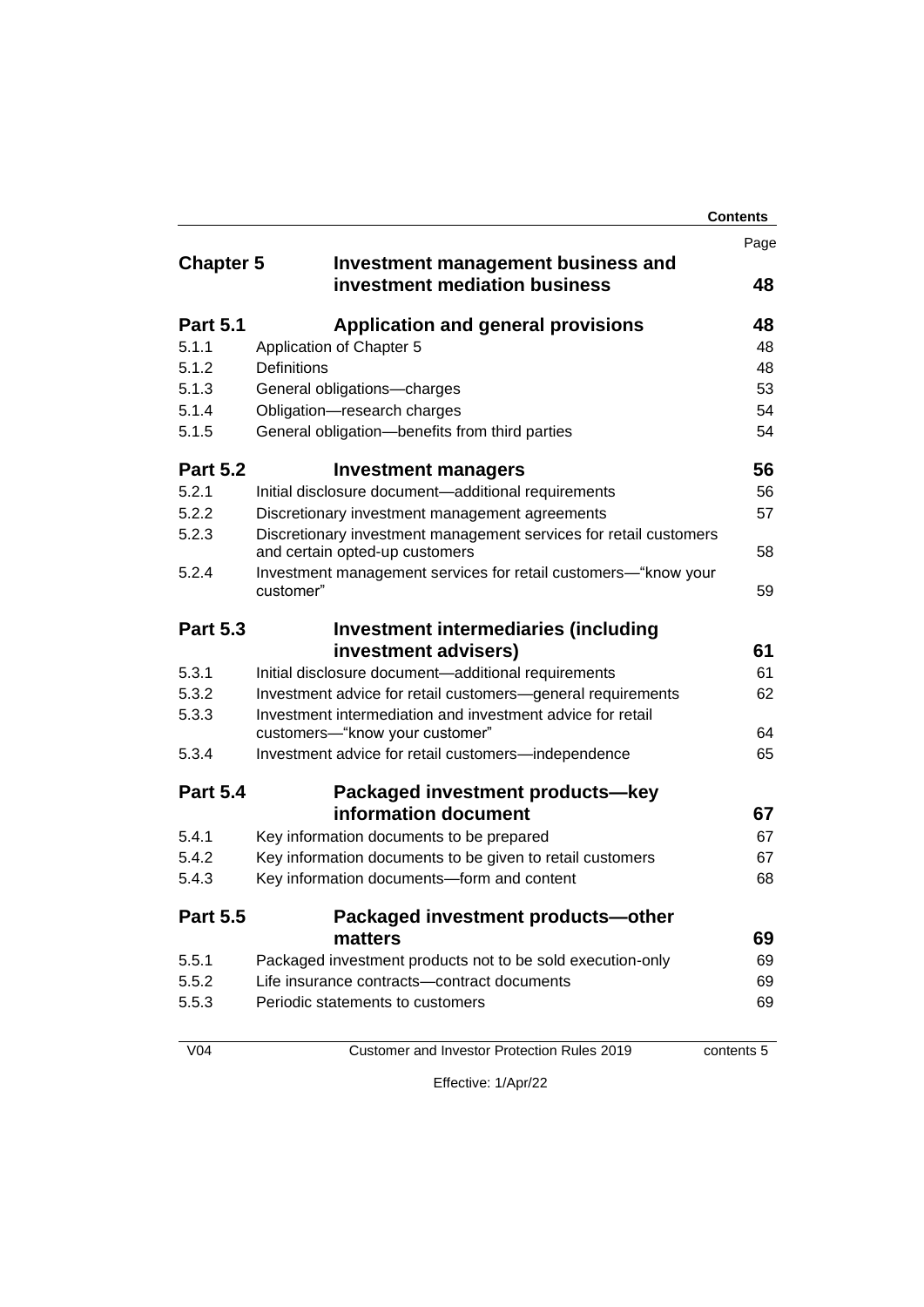| <b>Contents</b>  |                                                                                           |                 |
|------------------|-------------------------------------------------------------------------------------------|-----------------|
| 5.5.4            | Changes in terms and conditions of packaged investment products                           | Page<br>71      |
| <b>Chapter 6</b> | Insurance business and insurance mediation<br>business                                    | 72              |
| <b>Part 6.1</b>  | <b>Application and general provisions</b>                                                 | 72              |
| 6.1.1            | Application-Chapter 6                                                                     | 72              |
| 6.1.2            | <b>Definitions</b>                                                                        | 72              |
| <b>Part 6.2</b>  | <b>General requirements for insurers</b>                                                  | 75              |
| 6.2.1            | Insurers-initial disclosure document-additional requirements                              | 75              |
| 6.2.2            | Developing insurance products-policies and procedures                                     | 75              |
| 6.2.3            | QFC insurers' appointment of insurance intermediaries                                     | 76              |
| <b>Part 6.3</b>  | <b>General requirements for insurance</b>                                                 |                 |
|                  | intermediaries                                                                            | 78              |
| 6.3.1            | Insurance intermediaries-initial disclosure documents-additional<br>requirements          | 78              |
| 6.3.2            | Disclosure by tied agents                                                                 | 79              |
| 6.3.3            | Initial disclosure documents need not be provided in certain<br>circumstances             | 80              |
| 6.3.4            | Additional disclosure on customers' request                                               | 80              |
| 6.3.5            | Authorised firms acting as general insurance intermediaries for<br>insurers outside Qatar | 81              |
| 6.3.6            | Certain sellers of insurance not taken to be insurance intermediaries                     | 81              |
| 6.3.7            | Business practices of insurance intermediaries                                            | 82              |
| <b>Part 6.4</b>  | Non-investment insurance-retail                                                           | 83              |
| 6.4.1            | Non-investment insurance contracts-general requirements for retail<br>business            | 83              |
| 6.4.2            | Non-investment insurance-key information document                                         | 84              |
| 6.4.3            | Non-investment insurance-form and content of key information<br>document                  | 86              |
| <b>Part 6.5</b>  | Non-investment insurance-general matters                                                  | 89              |
| 6.5.1            | Non-investment insurance-provision of contract document                                   | 89              |
| 6.5.2            | Non-investment insurance-renewals                                                         | 89              |
| contents 6       | Customer and Investor Protection Rules 2019                                               | V <sub>04</sub> |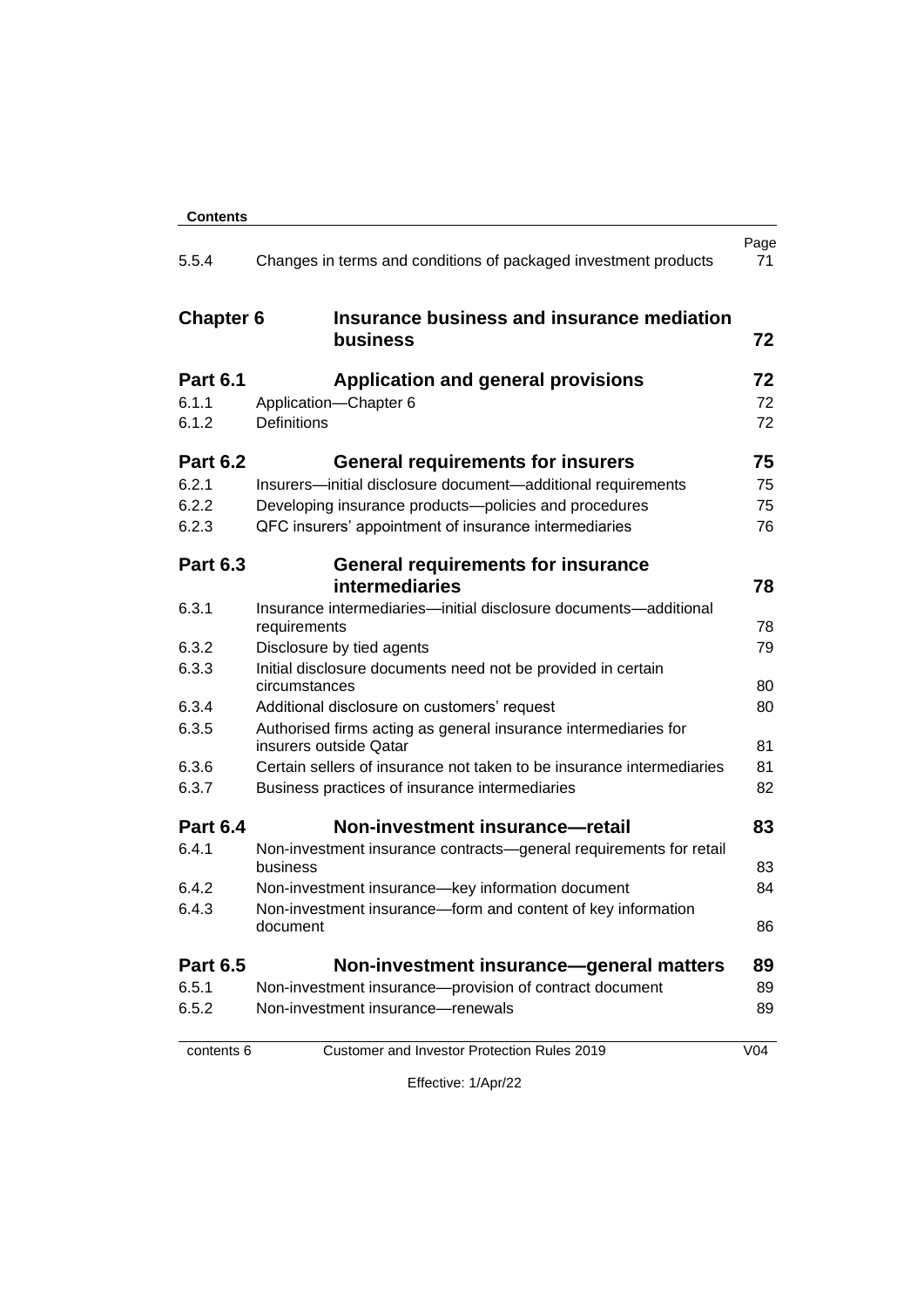|                  |                                                                                          | <b>Contents</b> |
|------------------|------------------------------------------------------------------------------------------|-----------------|
|                  |                                                                                          | Page            |
| 6.5.3            | Non-investment insurance—mid-term changes                                                | 90              |
| 6.5.4            | Non-investment insurance—claims handling by insurance                                    |                 |
|                  | intermediaries                                                                           | 91              |
| 6.5.5            | Non-investment insurance-fees and charges not to be excessive                            | 92              |
| 6.5.6            | Non-investment insurance-communication with joint policyholders                          | 92              |
| 6.5.7            | Non-investment insurance-group policies                                                  | 93              |
| 6.5.8            | Non-investment insurance—execution-only business                                         | 93              |
| <b>Part 6.6</b>  | <b>Cancelling insurance contracts</b>                                                    | 94              |
| 6.6.1            | Cancellation terms-general                                                               | 94              |
| 6.6.2            | Life insurance contracts and retail customers-right to cancel during<br>free look period | 94              |
| 6.6.3            | Life insurance contracts and retail customers—right to cancel on<br>variation            | 95              |
| 6.6.4            | Exercising right to cancel                                                               | 95              |
| 6.6.5            | Consequences of cancellation                                                             |                 |
| <b>Part 6.7</b>  | <b>Claims handling</b>                                                                   | 96              |
| 6.7.1            | Claims handling-general requirements                                                     | 96              |
| 6.7.2            | Claims handling-long term care insurance contracts                                       |                 |
| 6.7.3            | Payment of claims                                                                        | 98              |
| <b>Part 6.8</b>  | <b>Premium rebates</b>                                                                   | 99              |
| 6.8.1            | Dealing with premium rebates                                                             | 99              |
| <b>Chapter 7</b> | <b>Deposit-taking business</b>                                                           | 100             |
| 7.1.1            | Application of Chapter 7                                                                 | 100             |
| 7.1.2            | <b>Definitions</b>                                                                       | 100             |
| 7.1.3            | Initial disclosure document—additional requirements                                      |                 |
| <b>Chapter 8</b> | <b>Recordkeeping</b>                                                                     | 102             |
| 8.1.1            | Application of Chapter 8                                                                 | 102             |
| 8.1.2            | Obligation to keep records                                                               | 102             |
| 8.1.3            | Records that must be kept                                                                | 102             |
| 8.1.4            | How long records must be retained                                                        | 103             |
|                  |                                                                                          |                 |

V04 Customer and Investor Protection Rules 2019 contents 7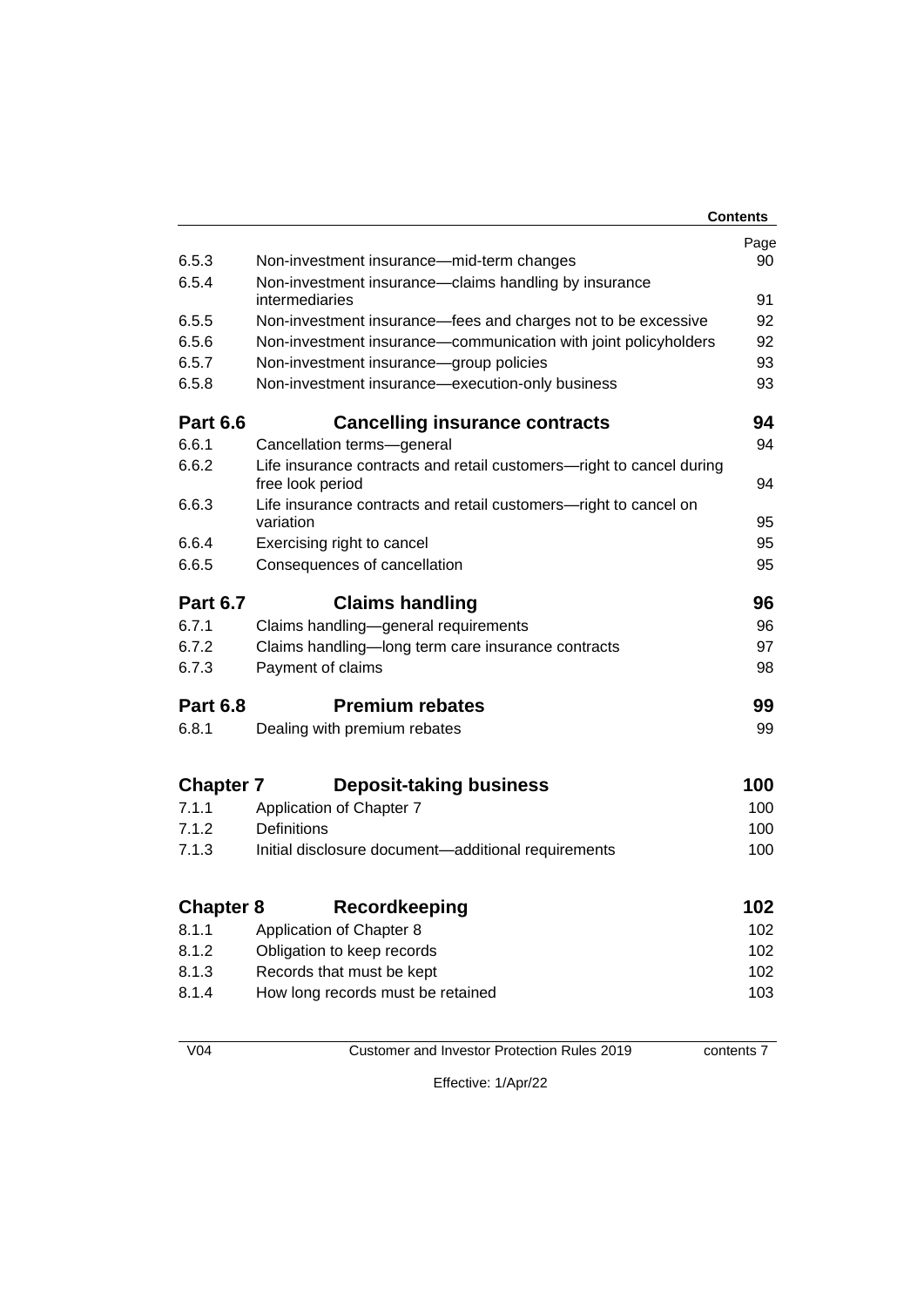#### **Contents**

|                   |                                                                 | Page |
|-------------------|-----------------------------------------------------------------|------|
| <b>Schedule 1</b> | Packaged investment products-key<br><b>Information document</b> | 104  |
| S1.1              | Opening statement                                               | 104  |
| S <sub>1.2</sub>  | Headings and information                                        | 104  |
| <b>Glossary</b>   |                                                                 | 110  |
| <b>Endnotes</b>   |                                                                 | 117  |

contents 8 Customer and Investor Protection Rules 2019 V04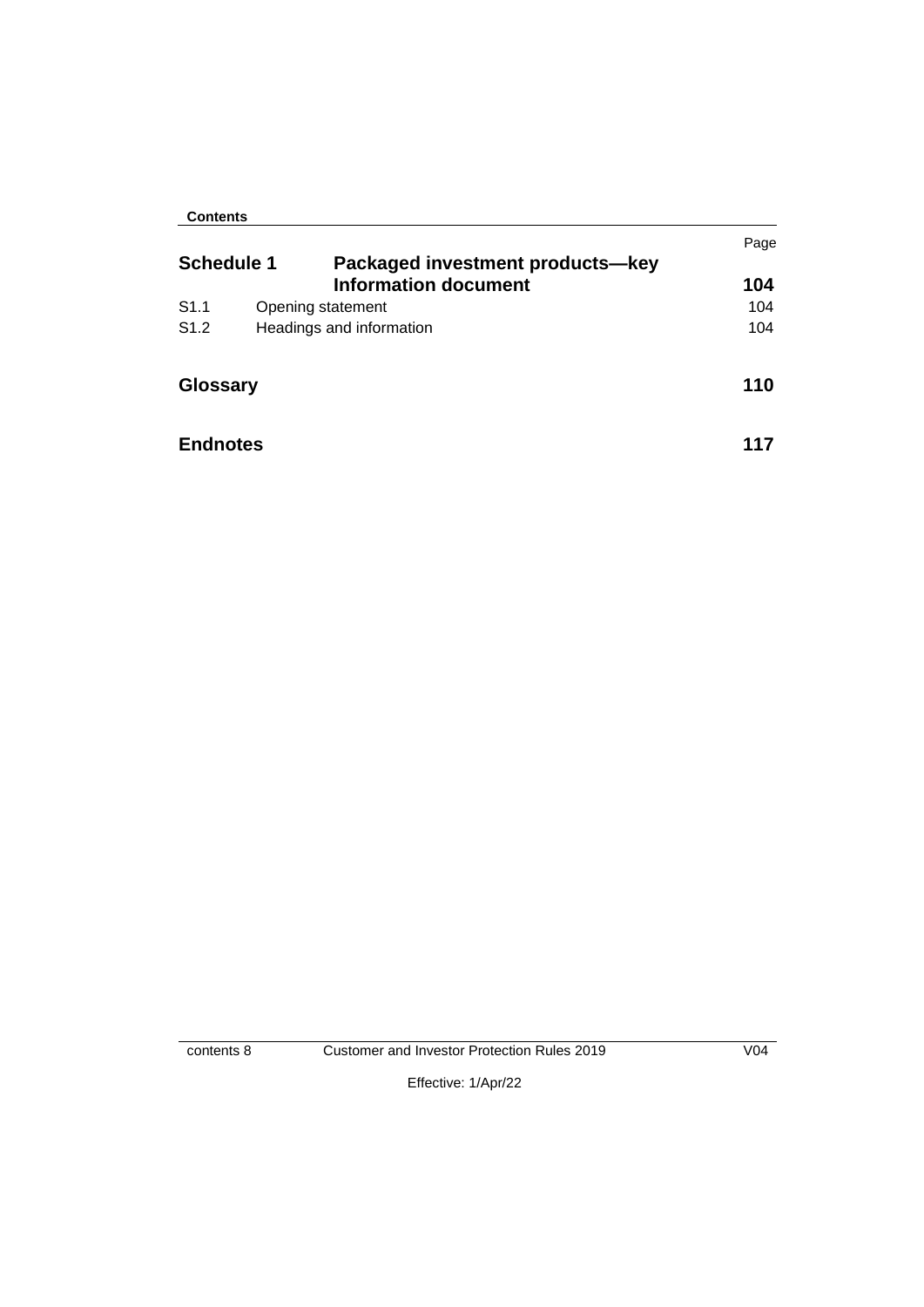# **Chapter 1 General**

# **Part 1.1 Preliminary**

# **1.1.1 Name of rules**

These rules are the *Customer and Investor Protection Rules 2019* (or CIPR).

# **1.1.2 Commencement**

These rules commence on 1 January 2020.

# **1.1.3 Purpose of these rules**

These rules set out the framework for regulating the conduct of authorised firms in their dealings with their customers.

# **1.1.4 Effect of definitions, notes and examples**

- (1) A definition in the glossary to these rules also applies to any instructions or document made under these rules.
- (2) A note in or to these rules is explanatory and is not part of these rules. However, examples and guidance are part of these rules.
- (3) An example is not exhaustive, and may extend, but does not limit, the meaning of these rules or the particular provision of these rules to which it relates.
	- *Note* Under FSR, article 17 (4), guidance is indicative of the view of the Regulatory Authority at the time and in the circumstances in which it was given.

# **1.1.5 References to particular currencies**

In these rules, the specification of an amount of money in a particular currency is also taken to specify the equivalent sum in any other currency at the relevant time.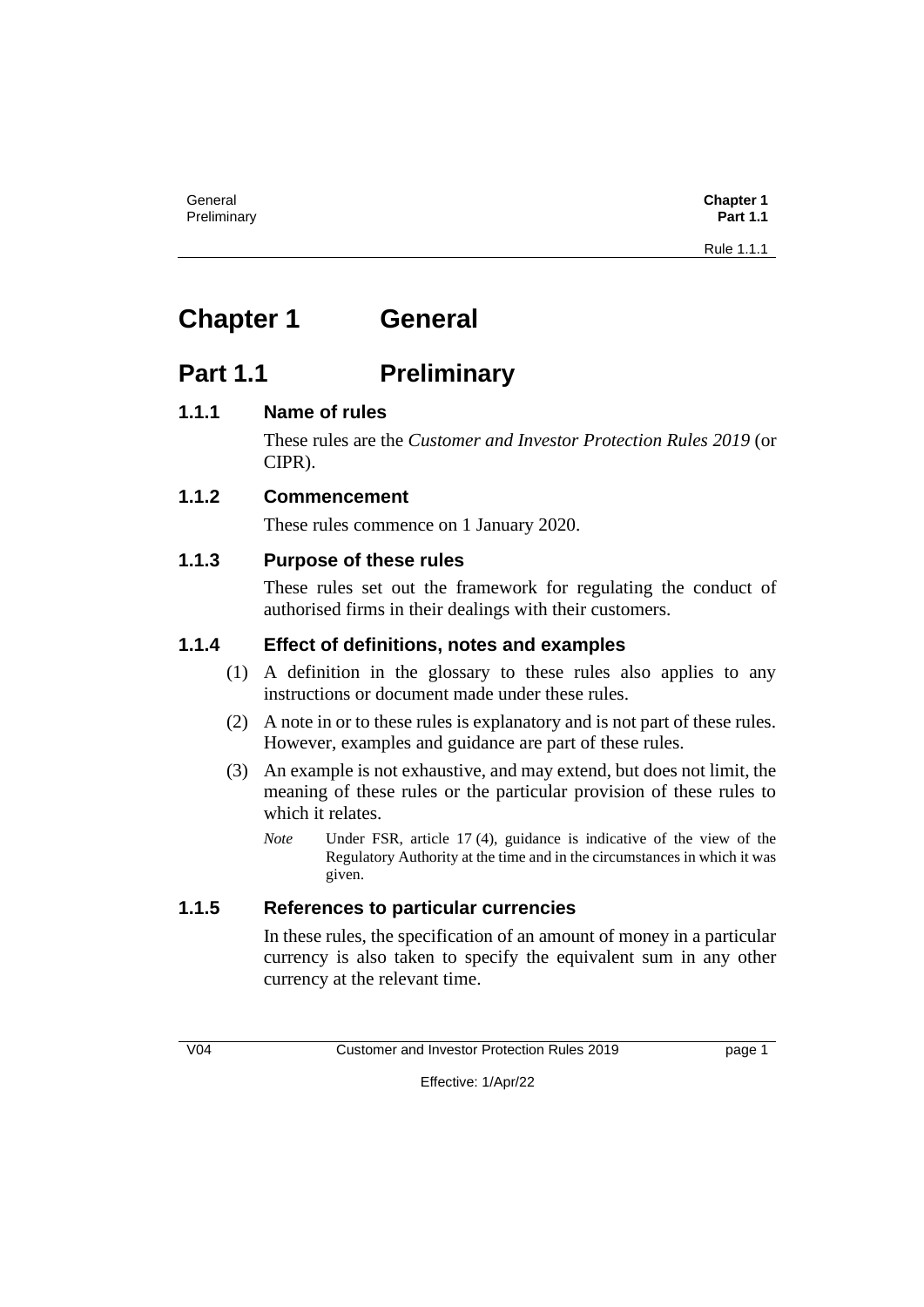| <b>Chapter 1</b> | General        |
|------------------|----------------|
| <b>Part 1.2</b>  | Basic concepts |

Rule 1.2.1

# **Part 1.2 Basic concepts**

#### **1.2.1 Who is a** *customer* **of an authorised firm?**

- (1) A customer of an authorised firm is a person to whom the firm provides, has provided, or offers to provide, a service that is a regulated activity, or a person who asks the firm to provide such a service. A customer may be:
	- (a) a retail customer;
	- (b) a business customer; or
	- (c) an eligible counterparty.
- (2) The categories *retail customer*, *business customer* and *eligible counterparty* are mutually exclusive. To avoid any doubt, a customer of an authorised firm that is an eligible counterparty (see rule 1.2.10) is not a business customer of the firm even if the customer would otherwise qualify as a business customer under any of rules 1.2.3 to 1.2.7.

#### **1.2.2 Who is a** *retail customer* **of an authorised firm?**

A *retail customer* of an authorised firm is a customer of the firm who is neither a business customer nor an eligible counterparty.

#### **1.2.3 Business customers—bodies corporate with certain levels of assets or turnover**

A customer of an authorised firm is a *business customer* if the customer is any of the following:

- (a) a body corporate that has (or, at any time during the previous 2 years, has had) either:
	- (i) called-up share capital, or net assets, of QR 18 million or more; or
	- (ii) annual net turnover of QR 30 million or more;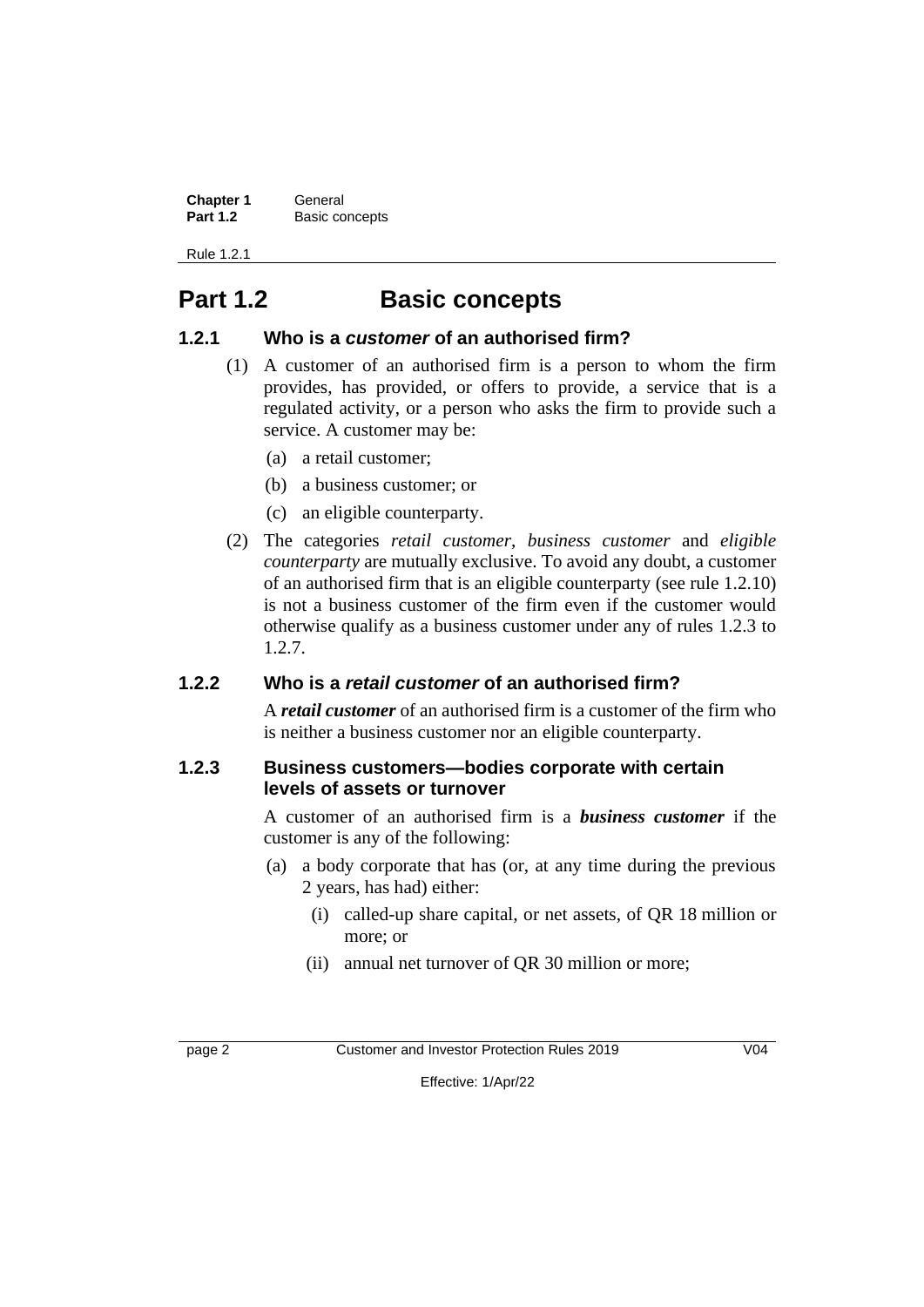| General        | <b>Chapter 1</b> |
|----------------|------------------|
| Basic concepts | <b>Part 1.2</b>  |
|                | Rule 1.2.4       |

- (b) a body corporate that has a holding company or subsidiary that has (or, at any time during the previous 2 years, has had) either:
	- (i) called-up share capital, or net assets, of at least QR 18 million; or
	- (ii) annual net turnover of QR 30 million or more;
- (c) a partnership or unincorporated association that has (or, at any time during the previous 2 years, has had) either:
	- (i) net assets of QR 18 million or more (calculated, in the case of a limited partnership, without deducting loans owing to any of the partners); or
	- (ii) annual net turnover of QR 30 million or more.

#### **1.2.4 Business customers—bodies corporate—credit arrangement business**

A customer of an authorised firm is a *business customer* if all of the following are true:

- (a) the customer is a body corporate that has (or, at any time during the previous 2 years, has had) net assets of QR 10 million or more;
- (b) the regulated activities that the firm will undertake for the customer are limited to arranging credit facilities or providing credit facilities (or both);
- (c) any credit facility provided or arranged has no embedded derivative or other attached hedging instrument;

#### **Example**

An interest rate hedging product

- (d) any credit facility provided or arranged is for use only in the business activities of 1 or more of the following:
	- (i) the customer;
	- (ii) another body corporate that is a member of the same group as the customer;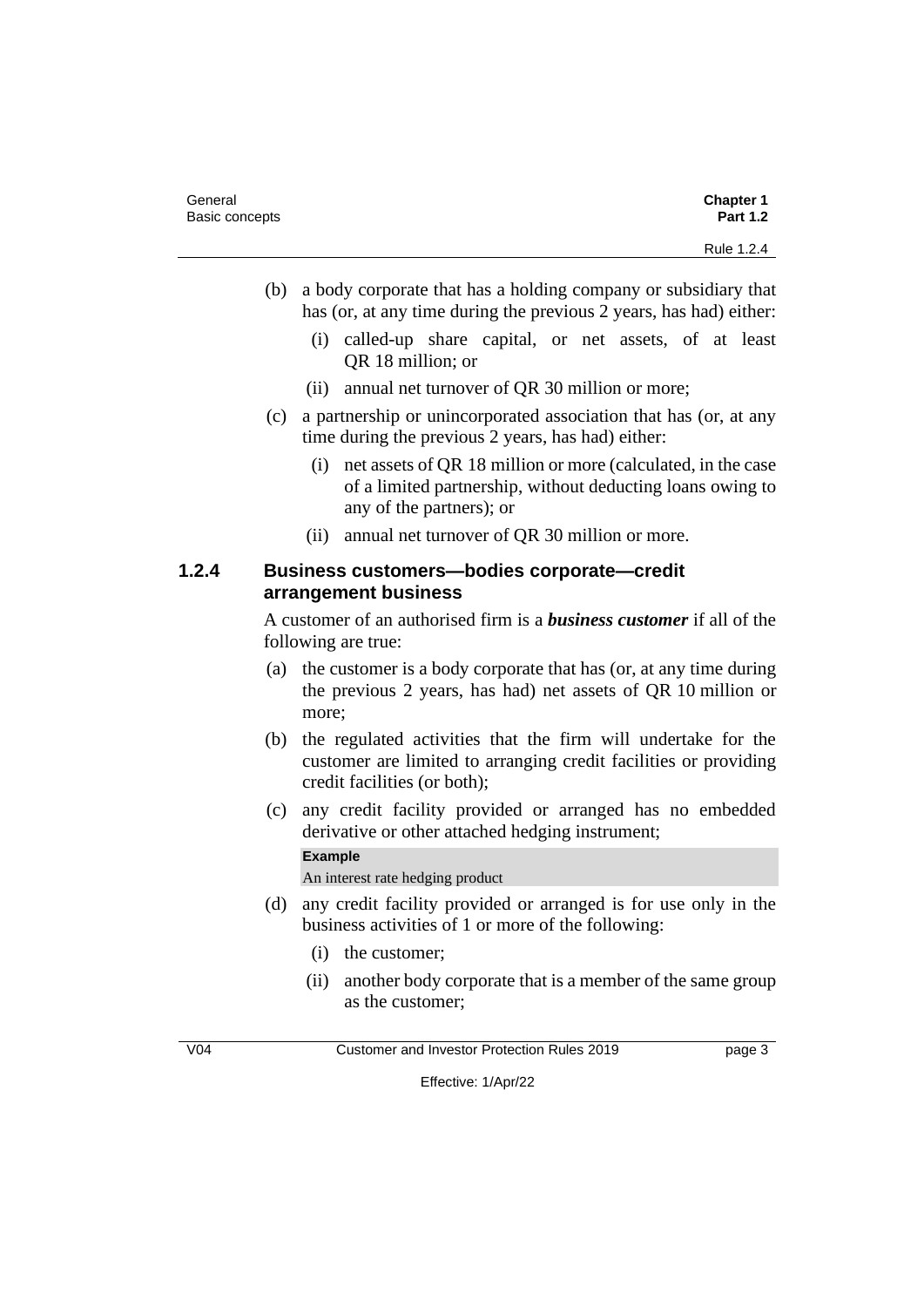| <b>Chapter 1</b> | General        |
|------------------|----------------|
| <b>Part 1.2</b>  | Basic concepts |

Rule 1.2.6

(iii) a joint venture to which the customer or a body corporate referred to in subparagraph (ii) is a party.

#### **1.2.5 Business customer — collective investment funds**

A customer of an authorised firm is a *business customer* if the customer is a collective investment fund.

#### **1.2.6 Business customers—trustees**

A customer of an authorised firm is a *business customer* if the customer is a trustee of a trust that has (or, at any time during the previous 2 years, has had) assets of QR 18 million or more (calculated as the total value of the cash and investments that form part of the trust's assets, without deducting its liabilities).

### **1.2.7 Business customers in relation to insurance business**

A customer of an authorised firm is a *business customer* if:

- (a) the relevant business is either or both of insurance business and insurance mediation business (in either case, in relation to noninvestment insurance contracts); and
- (b) the customer is:
	- (i) a person other than an individual; or
	- (ii) an individual who is acting for the purposes of the individual's trade, business or profession.

#### **1.2.8 Business customers—customers opted-up under rule 3.3.2**

A customer of an authorised firm is a *business customer* if the firm classifies the customer as a business customer under rule 3.3.2. However, if the firm classifies the customer as a business customer only in relation to 1 or more particular regulated activities and specified products, the customer is a business customer of the firm only in relation to that or those activities and products.

page 4 Customer and Investor Protection Rules 2019 V04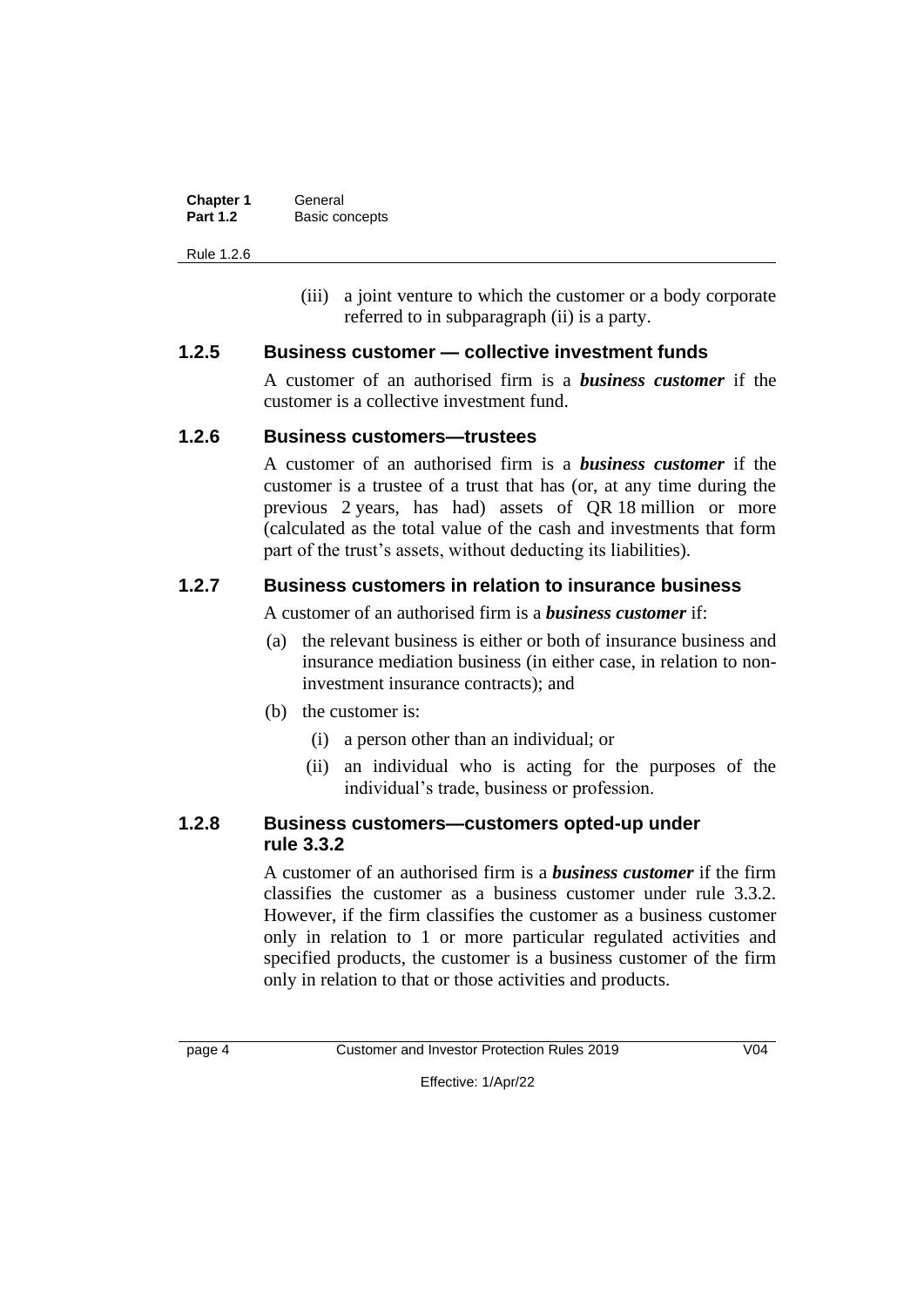| General        | <b>Chapter 1</b> |
|----------------|------------------|
| Basic concepts | <b>Part 1.2</b>  |
|                | Rule 1.2.9       |

#### **1.2.9 Business customers—customers opted-up under COND**

(1) A customer of an authorised firm is a *business customer* if the firm classified the customer as a business customer under COND, rule 2.3.2, and has not revoked the classification. If the customer was classified as a business customer only in relation to 1 or more particular regulated activities and specified products, the customer remains a business customer of the firm only in relation to that or those activities and products.

#### **Guidance**

COND was repealed on 1 January 2020. A customer who was a commercial customer under COND remains a business customer under these rules because the qualification is the same (see rule 1.2.7 of these rules and COND, rule 1.2.4). A retail customer in relation to certain types of business could not be opted-up as a commercial customer under COND, and a retail customer in relation to those types of business also cannot be opted-up as a business customer under these rules—see rule 3.3.2(2).

(2) However, if the customer was classified as a business customer in reliance on a statement of the customer's net assets (referred to in COND rule 2.3.2A (2)), the firm must obtain confirmation of the statement from the customer periodically (at least annually).

#### **1.2.10 Who is an** *eligible counterparty* **of an authorised firm?**

- (1) Each of the following, if a customer of an authorised firm, is an *eligible counterparty*:
	- (a) an authorised firm;
	- (b) a regulated financial institution;
	- (c) an eligible clearing house or eligible exchange;
	- (d) a government, government agency, or central bank or other national monetary authority, of any jurisdiction;
	- (e) a state investment body, or a body charged with, or intervening in, the management of the public debt;
	- (f) a supranational organisation, the members of which are jurisdictions, central banks or national monetary authorities.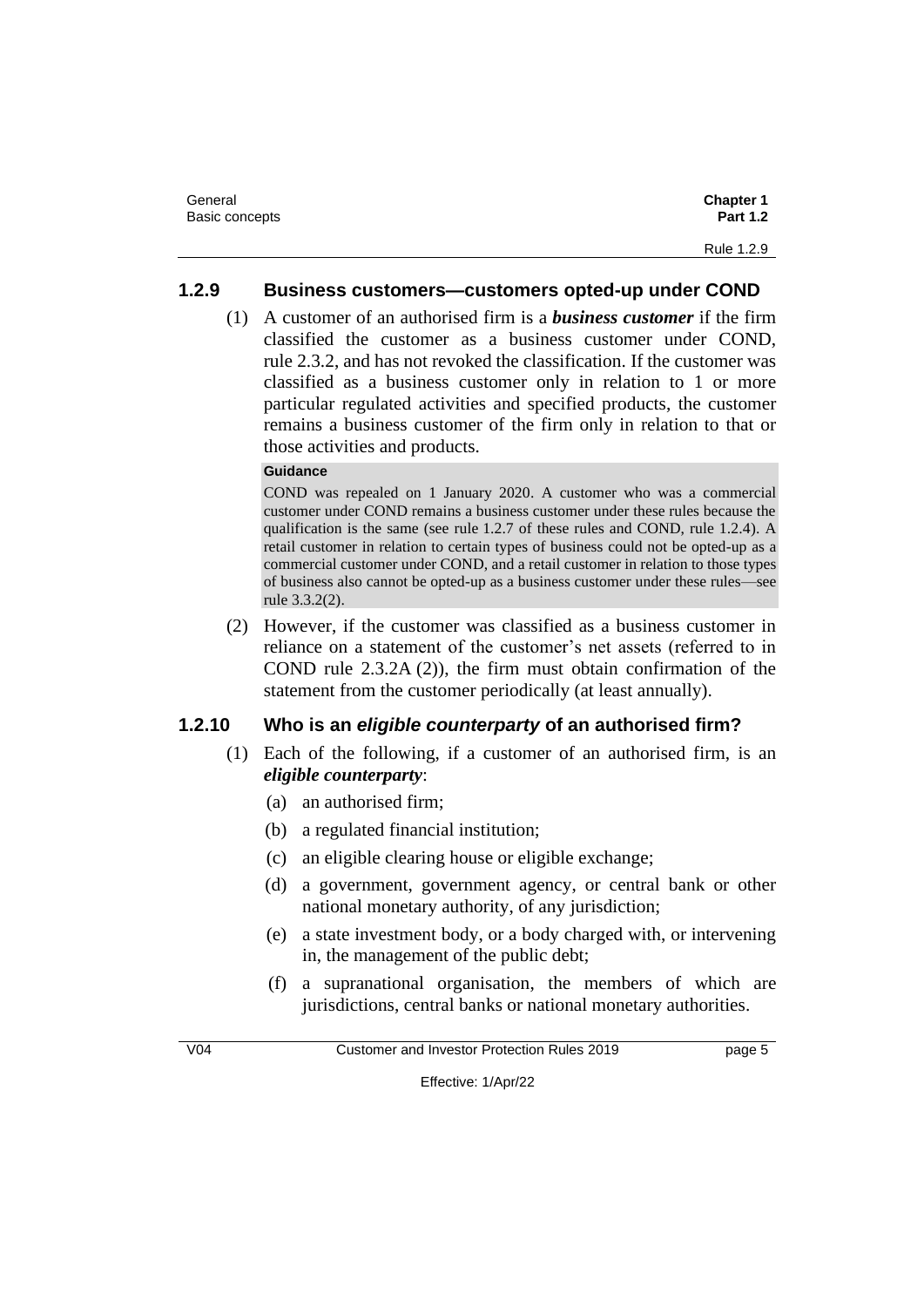| <b>Chapter 1</b> | General        |
|------------------|----------------|
| <b>Part 1.2</b>  | Basic concepts |

Rule 1.2.11

(2) In subrule  $(1)$  (c):

*eligible clearing house* means a clearing house that meets the following requirements:

- (a) transactions on a regulated exchange may be cleared through it; *Note* For *regulated exchange*, see the glossary.
- (b) it is incorporated or otherwise established in a jurisdiction outside the QFC;
- (c) the Regulatory Authority has not, by notice published on an approved website, declared that this definition does not apply to the jurisdiction.

*eligible exchange* means a regulated exchange for which the Regulatory Authority has not, by notice published on an approved website, declared that this definition does not apply to the jurisdiction in which the exchange is incorporated or established.

#### **1.2.11 When is an agent a customer of an authorised firm?**

- (1) This rule applies if an authorised firm provides, or offers to provide, a service to a person (the *agent*) that the firm knows is acting as agent for another person (the *principal*), and the service is a regulated activity.
- (2) The firm must treat the principal as the firm's customer in relation to that service, unless the agent is another authorised firm or a regulated financial institution.

page 6 Customer and Investor Protection Rules 2019 V04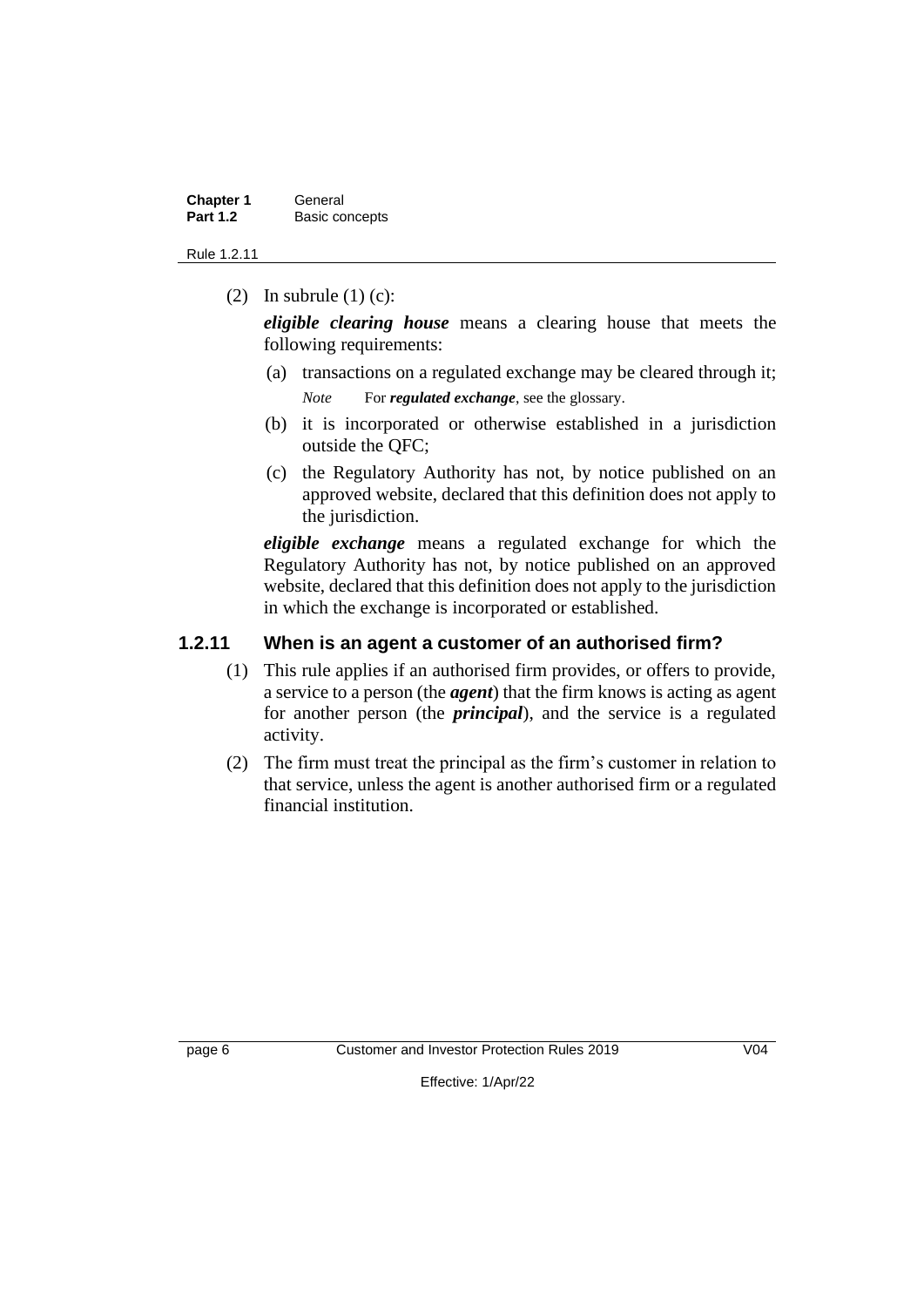# **Chapter 2 Principles of fair treatment of customers**

### **2.1.1 Application of Chapter 2**

This Chapter applies to every authorised firm in all its dealings with its customers, including its dealings with eligible counterparties.

#### **2.1.2 The principles**

An authorised firm must ensure that in all its dealings with its customers:

- (a) it acts honestly, fairly, independently and professionally in the best interests of its customers, and in the interests of the integrity of the market;
- (b) it acts with due skill, care and diligence in the best interests of its customers;
- (c) it does not recklessly, negligently or intentionally mislead a customer about the real or perceived advantages or disadvantages of a product or service;
- (d) it has the resources, policies and procedures, systems and controls (including compliance checks) and employee training necessary for compliance with these rules and all other Rules, and makes effective use of those resources, policies, procedures, systems and checks;
- (e) it seeks, from each customer, information about the customer that is appropriate to the product or service that the customer wants, and ensures that the product or service is suitable for the customer having regard to that information;
- (f) it fully discloses to each customer all the significant information about the product or service that the customer wants (in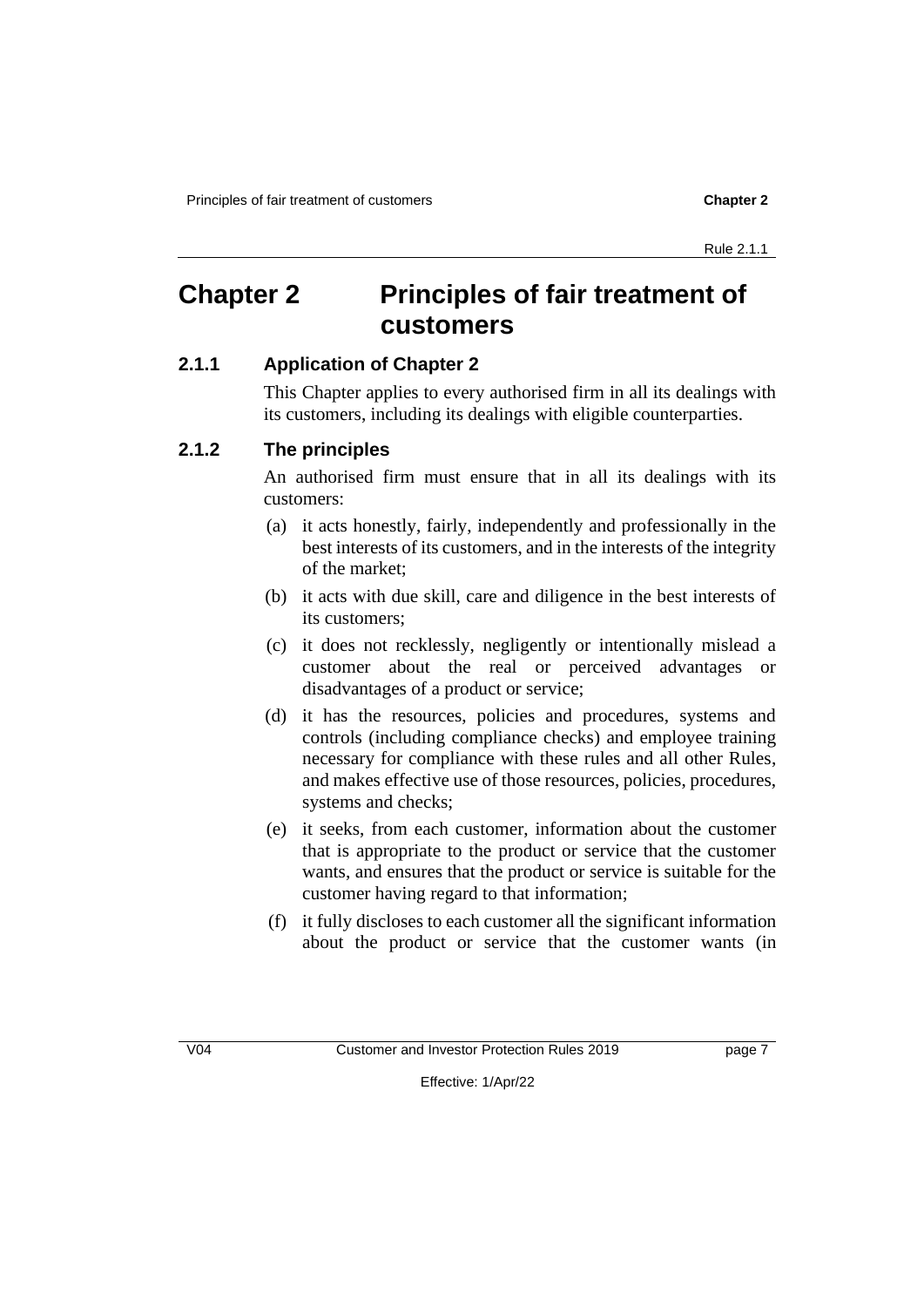#### **Chapter 2** Principles of fair treatment of customers

#### Rule 2.1.3

particular, all fees and charges), in plain English, and in a way that seeks to inform the customer;

#### **Guidance**

An authorised firm must ensure that all costs (whether described as fees, commissions or charges, or in any other way, and however applied) are fully disclosed to its customers.

- (g) it seeks to avoid conflicts of interest;
- (h) it keeps each customer's information confidential;
- (i) it corrects errors, and deals with complaints, speedily, efficiently and fairly;
- (j) it does not exert undue pressure or undue influence on a customer;
- (k) it ensures that if it outsources an activity, these rules are still complied with.

#### **2.1.3 Consequences for employees who fail to comply**

An authorised firm must take measures to ensure that there are performance management consequences for any employee who fails to comply with the policies, procedures, systems and controls required by rule 2.1.2 (d).

page 8 Customer and Investor Protection Rules 2019 V04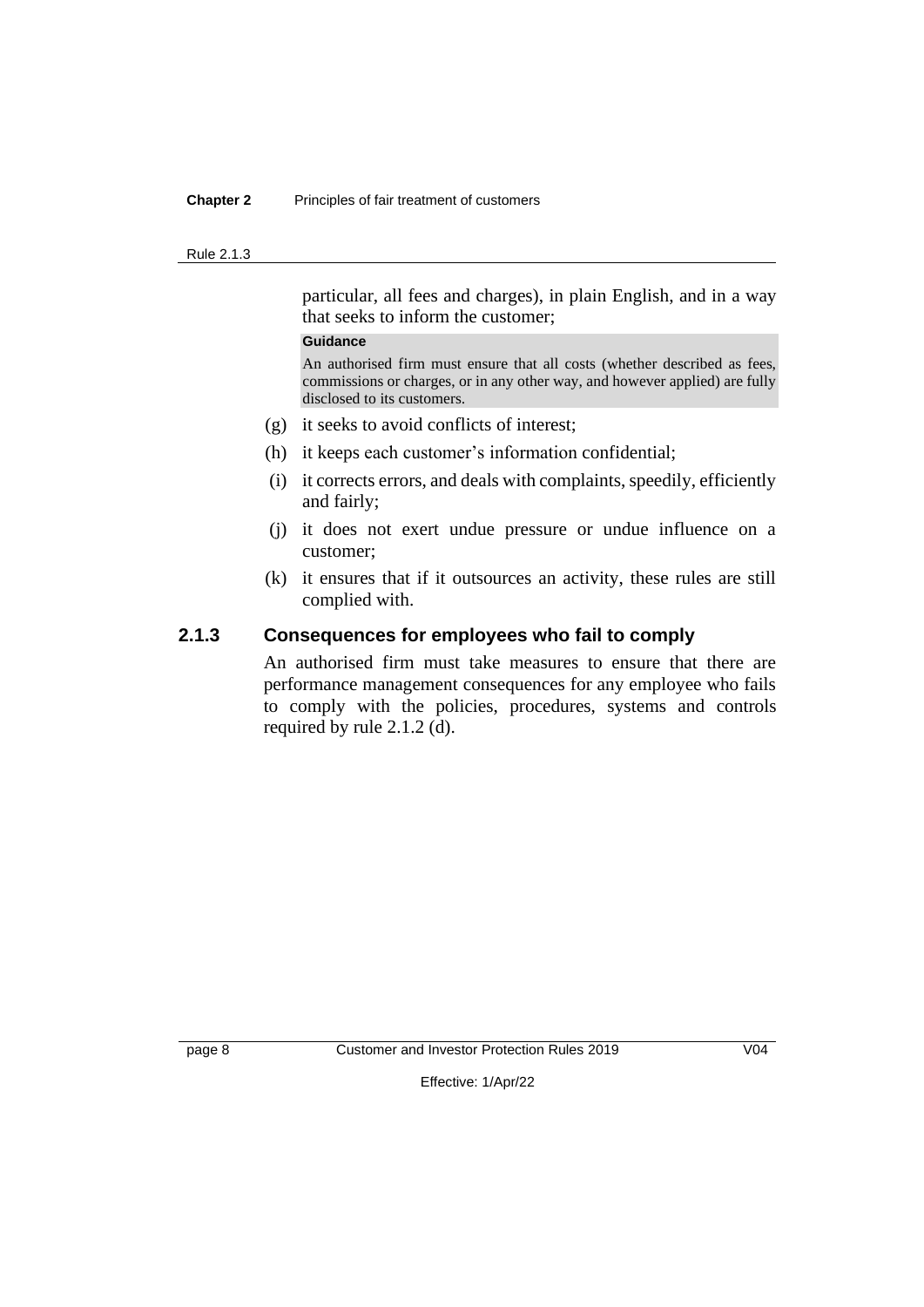General obligations of all authorised firms **Chapter 3 Preliminary Part 3.1** 

# **Chapter 3 General obligations of all authorised firms**

# **Part 3.1 Preliminary**

### **3.1.1 Application of Chapter 3**

This Chapter applies to an authorised firm in its dealings with customers (other than eligible counterparties).

# **Part 3.2 Applying principles of fair treatment of customers**

### **3.2.1 Fair treatment of customers in practice**

- (1) An authorised firm must ensure that fair dealing with its customers is an objective that is taken into account in its business strategy, product design and product performance.
- (2) The firm's governing body is responsible for ensuring that the firm's customers are treated fairly. The firm's governing body must design and implement policies, procedures and systems and controls aimed at ensuring that customers are treated fairly, and must monitor the firm's adherence to those policies, procedures and systems and controls.

### **3.2.2 Systems and controls generally**

(1) An authorised firm must have the necessary systems and controls, in relation to every aspect of its operations, to ensure that the firm fully complies with these rules at all times.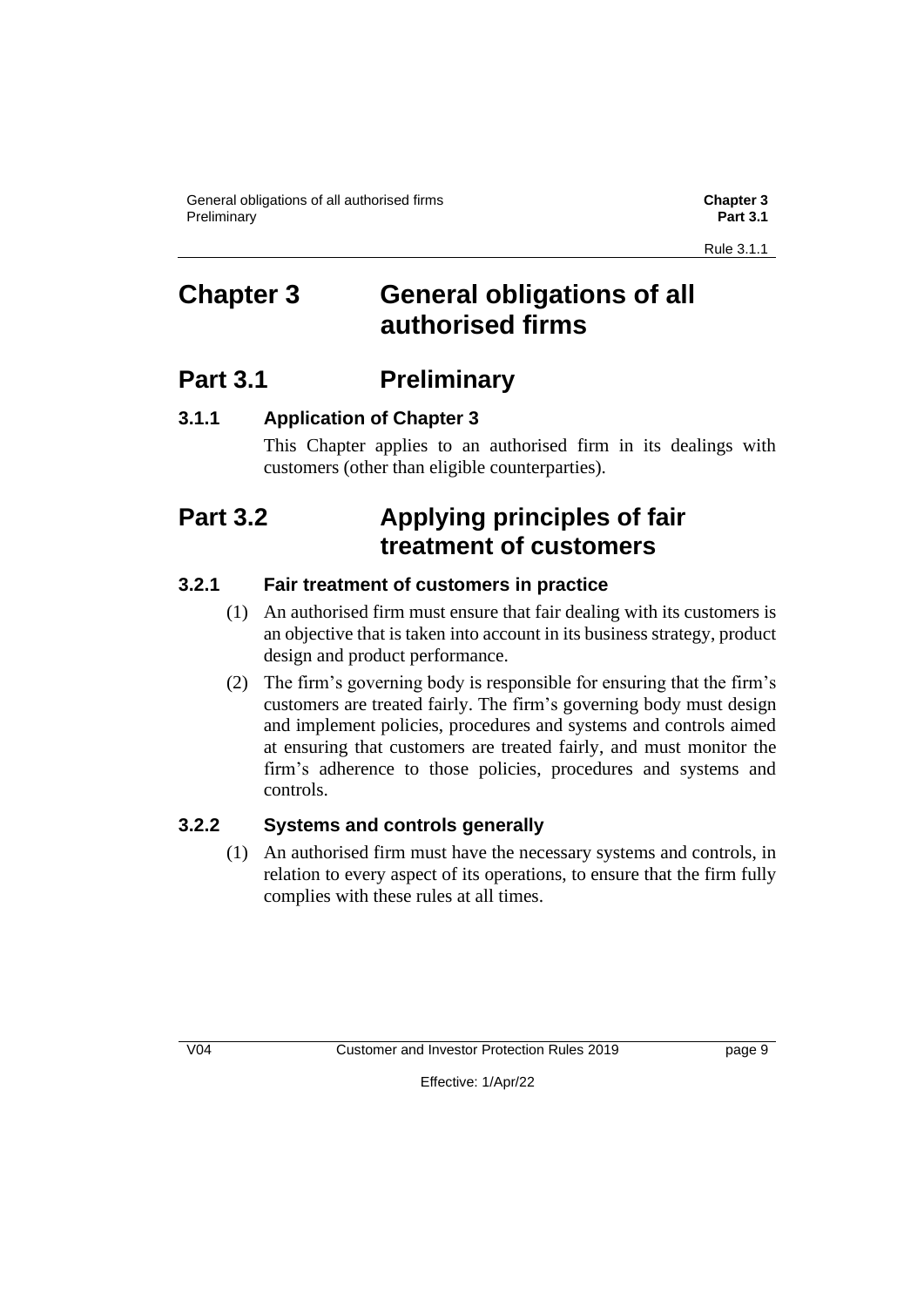| <b>Chapter 3</b> | General obligations of all authorised firms        |
|------------------|----------------------------------------------------|
| <b>Part 3.2</b>  | Applying principles of fair treatment of customers |

#### Rule 3.2.2

(2) The systems and controls must be documented, and must be reviewed periodically (at least annually) to ensure that they are fit for their purpose.

#### **Guidance**

The Regulatory Authority expects that the review would be carried out by an individual or individuals of appropriate seniority and authority in the firm—for example, an individual exercising the senior management function (as described in CTRL, rule 1.2.10) for the firm.

(3) The outcome of each review of the systems and controls must be reported in a durable medium to the firm's governing body.

page 10 Customer and Investor Protection Rules 2019 V04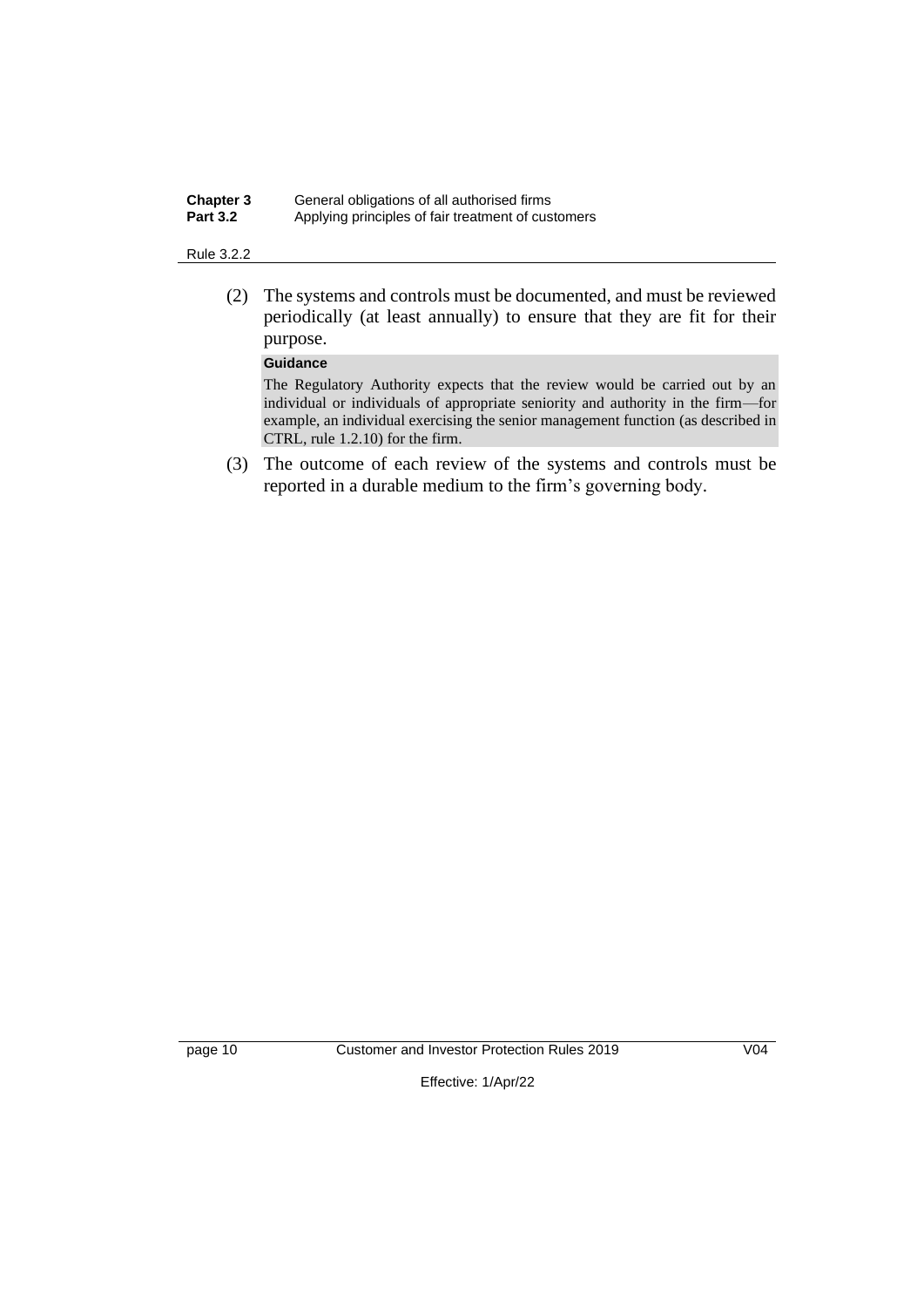# **Part 3.3 Customer classification**

### **3.3.1 Customer classification—general obligation**

- (1) Before conducting business with or for a customer, an authorised firm must take reasonable steps to establish whether the customer is:
	- (a) a retail customer;
	- (b) a business customer; or
	- (c) an eligible counterparty;

and must then classify the customer accordingly.

- (2) If the firm cannot be sure whether a particular customer is a retail customer or a business customer, the firm must classify the customer as a retail customer.
- (3) An individual who is a customer in relation to a contract of insurance that would cover the customer in both a private and a business capacity must be classified as a retail customer.

### **3.3.2 Customer classification—opting-up**

- (1) If a customer of an authorised firm would, apart from this rule, be classified as a retail customer, the firm may classify the customer as a business customer in accordance with this rule. The firm may do so in relation to all regulated activities and specified products or only in relation to 1 or more particular regulated activities and specified products.
- (2) However, in the case of a customer who is not a business customer under rule 1.2.7, the firm must not classify the customer as a business customer in relation to regulated activities referred to in rule 1.2.7 (a).
- (3) The firm must not classify a customer as a business customer unless:
	- (a) the customer has asked to be classified as a business customer;
	- (b) after a determination in accordance with rule 3.3.3, the firm is satisfied that the customer has at least QR 4 million in net assets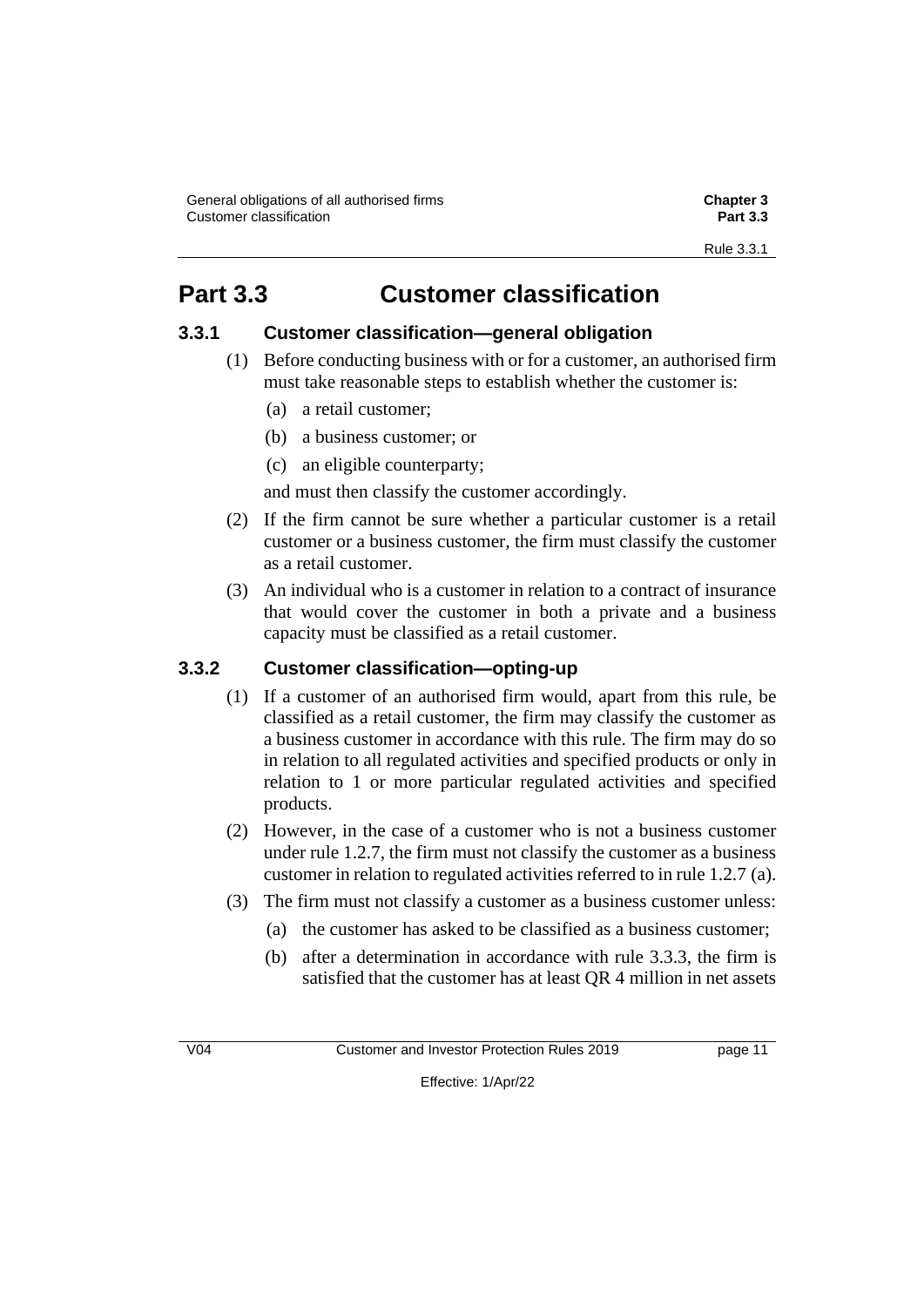#### **Chapter 3** General obligations of all authorised firms **Part 3.3** Customer classification

#### Rule 3.3.3

(excluding the value of his or her primary family residence, but including assets in which he or she has a beneficial interest); and

(c) after an assessment in accordance with rule 3.3.4, the firm is satisfied that the customer has sufficient knowledge, experience and understanding of the relevant financial markets, products and transactions and their associated risks to justify the firm's dealing with him or her without the benefit of the retail protections.

#### **3.3.3 Determination of customers' net assets**

- (1) When an authorised firm is considering whether to classify a customer as a business customer, the firm must make reasonable efforts to obtain evidence showing that the customer meets the minimum asset requirement in rule 3.3.2 (3) (b).
- (2) If the firm cannot obtain such evidence despite making reasonable efforts to do so, the firm may rely on a signed statement by the customer confirming that the value of his or her net assets meets that requirement.
- (3) The statement must be in a form prepared by the firm. The form must include the following warning:

#### *If you misrepresent your financial position in this statement, you might receive unsuitable advice or buy a financial service or product that is not in your best interests.*

- (4) The warning must be prominent and must be as close as practicable to the place for the customer's signature.
- (5) The form must also include the explanation required by rule 3.3.5 (a).
- (6) If there are reasonable grounds to doubt the accuracy of the statement, the firm must not classify the customer as a business customer.
- (7) The firm must obtain confirmation of the statement from the customer periodically (at least annually).

page 12 Customer and Investor Protection Rules 2019 V04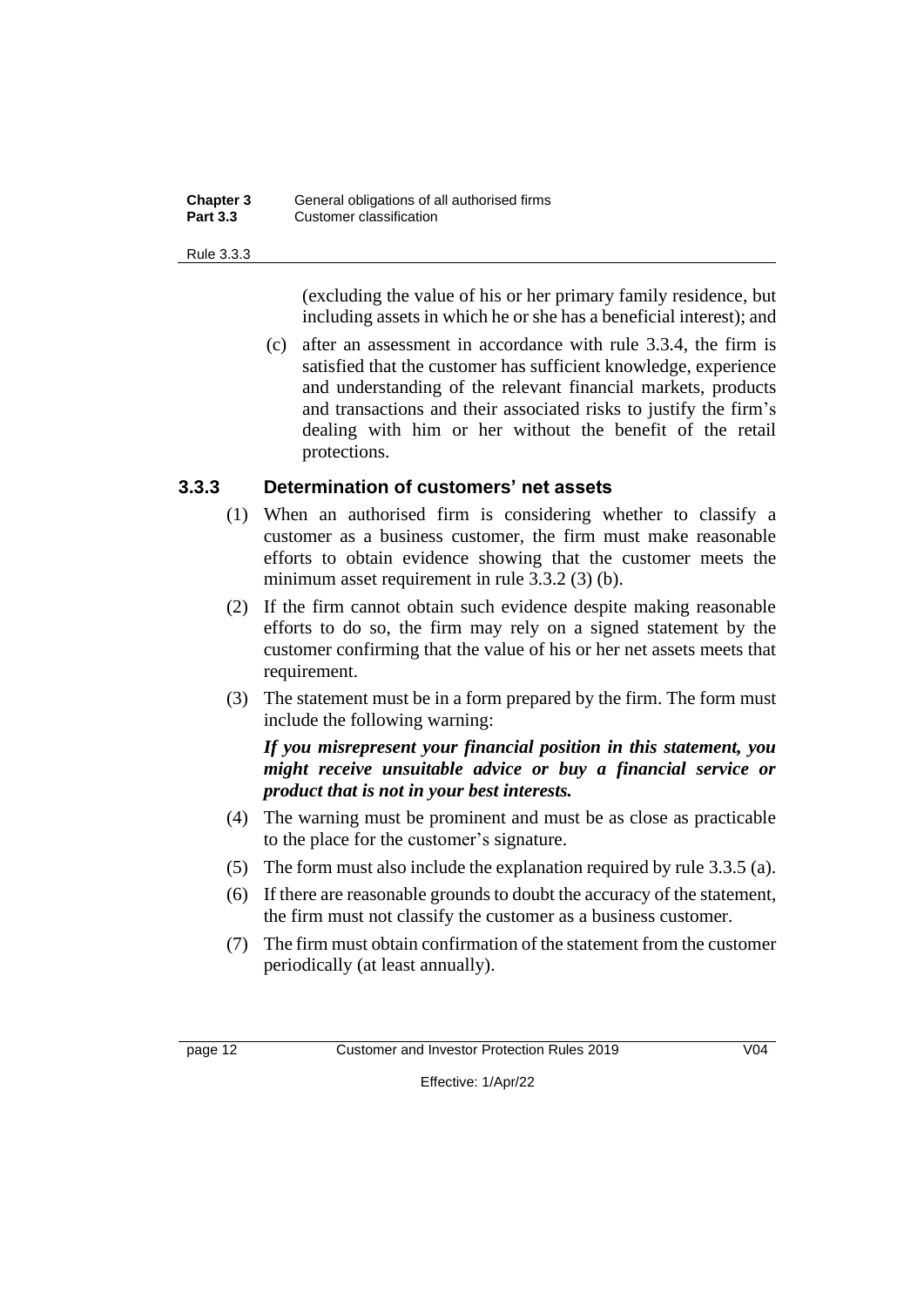### **3.3.4 Assessing customers' relevant knowledge, experience and understanding**

- (1) In deciding whether a customer has sufficient knowledge, experience and understanding of relevant financial markets, products and transactions and the associated risks, an authorised firm must consider all of the following:
	- (a) the customer's knowledge and understanding of those markets, products and transactions and their associated risks;
	- (b) whether the customer has been active in those markets, products and transactions (and if so for how long);
	- (c) the frequency of his or her dealings in those markets, products and transactions, and the extent to which he or she has relied on the firm's advice in those dealings;
	- (d) whether the customer is employed in a professional capacity, or is otherwise professionally involved, in relation to those markets, products and transactions, and if so for how long;
	- (e) the size and nature of transactions that have been undertaken by or for the customer in those markets;
	- (f) whether the customer will rely on the independent advice or judgment of another authorised firm or regulated financial institution in relation to the relevant regulated activities.
- (2) The firm must document the assessment and must retain evidence of it.

# **3.3.5 Agreement required before opting-up customer**

An authorised firm must not classify a customer as a business customer unless:

- (a) the firm has given the customer an explanation, in a durable medium, of:
	- (i) the basis on which the firm proposes to classify the customer as a business customer; and

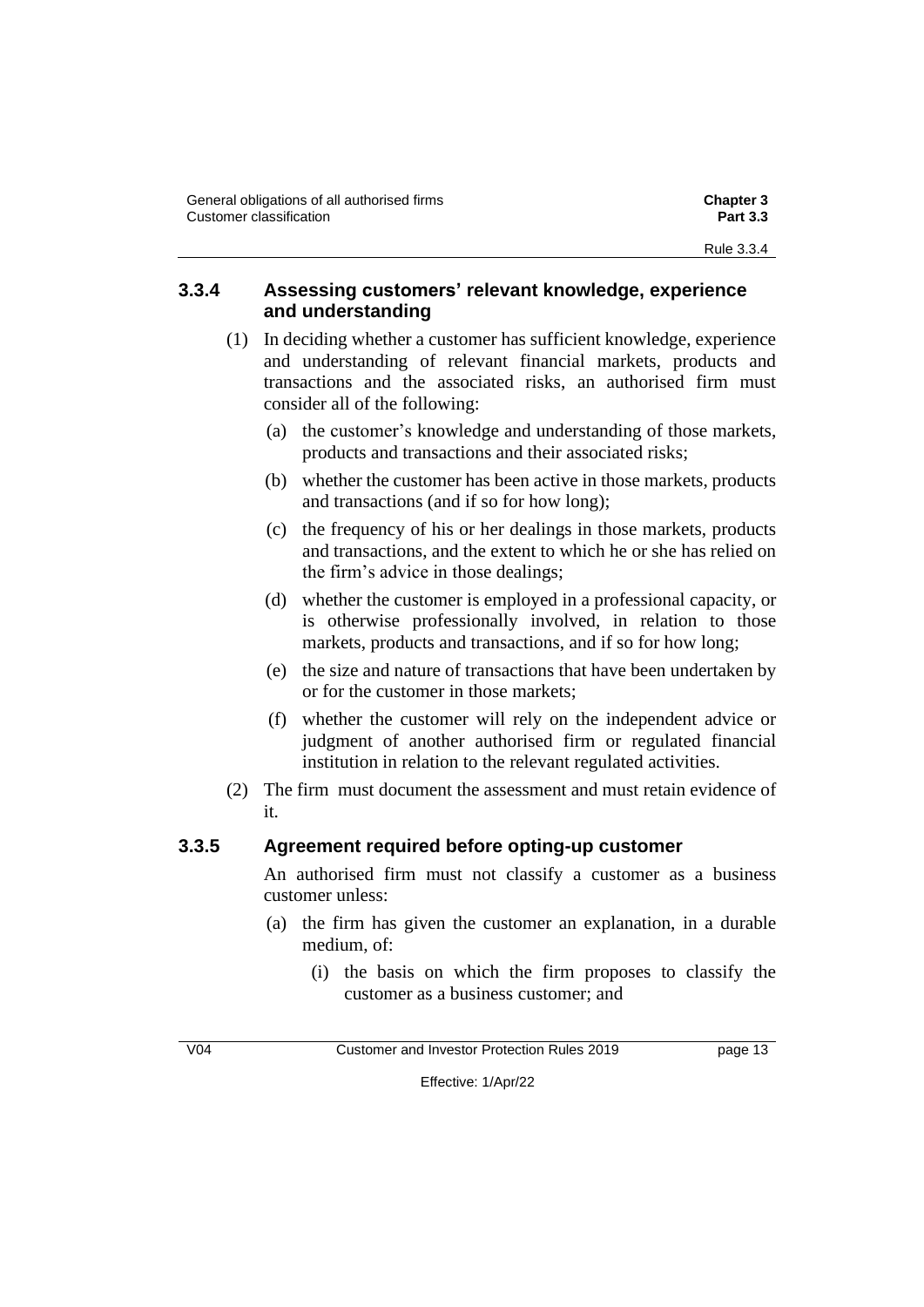| <b>Chapter 3</b> | General obligations of all authorised firms |
|------------------|---------------------------------------------|
| <b>Part 3.3</b>  | Customer classification                     |

Rule 3.3.6

(ii) the protections provided by the regulatory system in the QFC for retail customers that the customer will lose if classified as a business customer;

#### **Guidance**

The explanation should be simple and consumer-friendly. A short summary of the protections that the customer will lose as a business customer would suffice.

- (b) the firm has allowed the customer a reasonable period to consider the implications of being classified as a business customer; and
- (c) the customer has agreed, in a durable medium, to being classified as a business customer.

#### **3.3.6 Customer classification—systems and controls**

- (1) An authorised firm's systems and controls must include appropriate checks to verify that a customer classification is appropriate.
- (2) The systems and controls must provide for such a classification to be reviewed regularly (at least annually) if the firm continues to conduct business for the customer.

page 14 Customer and Investor Protection Rules 2019 V04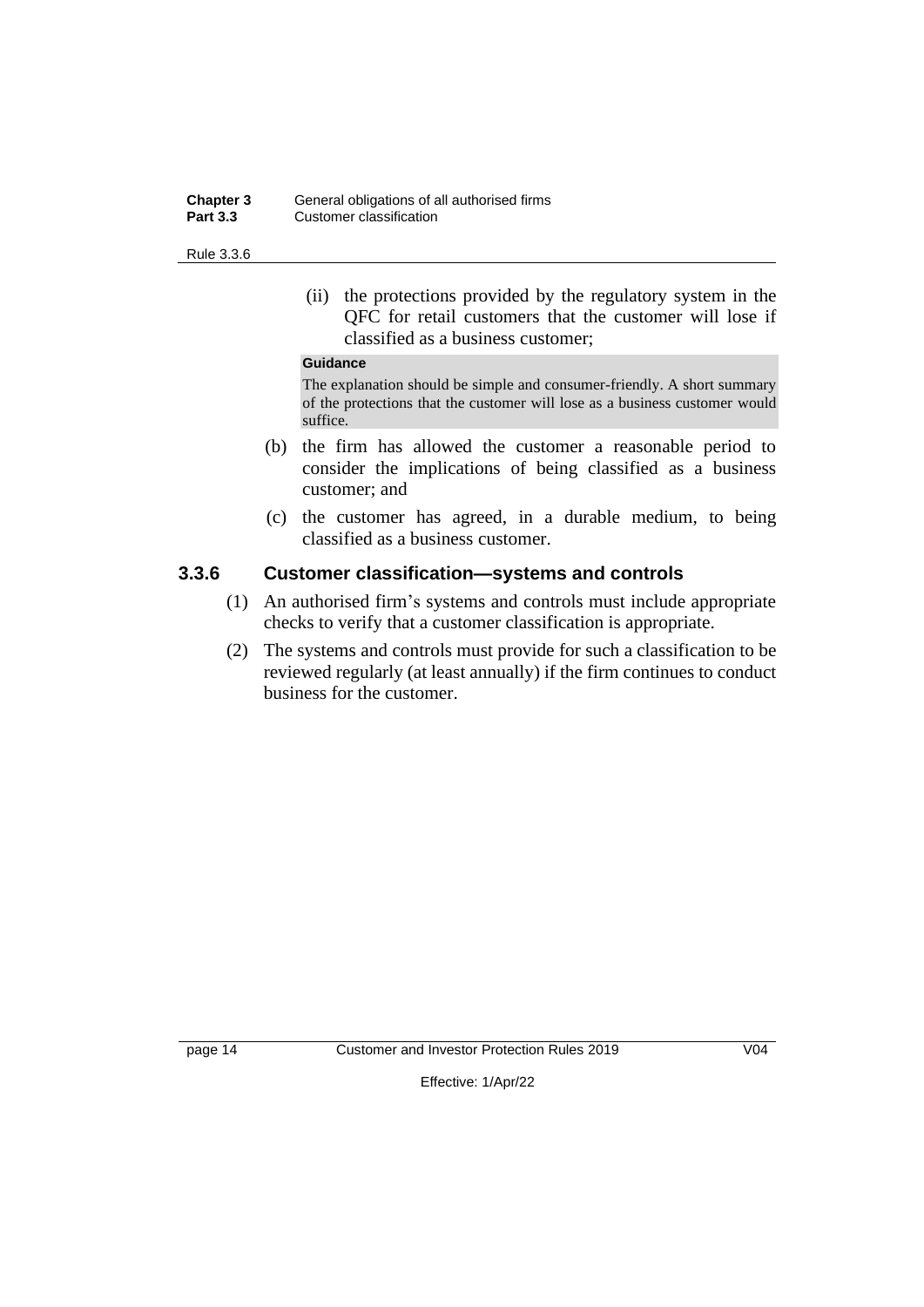# **Part 3.4 Authorised firms' reliance on others and exclusion or restriction of liability**

### **3.4.1 Reliance on information provided by others**

- (1) If an authorised firm relies on information that was provided to it by another person, the firm is taken to comply with a provision of these rules that requires it to obtain information if the firm can show that it is reasonable for it to rely on the information.
- (2) For subrule (1), it is reasonable for the firm to rely on the information if:
	- (a) the other person provided the information in a durable medium;
	- (b) the firm believes on reasonable grounds that the person who provided the information was competent to provide it; and
	- (c) the firm is not aware, and it is reasonable for the firm not to be aware, of anything that would give it reasonable grounds to question the accuracy of the information.

### **3.4.2 Reliance on others to give information to customers**

If a provision of these rules requires an authorised firm to give information to a customer, the firm must give the information directly to the customer and not to another person, unless it has an instruction, in a durable medium, from the customer requiring or allowing it to give the information to the other person.

### **3.4.3 Exclusion or restriction of liability**

- (1) An authorised firm must not seek to exclude or restrict, or rely on any exclusion or restriction of, any duty or liability to a customer that arises under the regulatory system in the QFC.
- (2) An authorised firm must not seek to exclude or restrict, or rely on any exclusion or restriction of, any duty or liability to a retail customer that arises under a law applying in the QFC (otherwise than under the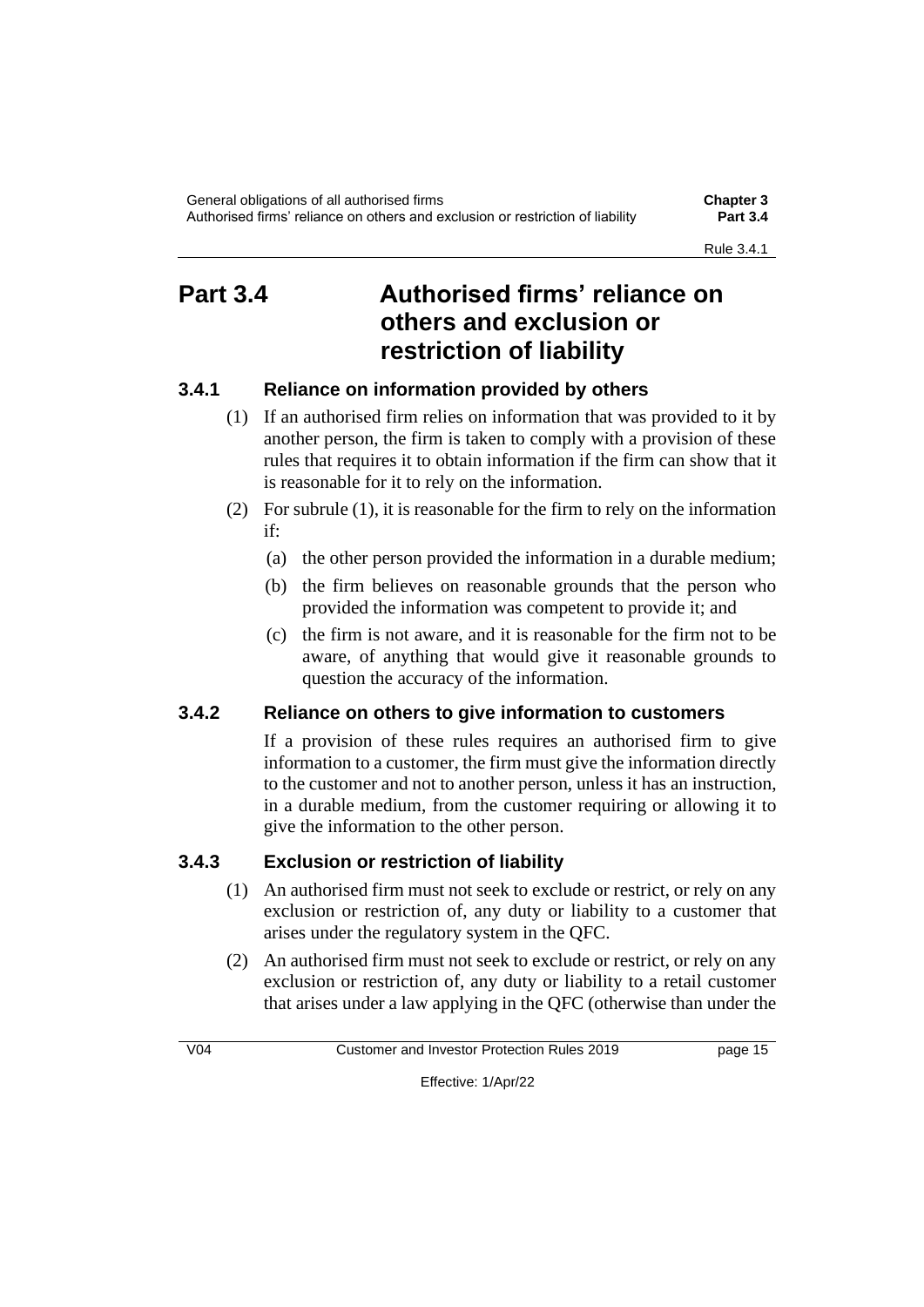| <b>Chapter 3</b> | General obligations of all authorised firms                |
|------------------|------------------------------------------------------------|
| <b>Part 3.5</b>  | Dealing with conflicts, material interests and inducements |

Rule 3.5.1

regulatory system in the QFC) unless it is reasonable for the firm to do so.

# **Part 3.5 Dealing with conflicts, material interests and inducements**

#### **3.5.1 Meaning of** *material interest*

In these rules:

*material interest*, in relation to a transaction, means any interest of a significant or substantial nature in the transaction other than disclosable commission.

#### **Guidance**

Part 3.5 of these rules should be read in conjunction with CTRL, rule 3.1.18.

#### **3.5.2 Conflicts of interest and material interests—policy**

- (1) An authorised firm must have, and must operate in accordance with, a policy on conflicts of interest and material interests. The policy must be appropriate to the nature, scale and complexity of the firm's regulated activities.
- (2) The policy must have been approved by the firm's governing body and must be recorded in a durable medium. The policy:
	- (a) must identify, with reference to the regulated activities carried out by or on behalf of the firm, the circumstances that constitute or may give rise to conflicts of interest or material interests that create a risk of damage to its customers' interests; and
	- (b) must set out systems and controls to manage actual and potential conflicts of interest and material interests.

#### **Guidance**

An authorised firm should also consider whether there are circumstances in relation to licensed but unregulated activities that might give rise to conflicts of interest in carrying out regulated activities.

page 16 Customer and Investor Protection Rules 2019 V04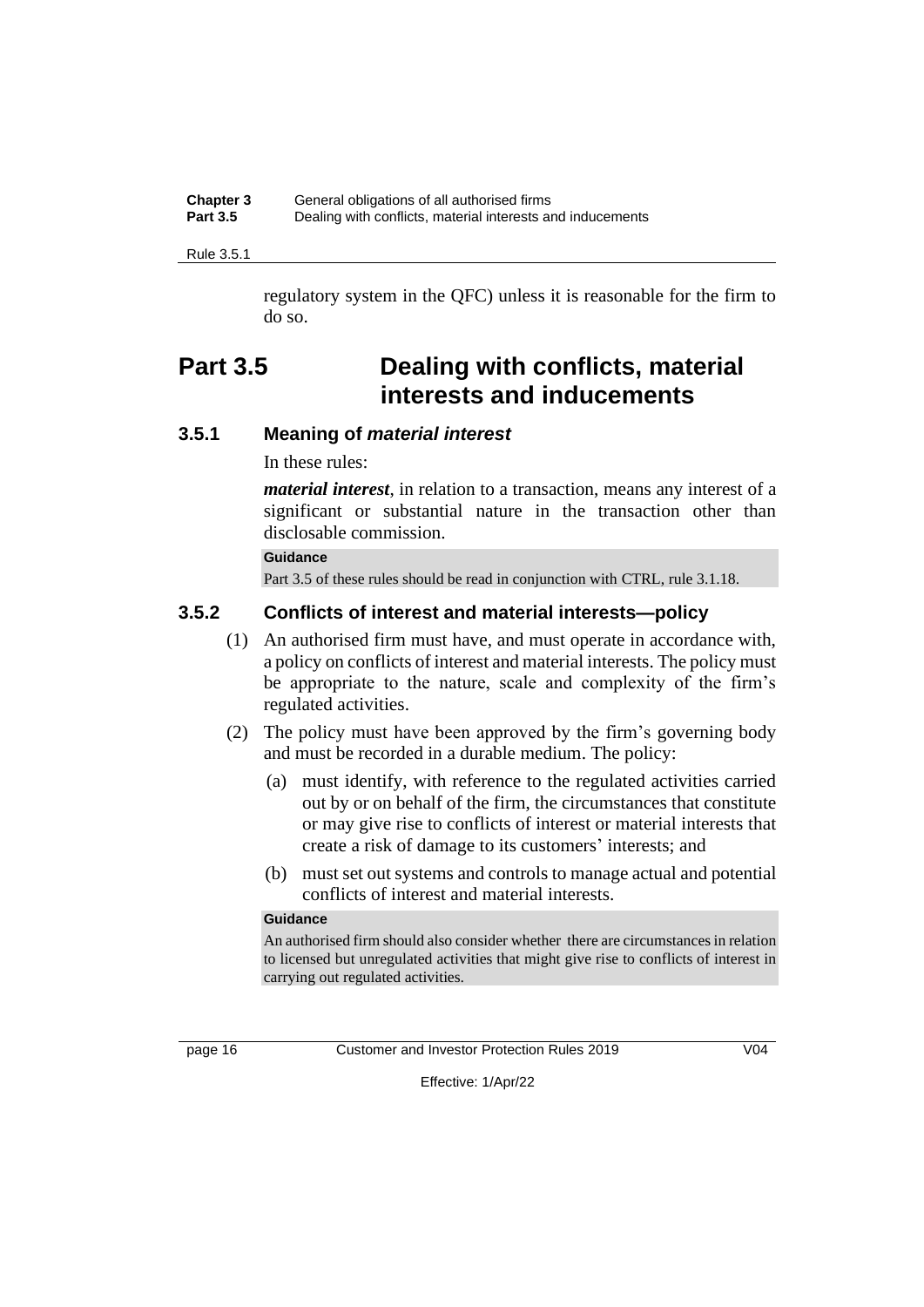| General obligations of all authorised firms                | <b>Chapter 3</b> |
|------------------------------------------------------------|------------------|
| Dealing with conflicts, material interests and inducements | <b>Part 3.5</b>  |
|                                                            | Rule 3.5.3       |

(3) The systems and controls must ensure that the firm's customers are not adversely affected or treated unfairly because of a conflict of interest or material interest.

#### **3.5.3 Conflicts of interest and material interests—management**

- (1) If a conflict of interest, or a material interest of the firm in a transaction, cannot reasonably be avoided, the firm must manage it in 1 or more of the following ways:
	- (a) establishing and maintaining an effective Chinese wall;
	- (b) requiring employees to disregard conflicts of interest and material interests when advising a customer or exercising a discretion;
	- (c) separately supervising employees whose main functions involve carrying out activities for, or providing services to, customers whose interests may conflict with those of the firm;
	- (d) establishing measures to prevent or limit any person from exercising inappropriate influence over how an employee carries out services or activities;
	- (e) establishing measures to prevent or control the simultaneous or sequential involvement of an employee in separate services or activities if the involvement may impair the proper management of conflicts of interest;
	- (f) taking any other steps that are necessary and appropriate to manage the conflict of interest or material interest.
- (2) If an authorised firm distributes its products to customers through an intermediary, the firm must not make the continuation of its business relationship with the intermediary solely dependent on the introduction of a specified level of business.
- (3) An authorised firm must ensure that the arrangements for remunerating its employees in relation to providing or recommending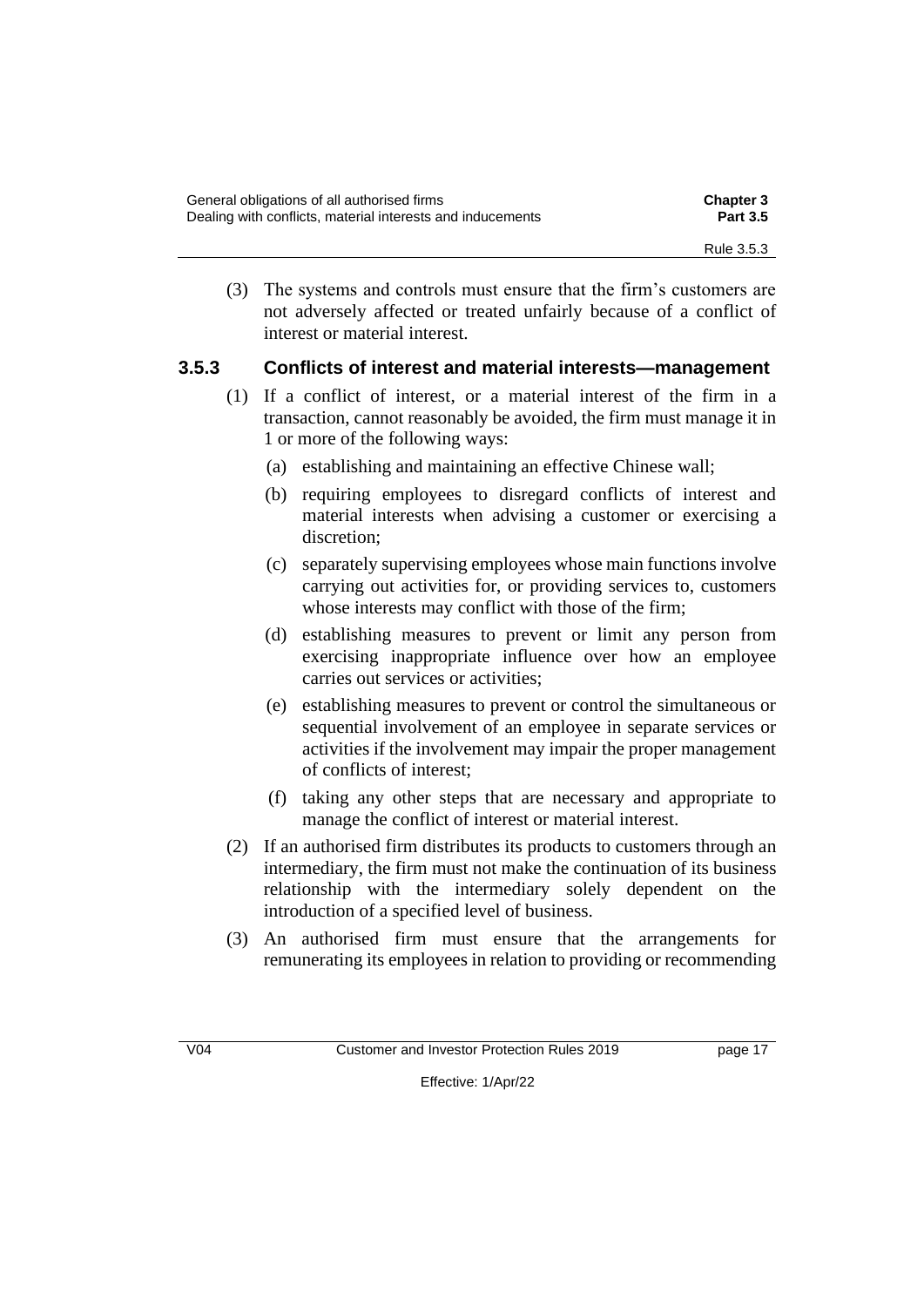#### **Chapter 3** General obligations of all authorised firms **Part 3.5** Dealing with conflicts, material interests and inducements

#### Rule 3.5.4

products or services to customers do not have the effect of impairing the firm's obligations:

- (a) to act in the best interests of its customers; and
- (b) to satisfy the requirements of these rules in relation to the suitability of products or services for each customer.

#### **Guidance**

Contracts of employment that provide for commission-only remuneration do not comply with this rule, nor do remuneration arrangements in which a basic salary is offset against commission earned.

#### **3.5.4 Conflicts of interest and material interests—"decline to act" or "disclose and notify"**

- (1) An authorised firm must decline to act for a customer if it has a conflict of interest or a material interest, and cannot manage it in a way mentioned in rule 3.5.3 (1).
- (2) Before an authorised firm provides or offers to provide a customer with a product or service the provision of which constitutes a regulated activity, the firm:
	- (a) must disclose any conflict of interest or material interest that it knows about;
	- (b) must notify the customer of the steps it has taken to manage the conflict of interest or material interest; and
	- (c) must take reasonable steps to ensure that the customer does not object to the firm's management of the conflict of interest or material interest.
- (3) For subrule (2), a disclosure and notification may be made either in the firm's initial disclosure document or in a separate document.

### **3.5.5 Chinese walls**

(1) An authorised firm must ensure that there are effective Chinese walls between different business areas of the firm in relation to information

page 18 Customer and Investor Protection Rules 2019 V04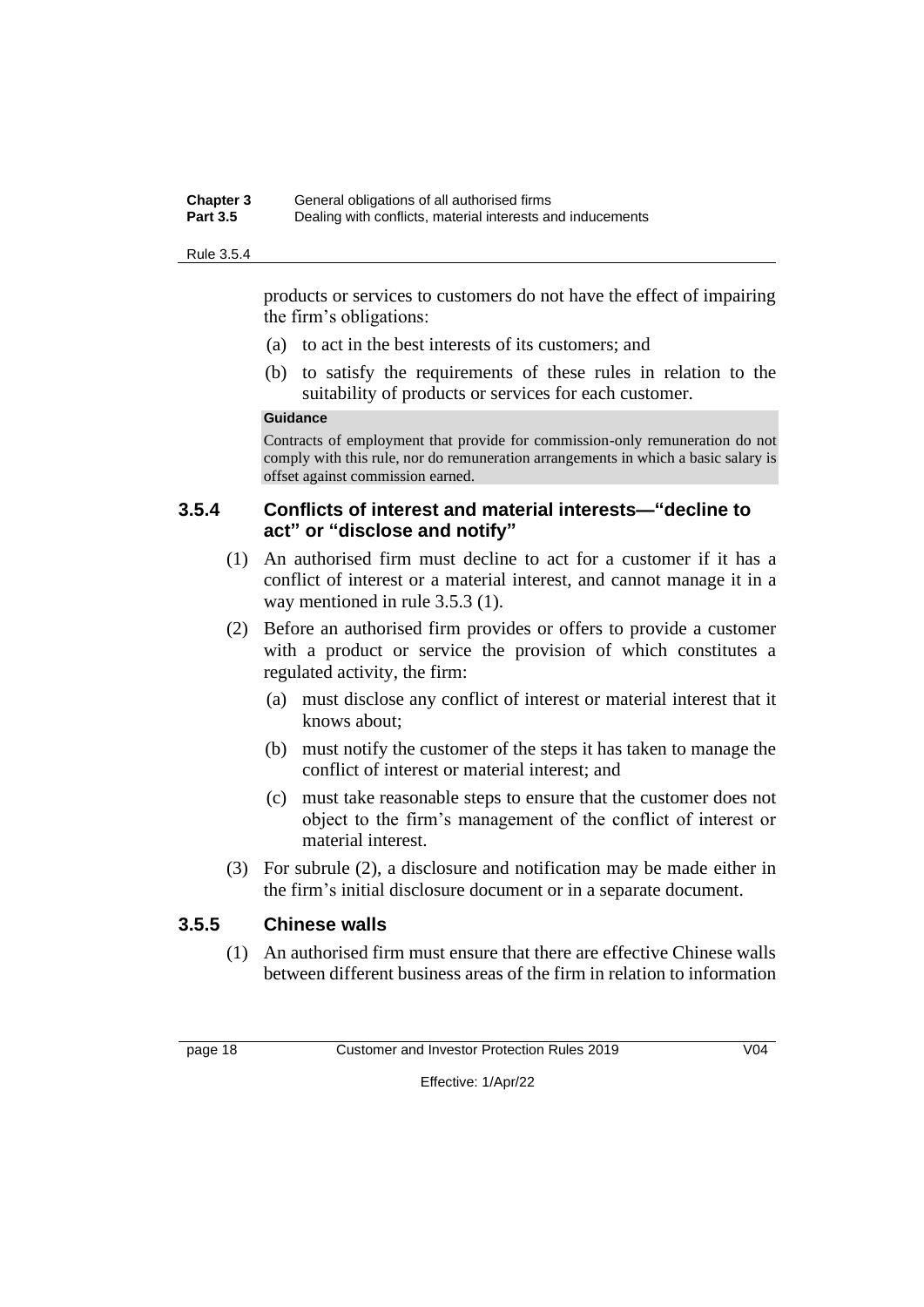| General obligations of all authorised firms                | <b>Chapter 3</b> |
|------------------------------------------------------------|------------------|
| Dealing with conflicts, material interests and inducements | <b>Part 3.5</b>  |
|                                                            | Rule 3.5.6       |

that could give rise to a conflict of interest, or that could be open to abuse.

(2) An authorised firm must ensure it has procedures, recorded in a durable medium, for maintaining the Chinese walls, setting out the consequences of a breach of the procedures. The firm must give a copy of the procedures to every member of the firm's governing body and every relevant employee.

### **3.5.6 Contingent selling and bundling**

- (1) An authorised firm must not make the sale of a product or service to a customer contingent on the purchase of another product or service from the firm.
- (2) Subrule (1) does not prevent the firm offering, to existing customers, additional products or services that are available only to existing customers.
- (3) An authorised firm is prohibited from bundling (that is, packaging 2 or more distinct products, each of which can be purchased separately from or through the firm, into a bundle) unless the firm can show that the bundling results in a cost saving for the customer.

### **3.5.7 Inducements generally**

- (1) An authorised firm must ensure that neither it, nor any of its employees:
	- (a) offers, gives, solicits or accepts any gift or inducement; or
	- (b) directs or refers any actual or potential business to another person on its own initiative or on the instructions of an associate;

if doing so is likely to conflict to a significant extent with any duty that the firm owes to its customers.

- (2) An authorised firm's systems and controls must include policies and procedures to ensure that the firm complies with subrule (1).
- (3) An authorised firm must ensure that every member of the firm's governing body, and every employee, is provided with details of the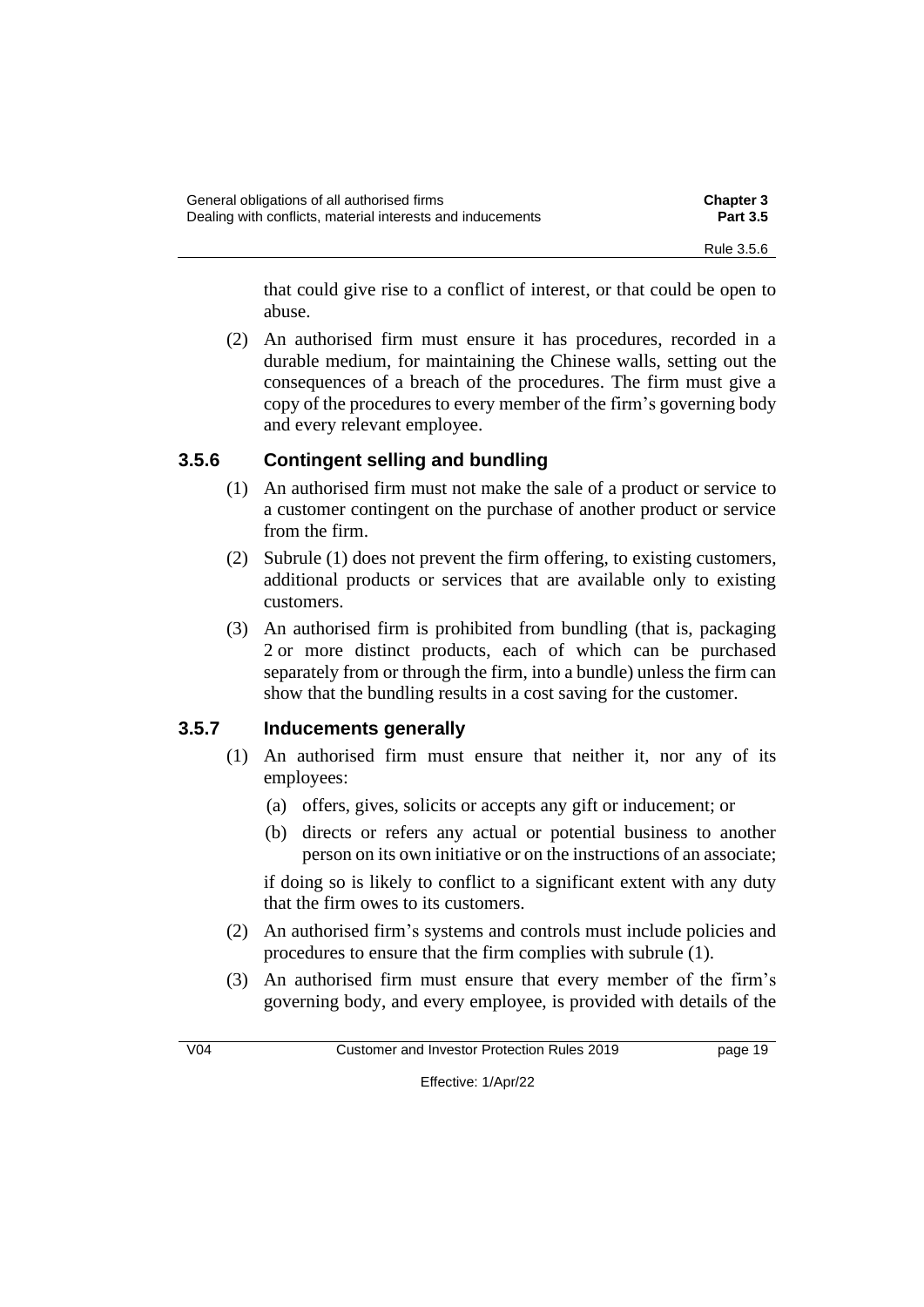| <b>Chapter 3</b> | General obligations of all authorised firms                |
|------------------|------------------------------------------------------------|
| <b>Part 3.5</b>  | Dealing with conflicts, material interests and inducements |

Rule 3.5.8

firm's current policy and procedures about gifts, referrals and inducements.

#### **3.5.8 Inducements—packaged investment products**

An authorised firm must not enter into, and must take reasonable steps to ensure that no person acting on its behalf enters into, any of the following arrangements with another person in relation to a packaged investment product:

- (a) volume overrides (that is, the commission paid in relation to several transactions is more than a simple multiple of the commission payable in relation to a single transaction of the same kind);
- (b) an arrangement to pay more commission than the amount disclosed to the customer;
- (c) an agreement to indemnify the payment of commission on terms that would or might give an additional financial benefit to the recipient if the commission became repayable;
- (d) an arrangement to pay commission otherwise than to the authorised firm that was responsible for a sale, unless:
	- (i) that firm has passed on its right to receive the commission to the recipient;
	- (ii) the recipient is another authorised firm that has given advice on investments to the customer concerned after the sale; or
	- (iii) the recipient is another authorised firm and the commission is paid after the sale of the packaged investment product by the first firm in response to a direct offer advertisement communicated by that firm to a customer of the recipient.

page 20 Customer and Investor Protection Rules 2019 V04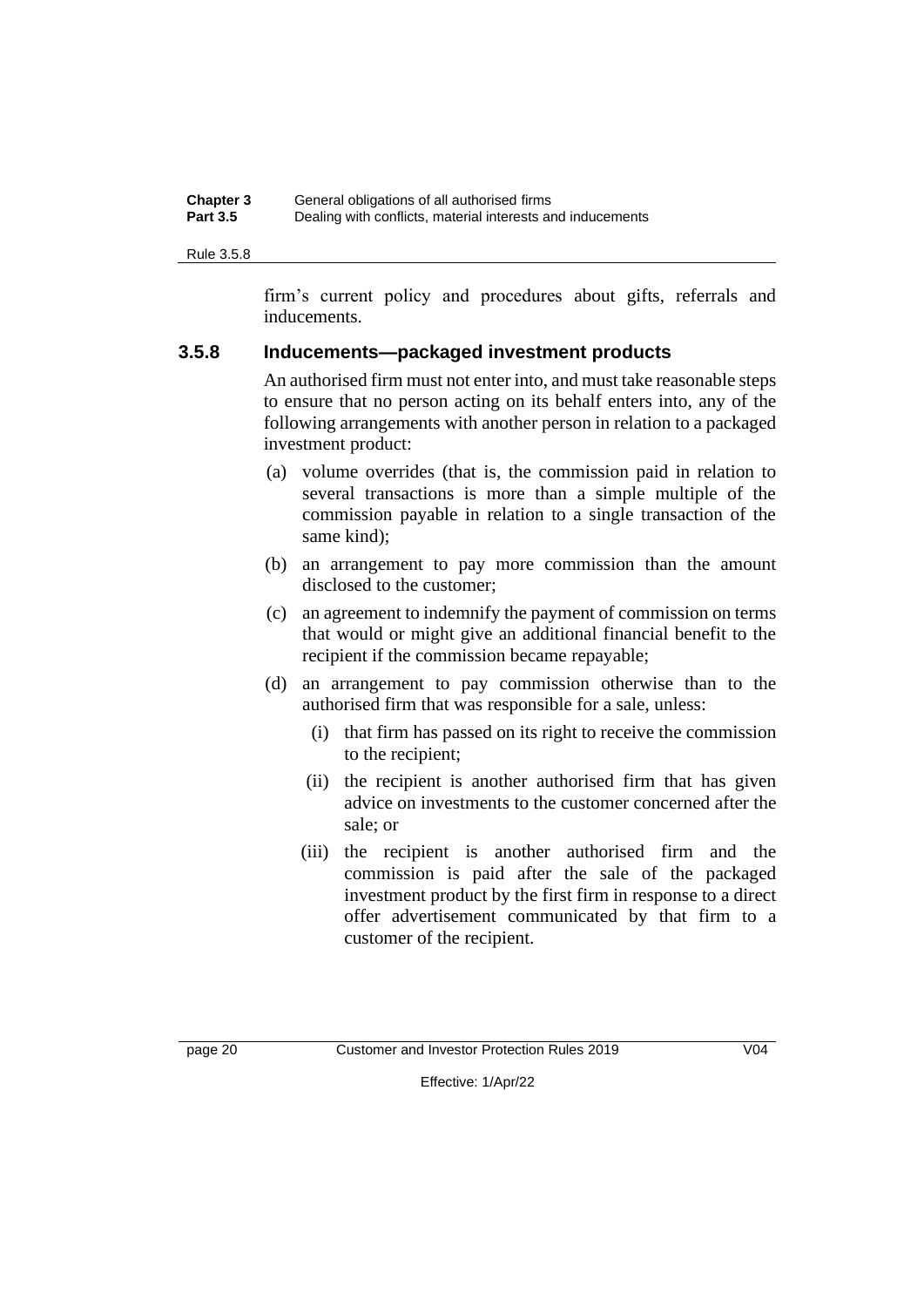### **3.5.9 Inducements—financial assistance by product providers**

- (1) This rule applies in relation to an authorised firm that holds itself out as offering investment advice to retail customers in relation to 1 or more kinds of packaged investment product.
- (2) A product provider must not acquire a direct or indirect holding in the capital or voting power of an authorised firm in relation to which this rule applies, or provide credit to such a firm, unless:
	- (a) the product provider and the firm are in the same corporate group;
	- (b) in relation to the provision of credit—the credit provided is for commission owing from the firm to the product provider under an indemnity commission clawback arrangement; or
	- (c) the holding is acquired, or the credit is provided, on objective commercial terms.
- (3) In subrule (2) (c), *objective commercial terms* means terms that are objectively comparable to terms on which a person that is not connected to the product provider would be willing to acquire the holding or provide credit, taking into account all the circumstances.
- (4) For this rule, any holding of, or credit provided by, a product provider's associate is taken to be held by, or provided by, the product provider.

### **3.5.10 Soft commission agreements**

- (1) An authorised firm must not enter into a soft commission agreement (that is, an agreement under which an authorised firm receives goods or services, in return for which it agrees to direct business through or in the way of another person) unless the agreement is recorded in a durable medium.
- (2) The following conditions apply to such an agreement:
	- (a) any business transacted under it must not conflict with the best interests of customers;

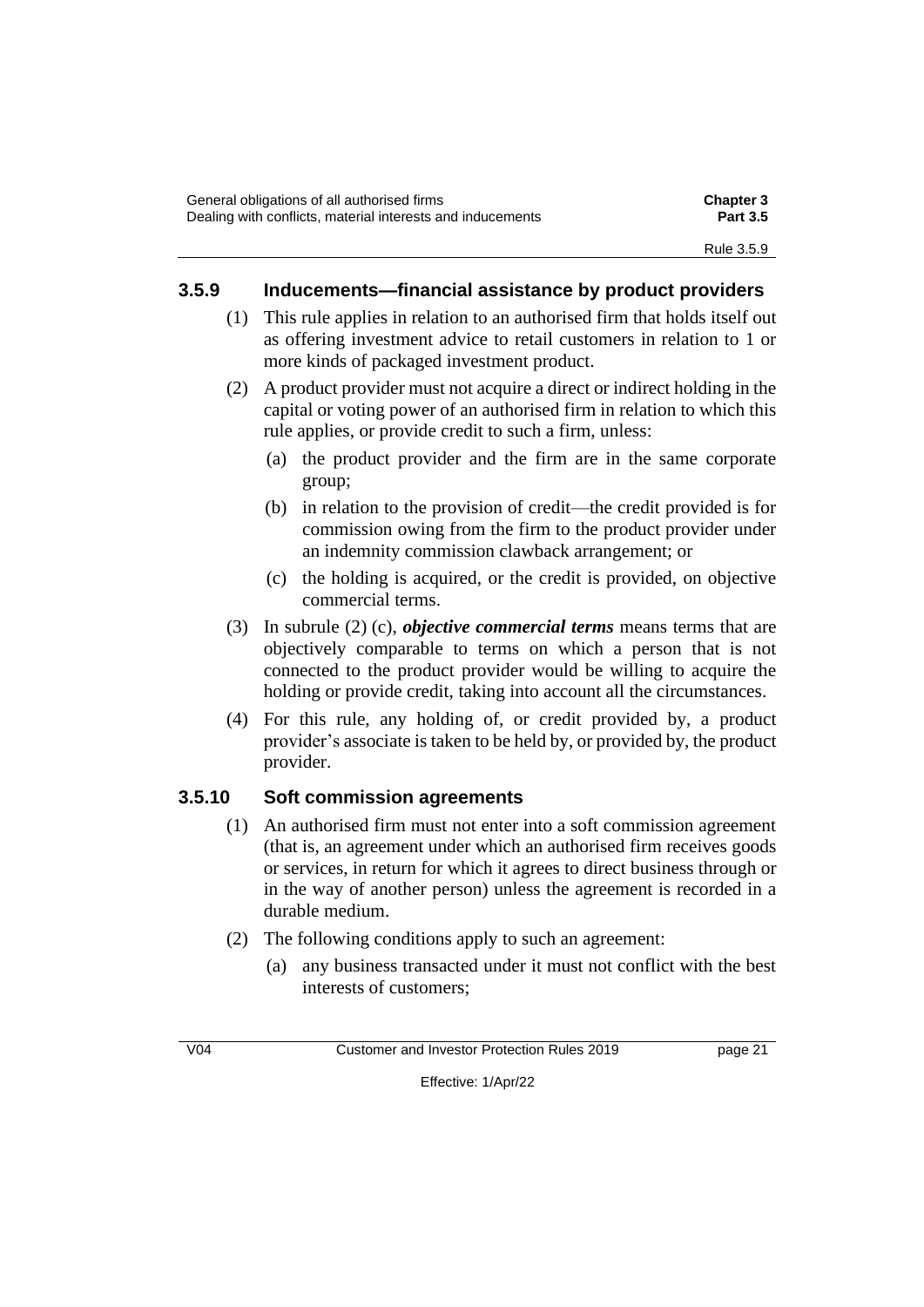| <b>Chapter 3</b> | General obligations of all authorised firms                |
|------------------|------------------------------------------------------------|
| <b>Part 3.5</b>  | Dealing with conflicts, material interests and inducements |

#### Rule 3.5.11

- (b) if the firm considers that a customer may be affected by the agreement, the customer must be made aware of the agreement and of how it may affect him or her;
- (c) a copy of the agreement must be given to any customer who asks for it;
- (d) goods or services received by the firm under the agreement must be used to provide services to customers;
- (e) if the firm changes its policy on such agreements, the firm must give any affected customer details of the change promptly after the change takes effect.

#### **3.5.11 When may firms advise customers to replace products?**

- (1) An authorised firm must not advise a retail customer to replace an existing insurance product or investment product with a new one unless the firm:
	- (a) demonstrates to the customer that the advice is in the customer's best interests;
	- (b) informs the customer of any additional charges or other expense, cost or financial detriment that the customer will incur from the replacement; and
	- (c) informs the customer of any financial benefit that the firm will derive from the replacement.
- (2) The firm must give the demonstration and information required by subrule (1) to the customer in a durable medium.

#### **3.5.12 Firms' obligations in relation to trail commissions**

- (1) If an authorised firm receives a trail commission arising from a regulated activity, the firm must provide an ongoing service to the customer concerned.
- (2) The firm must have systems and controls to ensure that the service is provided to every relevant customer.

page 22 Customer and Investor Protection Rules 2019 V04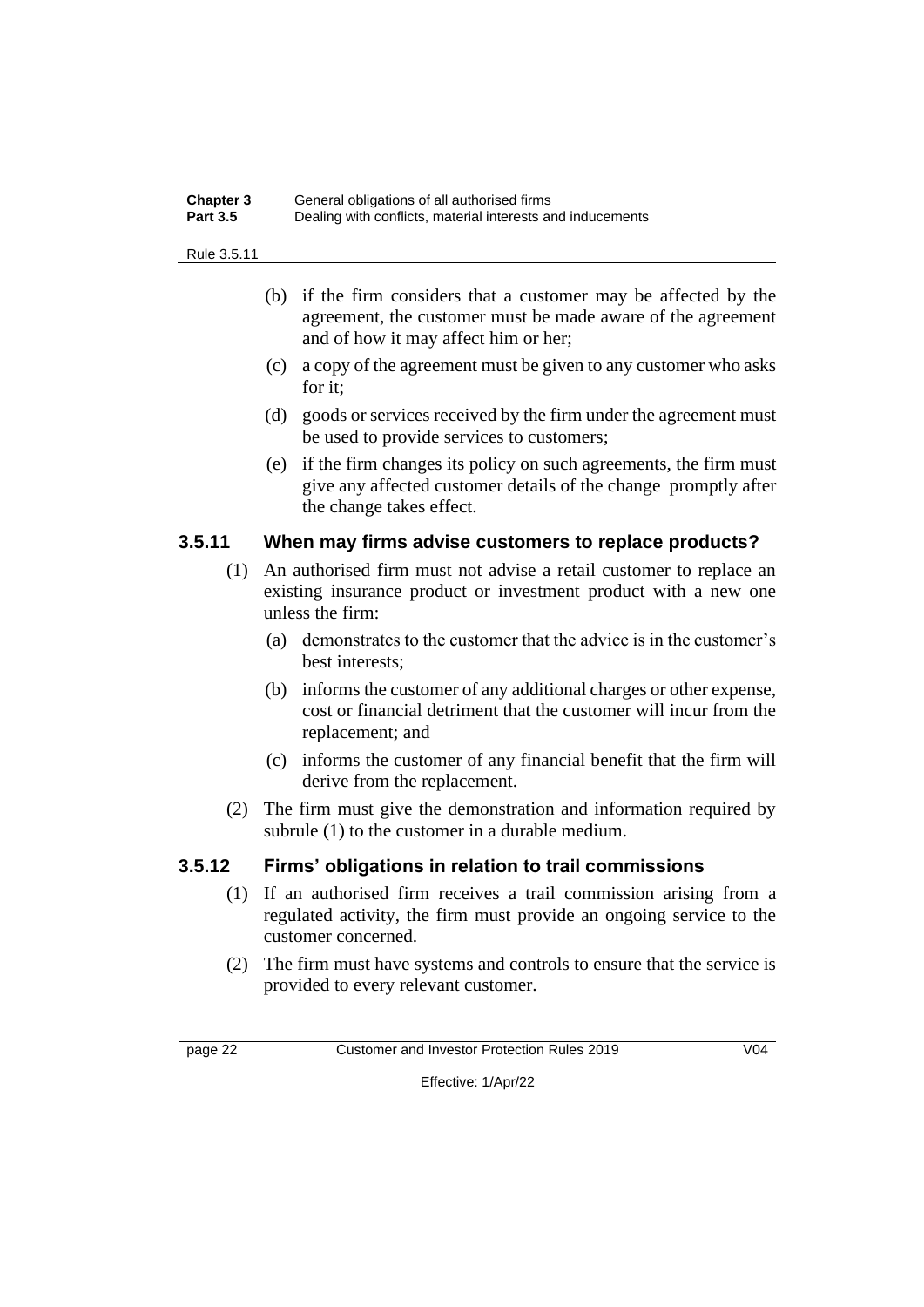- (3) The firm must document and retain evidence that it has provided the service.
- (4) The firm must not seek or receive additional remuneration for the service.
- (5) The obligations imposed by this rule apply in relation to a trail commission that the firm continues to receive that arose from a service that the firm provided before these rules commenced.

*Note* These rules commenced on 1 January 2020—see rule 1.1.2.

#### **Guidance**

A *trail commission* is a fee regularly paid to an authorised firm over the lifetime of a financial product such as a long-term insurance policy or a packaged investment product. The ongoing service that an authorised firm provides should be sufficient for the firm to be satisfied that the product or advice that it provided remains suitable for the customer.

# **Part 3.6 Personal account transactions**

#### **3.6.1 Personal account transactions—systems and controls**

- (1) This rule applies to transactions by an authorised firm for the account of a relevant person. In this rule, such a transaction is called a *personal account transaction*.
- (2) A member of the firm's governing body is a *relevant person* for this rule. Also, an employee or agent of the firm is a *relevant person* for this rule unless:
	- (a) he or she is not involved to any significant extent in the firm's business and does not have access to information about that business; and
	- (b) the firm has taken reasonable steps to be sure that he or she is not so involved and does not have access to such information.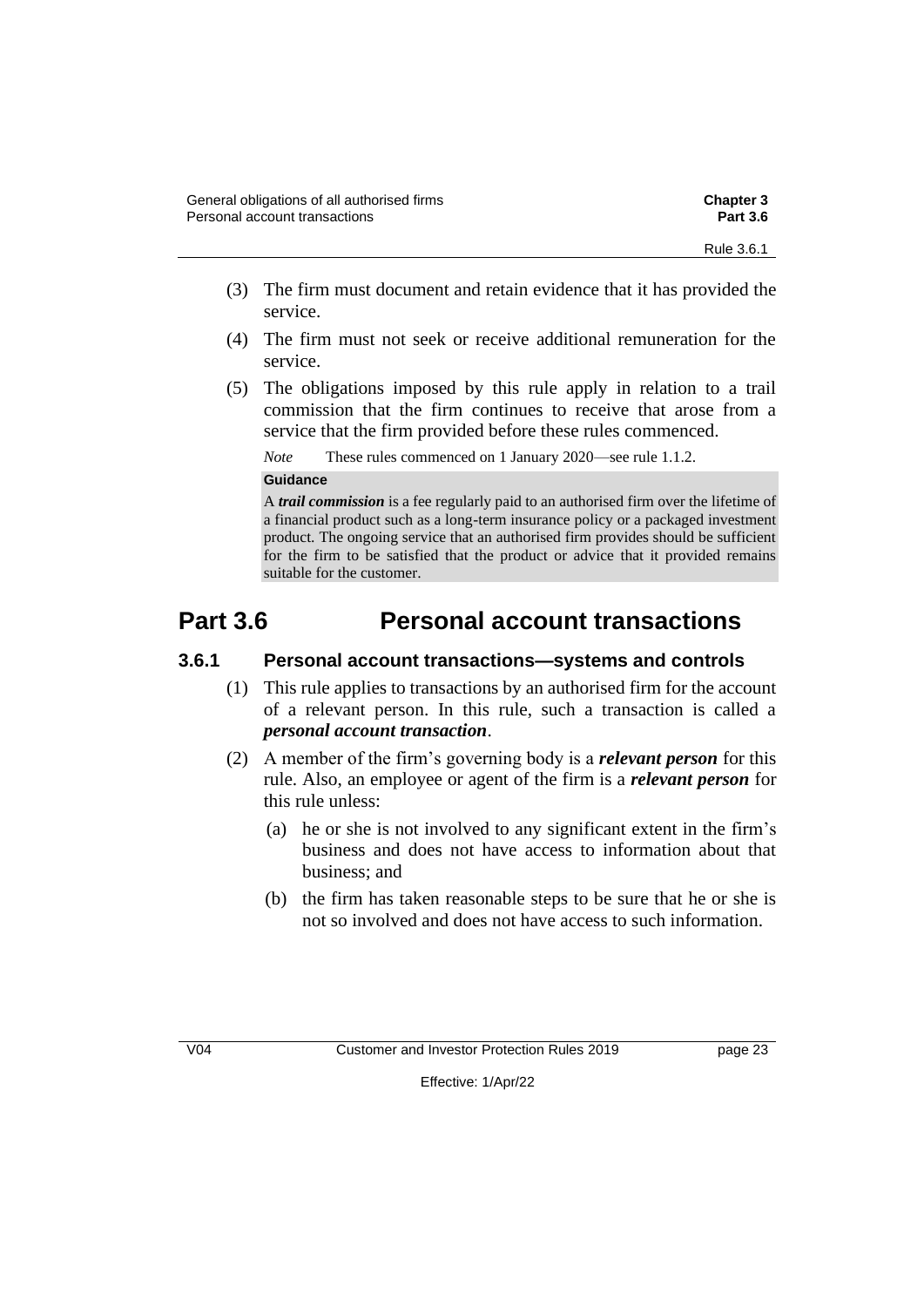#### **Chapter 3** General obligations of all authorised firms **Part 3.6** Personal account transactions

#### Rule 3.6.1

- (3) An authorised firm must establish and maintain systems and controls to ensure that:
	- (a) if a relevant person enters into a personal account transaction, the transaction does not conflict with the firm's duties to its customers; and
	- (b) if a relevant person enters into such a transaction, the firm is promptly notified (or is otherwise able to identify the transaction) and makes a record of it.
- (4) The systems and controls must ensure that a relevant person who is not permitted under the firm's policies to enter into a personal account transaction does not (except in the proper course of his or her employment or authority) arrange for another person to enter into the transaction, nor communicate an opinion about it to another person, if he or she knows or reasonably ought to know that, as a result, the other person will be likely to enter into the transaction or arrange for another person to do so.
- (5) The systems and controls must include:
	- (a) making relevant persons aware, by notice in a durable medium, of the restrictions on personal account transactions, and any general permissions to enter into such transactions;
	- (b) making compliance with the systems and procedures a term of each relevant person's employment contract, contract for service, or other employment or appointment arrangement;
	- (c) keeping a restricted list of relevant investments about which the firm may have inside information and ensuring that only relevant persons have access to the list;

page 24 Customer and Investor Protection Rules 2019 V04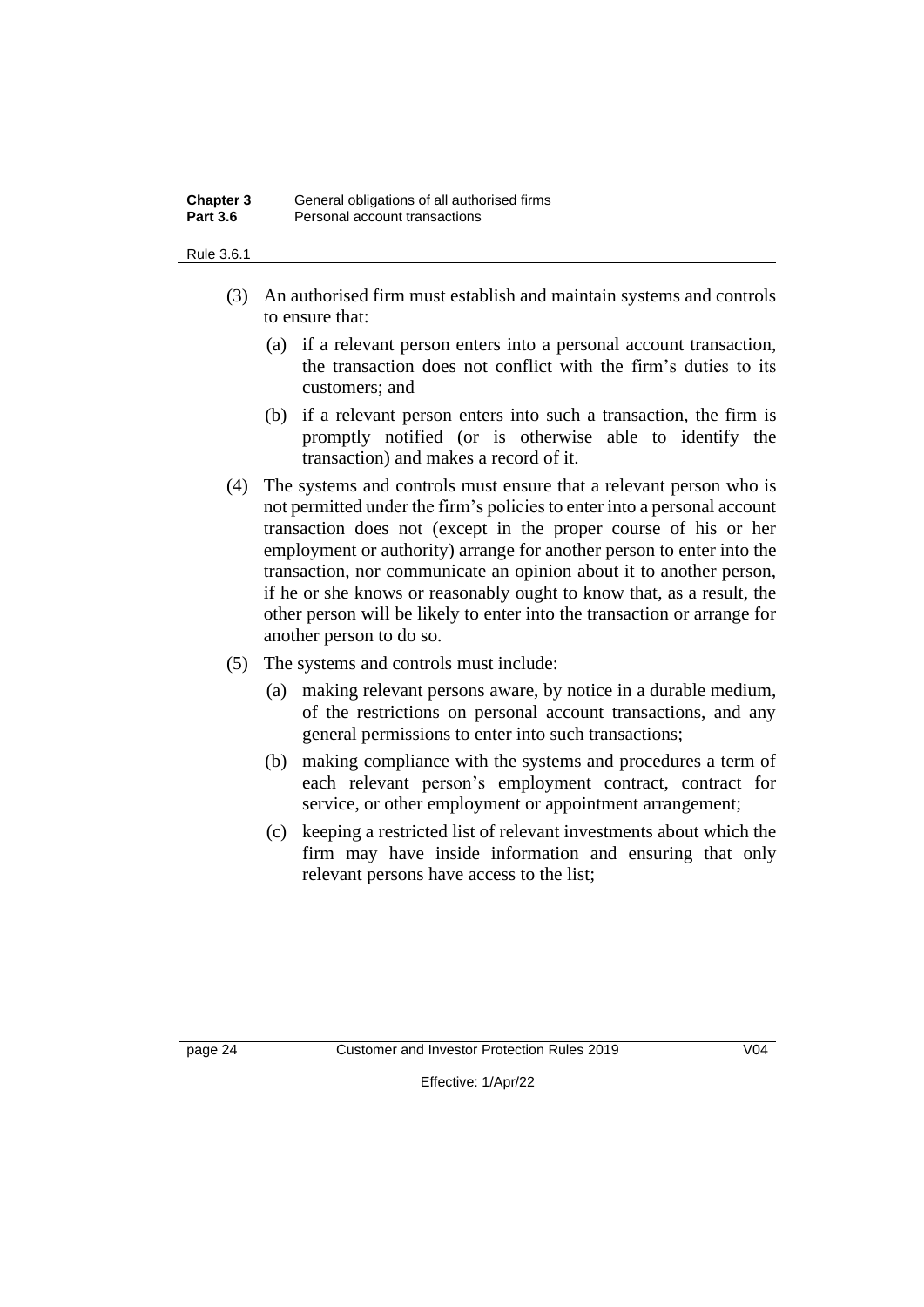- (d) ensuring that a relevant person may not enter into personal account transactions in relation to relevant investments on the restricted list unless:
	- (i) the transaction is for the purpose of realising the cash value of a holding or position undertaken to meet an obligation of the person that is not related to the firm's business; and
	- (ii) the firm has given its express permission, in a durable medium, for the transaction.
- (6) In subrule  $(5)$ :

#### *inside information* means:

- (a) information that:
	- (i) relates to particular securities, a particular issuer of securities, a particular class of securities or a particular class of issuers;
	- (ii) is specific or precise;
	- (iii) has not been made public;
	- (iv) would be likely, if it were made public, to have a significant effect on the price of any securities; and
	- (v) is obtained from a source closely connected to the issuer of the securities or 1 or more issuers of a class of securities; or
- (b) information that is inside information under rules made under FSR, article 83 (Rules relating to market abuse).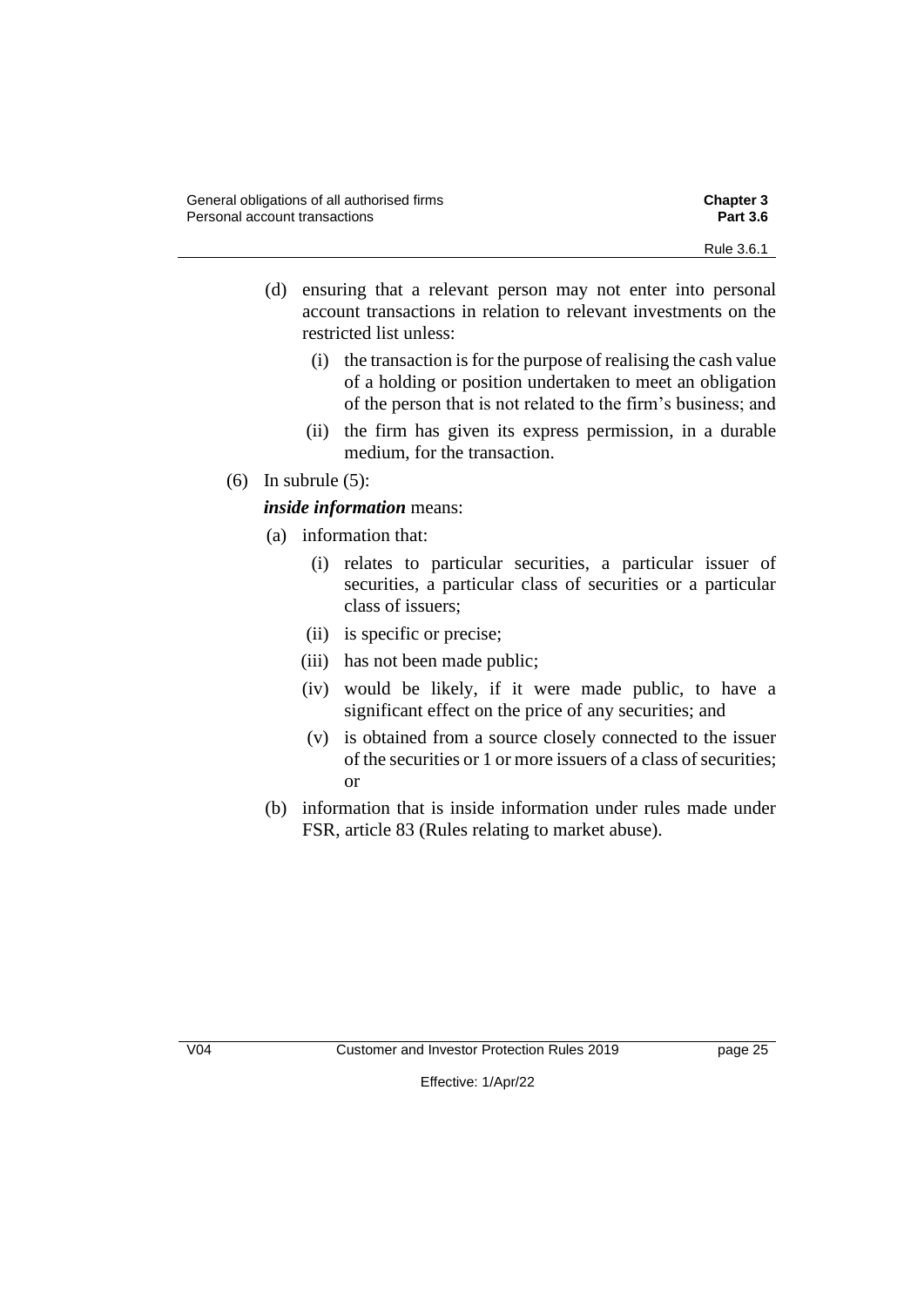| <b>Chapter 3</b> | General obligations of all authorised firms |
|------------------|---------------------------------------------|
| <b>Part 3.7</b>  | Handling errors                             |

Rule 3.7.1

# **Part 3.7 Handling errors**

### **3.7.1 Handling of errors**

- (1) An authorised firm must have procedures, recorded in a durable medium, for effectively handling errors that affect customers. The procedures must provide for at least the following:
	- (a) identifying the cause of an error;
	- (b) identifying all of the affected customers;
	- (c) appropriately analysing the patterns of occurrence of the error, including investigating whether or not it was an isolated error;
	- (d) proper control of the correction process;
	- (e) the escalation of errors to the firm's compliance officer, the firm's risk management officer (if any), and to its senior management.
- (2) An authorised firm must resolve every error speedily and no later than 6 calendar months after the date on which the error was first discovered. The resolution of an error must include:
	- (a) if appropriate, making a refund (with appropriate interest) to all the affected customers, so far as possible;
	- (b) correcting any systems failures;
	- (c) ensuring that effective controls are implemented to prevent the error recurring; and
	- (d) notifying all affected customers, both current and former, in a timely manner, of any error that has negatively affected or may negatively affect the cost of the service, or the value of the product, provided.
- (3) If an error that affects customers has not been fully resolved within 40 business days after the date on which it was first discovered, the firm must inform the Regulatory Authority in a durable medium within 5 business days after the end of the 40-business-day period.

page 26 Customer and Investor Protection Rules 2019 V04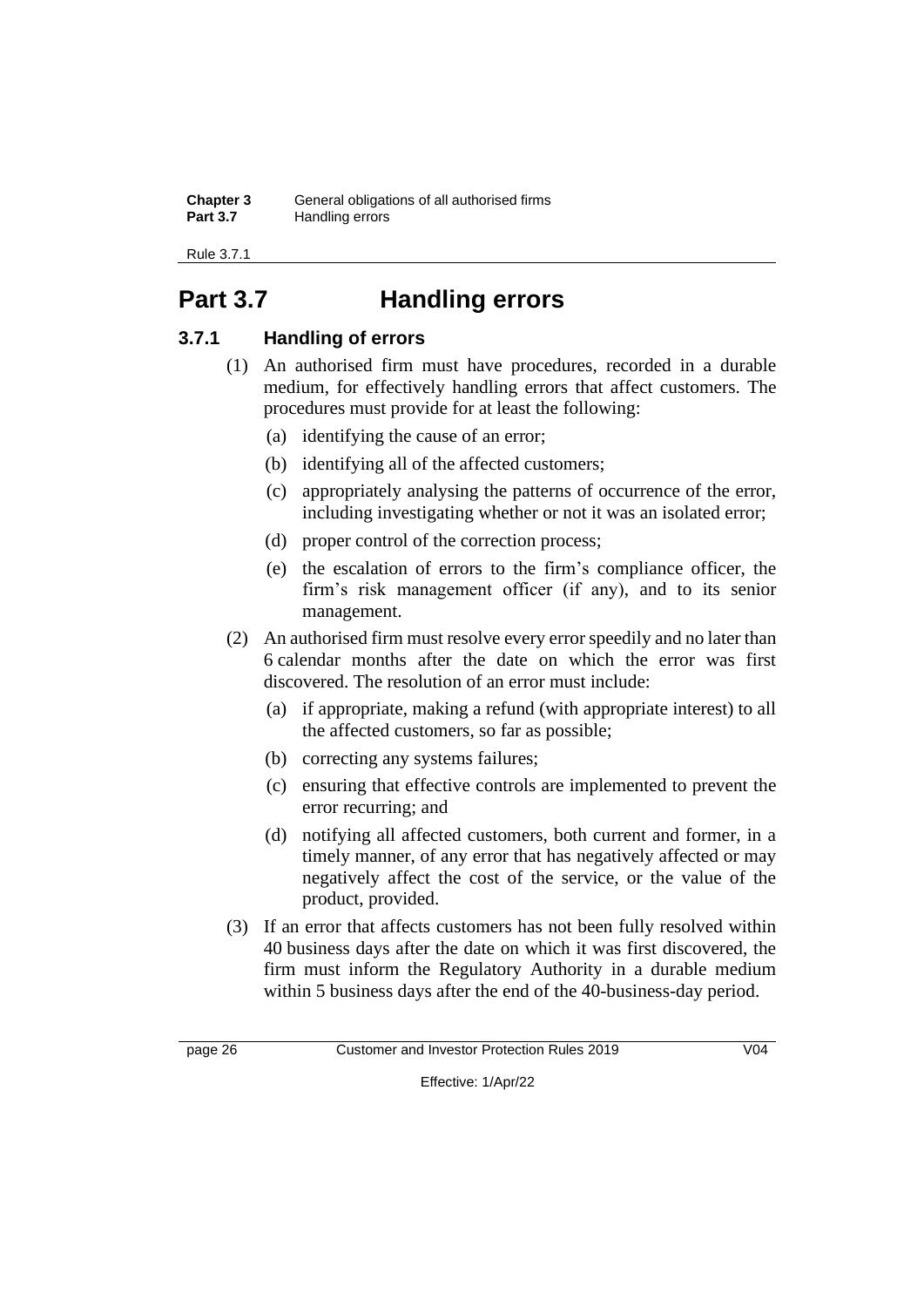- (4) An authorised firm must maintain a record of every error that affects customers. The record must contain, for each such error:
	- (a) details of the error;
	- (b) the date on which it was discovered;
	- (c) an explanation of how it was discovered;
	- (d) the period over which it occurred;
	- (e) the number of customers affected;
	- (f) the amount of money involved;
	- (g) whether the error has been resolved or not;
	- (h) the date on which the error was resolved;
	- (i) the number of customers to whom a refund was paid; and
	- (j) the total amount refunded.
- (5) An authorised firm must maintain a record of all of the steps taken to resolve an error that affects 1 or more customers. The record must include details of the steps taken:
	- (a) where any affected customer was dissatisfied with the outcome;
	- (b) where there were difficulties contacting affected customers; and
	- (c) where a refund could not be paid.

V04 Customer and Investor Protection Rules 2019 page 27

Effective: 1/Apr/22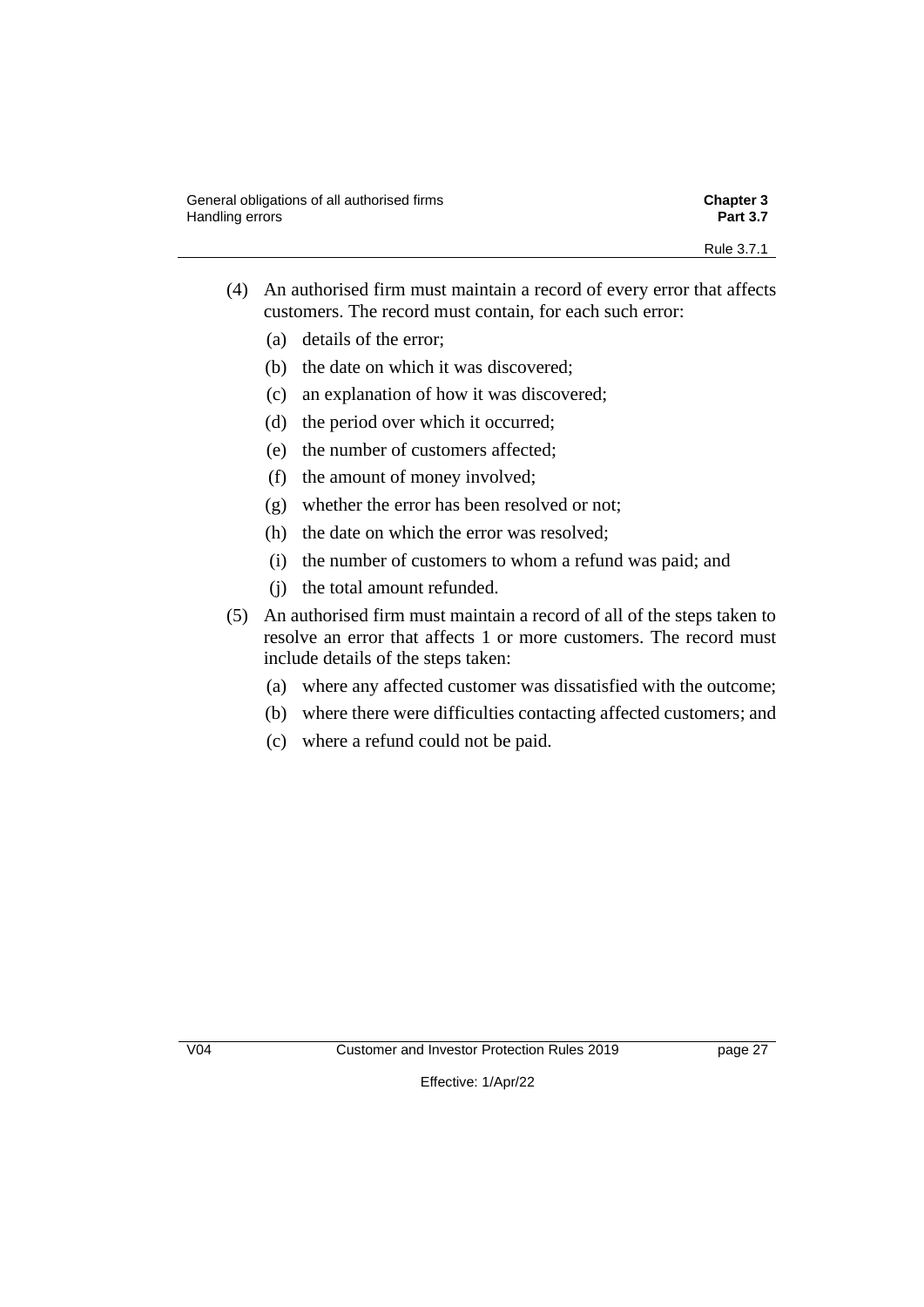#### **Chapter 3** General obligations of all authorised firms **Part 3.8** Handling complaints and related matters

Rule 3.8.1

## **Part 3.8 Handling complaints and related matters**

### **3.8.1 Who can make a complaint?**

(1) In these rules:

*complaint* means an expression of grievance or dissatisfaction, by a customer (other than an eligible counterparty), or one of the other persons mentioned in subrule (2), either orally or in a durable medium, in connection with an authorised firm's provision (or offer of the provision) of a product or service, if the provision of the product or service was or would be a regulated activity.

- (2) The other persons who may make a complaint to an authorised firm are the following:
	- (a) an individual who is or was a beneficiary under a group policy issued by the firm;
	- (b) an individual who is a surviving dependent of a deceased retail customer of the firm;
	- (c) a legal personal representative of a deceased retail customer of the firm;
	- (d) a widow or widower of a deceased retail customer of the firm;
	- (e) an individual who is entitled to benefit from an insurance contract issued to a retail customer of the firm.

### **3.8.2 Firms' internal complaints-handling procedures**

- (1) An authorised firm must establish and operate appropriate and effective internal procedures, recorded in a durable medium, for handling complaints, to ensure that complaints, however made, in relation to its conduct of regulated activities are dealt with fairly, efficiently, and with due diligence and consideration.
- (2) The procedures must provide for all of the following:
	- (a) receiving complaints;

page 28 Customer and Investor Protection Rules 2019 V04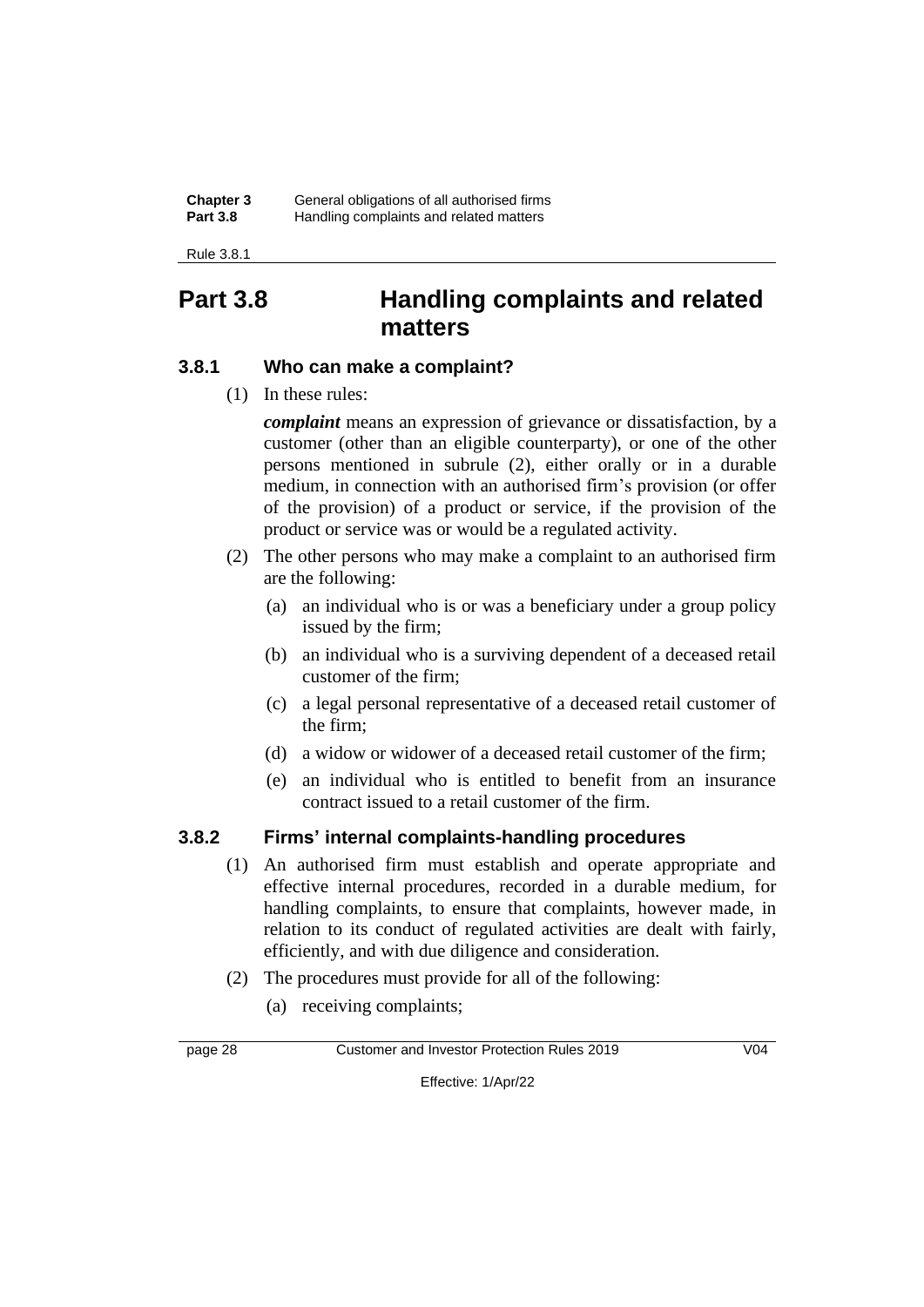- (b) responding to complaints;
- (c) meeting any applicable service standards in relation to complaints received (see rule 3.8.5);
- (d) referring complaints to other authorised firms;
- (e) the appropriate investigation of each complaint by a person of sufficient competence who was not directly involved in the act or omission that the complaint was about;
- (f) that responses to a complaint adequately address the subjectmatter of the complaint and, if the complaint is upheld, offer appropriate redress;
- (g) the person responsible for responding to a complaint either being authorised to settle the complaint (including offering redress, if appropriate) or having ready access to someone who has the necessary authority;
- (h) identifying complainants who would be eligible, if dissatisfied with the firm's decision, to apply under the customer dispute resolution scheme, and informing them in a durable medium about their right to do so.
- (3) An authorised firm:
	- (a) must publish details of its internal complaint-handling procedures;
	- (b) must give a copy of the published details to any customer who asks for it;
	- (c) must give a copy of the published details automatically to a complainant when it receives a complaint (unless the complaint is resolved by close of business on the next business day); and
	- (d) must display, in each of its sales offices to which customers have access, a notice indicating that the firm is covered by the customer dispute resolution scheme.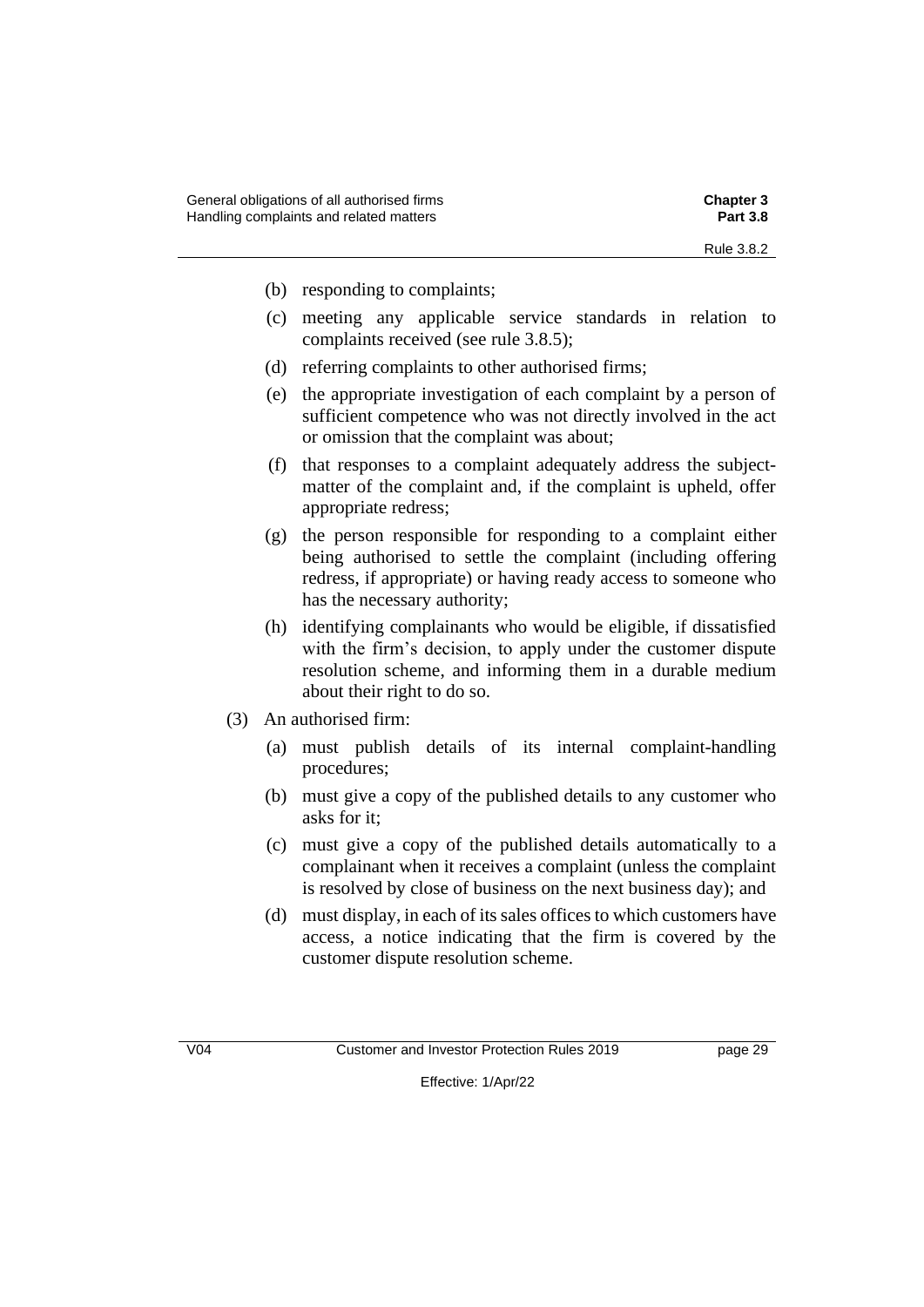#### **Chapter 3** General obligations of all authorised firms **Part 3.8** Handling complaints and related matters

#### Rule 3.8.3

### **3.8.3 Customer redress**

- (1) This rule applies if:
	- (a) an authorised firm receives a complaint; and
	- (b) having considered the complaint, the firm decides that redress is appropriate.
- (2) The firm:
	- (a) must provide the complainant with fair compensation (financial or otherwise) for any acts or omissions for which the firm was responsible; and
	- (b) must give effect to any offer of redress that the complainant accepts.

### **3.8.4 Referring complaints to other firms**

- (1) If an authorised firm (the *receiving firm*) is satisfied on reasonable grounds that another authorised firm may be solely, jointly or partly responsible for the act or omission alleged in a complaint, it may refer all or part of the complaint to the other firm.
- (2) However, the receiving firm:
	- (a) must make any referral to the other firm promptly, but no later than 5 business days after the day on which it became satisfied that the other firm may be solely, jointly or partly responsible for the act or omission;
	- (b) must make the referral in a durable medium; and
	- (c) must inform the complainant in a durable medium about the referral and the other firm's contact details.
- (3) Unless the receiving firm is satisfied that the other firm may be solely responsible for the act or omission, the receiving firm must continue to comply with these rules in relation to the complaint.

page 30 Customer and Investor Protection Rules 2019 V04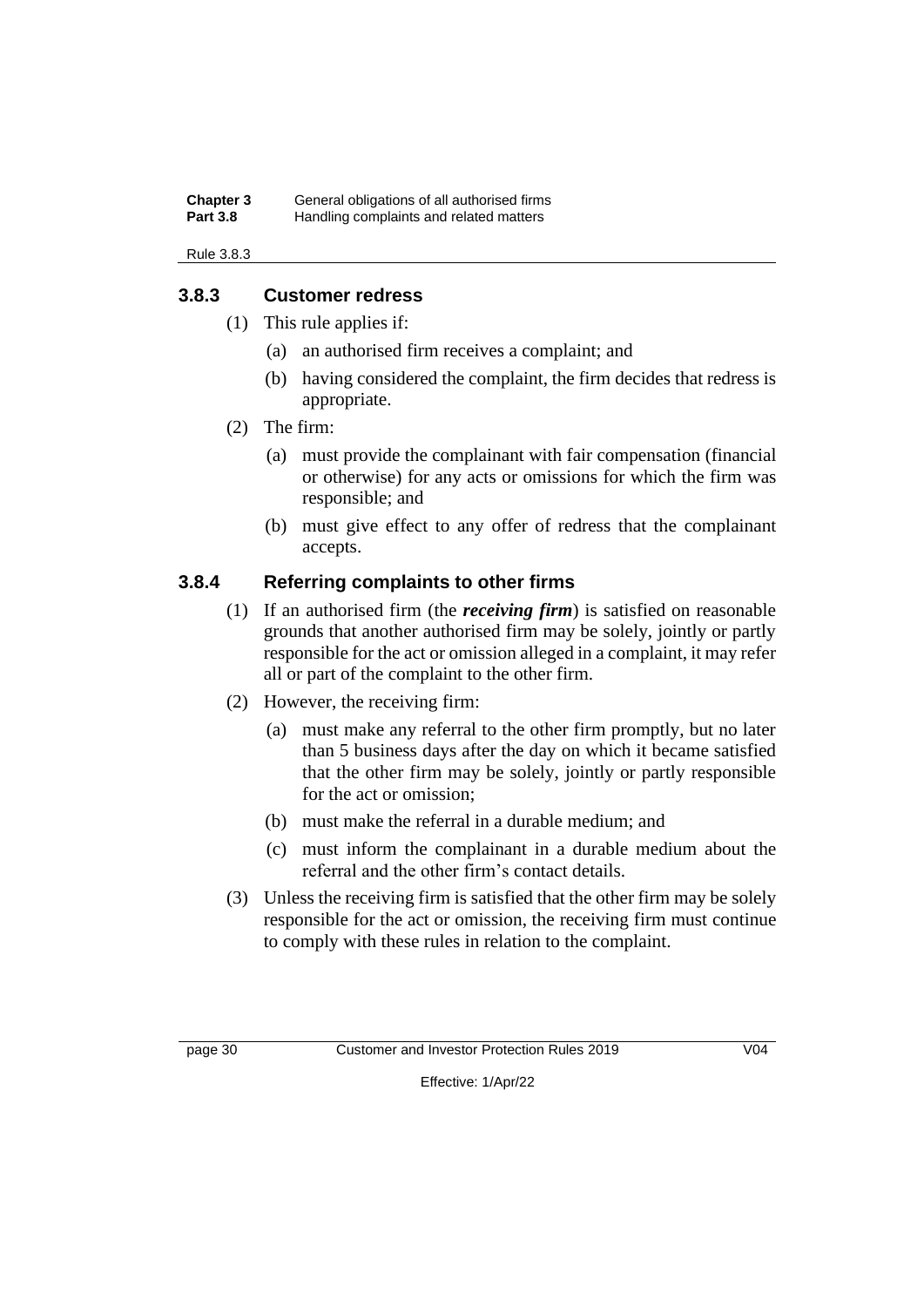- (4) If an authorised firm receives a complaint that was referred to it by the receiving firm under subrule (1), the complaint is taken, for these rules:
	- (a) to have been made directly to the firm by the complainant; and
	- (b) to have been received by it when it received the referral.

### **3.8.5 Service standards**

- (1) This rule applies if a complaint has not been resolved by close of business on the next business day after the day on which it is received.
- (2) If the firm has referred part of the complaint to another authorised firm, the firm must comply with this rule in relation to the part of the complaint that was not referred.
- (3) Within 5 business days after the day on which the complaint is received, the authorised firm concerned must give the complainant an acknowledgement in a durable medium. The acknowledgement:
	- (a) must give the name and job title of the individual who is handling the complaint for the firm; and
	- (b) must give details of the firm's internal complaint-handling procedures.
- (4) The acknowledgement may be combined with a final response if the firm can provide the response within 5 business days after the day the complaint is received.
- (5) A final response:
	- (a) must be in a durable medium;
	- (b) must do 1 of the following:
		- (i) accept the complaint and, if appropriate, offer redress;
		- (ii) offer redress without accepting the complaint;
		- (iii) reject the complaint and give reasons for rejecting it; and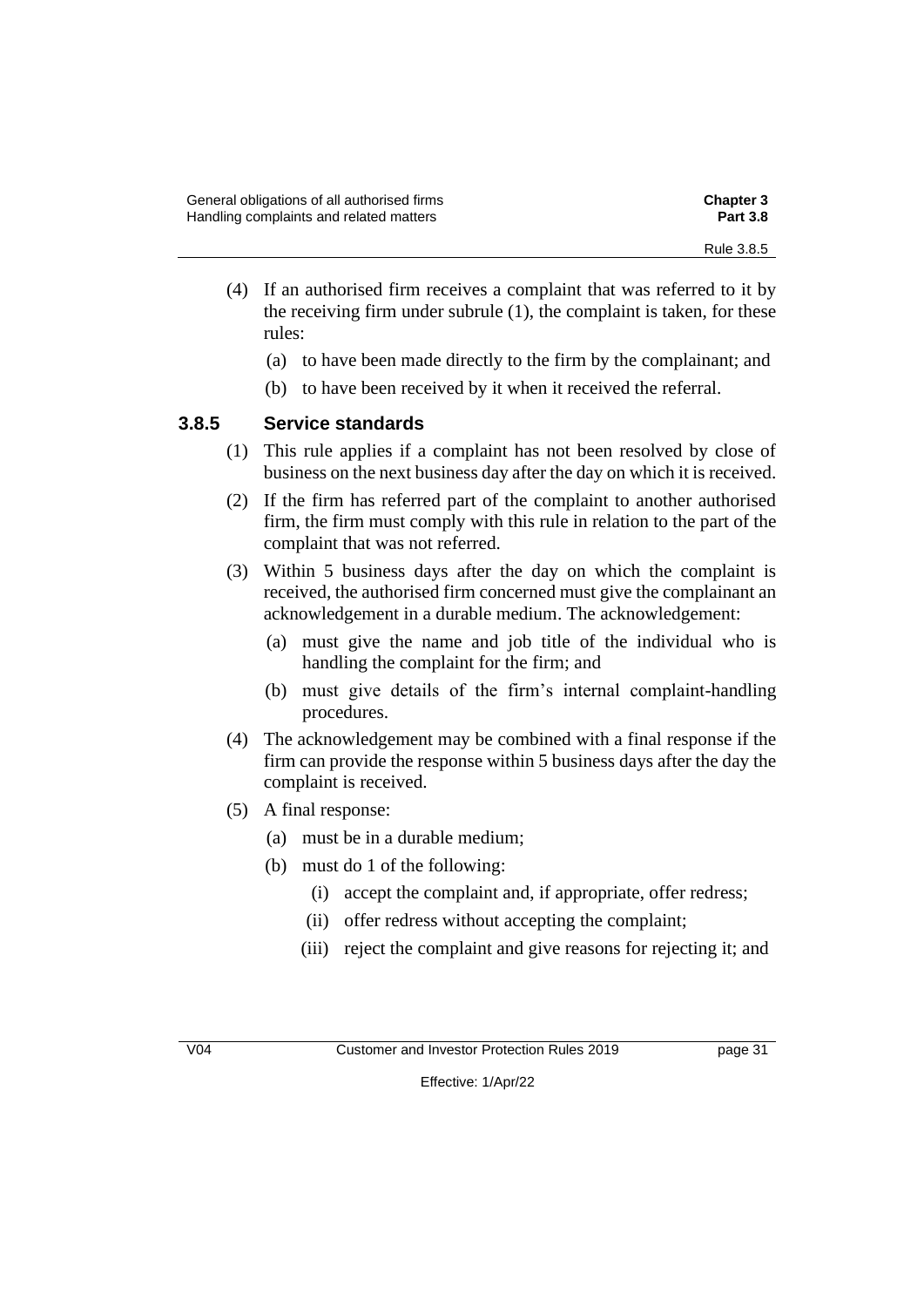#### **Chapter 3** General obligations of all authorised firms **Part 3.8** Handling complaints and related matters

#### Rule 3.8.6

- (c) if the complainant is eligible to apply under the customer dispute resolution scheme:
	- (i) must inform the complainant that, if the complainant is dissatisfied with the response, the complainant may apply under that scheme, but must do so within 4 calendar months after receiving the response; and
	- (ii) must give the contact details for the scheme.
- (6) If the firm has not given the complainant a final response at the end of 4 weeks after the day on which the complaint is received, the firm must give the complainant a response, in a durable medium, explaining why it has not been able to resolve the complaint and indicating when it will contact the complainant again about the complaint.
- (7) If the firm has not given the complainant a final response at the end of 8 weeks after the day on which the complaint is received, the firm must give the complainant a response, in a durable medium, that:
	- (a) explains that the firm has not been able to give a final response, gives reasons for the further delay and indicates when the firm expects to give a final response; and
	- (b) if the complainant is eligible to apply under the customer dispute resolution scheme, informs the complainant that the complainant may apply under that scheme if dissatisfied with the delay.
- (8) For this rule, if the firm received the complaint on a day that is not a business day, or on a business day after close of business, the complaint is taken to have been received by the firm on the next business day.

### **3.8.6 Analysis of complaints for systemic weaknesses**

(1) An authorised firm must regularly (at least annually) undertake an appropriate analysis of the patterns of complaints, including

page 32 Customer and Investor Protection Rules 2019 V04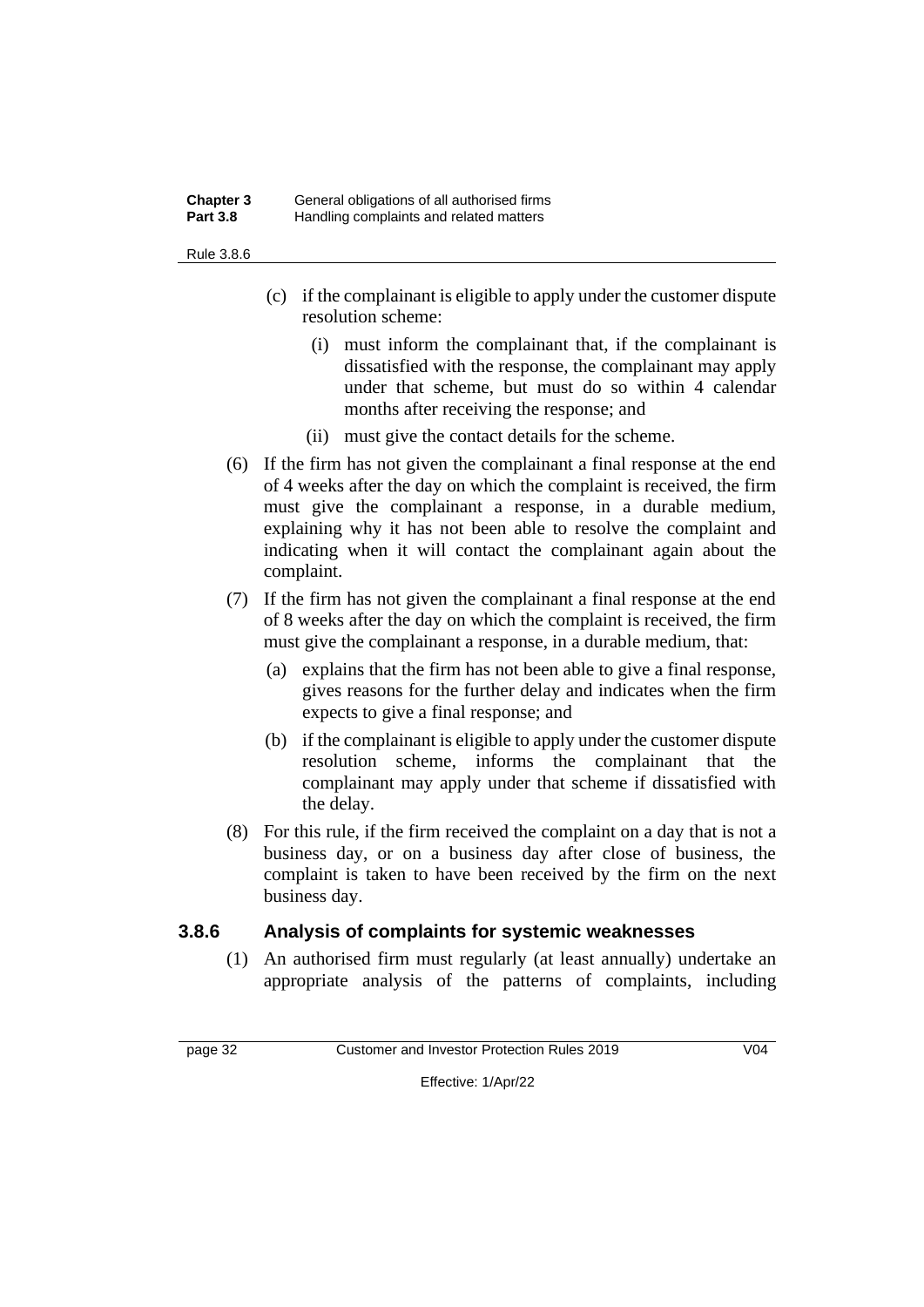investigating whether the complaints indicate an isolated issue or a more widespread issue for customers.

- (2) The results of the analysis must be submitted to the firm's compliance officer, the firm's risk management officer (if any) and to the firm's senior management.
- (3) An authorised firm must analyse complaints that it receives against intermediaries (whether in the QFC or in another jurisdiction) in relation to products that the intermediaries have distributed on the firm's behalf, to enable the firm to assess the complete customer experience and identify any issues that need to be addressed.

### **3.8.7 Quarterly reporting about complaints**

An authorised firm must make a quarterly report to the Regulatory Authority about complaints. The report must be in the format directed by the Regulatory Authority by notice from time to time.

### **3.8.8 Restitution orders for contravention of relevant requirements**

- (1) A person who is entitled to make a complaint to an authorised firm under rule 3.8.1 may apply to the Civil and Commercial Court of the QFC for a restitution order if the person has suffered loss or damage as a result of a contravention by the firm of a relevant requirement in relation to a regulated activity.
- (2) In this rule:

*contravention of a relevant requirement* has the meaning given by FSR, articles 84 and 85.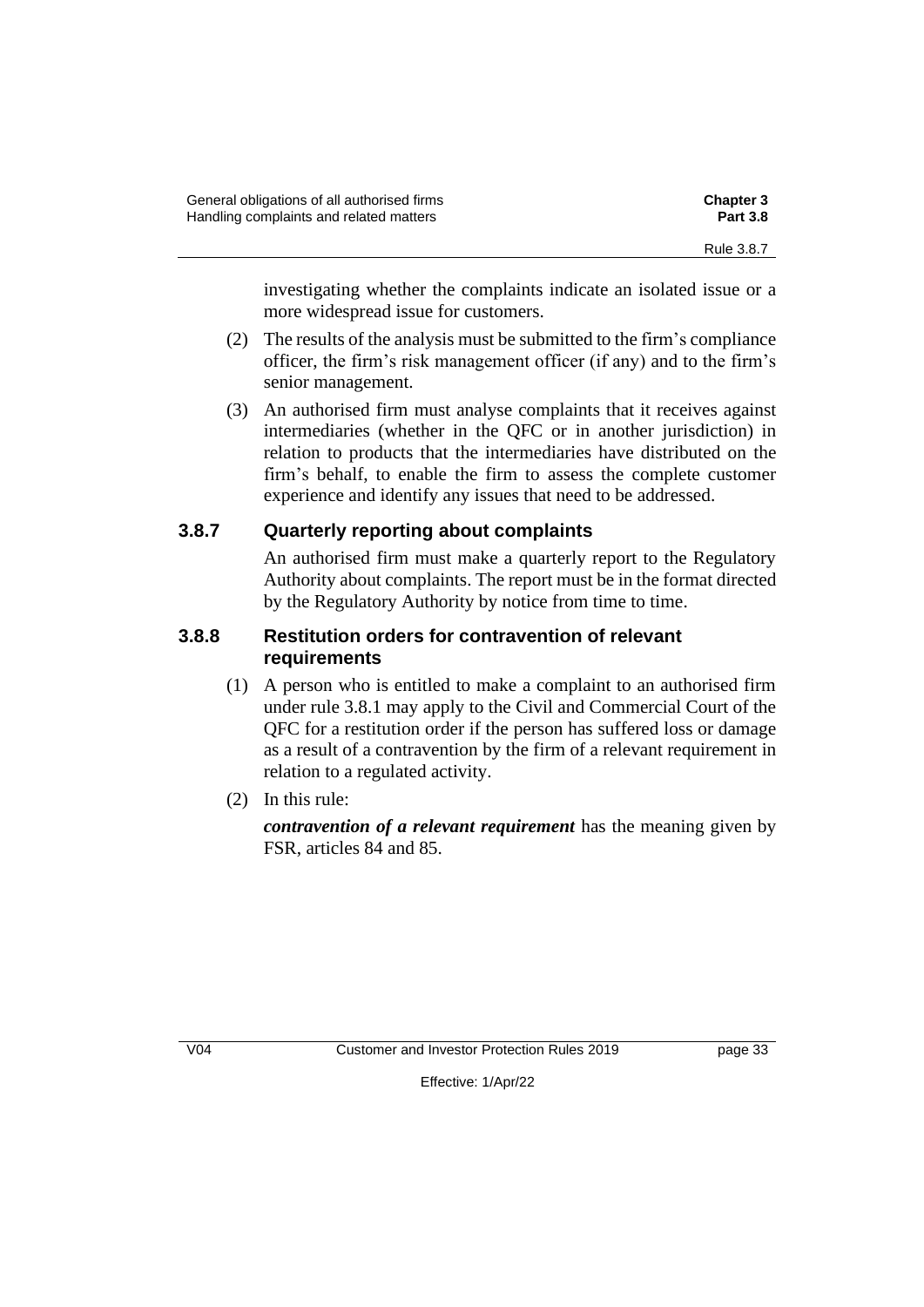| <b>Chapter 4</b> | Obligations of all authorised firms—advertisements, personal contact with |
|------------------|---------------------------------------------------------------------------|
| <b>Part 4.1</b>  | customers, and initial disclosure document<br>Preliminary                 |

Rule 4.1.1

## **Chapter 4 Obligations of all authorised firms—advertisements, personal contact with customers, and initial disclosure document**

## **Part 4.1 Preliminary**

## **4.1.1 Application of Chapter 4**

This Chapter applies to an authorised firm in its dealings with customers (other than eligible counterparties).

## **4.1.2 How Chapter 4 is meant to operate**

This Chapter is intended to apply to an authorised firm in a way that is appropriate and proportionate, taking into account, for example, the means used for communicating an advertisement, and the information that an advertisement is intended to convey to a customer.

page 34 Customer and Investor Protection Rules 2019 V04

Effective: 1/Apr/22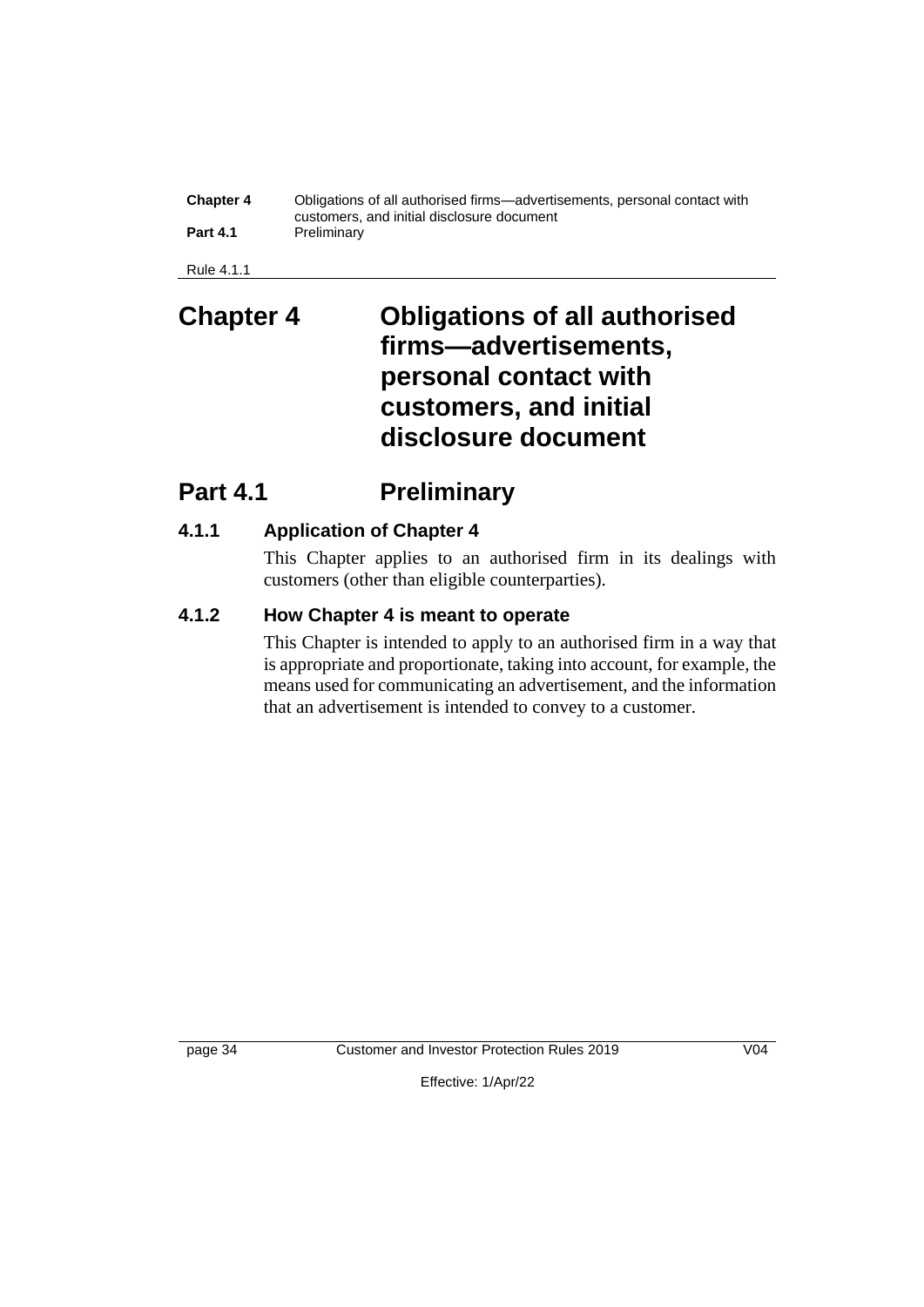| Obligations of all authorised firms—advertisements, personal contact with         | <b>Chapter 4</b> |
|-----------------------------------------------------------------------------------|------------------|
| customers, and initial disclosure document<br>Advertisements—general requirements | <b>Part 4.2</b>  |
|                                                                                   | Rule 4.2.1       |

## **Part 4.2 Advertisements—general requirements**

### **4.2.1 Meaning of** *advertisement*

In these rules:

*advertisement* means a communication made using any medium (for example, brochure, telephone call, the internet, email and presentation) if the purpose or effect of the communication is:

- (a) to promote or advertise:
	- (i) 1 or more specified products; or
	- (ii) a regulated activity (or an activity that would be a regulated activity if it was carried on in or from the QFC); or
- (b) to invite or induce any person:
	- (i) to enter into an agreement with any person in relation to a specified product; or
	- (ii) to engage in a regulated activity (or an activity that would be a regulated activity if it was carried on in or from the QFC).

### **4.2.2 Advertisements—compliance confirmation**

Before an authorised firm makes or approves an advertisement, the firm must ensure that a member of the firm's senior management (within the meaning given by CTRL, rule 4.1.1) reviews the advertisement, and confirms in a durable medium that he or she is satisfied that it complies with this Part.

### **4.2.3 Advertisements for Shari'a-compliant products**

(1) An authorised firm must not make or approve an advertisement for a product or service that is represented as being Shari'a-compliant unless the product or service has been approved by the firm's Shari'a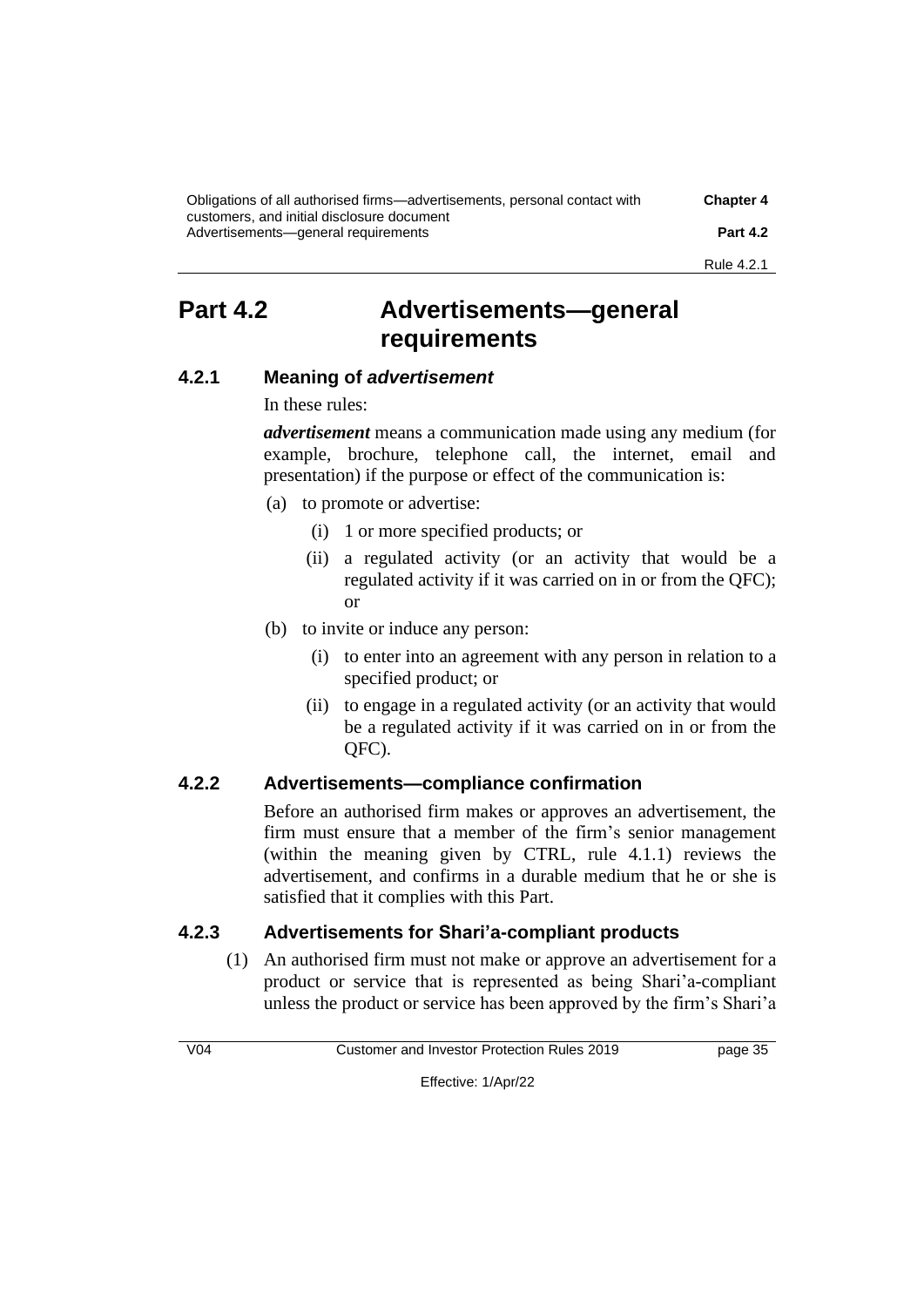| <b>Chapter 4</b> | Obligations of all authorised firms—advertisements, personal contact with |
|------------------|---------------------------------------------------------------------------|
|                  | customers, and initial disclosure document                                |
| <b>Part 4.2</b>  | Advertisements-general requirements                                       |

#### Rule 4.2.4

supervisory board. If the product was developed by another authorised firm or regulated financial institution, the product must also have been approved by that firm or institution's Shari'a supervisory board.

(2) An advertisement for a product or service that is represented as being Shari'a-compliant must specify the firm whose Shari'a supervisory board approved the product or service and the date on which the approval was given.

### **4.2.4 Content of advertisements**

- (1) If an authorised firm makes or approves an advertisement, it must ensure that:
	- (a) the advertisement is clear, fair and not misleading;
	- (b) the promotional purpose of the advertisement is clearly identifiable;
	- (c) the advertisement does not omit anything if the result of the omission is that the advertisement contravenes paragraph (a);
	- (d) every material statement of fact in the advertisement can be substantiated;
	- (e) if the advertisement includes a material statement of fact, the statement is sufficiently up to date to ensure that the advertisement does not contravene paragraph (a);
	- (f) if the advertisement is about a regulated activity or specified product that places a customer's capital at risk, it makes the risk clear;
	- (g) if the advertisement is about a regulated activity or specified product with a complex charging structure, or in relation to which the firm will receive 2 or more elements of remuneration—the advertisement contains enough information taking into account the needs of the recipients;

page 36 Customer and Investor Protection Rules 2019 V04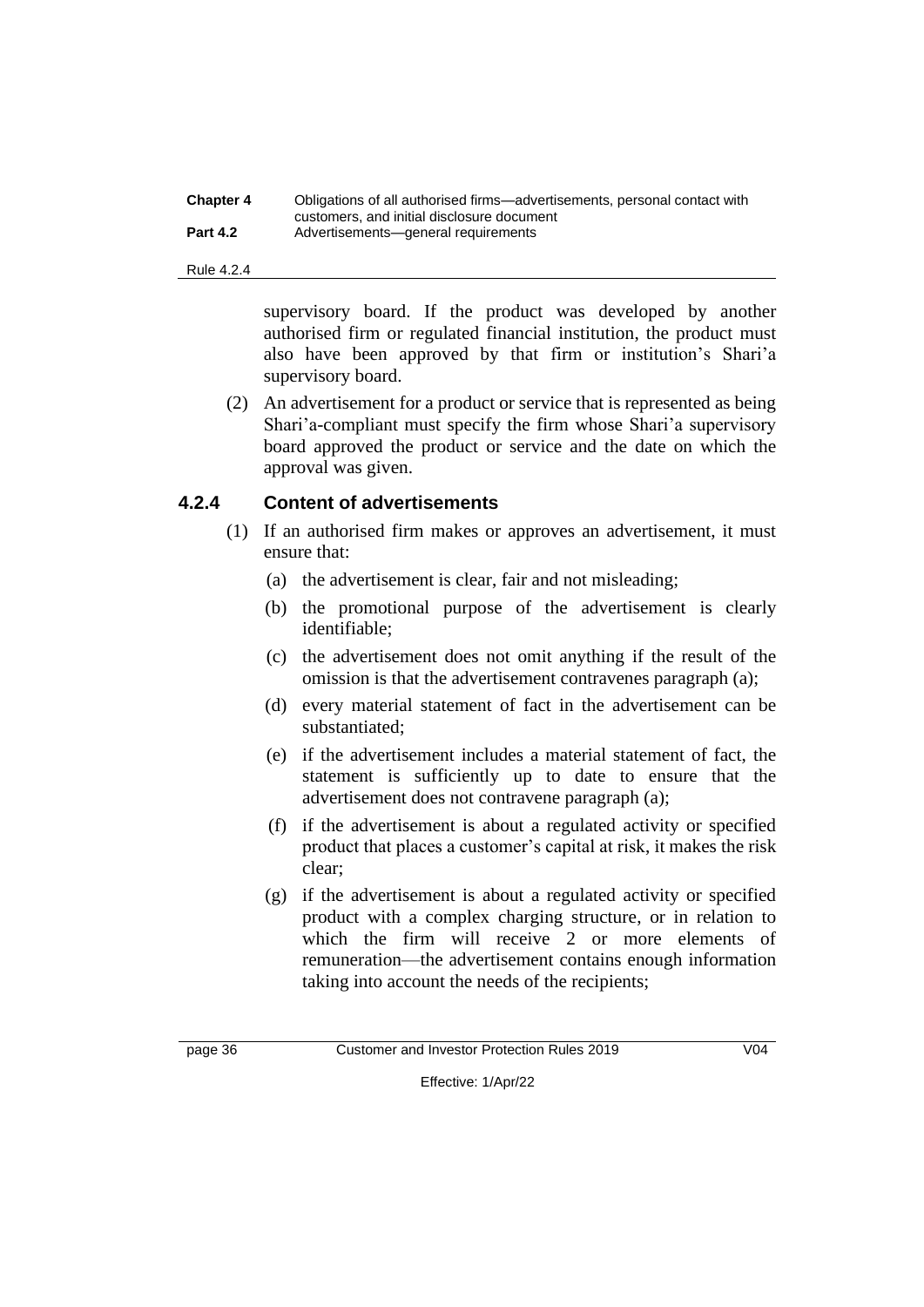| Obligations of all authorised firms—advertisements, personal contact with         | <b>Chapter 4</b> |
|-----------------------------------------------------------------------------------|------------------|
| customers, and initial disclosure document<br>Advertisements—general requirements | <b>Part 4.2</b>  |
|                                                                                   | Rule 4.2.4       |

- (h) the advertisement does not mention an approval or authorisation of the Regulatory Authority unless the Authority has given the approval or authorisation in a durable medium;
- (i) the advertisement is not misleading about any of the following:
	- (i) the authorised firm's independence or the independence of the advice that it provides;
	- (ii) the firm's ability to provide the advertised product or service;
	- (iii) the scale of the firm's activities;
	- (iv) the extent of the firm's resources;
	- (v) the nature of the involvement of the firm or any other person in the product or service;
	- (vi) the scarcity of the product or service;
	- (vii) the past performance or possible future performance of the product or service;
- (j) if the advertisement contains acronyms or initialisms, it states what the letters stand for; and
- (k) the advertisement describes a product or service as free only if the entire product or service is available free to a customer.

#### **Guidance**

Accordingly, initial meetings with customers may not be advertised as a "free financial review" or "free financial plan" or similar expressions.

- (2) If an authorised firm makes or approves an advertisement that is to be published in a durable medium, the firm must ensure that the advertisement contains all of the following information:
	- (a) the firm's name;
	- (b) either the firm's address or a contact (for example, a web site) from which the address is available;
	- (c) the date of issue and, if applicable, the expiry date, of the advertisement;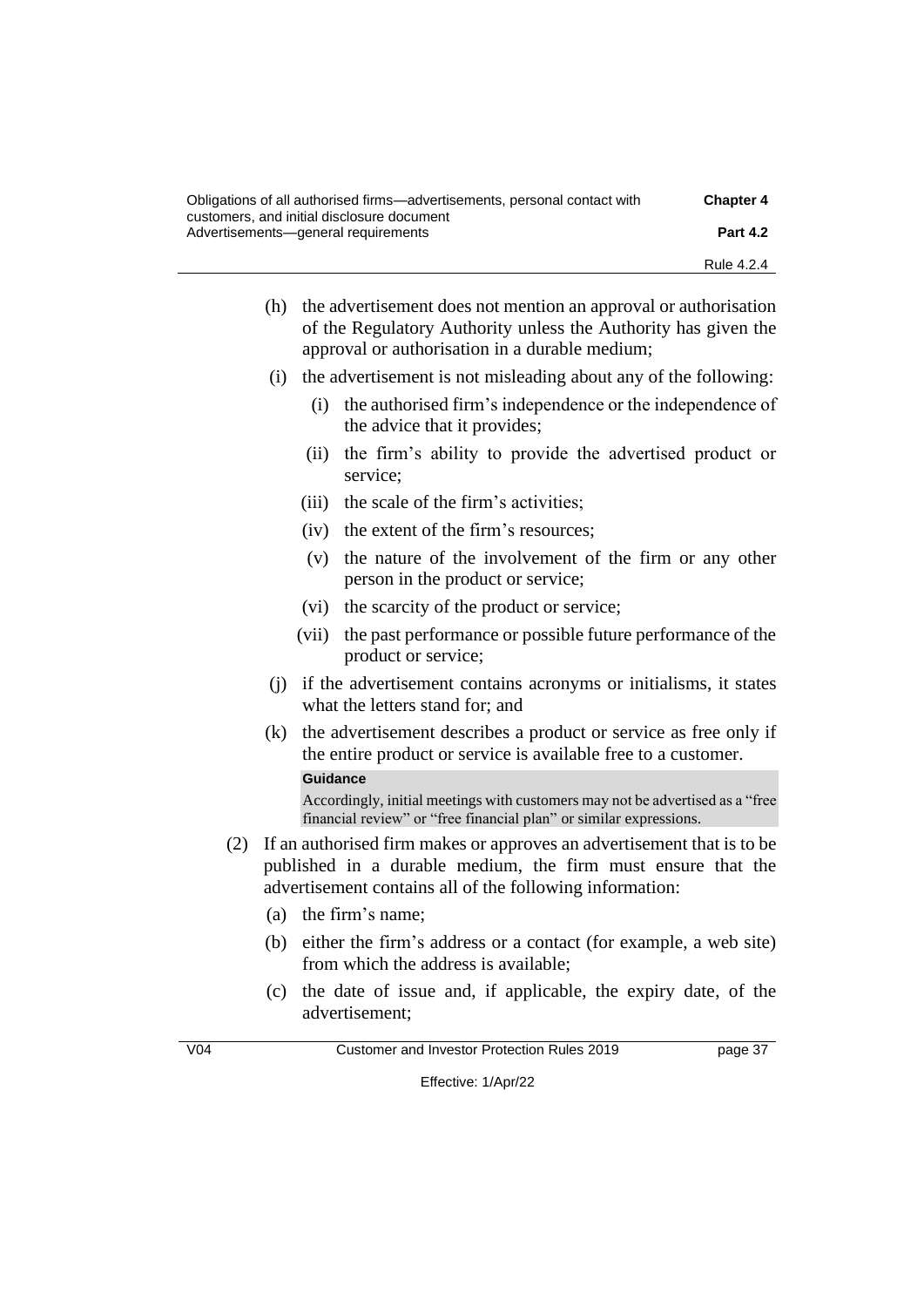#### **Chapter 4** Obligations of all authorised firms—advertisements, personal contact with customers, and initial disclosure document **Part 4.2** Advertisements—general requirements

#### Rule 4.2.5

- (d) either of the following statements about the firm's authorisation:
	- (i) "Authorised by the Qatar Financial Centre Regulatory Authority";
	- (ii) "Authorised by the QFC Regulatory Authority";
	- *Note* Either of these statements is also required in the firm's business documents—see GENE, rule 3.1.2.
- (e) in the case of a co-branded financial product, the name and regulatory status of the other firm or each of the other firms.

### **4.2.5 Advertisements made by another person**

An authorised firm must ensure that an advertisement that was made for it by another person contains the names of both the firm and the other person.

### **4.2.6 Withdrawal of non-compliant advertisements**

If an authorised firm becomes aware that an advertisement does not comply, or no longer complies, with this Part, the firm must withdraw the advertisement as soon as practicable by either:

- (a) ceasing to make the advertisement and informing any customer that the firm knows to be relying on it that the advertisement is withdrawn; or
- (b) withdrawing its approval and informing any customer that the firm knows to be relying on it that the advertisement is withdrawn.

### **4.2.7 Presentation of advertisements**

- (1) Before an authorised firm makes or approves an advertisement, it must ensure that the advertisement:
	- (a) is accurate and, in particular, does not emphasise any potential benefits of a specified product (or regulated activity) without also giving a fair and prominent indication of any relevant risks;

page 38 Customer and Investor Protection Rules 2019 V04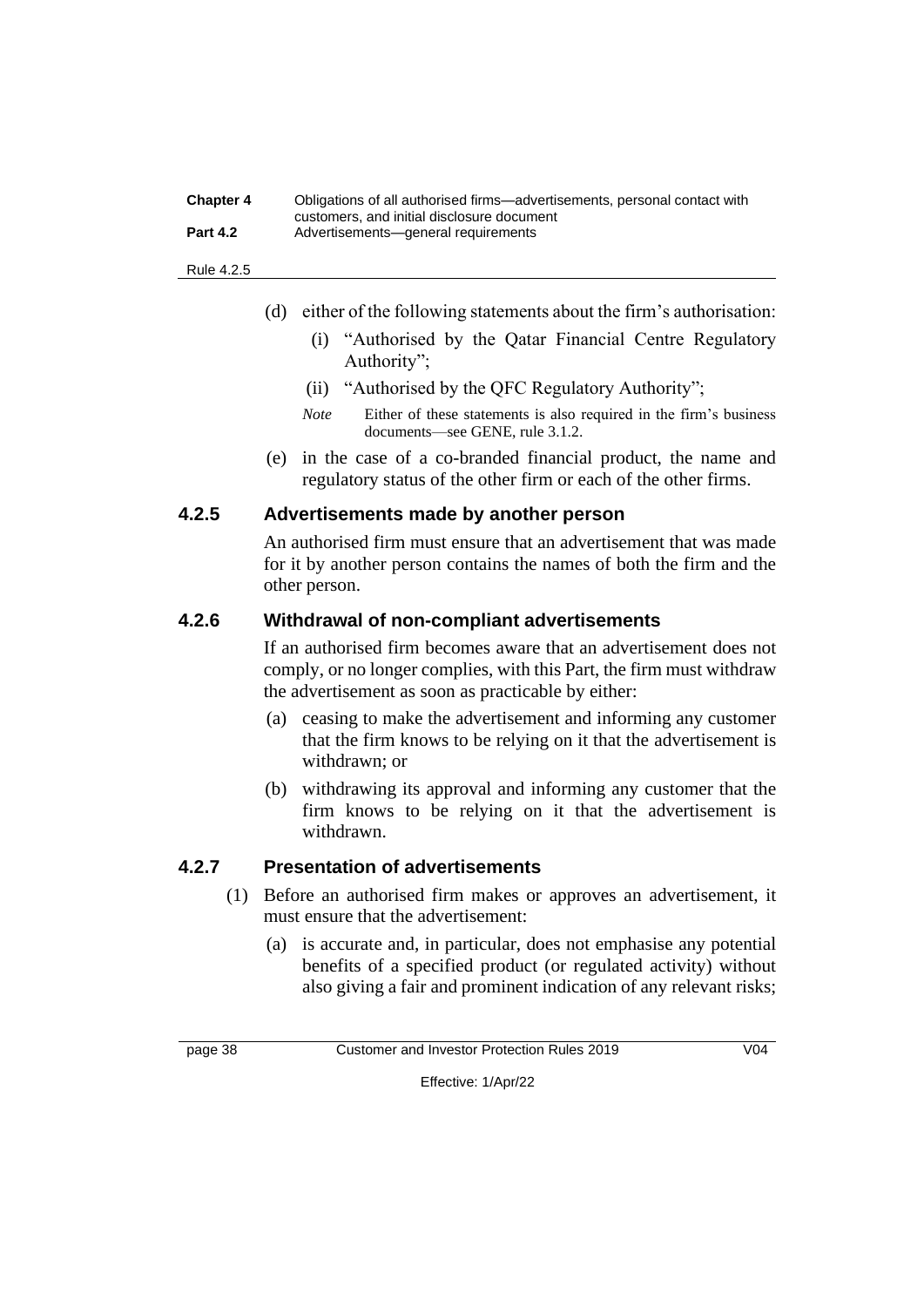| Obligations of all authorised firms—advertisements, personal contact with<br>customers, and initial disclosure document | <b>Chapter 4</b> |
|-------------------------------------------------------------------------------------------------------------------------|------------------|
| Advertisements—general requirements                                                                                     | <b>Part 4.2</b>  |
|                                                                                                                         | Rule 4.2.8       |

- (b) is sufficient for the needs of the average individual to whom it is addressed or by whom it is likely to be received, and is presented in plain English and in a way that he or she is likely to understand; and
- (c) does not disguise, diminish or obscure important information, statements or warnings.
- (2) If the firm is a tied agent of a product provider for a particular product or service, the firm must disclose that fact in all of its advertisements for the product or service.

### **4.2.8 Comparisons in advertisements**

If an authorised firm makes or approves an advertisement that contains a comparison or contrast, it must ensure that:

- (a) the comparison is meaningful and is presented in an objective and balanced way;
- (b) the sources of the information used for the comparison are stated;
- (c) the key facts and assumptions used to make the comparison are included; and
- (d) nothing material to the comparison is omitted.

### **4.2.9 Advertisements with references to past performance**

- (1) If an authorised firm makes or approves an advertisement that includes or refers to the past performance of a regulated activity or specified product, it must ensure that:
	- (a) the performance information is not the most prominent feature of the advertisement;
	- (b) the performance information:
		- (i) covers at least the last 5 years, or the entire period for which the regulated activity or specified product has been offered, but never less than 3 consecutive years; and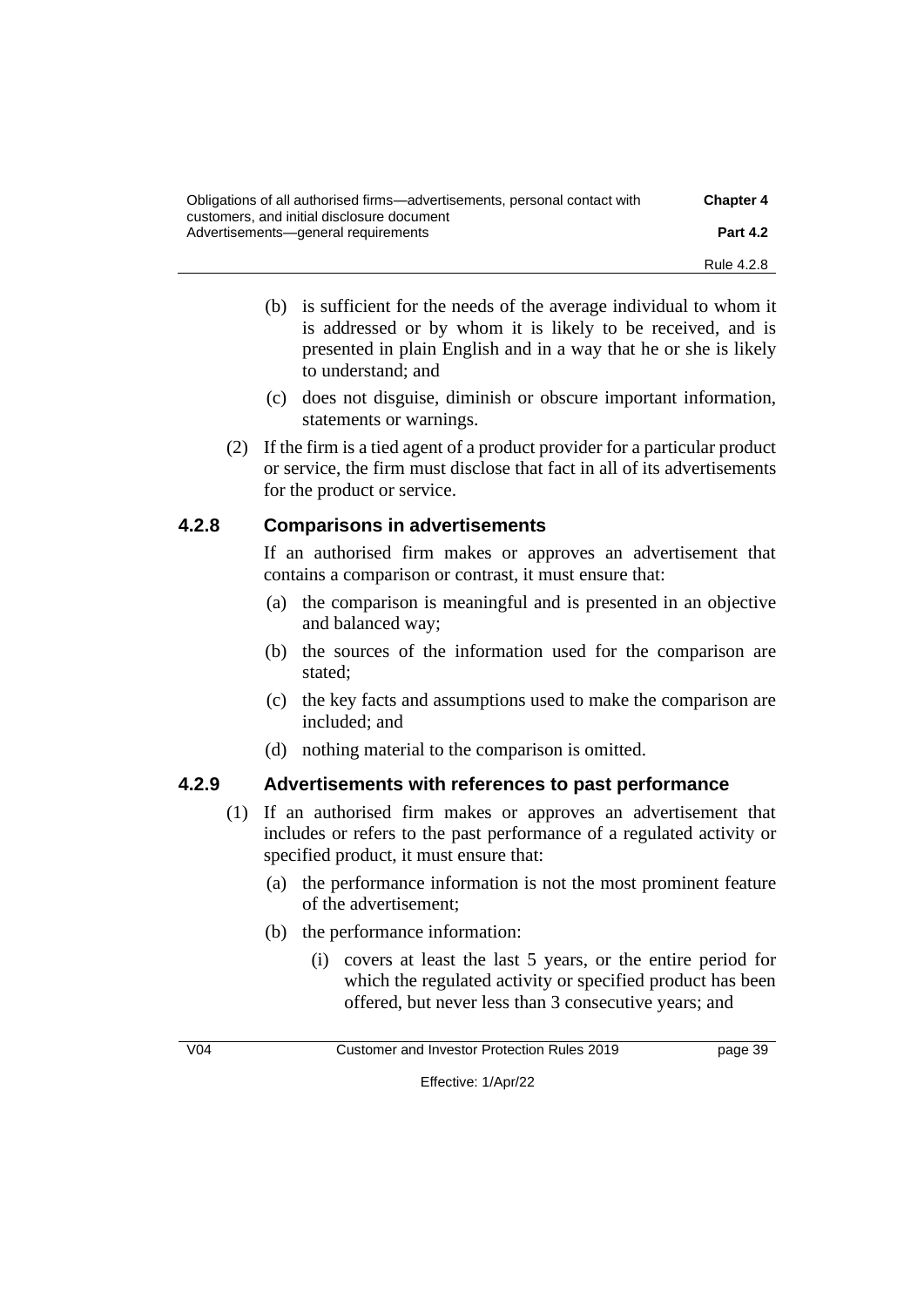#### **Chapter 4** Obligations of all authorised firms—advertisements, personal contact with customers, and initial disclosure document **Part 4.2** Advertisements—general requirements

Rule 4.2.10

- (ii) is based on complete 12-calendar-month periods; and
- (c) the reference period, basis and source of the performance information are clearly stated.
- (2) The firm must ensure that any document that contains information on past performance contains the following warning:

*Warning: Past performance is not a reliable guide to future performance.*

The warning must appear near the information on past performance, and may not be provided by way of a footnote.

(3) The firm must make and retain a detailed record of how the past performance information was calculated.

### **4.2.10 Advertisements with future performance forecasts**

- (1) If an authorised firm makes or approves an advertisement that includes or refers to a forecast of the future performance of a regulated activity or specified product, it must ensure that:
	- (a) the forecast is not based on, and does not refer to, simulated past performance;
	- (b) the forecast is based on reasonable assumptions supported by objective data; and
	- (c) the forecast is based on net performance (that is, the effect of commissions, fees or other charges (applied by any party) is fully taken into account in the forecast) and is not based on gross performance.

#### **Guidance**

In the case of a packaged investment product, the other charges would include charges applied at the level of the underlying funds and any sub-funds of those funds.

page 40 Customer and Investor Protection Rules 2019 V04

Effective: 1/Apr/22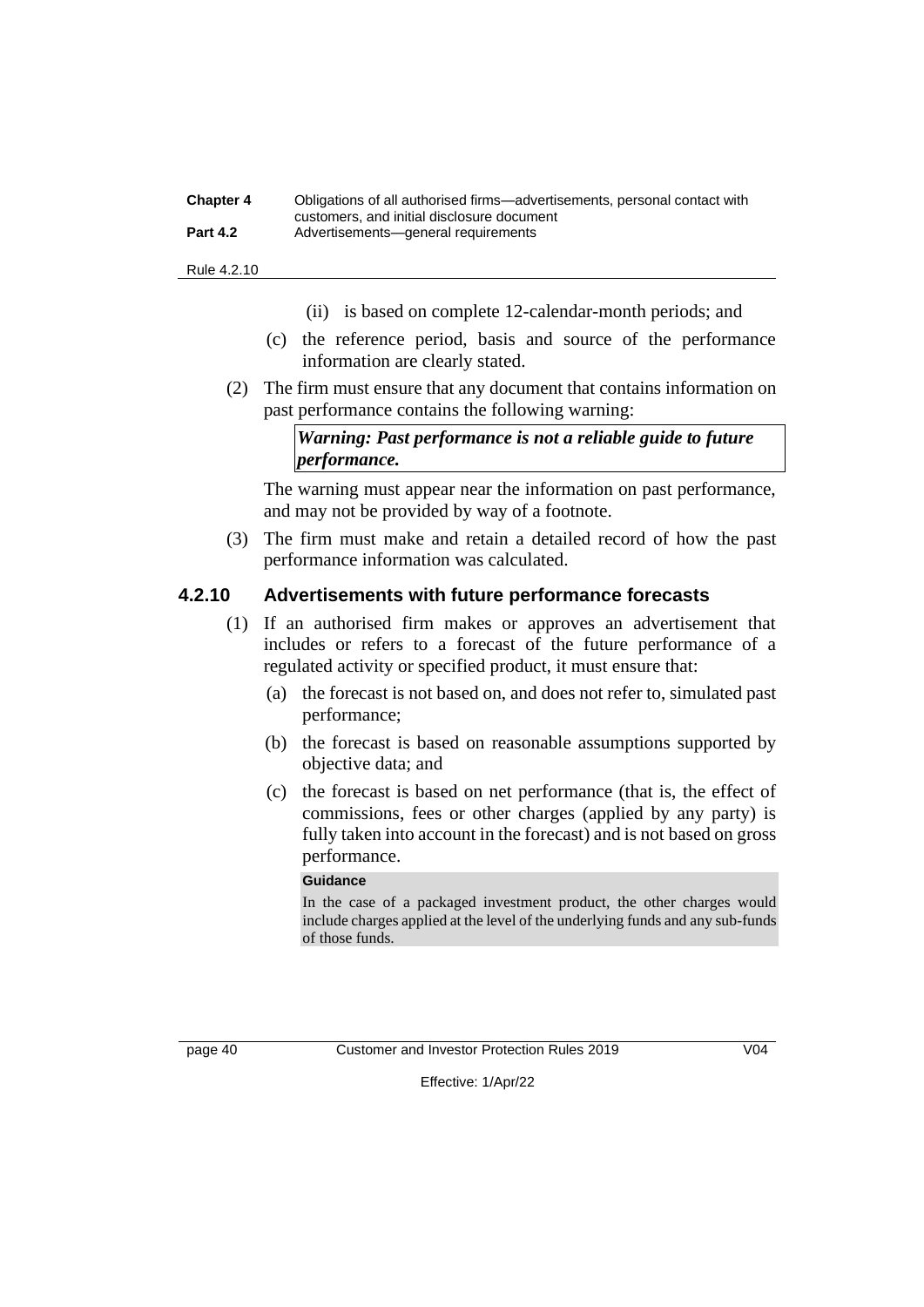| Obligations of all authorised firms—advertisements, personal contact with         | <b>Chapter 4</b> |
|-----------------------------------------------------------------------------------|------------------|
| customers, and initial disclosure document<br>Advertisements—general requirements | <b>Part 4.2</b>  |
|                                                                                   | Rule 4.2.11      |

(2) The firm must ensure that any document that includes or refers to illustrations or information on future performance forecasts must also contain the following warning:

*Warning: These figures are estimates only. They are not a reliable guide to the future performance of this investment.*

The warning must appear near the information on future performance, and may not be provided by way of a footnote.

### **4.2.11 Advertisements for packaged investment products**

- (1) In relation to the past performance of a packaged investment product, an authorised firm must ensure that, where relevant, the performance information is given on:
	- (a) an offer-to-bid basis (which must be stated), if there is an actual return or comparison of performance with other investments;
	- (b) an offer-to-offer, bid-to-bid or offer-to-bid basis (which must be stated), if there is a comparison of performance with an index or with movements in the price of units; or
	- (c) a single-pricing basis (which must be stated) with allowance for fees and charges.
- (2) If the pricing policy of the product changes during the period for which performance information is presented, the firm must ensure that the prices used include the adjustments necessary to remove any distortions resulting from the change in the pricing policy.
- (3) If an authorised firm gives information in a durable medium about the simulated performance of a packaged investment product, the information:
	- (a) must be based on a simulated performance that is relevant to the performance of the product;
	- (b) must not be selected so as to exaggerate the success or disguise the lack of success of the product;
	- (c) must state the source of the information; and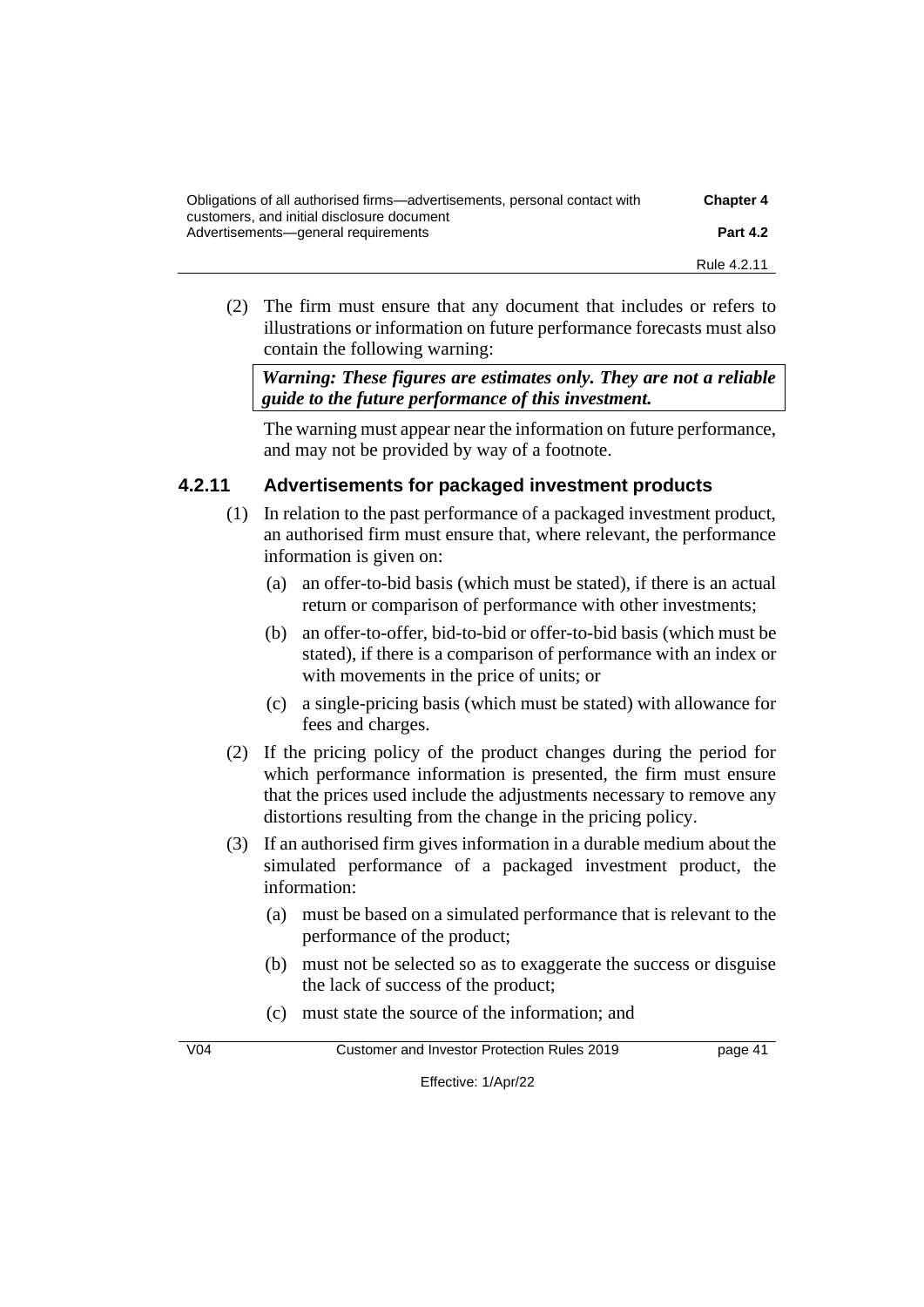| <b>Chapter 4</b> | Obligations of all authorised firms—advertisements, personal contact with |
|------------------|---------------------------------------------------------------------------|
|                  | customers, and initial disclosure document                                |
| <b>Part 4.2</b>  | Advertisements—general requirements                                       |

Rule 4.2.12

- (d) must indicate whether, and to what extent, transaction costs, interest and taxation have been taken into account.
- (4) The firm must ensure that any advertisement that contains illustrations or information on simulated performance also contains the following warning:

*Warning: These figures are estimates only. They are not a reliable guide to the future performance of this investment.*

The warning must appear near the information on simulated performance, and may not be provided by way of a footnote.

(5) The firm must make and retain a detailed record of how the simulated performance information was calculated.

### **4.2.12 Advertisements describing products as guaranteed**

An authorised firm must ensure that an advertisement does not describe a product as guaranteed or partly guaranteed unless:

- (a) there is a legally enforceable agreement with a guarantor that undertakes to meet, to whatever extent is stated in the advertisement, a customer's claim under the guarantee;
- (b) the firm has made, and can show that it has made, an assessment of the value of the guarantee;
- (c) the advertisement clearly states the name of the guarantor and the level, nature and extent of the limitations of the guarantee; and
- (d) if the guarantor is a partner, employee, shareholder or associate of the firm, or an entity within the same corporate group as the firm, the advertisement states that fact.

page 42 Customer and Investor Protection Rules 2019 V04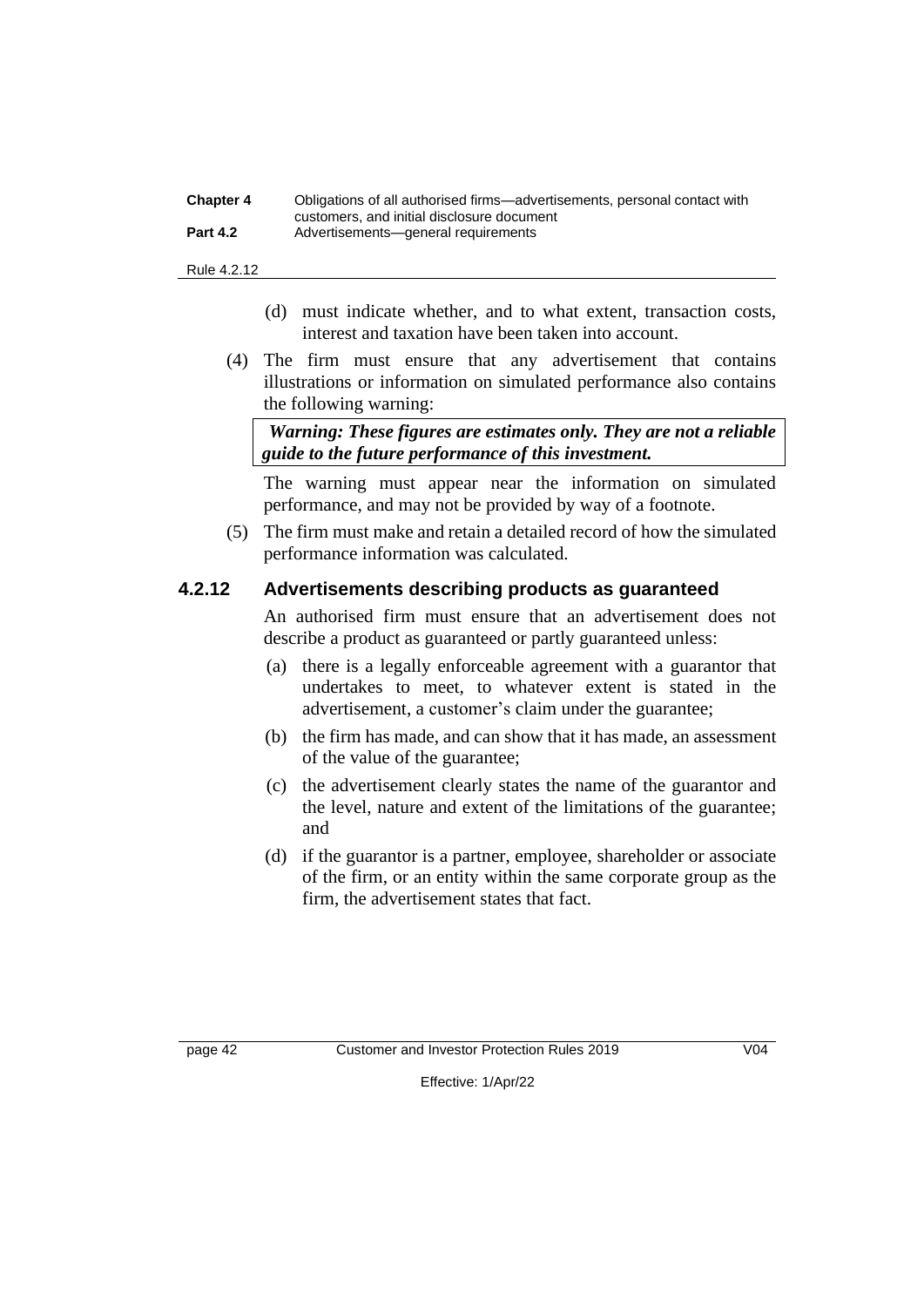| Obligations of all authorised firms—advertisements, personal contact with     | <b>Chapter 4</b> |
|-------------------------------------------------------------------------------|------------------|
| customers, and initial disclosure document<br>Personal contact with customers | <b>Part 4.3</b>  |
|                                                                               | Rule 4.3.1       |

# **Part 4.3 Personal contact with customers**

### **4.3.1 Personal visits—retail customers**

- (1) An authorised firm must not make an unsolicited personal visit, at any time, to a retail customer.
- (2) An authorised firm may make a personal visit to a retail customer only if the customer has consented to the visit. The firm must obtain the customer's consent separately for each visit and must retain a record of each consent.
- (3) A customer's consent to a visit is effective for subrule (2) only if the customer has specifically consented:
	- (a) to the purpose or purposes for the visit; and
	- (b) to the time and date for the visit.
- (4) Subrules (1) and (2) do not apply to a visit required in connection with the settlement of an insurance claim made by the customer, or the administration of an existing insurance contract entered into by the customer.

### **4.3.2 Telephone contacts—retail customers**

- (1) An authorised firm may make unsolicited telephone contact with a retail customer only in the following cases:
	- (a) the firm has, within the previous 12 calendar months, provided the customer with a product or service similar to the product or service that is the purpose of the telephone contact;
	- (b) the customer holds a product that requires the firm to maintain contact with the customer, and the contact is about the product;
	- (c) the customer has previously consented in a durable medium to being contacted by telephone by the firm.
- (2) An authorised firm may make telephone contact with a retail customer only between the hours of 09.00 and 21.00, Saturday to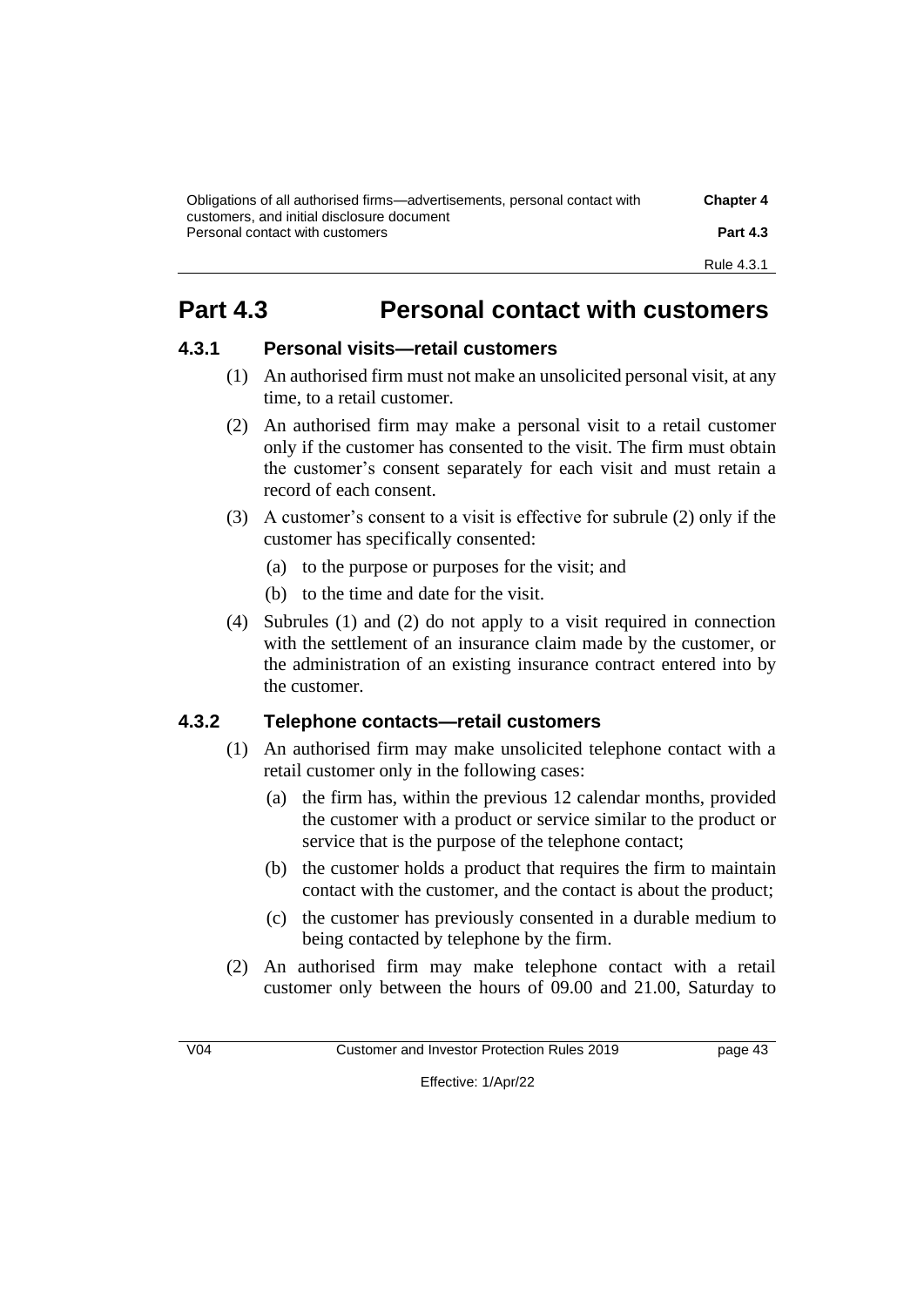| <b>Chapter 4</b> | Obligations of all authorised firms—advertisements, personal contact with |
|------------------|---------------------------------------------------------------------------|
|                  | customers, and initial disclosure document                                |
| <b>Part 4.3</b>  | Personal contact with customers                                           |

Rule 4.3.3

Thursday (and not on a religious, public or bank holiday), unless the customer agrees otherwise.

#### **4.3.3 Conduct of personal visits and telephone contacts**

- (1) When making a personal visit to, or telephone contact with, a customer, the person who makes the visit or contact must immediately do the following things in the order they are set out:
	- (a) identify himself or herself by name, and give the name of the authorised firm and the purpose of the visit or telephone contact;
	- (b) in the case of a telephone contact that is being recorded, inform the customer so;
	- (c) ask whether the customer wishes to continue the visit or telephone contact and if the customer does not wish to continue, end the visit or telephone contact immediately.
- (2) An authorised firm must not conclude a sale during a personal visit or telephone contact that was initiated by the firm.
- (3) An authorised firm must comply with a request from a retail customer not to make a personal visit to, or make telephone contact with, him or her again. The firm must make a record of the request, and must retain the record for at least 6 years after the request.
- (4) An authorised firm must also make an appropriate record of the matters discussed during a personal visit or telephone contact. The firm must retain the record for 6 years after the visit or contact.

page 44 Customer and Investor Protection Rules 2019 V04

Effective: 1/Apr/22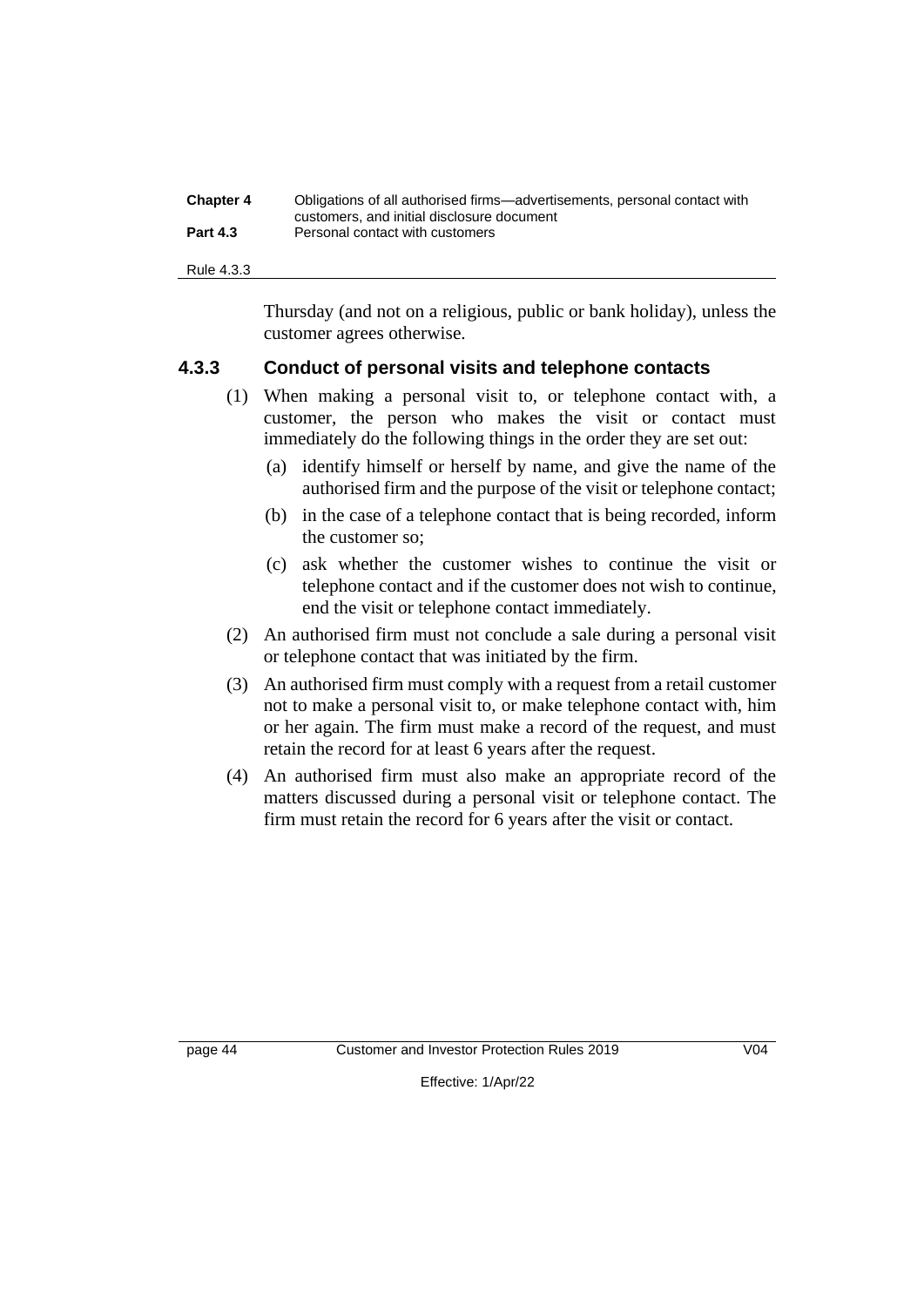| Obligations of all authorised firms—advertisements, personal contact with | <b>Chapter 4</b> |
|---------------------------------------------------------------------------|------------------|
| customers, and initial disclosure document<br>Initial disclosure document | <b>Part 4.4</b>  |
|                                                                           | Rule 4.4.1       |

## **Part 4.4 Initial disclosure document**

### **4.4.1 Initial disclosure documents—general**

- (1) An authorised firm must draw up an initial disclosure document and must give a copy of it to every retail customer or business customer, in a durable medium, before providing any service to that customer.
- (2) An initial disclosure document must be a stand-alone document, in type of a reasonable size, and no more than 3 A4 pages long.
- (3) An initial disclosure document must be entitled either *initial disclosure document* or *terms of business*. No other title may be used.
- (4) The copy of an authorised firm's initial disclosure document that is given to a customer must be dated, and must be signed by an employee of the firm. The firm may ask a customer to sign a copy, but only as evidence of the customer's having received a copy of the document.
- (5) An authorised firm must ensure that the initial disclosure document that the firm gives a customer contains, in plain English, the information that the firm reasonably considers will be, or is likely to be, appropriate for the customer, taking into account:
	- (a) the activities that the firm may conduct with or for the customer; and
	- (b) whether the customer is a retail customer or a business customer.
- (6) The information in an initial disclosure document must begin with the information required by rule 4.4.2, and must continue with the sectorspecific information required in the particular case.
- (7) An authorised firm must periodically review its initial disclosure document to ensure that all of the information in it is accurate and current.
- (8) If an authorised firm makes a material change to its initial disclosure document that will be relevant to, or will affect, existing customers,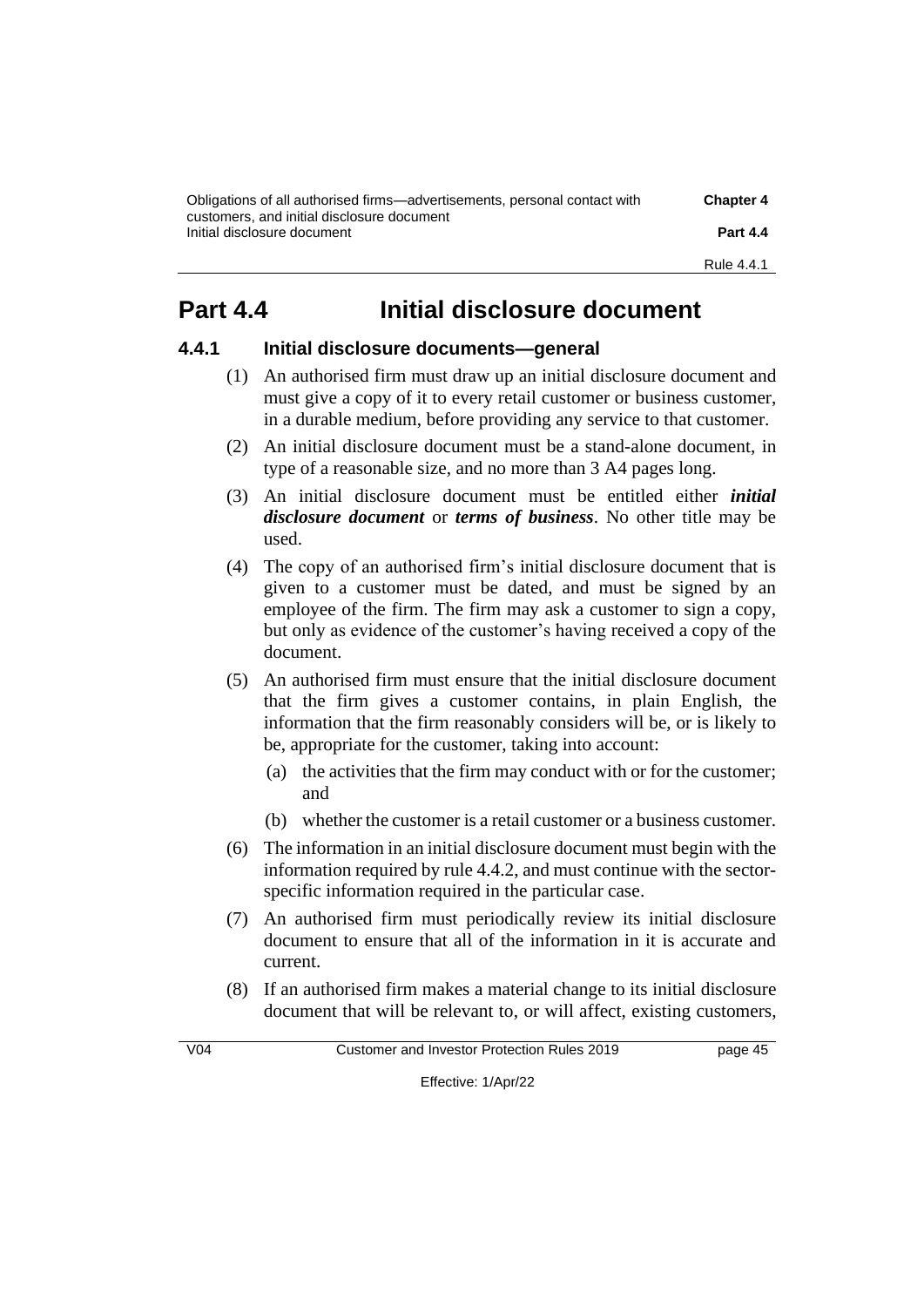| <b>Chapter 4</b> | Obligations of all authorised firms—advertisements, personal contact with |
|------------------|---------------------------------------------------------------------------|
| <b>Part 4.4</b>  | customers, and initial disclosure document<br>Initial disclosure document |
|                  |                                                                           |

Rule 4.4.2

it must give a copy of the revised document to all of its existing customers without delay.

#### **4.4.2 Initial disclosure documents—content**

- (1) An authorised firm's initial disclosure document must begin with the following information in the following order:
	- (a) the legal name and business address of the firm, and its trading name if it is different to the legal name;
	- (b) the date on which the document came into effect;
	- (c) either of the following statements about the firm's authorisation:
		- (i) "Authorised by the Qatar Financial Centre Regulatory Authority";
		- (ii) "Authorised by the QFC Regulatory Authority";
		- *Note* Either of these statements is also required in the firm's business documents—see GENE, rule 3.1.2.
	- (d) information (in plain English) about the regulated activities that the firm is authorised to undertake;
	- (e) a statement as to whether or not the firm's regulated activities are conducted in accordance with Shari'a;
	- (f) a description (see subrule (2)) of the services that the firm offers;
	- (g) information about:
		- (i) the firm's internal complaint-handling procedures, including information about how a complaint can be made to the firm; and
		- (ii) the customer dispute resolution scheme.
- (2) The description of the firm's services must include details of the nature and scope of the services offered by the firm. The initial disclosure document must also state whether there are any restrictions on the nature and scope of those services (whether as a result of

page 46 Customer and Investor Protection Rules 2019 V04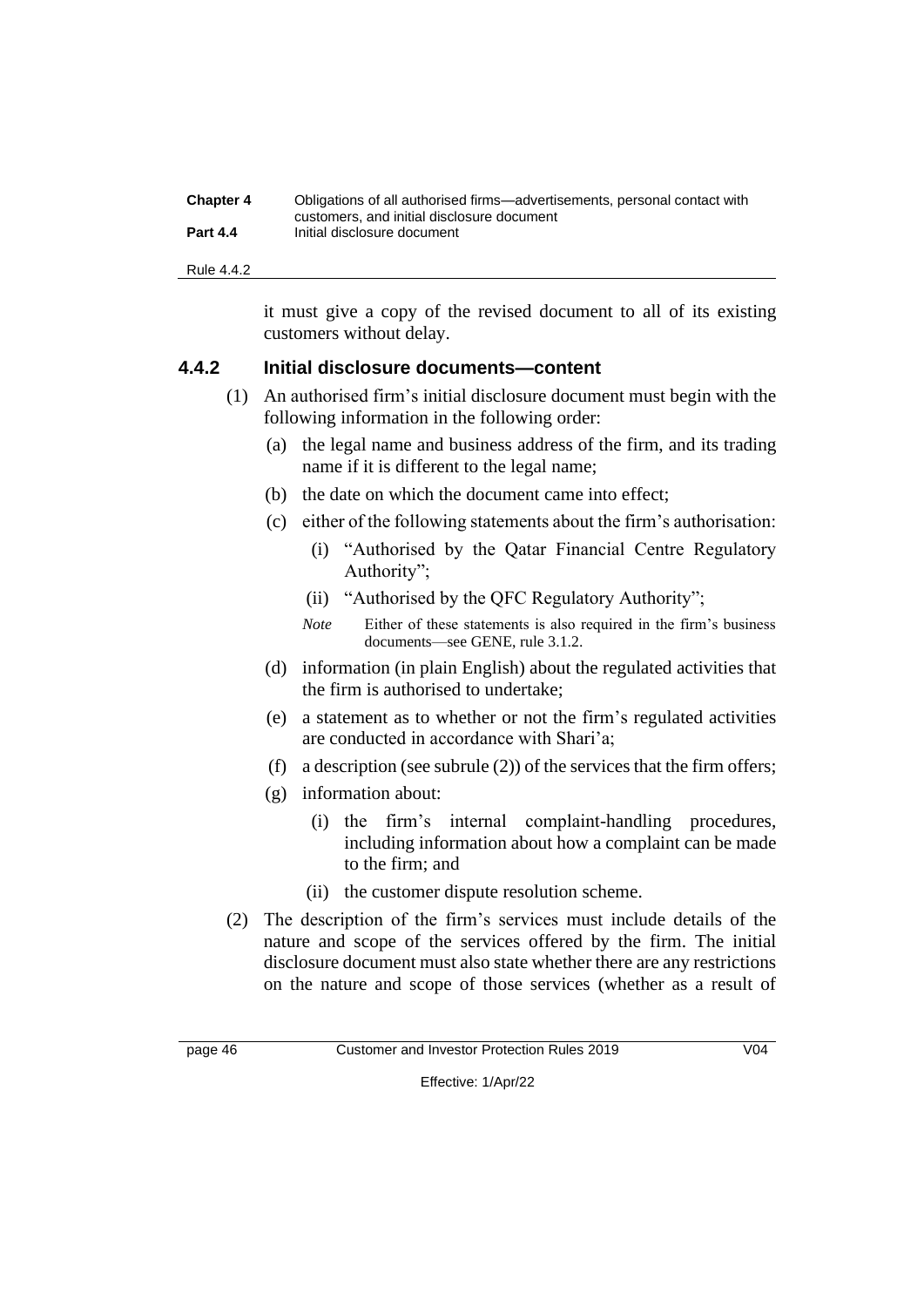| Obligations of all authorised firms—advertisements, personal contact with | <b>Chapter 4</b> |
|---------------------------------------------------------------------------|------------------|
| customers, and initial disclosure document<br>Initial disclosure document | <b>Part 4.4</b>  |
|                                                                           | Rule 4.4.3       |

regulatory provisions or the policy of the firm) and if so, must give details of the restrictions.

(3) Any other information that is required by a provision of these rules to be in the firm's initial disclosure document must follow the information required by subrule (1).

### **4.4.3 Amendment of initial disclosure documents**

If an authorised firm's initial disclosure document allows the firm to change the terms of the document without its customers' agreement, the firm must not conduct business with or for a customer on the basis of a changed document unless the firm has given the customer notice, in a durable medium, of the change:

- (a) at least 10 business days before the change is to take effect; or
- (b) if it is impractical to give notice of the change within the period mentioned in paragraph (a)—as early as is practicable.

V04 Customer and Investor Protection Rules 2019 page 47

Effective: 1/Apr/22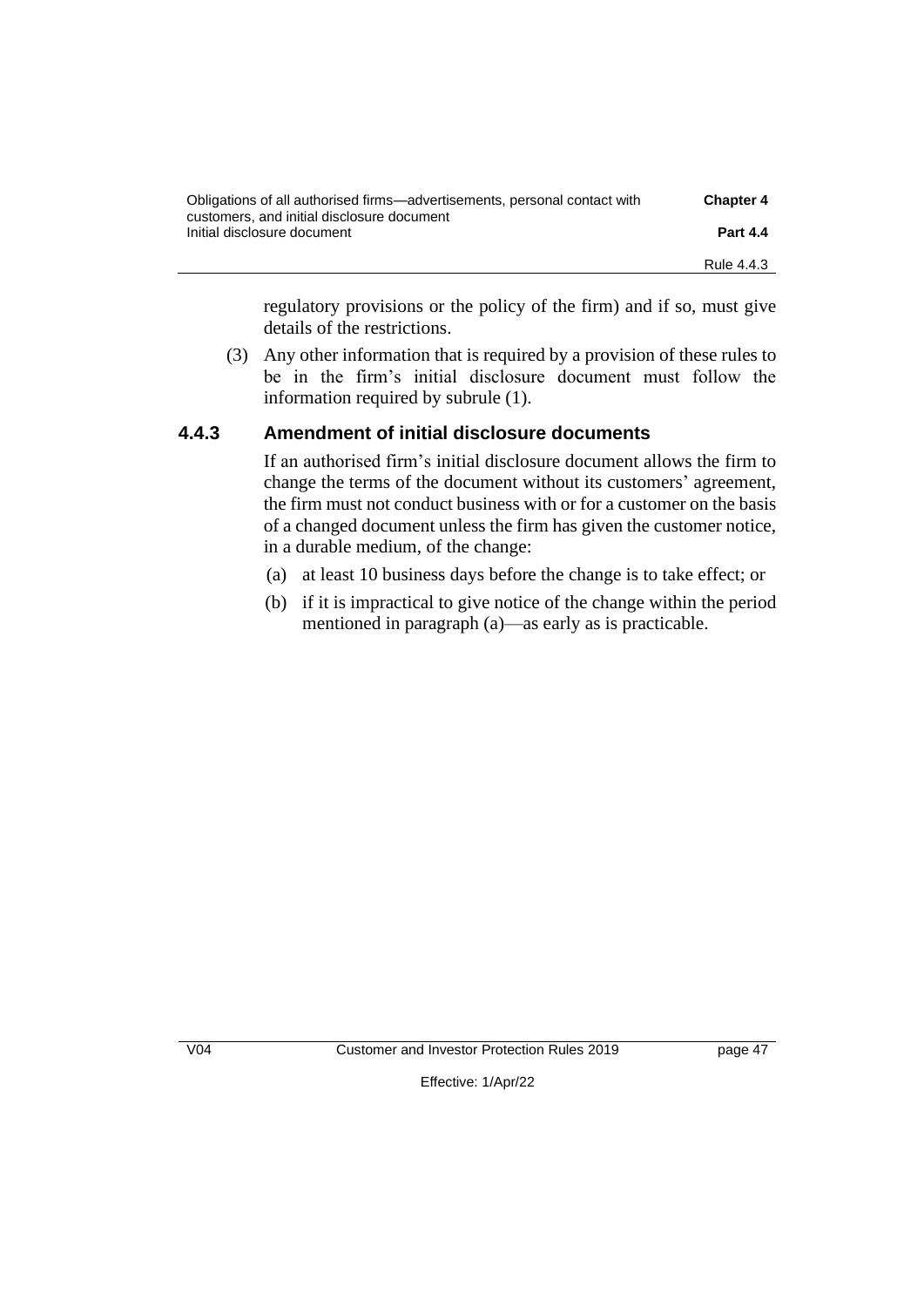#### **Chapter 5** Investment management business and investment mediation business **Part 5.1** Application and general provisions

Rule 5.1.1

## **Chapter 5 Investment management business and investment mediation business**

## **Part 5.1 Application and general provisions**

### **5.1.1 Application of Chapter 5**

- (1) This Chapter applies to an authorised firm in its dealings with customers (other than eligible counterparties).
- (2) This Part and Part 5.2 apply to all authorised firms that conduct investment business in or from the QFC.
- (3) Part 5.3, Part 5.4 and Part 5.5 apply to an investment intermediary (including an investment manager, bank or insurer that is acting as an investment intermediary).

### **5.1.2 Definitions**

(1) In these rules:

*investment advice* means the activity of giving, or agreeing to give, advice to a customer on the merits of:

(a) buying, selling, subscribing for or underwriting a relevant investment; or

*Note Relevant investment* is defined in this subrule.

(b) exercising a right conferred by a relevant investment to acquire, dispose of, underwrite or convert a relevant investment.

*investment business* means any of the following:

(a) arranging deals in relevant investments (that is, the regulated activity of arranging deals in investments, if the specified product to which the activity relates is a relevant investment);

page 48 Customer and Investor Protection Rules 2019 V04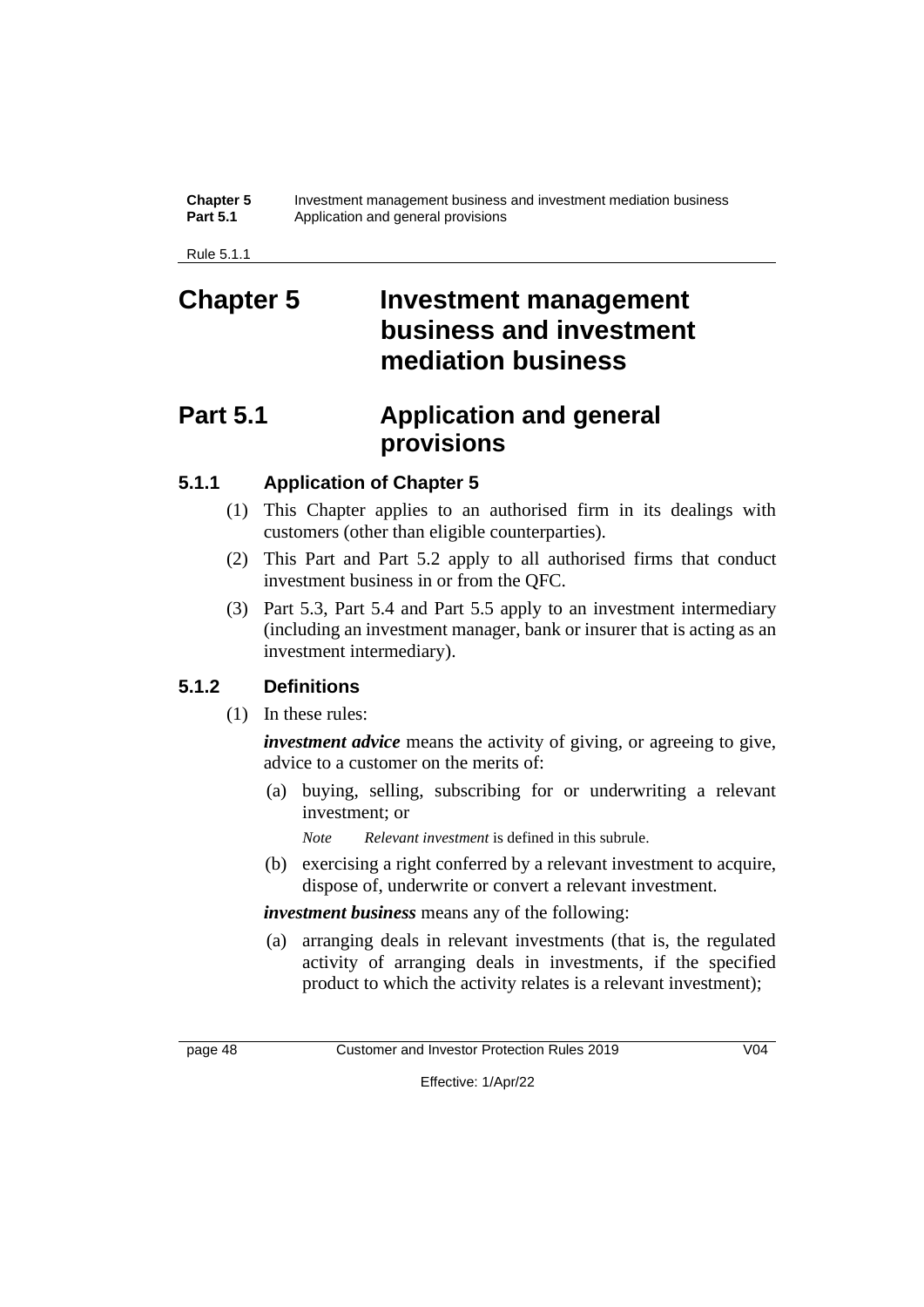| Investment management business and investment mediation business | <b>Chapter 5</b> |
|------------------------------------------------------------------|------------------|
| Application and general provisions                               | <b>Part 5.1</b>  |
|                                                                  | Rule 5.1.2       |

- (b) dealing in relevant investments (that is, the regulated activity of dealing in investments if the specified product to which the activity relates is a relevant investment);
- (c) dealing in relevant investments (that is, the regulated activity of dealing in investments, if the specified product to which the activity relates is a relevant investment), if limited to dealing as agent;
- (d) advising on relevant investments (that is, the regulated activity of advising on investments, if the specified product to which the activity relates is a relevant investment);
- (e) managing relevant investments (that is, the regulated activity of managing investments, if the specified product to which the activity relates is a relevant investment);
- (f) providing custody services;
- (g) arranging the provision of custody services;
- (h) operating collective investment funds.

*investment intermediary* means an authorised firm that provides arrangement, advisory or intermediation services in relation to relevant investments.

*investment manager* means an authorised firm that is engaged in:

- (a) the activity of managing, or agreeing to manage, relevant investments belonging to a customer (if the investments may consist of or include particular investments at the firm's discretion); or
- (b) the activity of offering or agreeing to manage relevant investments.

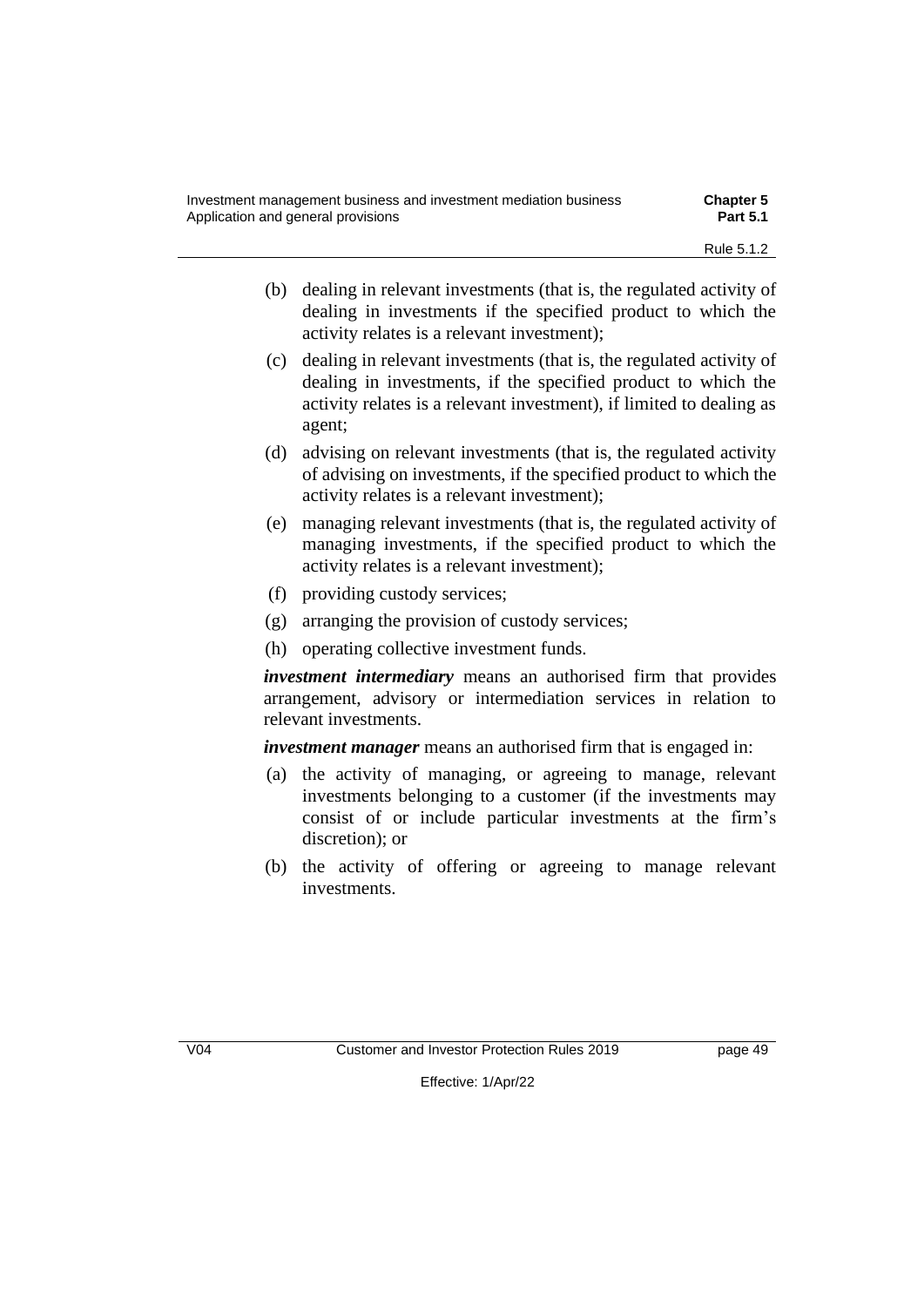#### **Chapter 5** Investment management business and investment mediation business **Part 5.1** Application and general provisions

#### Rule 5.1.2

*investment mediation business* means the business of conducting any 1 or more of the following:

- (a) dealing in relevant investments (if limited to dealing as agent);
	- *Note* Dealing in investments as principal is covered by BANK or IBANK, as applicable. Dealing in investments includes buying, selling, subscribing for or underwriting investments.
- (b) managing relevant investments;
- (c) providing custody services;
- (d) operating a collective investment fund;
- (e) providing custody services in relation to a collective investment fund;
- (f) providing scheme administration (within the meaning of COLL);
- (g) arranging deals in relevant investments;
- (h) arranging the provision of custody services;
- (i) arranging financing facilities;
- (j) advising on relevant investments.

*managing investments* is the activity of managing, or agreeing to manage, assets belonging to another person if:

- (a) the assets consist of or include relevant investments or long term insurance contracts; and
- (b) subject to compliance with Shari'a in the case of Islamic investments, the assets may consist of or include relevant investments or long term insurance contracts at the discretion of the person managing or agreeing to manage them.

#### *packaged investment product* means:

(a) an investment where, regardless of its legal form, the amount repayable to the investor is subject to fluctuations because of exposure to reference values or to the performance of 1 or more assets that are not directly purchased by the investor; or



page 50 Customer and Investor Protection Rules 2019 V04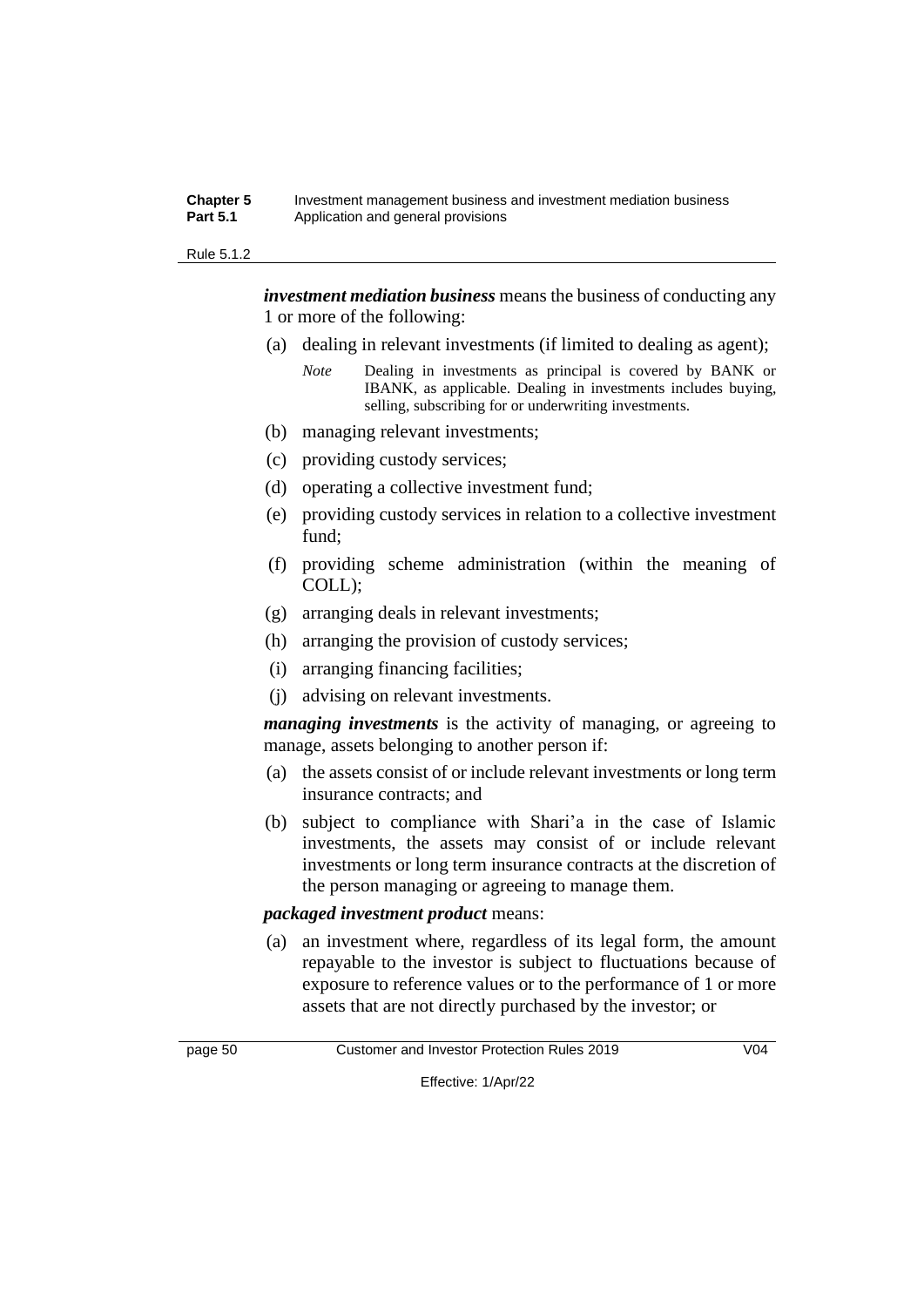| Investment management business and investment mediation business | <b>Chapter 5</b> |
|------------------------------------------------------------------|------------------|
| Application and general provisions                               | <b>Part 5.1</b>  |
|                                                                  |                  |

(b) an insurance-based investment product that offers a maturity or surrender value that is wholly or partly exposed, directly or indirectly, to market fluctuations.

#### **Guidance**

A structured note, or a bespoke investment product, may fall within the definition of *packaged investment product*, depending on how it is structured.

*relevant investment* means an investment in any of the following:

- (a) shares;
- (b) debt instruments;
- (c) warrants;
- (d) securities receipts;
- (e) units in collective investment funds;
- (f) options;
- (g) futures;
- (h) contracts for differences;
- (i) rights in investments;
- (j) packaged investment products;
- (k) Islamic investments;
- (l) investments that are a hybrid of, or blend of, 2 or more other relevant investments.

*security* means any of the following:

- (a) a share;
- (b) a debt instrument;
- (c) a warrant;
- (d) a securities receipt;
- (e) a unit in a collective investment fund.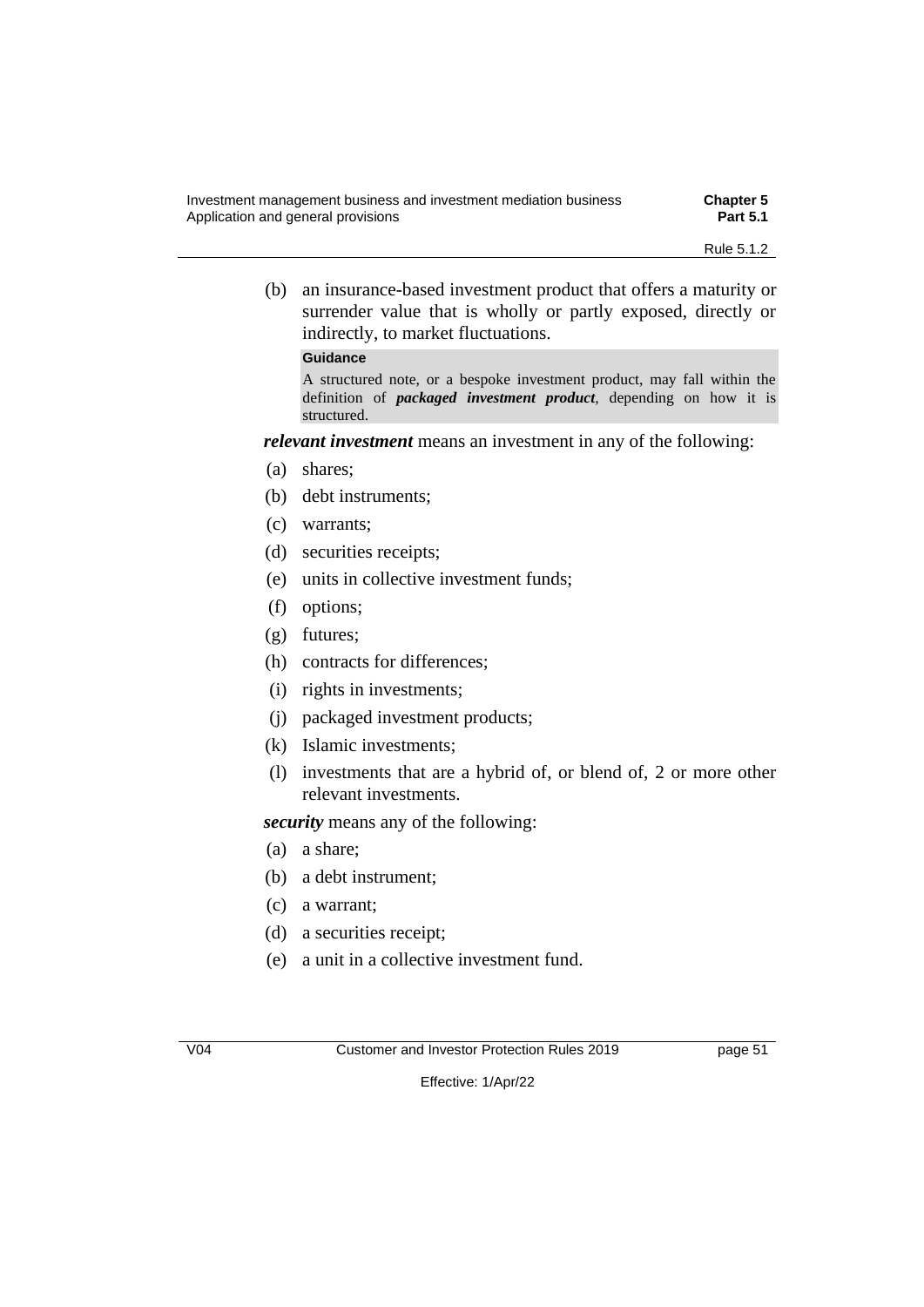#### **Chapter 5** Investment management business and investment mediation business **Part 5.1** Application and general provisions

#### Rule 5.1.2

*specified product*: the following are specified products:

- (a) shares;
- (b) debt instruments;
- (c) credit facilities;
- (d) warrants;
- (e) securities receipts;
- (f) units in collective investment funds;
- (g) options;
- (h) futures;
- (i) contracts for differences;
- (j) contracts of insurance;
- (k) deposits;
- (l) rights in investments.
- (2) In subrule  $(1)$ :

*collective investment fund* means a fund of the kind described in FSR, Schedule 3, Part 3, paragraph 6.2, and includes:

- (a) a collective investment scheme within the meaning of COLL; and
- (b) a professional investor fund.

*Note Professional investor fund* is defined in the Glossary.

*contract for differences* means the specified product described in FSR, Schedule 3, Part 3, paragraph 9.

*credit facility* means the specified product described in FSR, Schedule 3, Part 3, paragraph 3.

*debt instrument* means the specified product described in FSR, Schedule 3, Part 3, paragraph 2.

*deposit*: see rule 7.1.2.

page 52 Customer and Investor Protection Rules 2019 V04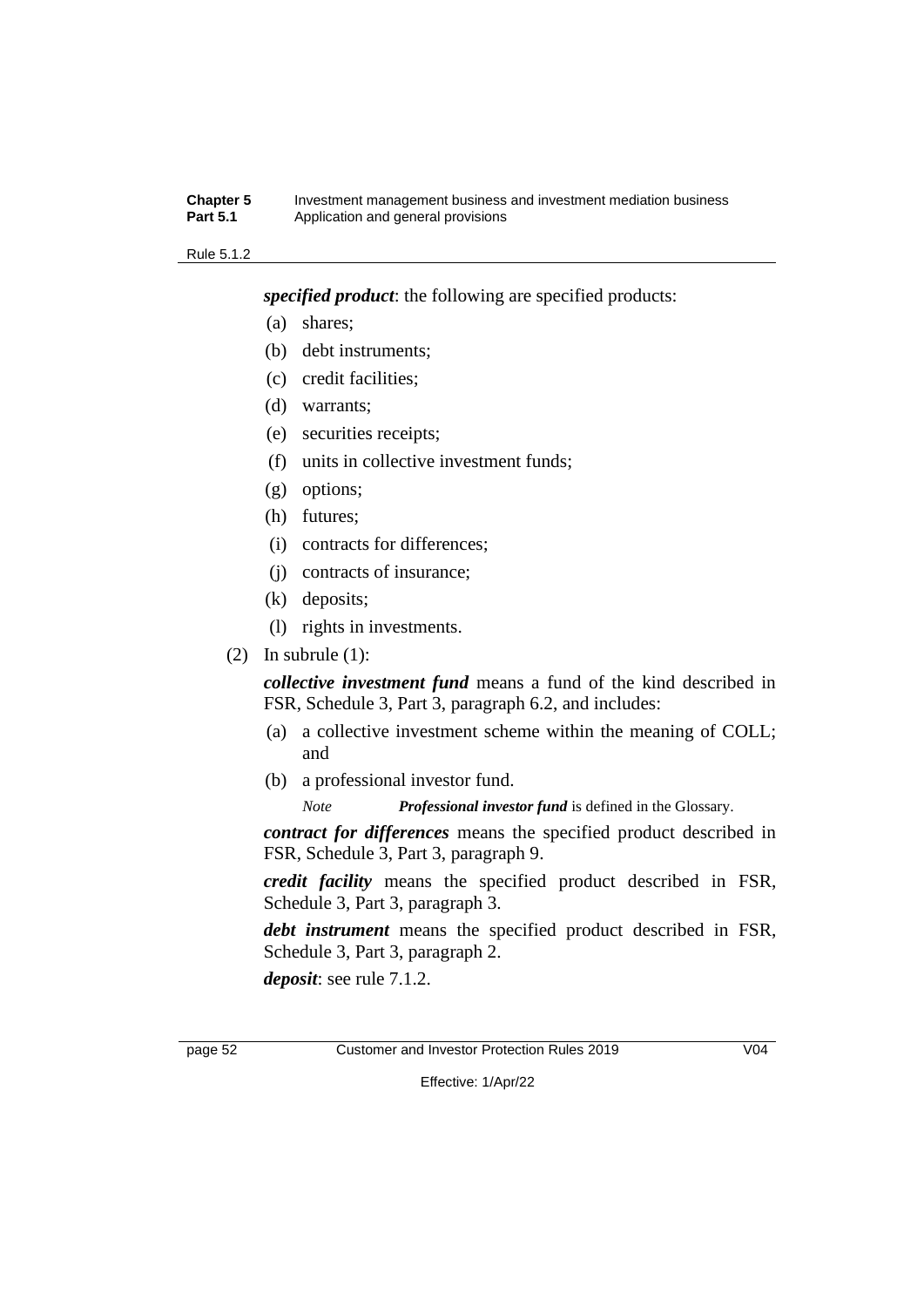| Investment management business and investment mediation business | <b>Chapter 5</b> |
|------------------------------------------------------------------|------------------|
| Application and general provisions                               | <b>Part 5.1</b>  |
|                                                                  |                  |

*future* means the specified product described in FSR, Schedule 3, Part 3, paragraph 8.

*Islamic investment* has the same meaning as in the *Investment Management and Advisory Rules 2014*.

*Note* See those Rules, rule 1.1.3A (2).

*option* means the specified product described in FSR, Schedule 3, Part 3, paragraph 7.

*rights in investments* means the specified product described in FSR, Schedule 3, Part 3, paragraph 12.

*securities receipt* means the specified product described in FSR, Schedule 3, Part 3, paragraph 5.

*share* means the specified product described in FSR, Schedule 3, Part 3, paragraph 1.

*unit in a collective investment fund* means the specified product described in FSR, Schedule 3, Part 3, paragraph 6, and includes:

- (a) a unit in a collective investment scheme within the meaning of COLL; and
- (b) a unit in a professional investor fund within the meaning of PROF.

*warrant* means the specified product described in FSR, Schedule 3, Part 3, paragraph 4.

### **5.1.3 General obligations—charges**

- (1) An investment manager or investment intermediary must ensure that its fees and charges to its customers are not excessive.
- (2) Subrule (3) applies to the calculation of charges applied to a customer by an investment manager or an investment intermediary, if the level of those charges depends on the value of investments (including packaged investment products) that are not readily realisable.

V04 Customer and Investor Protection Rules 2019 page 53

Rule 5.1.3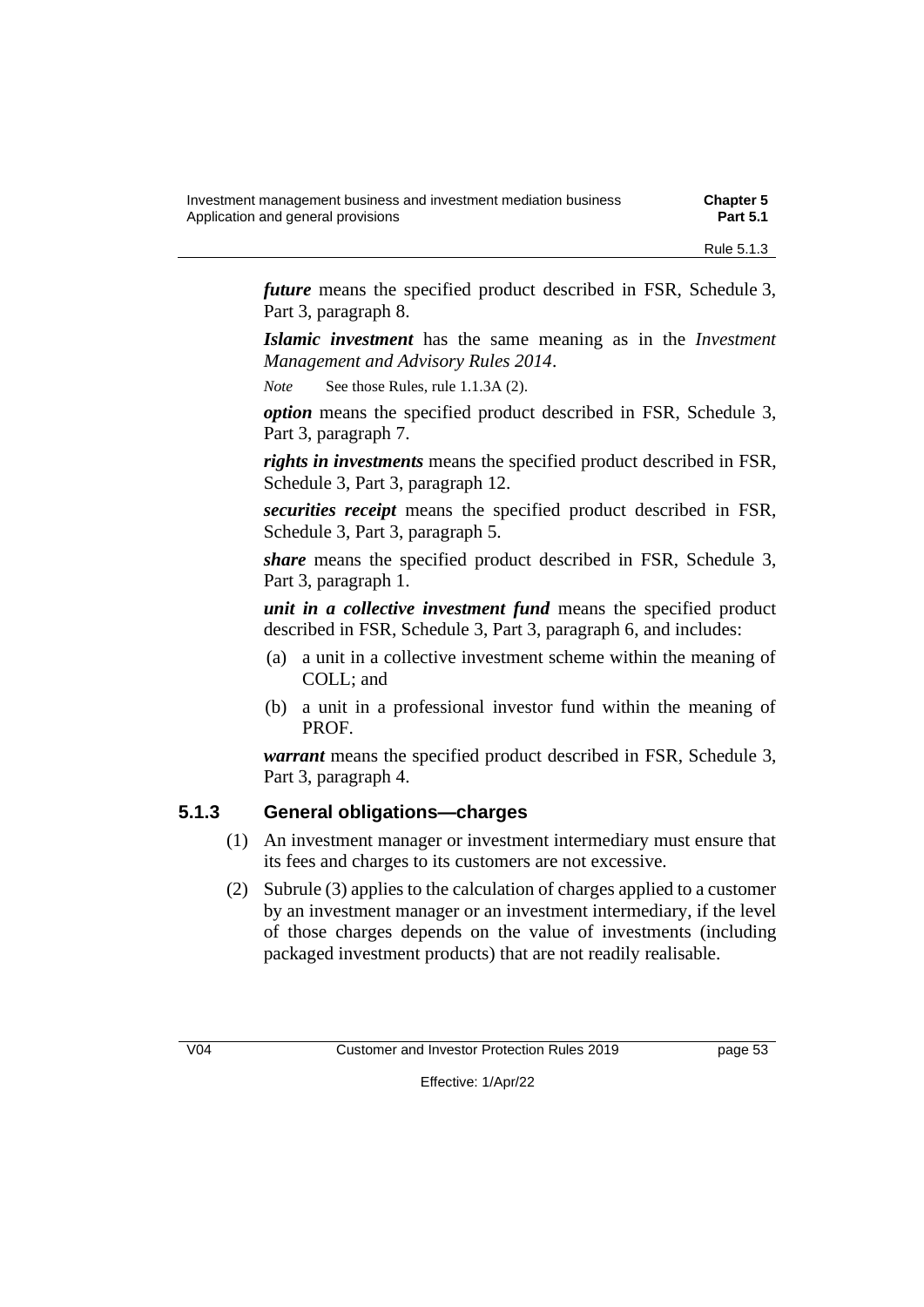#### **Chapter 5** Investment management business and investment mediation business **Part 5.1** Application and general provisions

#### Rule 5.1.4

- (3) The valuation of the investments for the purposes of calculating the charges must be either:
	- (a) the price likely to be agreed between a willing buyer and a willing seller who are dealing at arm's-length and who both have all the information that is freely available about the investments; or
	- (b) in the case of a packaged investment product that is an insurance contract, the value that the customer would receive if the contract were terminated or surrendered.

### **5.1.4 Obligation—research charges**

An authorised firm may apply a specific research charge to a customer only in accordance with the firm's agreement with that customer. The agreement:

- (a) must specify what research can be paid for;
- (b) must specify a research budget; and
- (c) must provide for:
	- (i) reviewing and assessing the purchased research; and
	- (ii) periodic disclosure to customers.

### **5.1.5 General obligation—benefits from third parties**

- (1) If an authorised firm that provides investment management or investment advice services holds itself out as being independent, it must not retain any fees, commission, or monetary or non-monetary benefits from a third party. If the firm receives such a benefit, the firm must pass the benefit on to the relevant customer, in full, as soon as possible after receiving it.
- (2) Subrule (1) does not prevent such a firm from retaining a minor nonmonetary benefit. However:
	- (a) the firm must not allow such a benefit to impair the firm's duty to act in the best interests of its customers;

page 54 Customer and Investor Protection Rules 2019 V04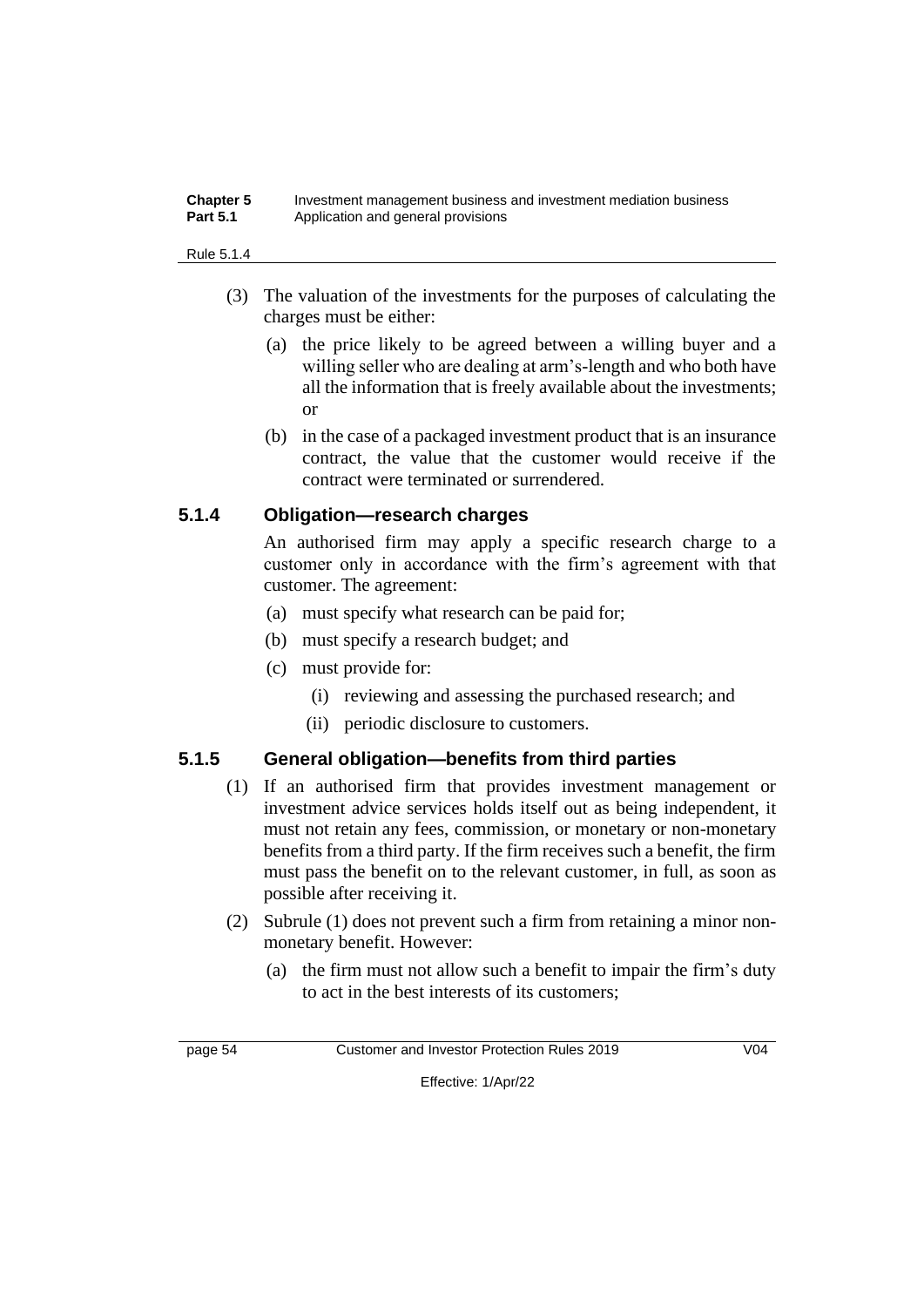| Investment management business and investment mediation business | <b>Chapter 5</b> |
|------------------------------------------------------------------|------------------|
| Application and general provisions                               | <b>Part 5.1</b>  |
|                                                                  | Rule 5.1.5       |

- (b) the benefit, if retained, must be used to improve the firm's service to its customers; and
- (c) the firm must inform its customers of the benefit and that the firm has retained it.
- (3) Research is not a benefit for the purposes of this rule if the firm itself pays for the research out of its own resources or by way of a specific research charge to the relevant customer.

V04 Customer and Investor Protection Rules 2019 page 55

Effective: 1/Apr/22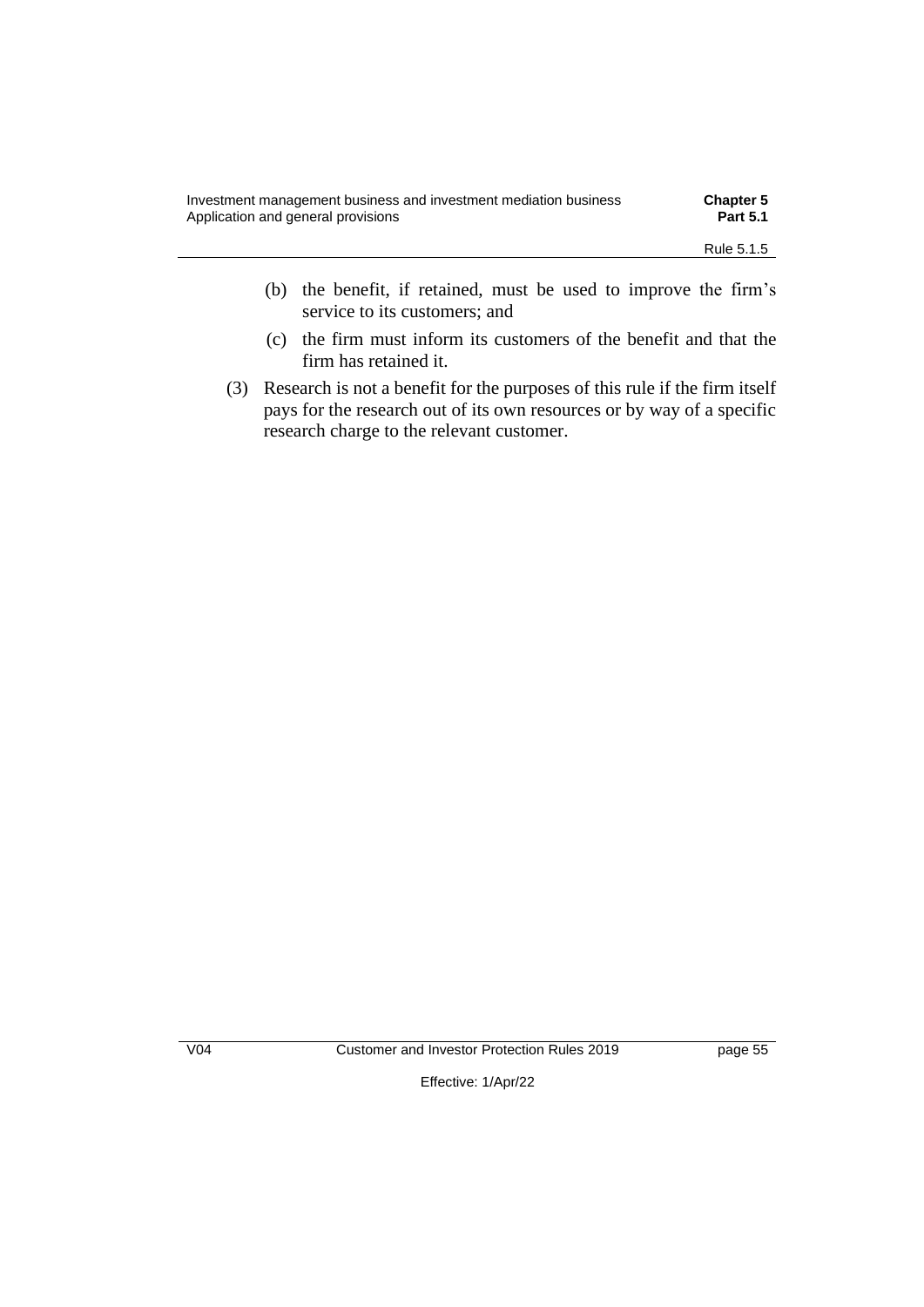| <b>Chapter 5</b> | Investment management business and investment mediation business |
|------------------|------------------------------------------------------------------|
| <b>Part 5.2</b>  | Investment managers                                              |

Rule 5.2.1

## **Part 5.2 Investment managers**

#### **Note**

This Part applies to an authorised firm that carries on investment business in or from the QFC—see rule 5.1.1 (2).

### **5.2.1 Initial disclosure document—additional requirements**

- (1) After the information required by rule 4.4.2, the initial disclosure document for an authorised firm that proposes to conduct investment management business must set out the following information in the following order:
	- (a) whether the firm can act as principal in a transaction with the customer;
	- (b) whether the firm charges on the basis of fees or commissions, or a combination of fees and commissions;
	- (c) the fees that the firm would charge, or the likely commissions that the firm would earn (or both if relevant), for the investment business that the firm offers to customers;
	- (d) how the firm will deal with conflicts of interest and material interests;
	- (e) guidance on, and appropriate warnings about, the material risks associated with:
		- (i) the investment business that the firm offers; and
		- (ii) any investment strategy that the firm follows.
- (2) If the firm charges fees, the initial disclosure document must state how those fees will be calculated, paid and collected, and how frequently they are to be paid.
- (3) If information about the firm's fees is not available when the firm gives a customer the initial disclosure document, the firm must give the customer the information in a separate document in good time

page 56 Customer and Investor Protection Rules 2019 V04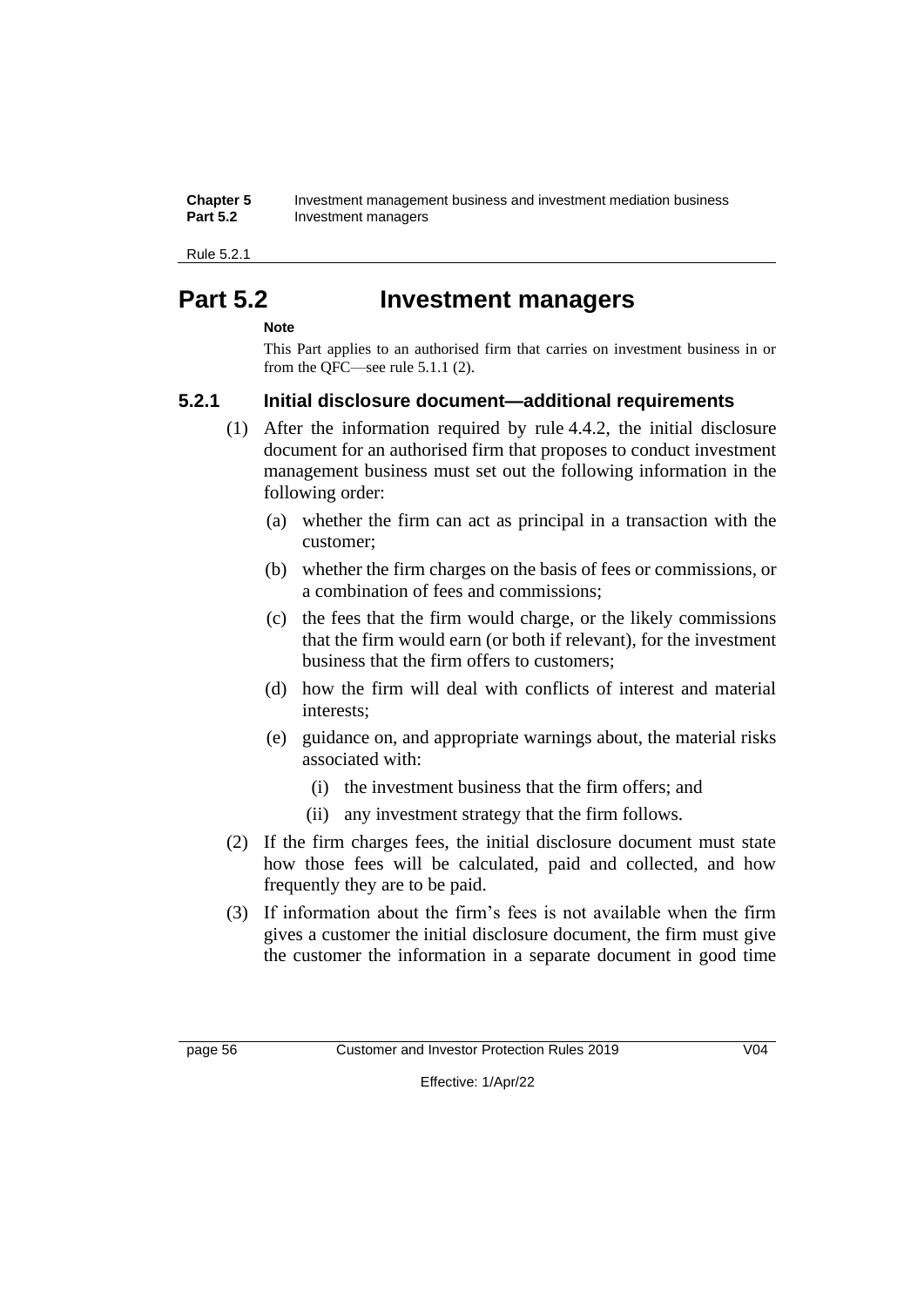| Investment management business and investment mediation business | <b>Chapter 5</b> |
|------------------------------------------------------------------|------------------|
| Investment managers                                              | <b>Part 5.2</b>  |
|                                                                  | Rule 5.2.2       |

before the customer becomes contractually bound in relation to the investment business.

#### **Guidance**

Information about the relevant fees and commissions cannot be given to the customer on the same date as the customer commits to any contractual obligations.

#### **5.2.2 Discretionary investment management agreements**

- (1) If an authorised firm proposes to manage relevant investments in an account or portfolio for a customer on a discretionary basis, it must first enter into an investment management agreement with the customer, in a durable medium, signed by both parties.
- (2) The agreement must provide for the following:
	- (a) portfolio composition and initial value—the initial composition and value of the portfolio and its on-going composition;
	- (b) discretion—the extent of the firm's discretion and whether there are any restrictions or limits;
	- (c) valuation—the basis on which the assets being managed are to be valued;
	- (d) underwriting—whether the firm is permitted to commit the customer to an obligation to underwrite or sub-underwrite an issue or offer of securities and, if so, any restrictions or limits of the extent of the underwriting;
	- (e) borrowing—whether the firm is permitted to borrow on the customer's behalf, and, if so:
		- (i) the circumstances in which it may borrow;
		- (ii) the limits on such borrowing; and
		- (iii) the circumstances (if any) in which the limits can be exceeded;
	- (f) stock lending—whether or not the firm is permitted to undertake stock lending with or for the customer, and, if so:
		- (i) the assets to be lent;

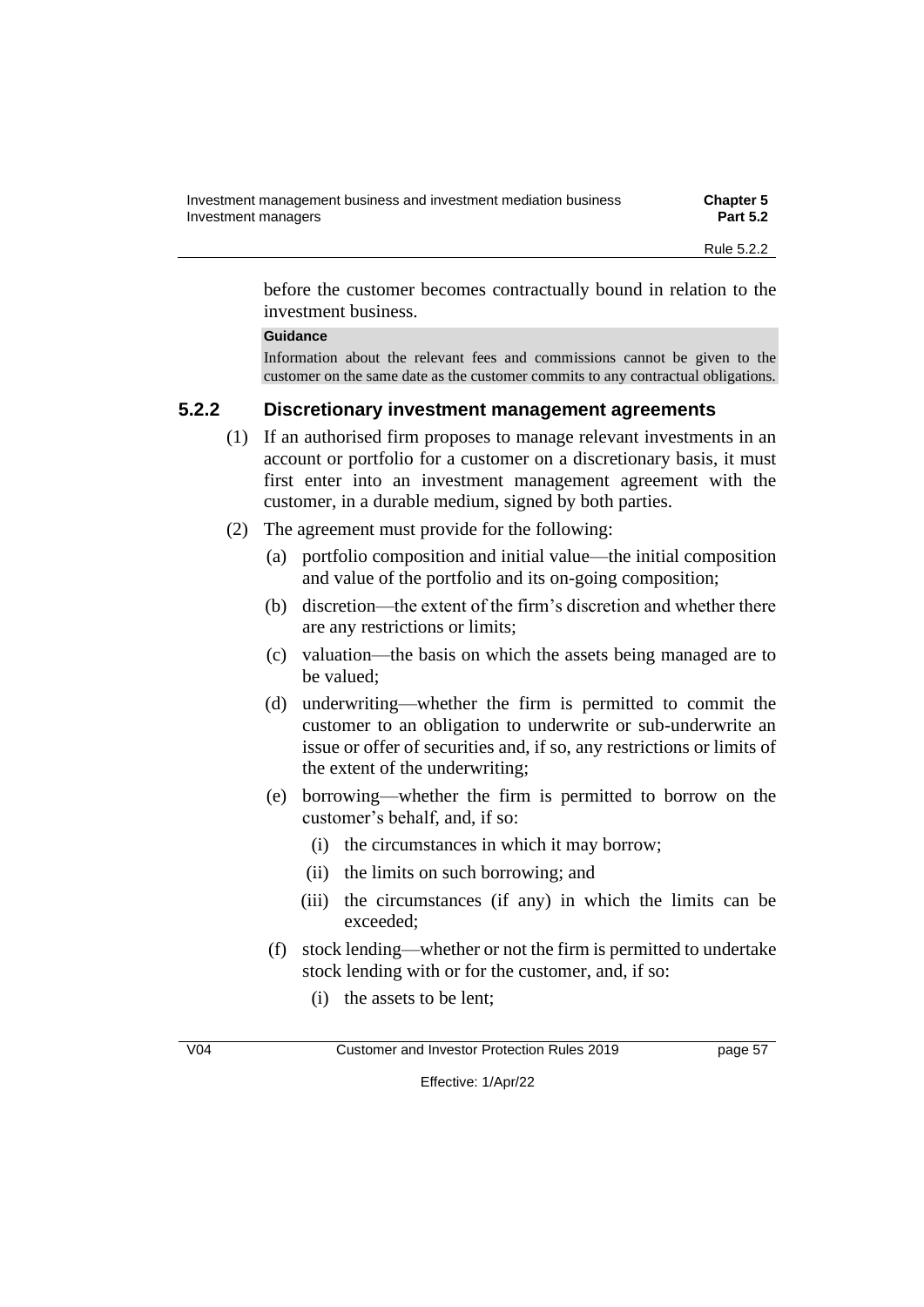| <b>Chapter 5</b> | Investment management business and investment mediation business |
|------------------|------------------------------------------------------------------|
| <b>Part 5.2</b>  | Investment managers                                              |

Rule 5.2.3

- (ii) the type and value of collateral from the customer; and
- (iii) the method and amount of payment owing to the customer in the lending.

#### **5.2.3 Discretionary investment management services for retail customers and certain opted-up customers**

- (1) This rule applies if an authorised firm enters into, or proposes to enter into, a discretionary investment management agreement with:
	- (a) a retail customer; or
	- (b) an individual who has been classified as a business customer in reliance on a statement under rule 3.3.3 (2), or who was classified as a business customer under COND in reliance on a statement under rule 2.3.2A (2) of those rules.
- (2) Before the firm enters into the agreement:
	- (a) it must take reasonable steps to ensure that it has sufficient personal and financial information about the customer;
	- (b) it must take reasonable steps to ensure that the service set out in the agreement is suitable for the customer, taking into account what the customer has told the firm and anything else that the firm knows or reasonably ought to know about the customer;
	- (c) it must be satisfied that:
		- (i) the service is appropriate for the customer;
		- (ii) the customer is likely to continue to be able to meet the financial commitment associated with the service; and
		- (iii) the customer is financially able to bear any risks associated with the service; and
	- (d) it must give the customer a statement, in a durable medium, of why the firm considers that the service is suitable for the customer.
- (3) If an authorised firm makes an investment decision that applies to the portfolios (or parts of the portfolios) of a number of customers

page 58 Customer and Investor Protection Rules 2019 V04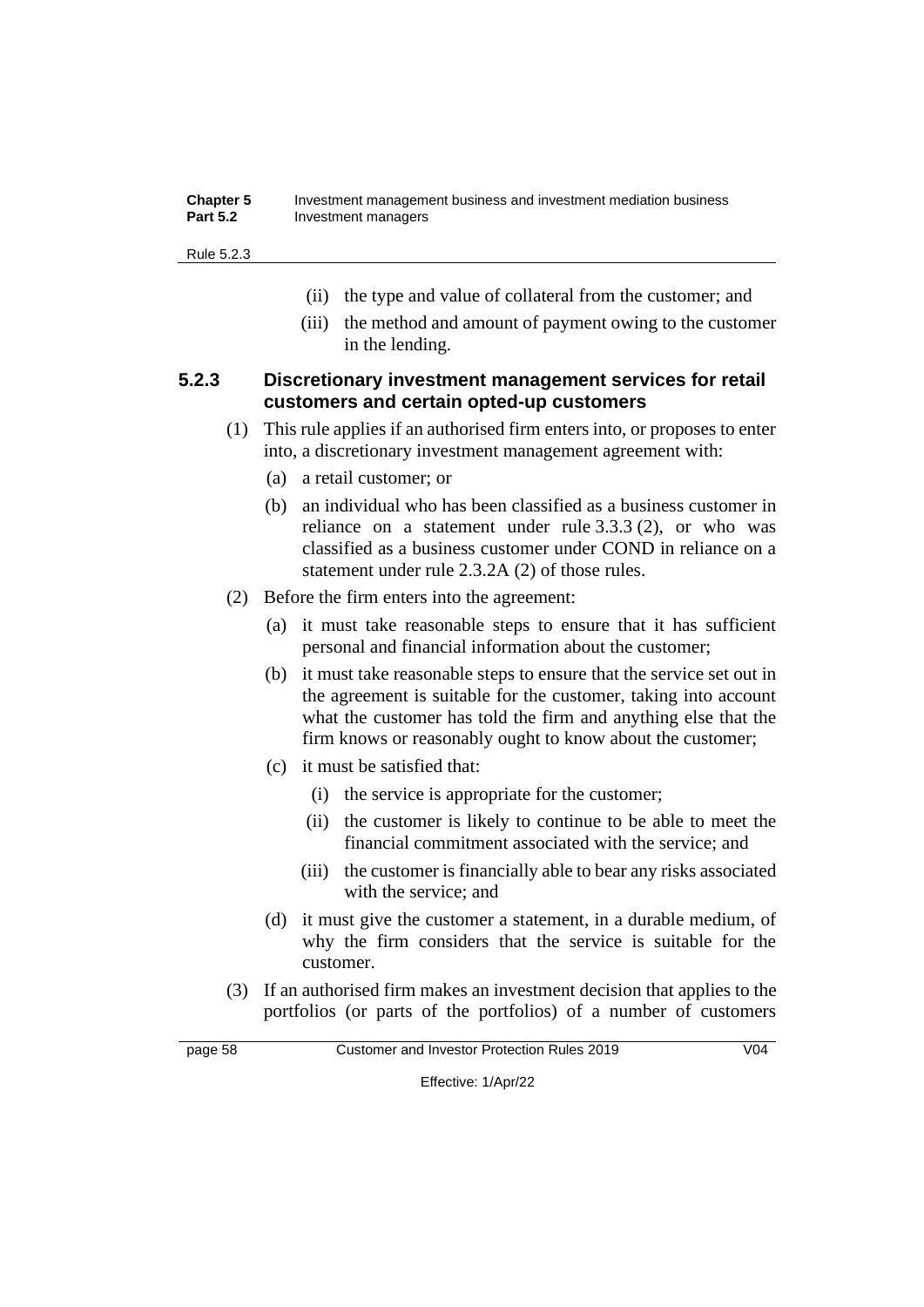| Investment management business and investment mediation business | <b>Chapter 5</b> |
|------------------------------------------------------------------|------------------|
| Investment managers                                              | <b>Part 5.2</b>  |
|                                                                  | Rule 5.2.4       |

referred to in subrule (1), the firm must take reasonable steps to ensure that the decision is suitable for all of those customers, taking into account each customer's stated investment objectives.

(4) An authorised firm must periodically assess the portfolio or account of each of its customers referred to in subrule (1) to ensure that the portfolio or account remains suitable, taking into account what the customer has told the firm and anything else that the firm knows or reasonably ought to know about the customer. The minimum frequency of such assessments must be stipulated in the firm's agreement with such a customer.

### **5.2.4 Investment management services for retail customers— "know your customer"**

- (1) An authorised firm must take reasonable steps to ensure that the information that it has about a retail customer is accurate, complete and up-to-date.
- (2) The information that an authorised firm obtains about a retail customer must include all of the following (to the extent appropriate to the customer's investment experience, the nature and extent of the service to be provided and the type of product or transaction envisaged, including its complexity and the risks involved):
	- (a) the customer's financial situation (for example, the source of his or her income, his or her financial commitments, savings, property and investments, loans or mortgages, and pensions);
	- (b) the customer's personal situation and plans (for example, his or her marital status, children, security of employment or term of employment contract, and future plans, including retirement plans);
	- (c) the customer's investment objectives, investment horizon and attitude to risk;
	- (d) the customer's knowledge of, and experience in, the relevant investment field;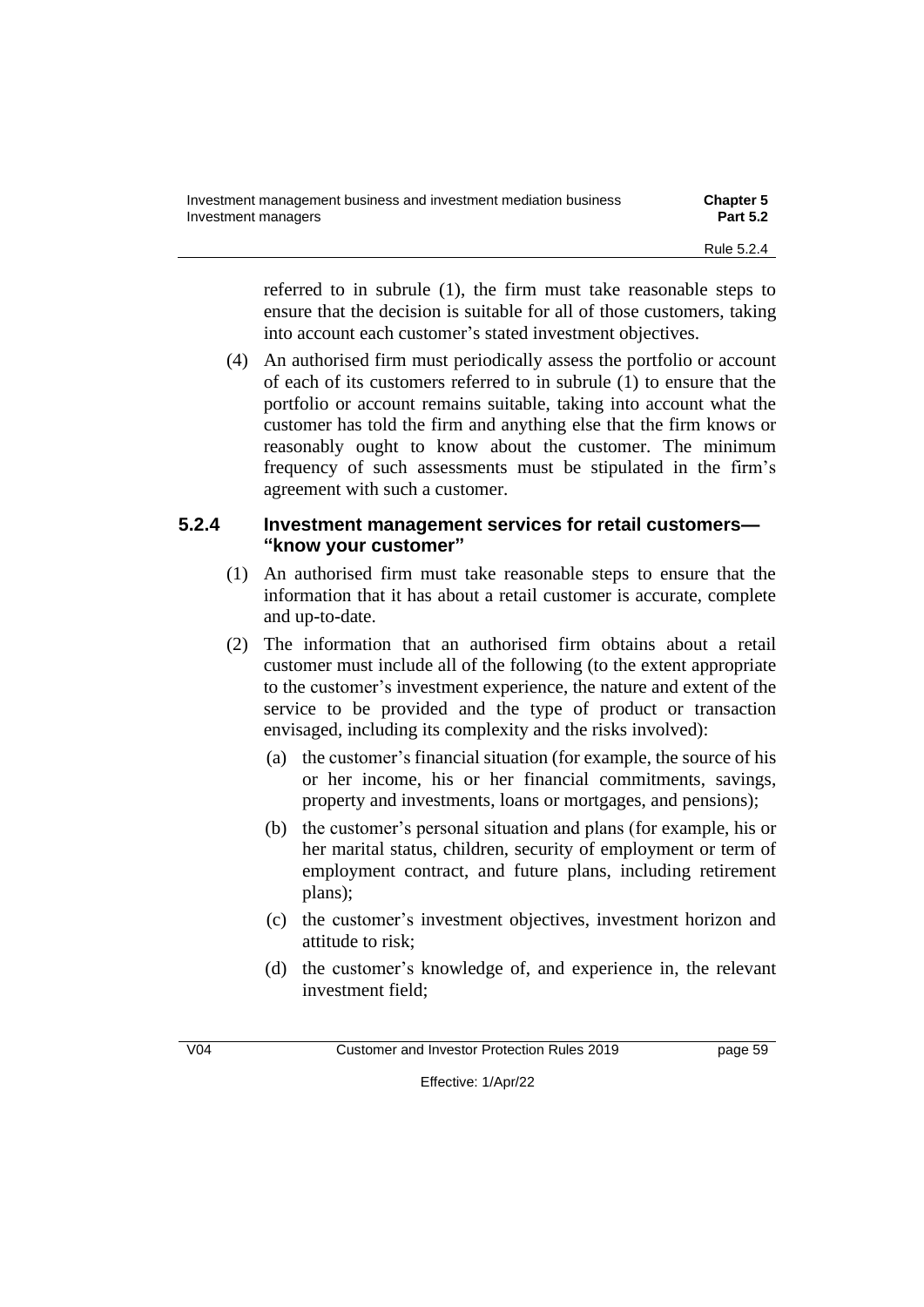| <b>Chapter 5</b> | Investment management business and investment mediation business |
|------------------|------------------------------------------------------------------|
| <b>Part 5.2</b>  | Investment managers                                              |

#### Rule 5.2.4

- (e) the nature, volume and frequency of the customer's transactions in the investment field and the period over which they have been carried out;
- (f) the customer's level of education and profession or former profession.
- (3) If the firm asks the customer for personal or financial information and the customer refuses to give it, the firm must warn the customer in a durable medium that failure to give the information may adversely affect the quality of the service that the firm provides. The firm must retain a record of the customer's refusal.

page 60 Customer and Investor Protection Rules 2019 V04

Effective: 1/Apr/22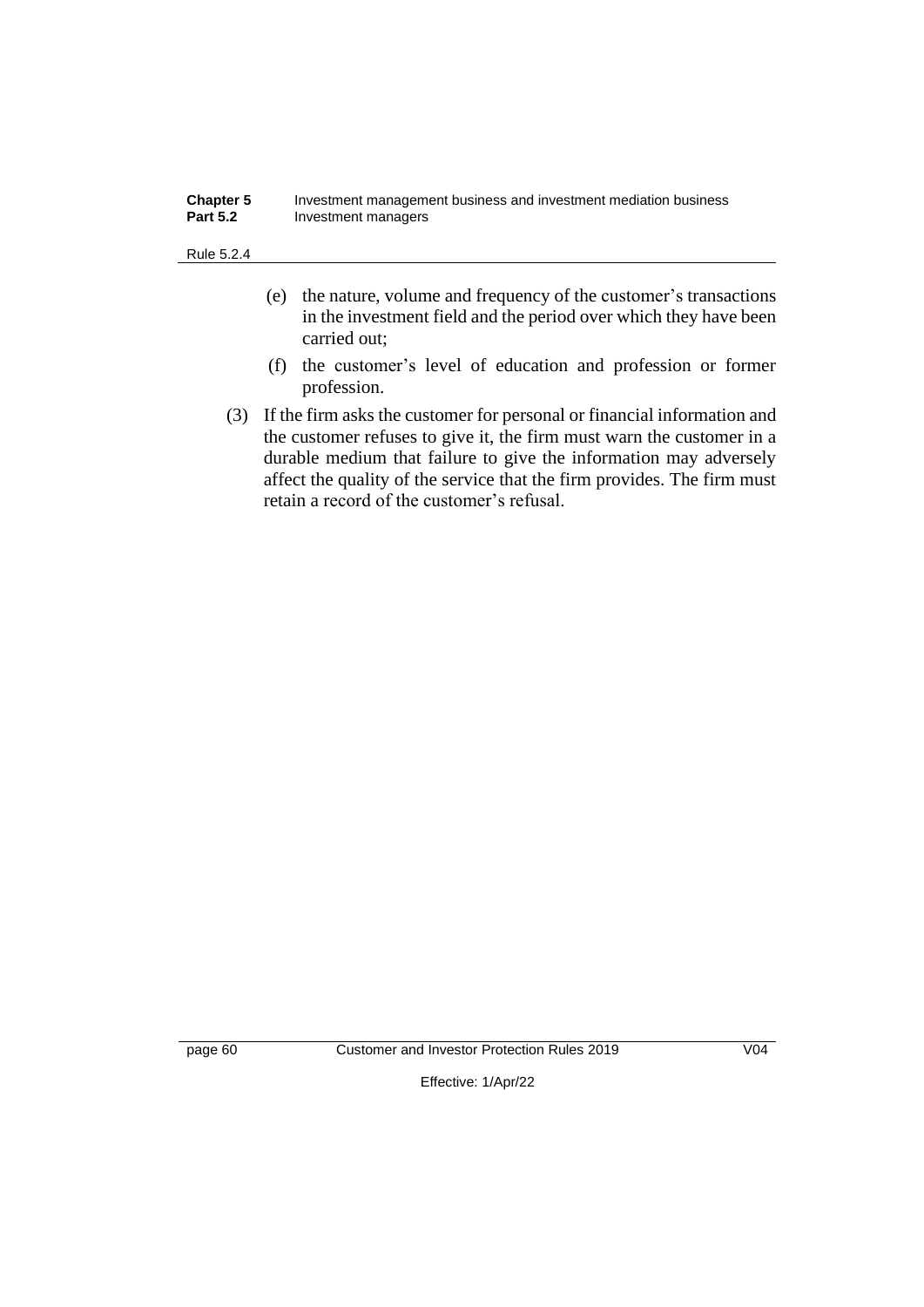## **Part 5.3 Investment intermediaries (including investment advisers)**

### **Note**

This Part applies to an investment intermediary (including an investment manager, bank or insurer that is acting as an investment intermediary) that carries on business in or from the QFC—see rule 5.1.1 (3).

### **5.3.1 Initial disclosure document—additional requirements**

- (1) After the information required by rule 4.4.2, the initial disclosure document for an authorised firm that proposes to conduct investment mediation business must set out the following information in the following order:
	- (a) whether the firm charges on the basis of fees or commissions, or a combination of fees and commissions;
	- (b) the fees that the firm would charge a customer or the likely commissions that the firm would earn (or both if relevant) for the business that the firm is offering;
	- (c) how the firm will deal with conflicts of interest and material interests;
	- (d) guidance on, and appropriate warnings of, the material risks associated with:
		- (i) the business that the firm is offering; and
		- (ii) any investment strategy that the firm follows.
- (2) If the firm charges fees, the initial disclosure document must state how those fees will be calculated, paid and collected, and how frequently they are to be paid.
- (3) If information about the firm's fees or commissions is not available when the firm gives a customer the initial disclosure document, the firm must give the customer the information in a separate document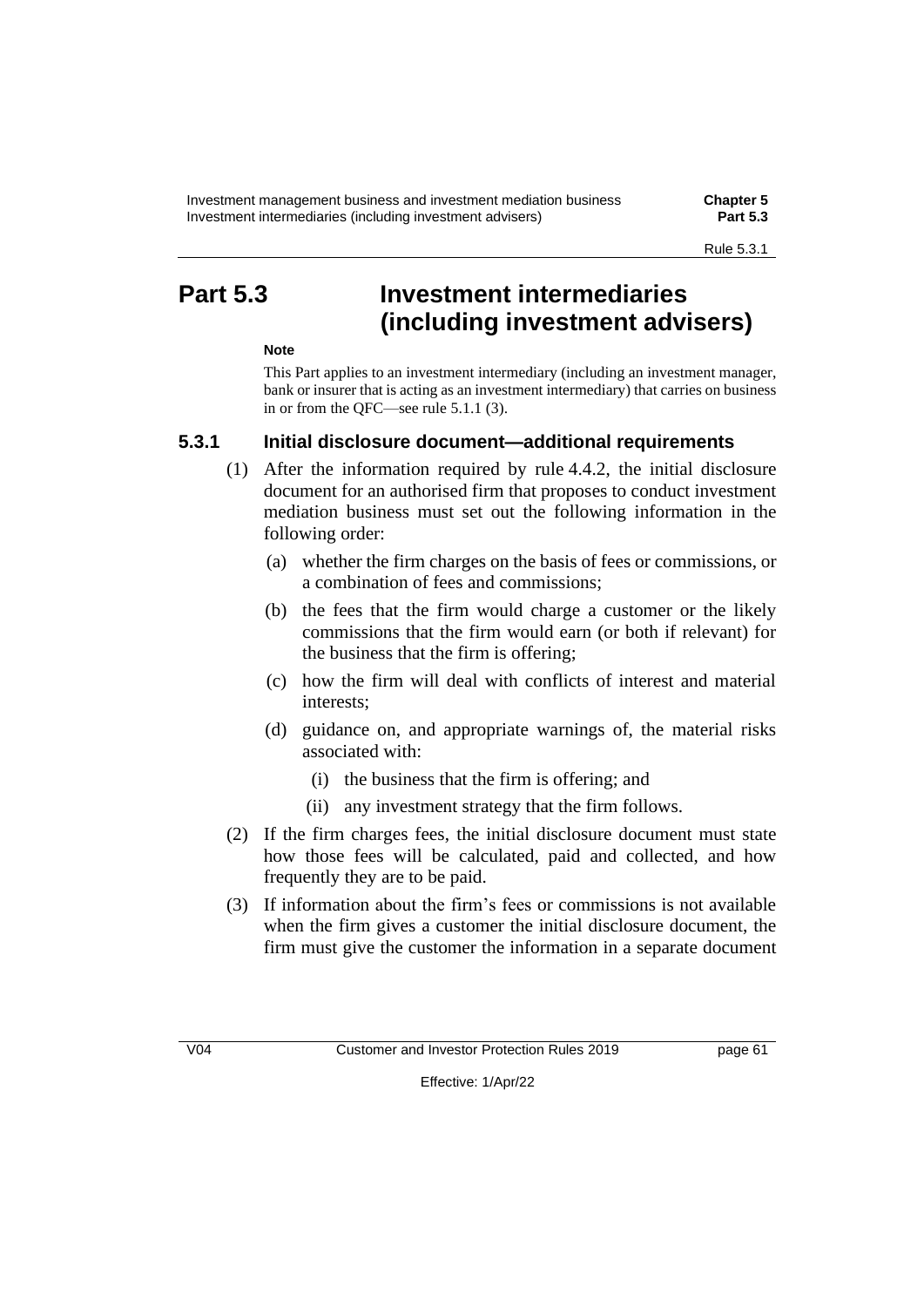#### **Chapter 5** Investment management business and investment mediation business **Part 5.3** Investment intermediaries (including investment advisers)

#### Rule 5.3.2

before the customer becomes contractually bound in relation to the business.

#### **Guidance**

Information about the relevant fees and commissions cannot be given to the customer on the same date as the customer commits to any contractual obligations.

- (4) The initial disclosure document must contain a statement setting out whether or not the firm is acting independently. The statement must include:
	- (a) the names of the product providers whose packaged investment products the firm may sell and give advice on; and
	- (b) a list of the categories of their products that the firm may sell and give advice on.
- (5) The initial disclosure document must also set out details of any arrangements with particular product providers that prevent the firm from giving advice on packaged investment products from the whole market (or the whole of the relevant sector of the market).

#### **5.3.2 Investment advice for retail customers—general requirements**

- (1) If an authorised firm gives advice on relevant investments to a retail customer:
	- (a) the firm must take reasonable steps to ensure that it has sufficient personal and financial information about the customer to give the advice (see rule 5.3.3);
	- (b) it must take reasonable steps to ensure that the advice is suitable for the customer, taking into account what the customer has told the firm and anything else that the firm knows or ought reasonably to know about the customer;
	- (c) if it recommends a product or service, it must be satisfied that:
		- (i) the product or service is appropriate for the customer;

page 62 Customer and Investor Protection Rules 2019 V04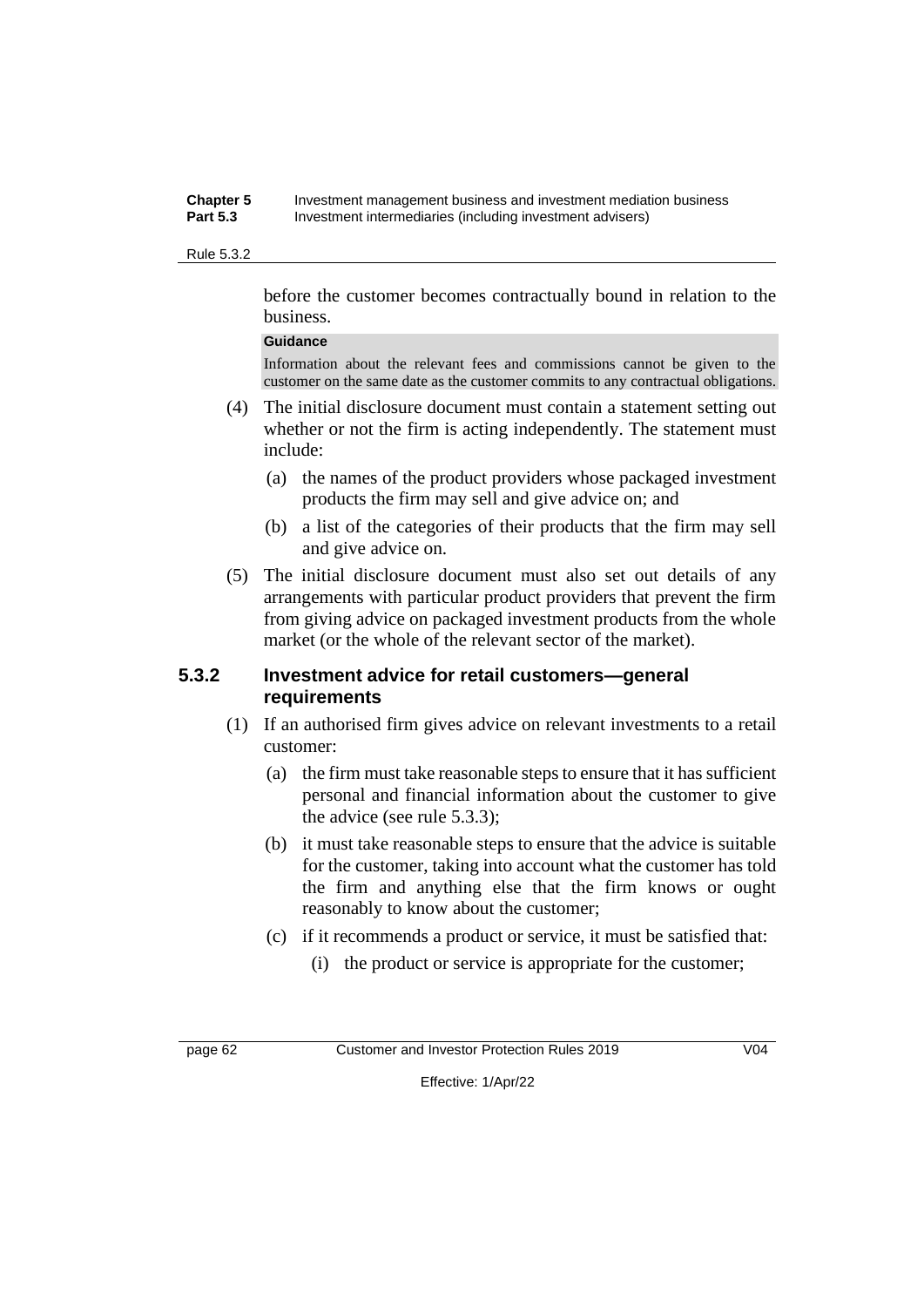- (ii) the customer is likely to continue to be able to meet the financial commitment associated with the product or service; and
- (iii) the customer is financially able to bear any risks associated with the product or service; and
- (d) the firm must give the customer a statement, in a durable medium, of why it considers the advice to be suitable for the customer.
- (2) The statement must set out the following information:
	- (a) the customer's demands and needs;
	- (b) an explanation of why the firm has concluded that the advice is suitable for the customer, taking into account the information provided by the customer;
	- (c) an explanation of any possible disadvantages that the advice might have for the customer, including the nature of the risks involved.
- (3) An authorised firm must establish systems and controls:
	- (a) to ensure that it effectively monitors all investment advice given by its employees;
	- (b) to ensure that that advice is appropriate and of high quality; and
	- (c) to take any necessary remedial measures in relation to the delivery of that advice.
- (4) The firm must establish a continuous training program that enables the firm's employees who give advice:
	- (a) to keep abreast of market trends, economic conditions, innovations and modifications made to the relevant products and services;
	- (b) to maintain an appropriate level of knowledge about their industry segment, including the characteristics and risks of the products and services;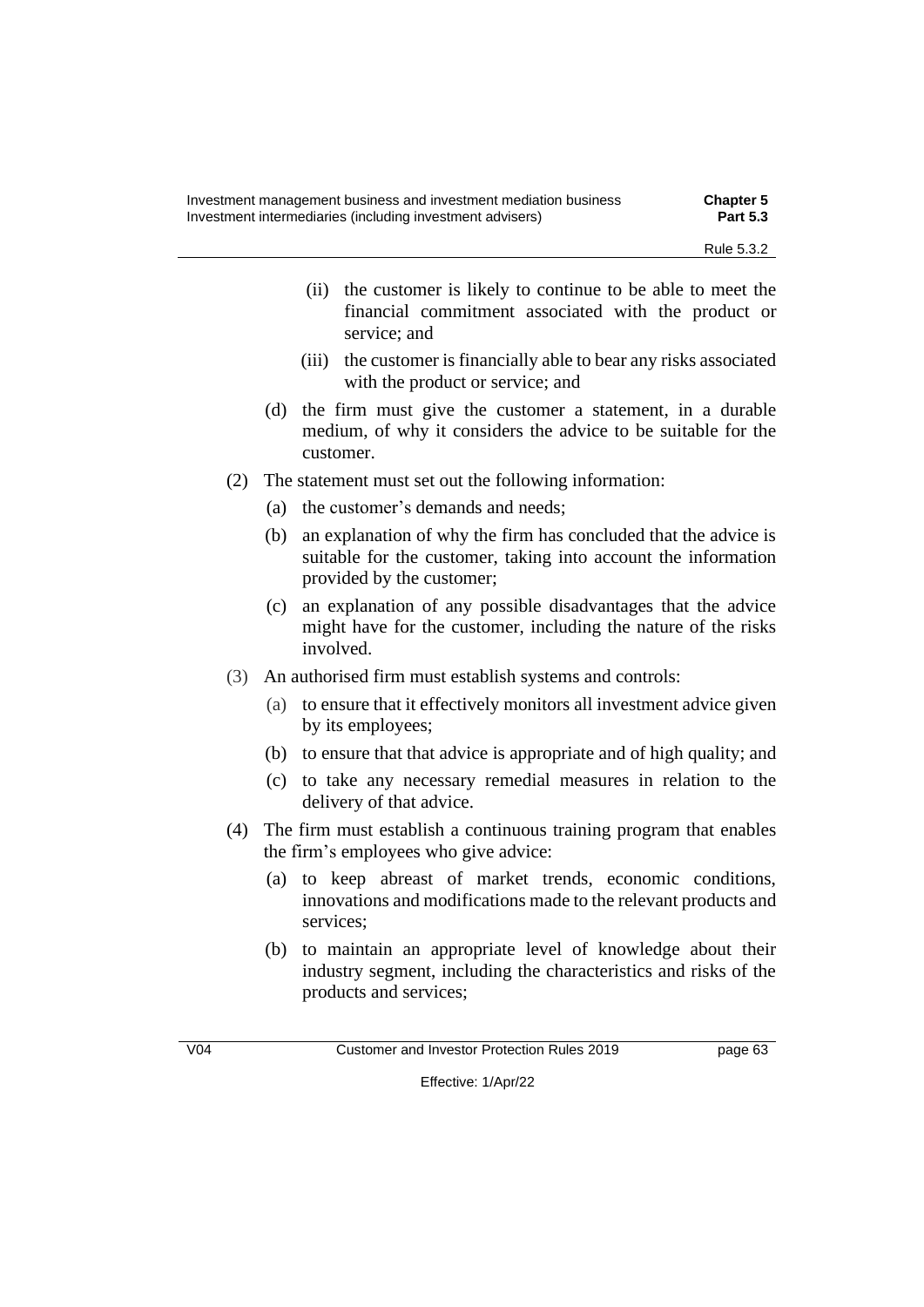#### **Chapter 5** Investment management business and investment mediation business **Part 5.3** Investment intermediaries (including investment advisers)

#### Rule 5.3.3

- (c) to know the applicable legal and regulatory requirements, including the requirements about:
	- (i) the communication of information about the products and services; and
	- (ii) appropriately disclosing any situation that might compromise the impartiality of the advice given or limit such advice; and
- (d) to be familiar with the documentation about the products and services and to answer reasonably foreseeable questions.

### **5.3.3 Investment intermediation and investment advice for retail customers—"know your customer"**

- (1) An authorised firm must take reasonable steps to ensure that the information that it has about a retail customer is accurate, complete and up-to-date.
- (2) For rule 5.3.2 (1) (a), the information that an authorised firm obtains about a retail customer must include all of the following (to the extent appropriate to the customer's investment experience, the nature and extent of the service to be provided and the type of product or transaction envisaged, including its complexity and the risks involved):
	- (a) the customer's financial situation (for example, the source of his or her income, his or her financial commitments, savings, property and investments, loans or mortgages, and pensions);
	- (b) the customer's personal situation and plans (for example, his or her marital status, children, security of employment or term of employment contract, and future plans, including retirement plans);
	- (c) the customer's investment objectives, investment horizon and attitude to risk;
	- (d) the customer's knowledge of, and experience in, the relevant investment field;

page 64 Customer and Investor Protection Rules 2019 V04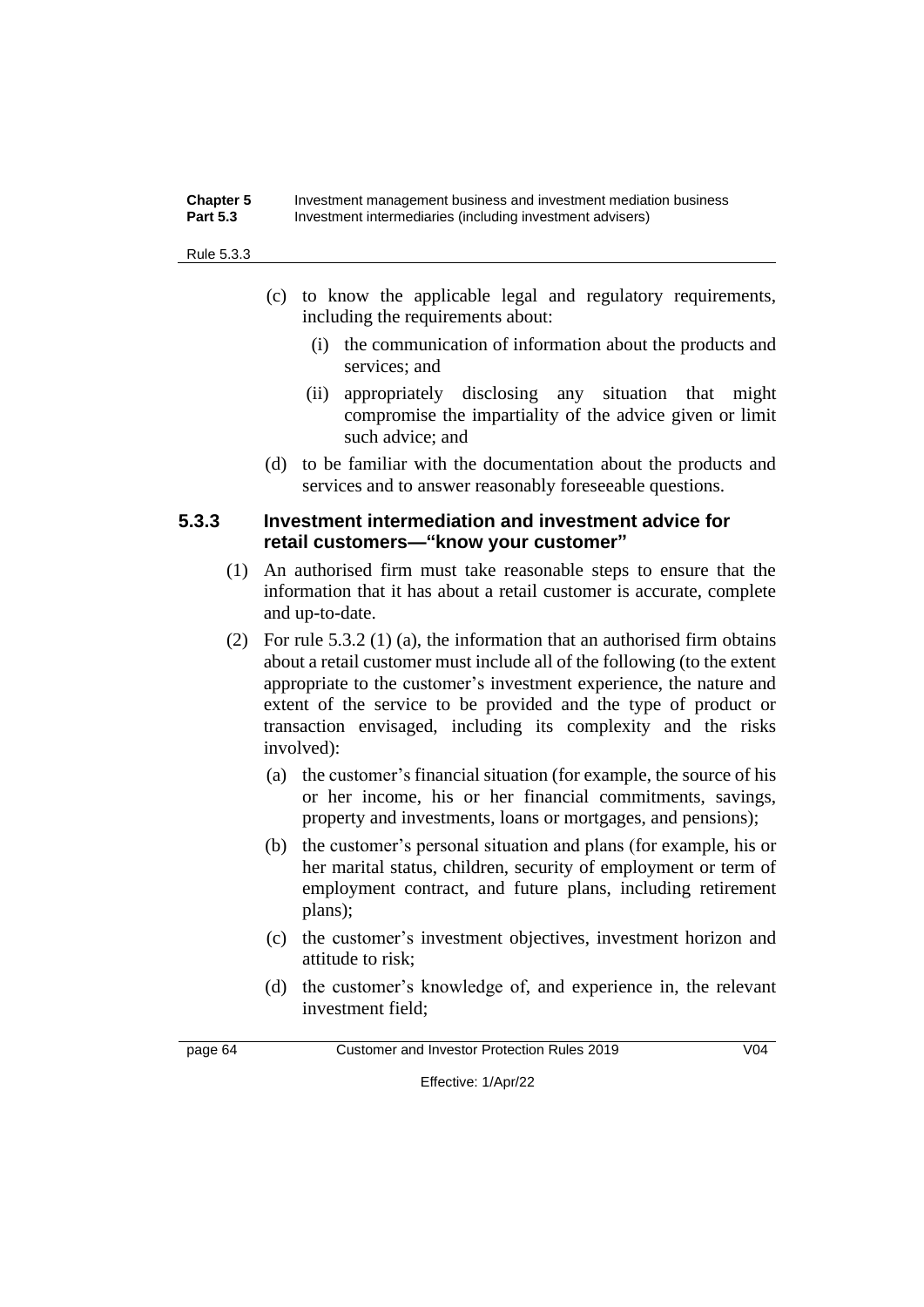- (e) the nature, volume and frequency of the customer's transactions and the period over which they have been carried out;
- (f) the customer's level of education and his or her profession or former profession.
- (3) If the firm asks the customer for personal or financial information and the customer refuses to give it, the firm must warn the customer in a durable medium that failure to give the information may adversely affect the quality of the service that the firm provides. The firm must retain a record of the customer's refusal.

# **5.3.4 Investment advice for retail customers—independence**

- (1) This rule applies if an authorised firm is providing investment advice to a retail customer in relation to packaged investment products.
- (2) The firm must not hold itself out as acting independently unless:
	- (a) it is not party to any arrangements with particular product providers that prevent it from giving advice on packaged investment products from the whole market (or the whole of the relevant sector of the market);
	- (b) it gives the advice on packaged investment products from a sufficiently large range of types of products and product providers to enable it to give the advice on the basis of a fair analysis of the market; and
	- (c) it offers retail customers the opportunity of paying in full for its services by means of a fee.

### **Guidance**

Rule 5.3.4 (2) (c) means that an authorised firm that wishes to hold itself out as independent will need to give retail customers a purely fee-based option for paying for its services. The fee may be offered on a contingent basis so that it does not become payable if the retail customer does not buy a product. An authorised firm offering a fee-based service may, in addition, provide the retail customer with other payment options, for example, by commission.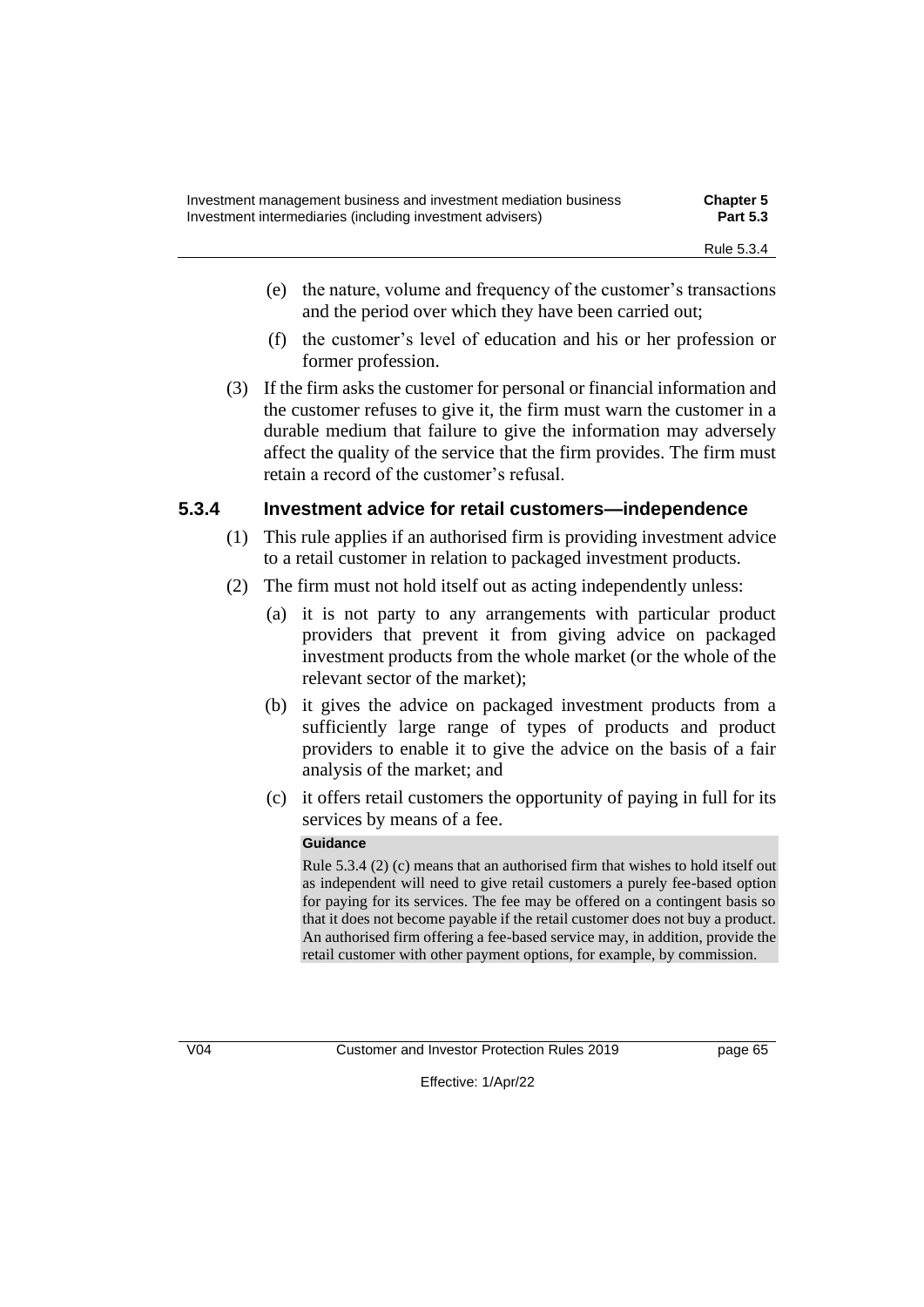#### **Chapter 5** Investment management business and investment mediation business **Part 5.3** Investment intermediaries (including investment advisers) Investment intermediaries (including investment advisers)

#### Rule 5.3.4

- (3) If an authorised firm is providing investment advice to a retail customer in relation to a packaged investment product provided by another person:
	- (a) the firm must not hold itself out as the provider of the product; and
	- (b) the firm must not do or say anything that might reasonably lead the customer to be mistaken about the identity of the product provider (and, if the customer is apparently mistaken about the identity of the provider, the firm must correct the mistake).

page 66 Customer and Investor Protection Rules 2019 V04

Effective: 1/Apr/22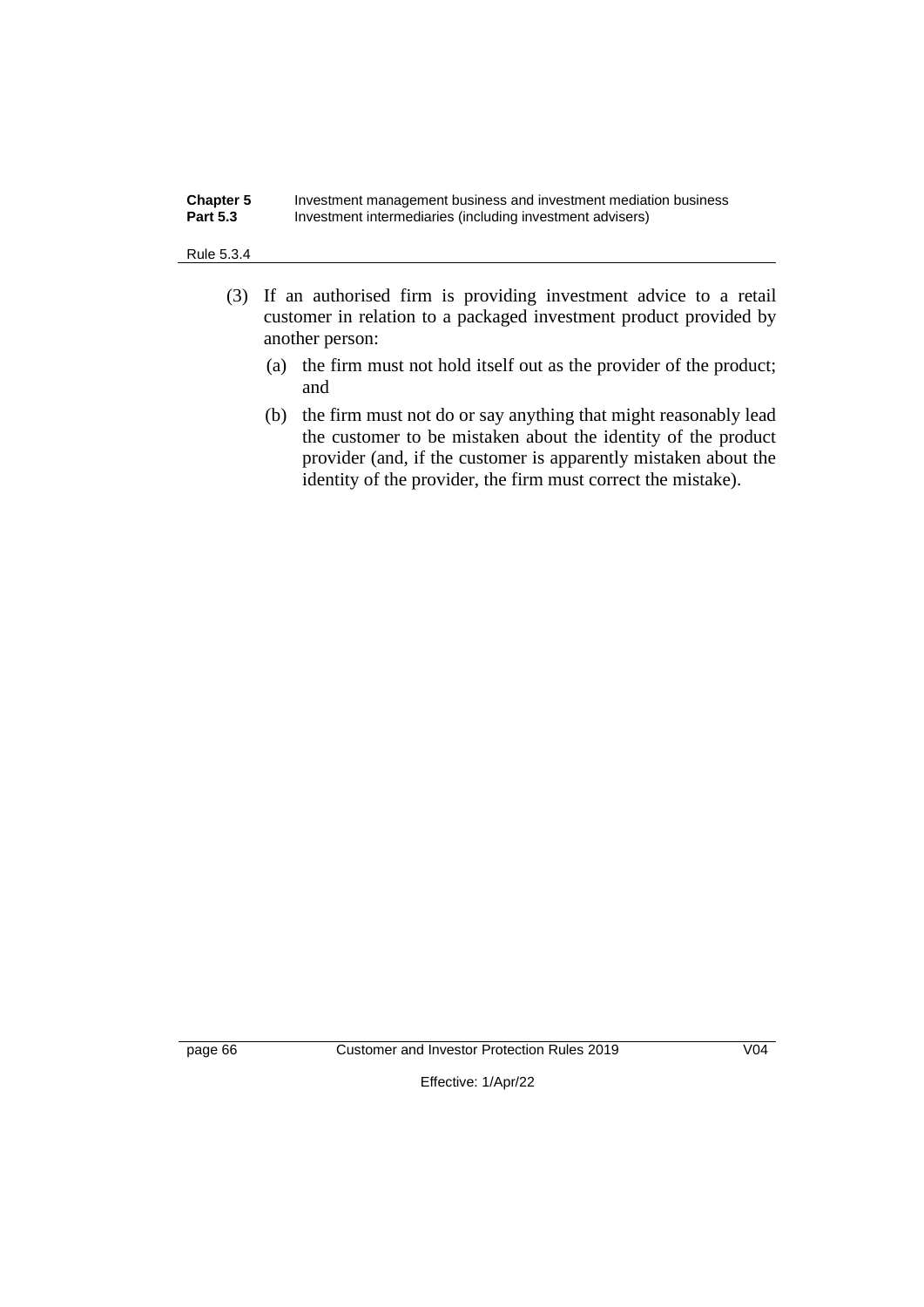# **Part 5.4 Packaged investment products key information document**

### **Note**

This Part applies to an investment intermediary (including an investment manager, bank or insurer that is acting as an investment intermediary) that carries on business in or from the QFC—see rule 5.1.1 (3).

# **5.4.1 Key information documents to be prepared**

An authorised firm must prepare a key information document:

- (a) for each packaged investment product that it produces for sale to retail customers; and
- (b) for each packaged investment product not produced by the firm that it sells or offers to sell to a retail customer.

# **5.4.2 Key information documents to be given to retail customers**

- (1) An authorised firm (the *selling firm*) must not sell, nor arrange for the sale of, nor give advice on, a packaged investment product to a retail customer unless it has given the customer (in good time before the customer becomes bound by any contract) a key information document for the product.
- (2) If the product was produced by another authorised firm, the selling firm may give the customer the key information document prepared by the other authorised firm. However, the key information document must prominently display each of the following:
	- (a) the name of the selling firm;
	- (b) either the selling firm's address or a contact from which that address is available;
	- (c) either of the following statements about the selling firm's authorisation:
		- (i) "Authorised by the Qatar Financial Centre Regulatory Authority";

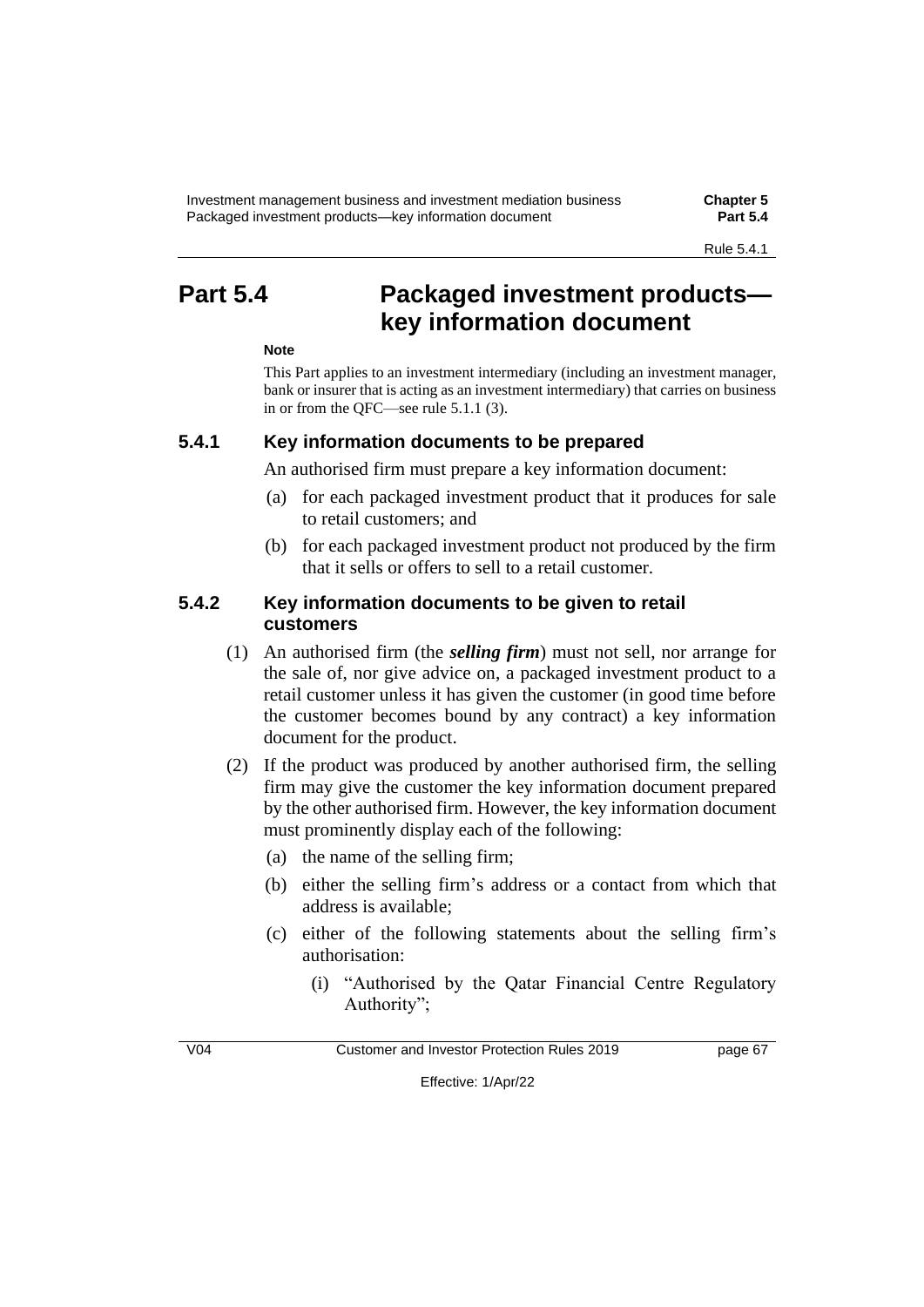#### **Chapter 5** Investment management business and investment mediation business **Part 5.4** Packaged investment products—key information document

#### Rule 5.4.3

- (ii) "Authorised by the QFC Regulatory Authority";
- *Note* Either of these statements is also required in the firm's business documents—see GENE, rule 3.1.2.
- (3) If the product was produced by a person in a jurisdiction outside the QFC, the authorised firm must prepare the key information document.
- (4) If during the term that a customer holds a packaged investment product there is a change in any significant information in the relevant key information document that the customer should be aware of, the selling firm must ensure that a revised key information document is given to any customer so affected, drawing the customer's attention to the change.

# **5.4.3 Key information documents—form and content**

- (1) The language of a key information document for a packaged investment product must be plain and easy to understand.
- (2) A key information document must be a separate document, in type of a reasonable size, and no more than 3 A4 pages long.
- (3) The words *key information document* must appear prominently at the top of the first page.
- (4) A key information document for a packaged investment product must set out information under the specific headings, and in the order, set out in Schedule 1.
- (5) Only the information required by Schedule 1 may be included in a key information document. No other information may be included in a key information document.
- (6) A key information document must not include nor refer to marketing material.

page 68 Customer and Investor Protection Rules 2019 V04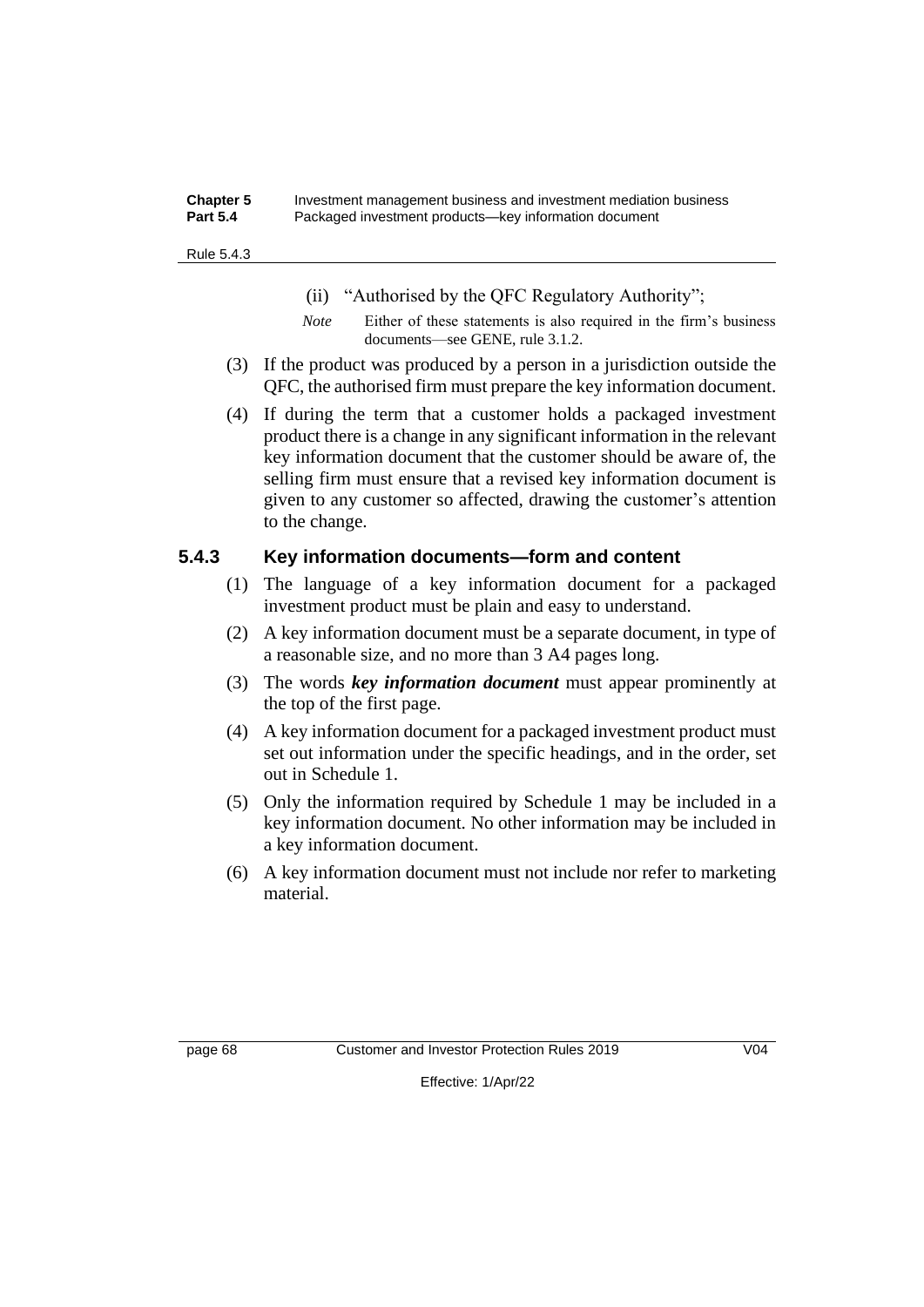# **Part 5.5 Packaged investment products other matters**

# **Note**

This Part applies to an investment intermediary (including an investment manager, bank or insurer that is acting as an investment intermediary) that carries on business in or from the QFC—see rule 5.1.1 (3).

# **5.5.1 Packaged investment products not to be sold executiononly**

An authorised firm must not sell a packaged investment product to a retail customer on an execution-only basis.

# **5.5.2 Life insurance contracts—contract documents**

If an authorised firm finalises the sale of a packaged investment product that is a life insurance contract with or for a customer, the firm must, within 5 business days after finalising the sale, give the customer, in a durable medium, a contract document containing all the terms of the contract.

# **5.5.3 Periodic statements to customers**

- (1) An authorised firm must ensure that every customer to whom it sells a packaged investment product receives periodic statements (at least annually) about the product.
- (2) The obligation imposed by subrule (1) also applies in relation to an investment product that is a packaged investment product within the meaning of these rules, and was sold by an authorised firm before the commencement of these rules.

*Note* These rules commenced on 1 January 2020—see rule 1.1.2.

(3) However, that obligation does not apply in relation to a packaged investment product that is acquired through another investment structure for which periodic statements are provided to the customer concerned.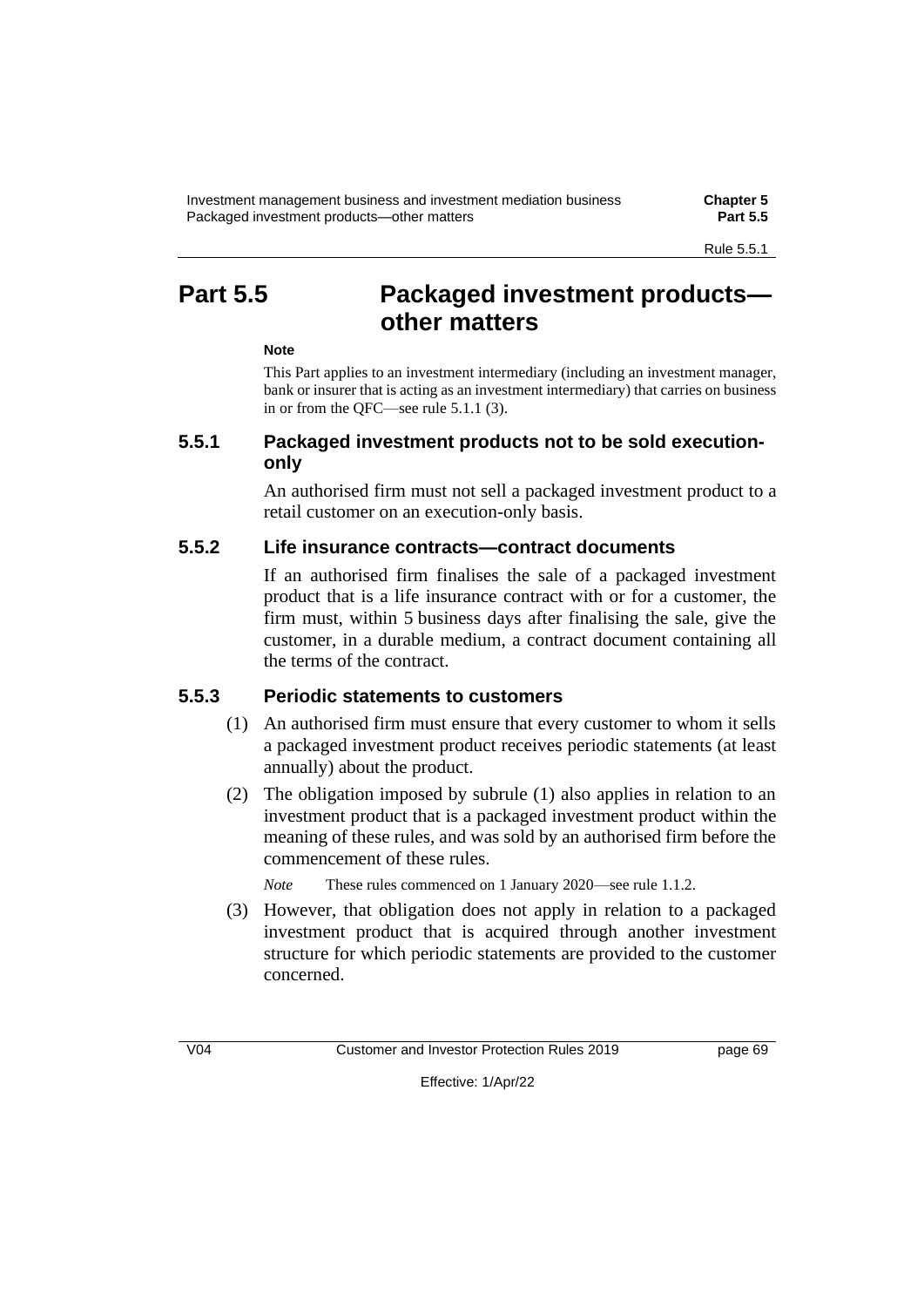#### **Chapter 5** Investment management business and investment mediation business Part 5.5 **Packaged investment products—other matters**

Rule 5.5.3

- (4) A periodic statement must contain at least the following:
	- (a) the value of the product at the beginning of the statement period;
	- (b) the value of any additional contributions made during that period;
	- (c) the value of the product at the end of that period, in accordance with subrule  $(5)$  or  $(7)$ .
- (5) For a packaged investment product that is a life policy, the value of the product at the beginning of the statement period and the value of the product at the end of that period must be the values that the customer would receive if the contract was terminated or surrendered on the relevant dates.
- (6) The statement may also give policy values. However, if the statement gives such values, the values mentioned in subrule (5) must be given greater prominence.
- (7) For a packaged investment product that is not a life policy, the value of the product at the beginning of the statement period and the value of the product at the end of that period must be the prices likely to be agreed, on the relevant dates, between a willing buyer and a willing seller who are dealing at arm's-length and who both have all the information that is freely available about the product.
- (8) If the value of a packaged investment product is linked to the performance of underlying funds, a periodic statement must inform the customer how and where to find information about the performance of the underlying funds, changes of investments, investment strategy, number and value of the units and movements during the past year, administration fees, taxes, charges and current status of the investment in the underlying funds.
- (9) For the second and subsequent periodic statements in relation to a product, the value of the product at the beginning of the statement period must be the same as the value of the product at the end of the previous periodic statement.

page 70 Customer and Investor Protection Rules 2019 V04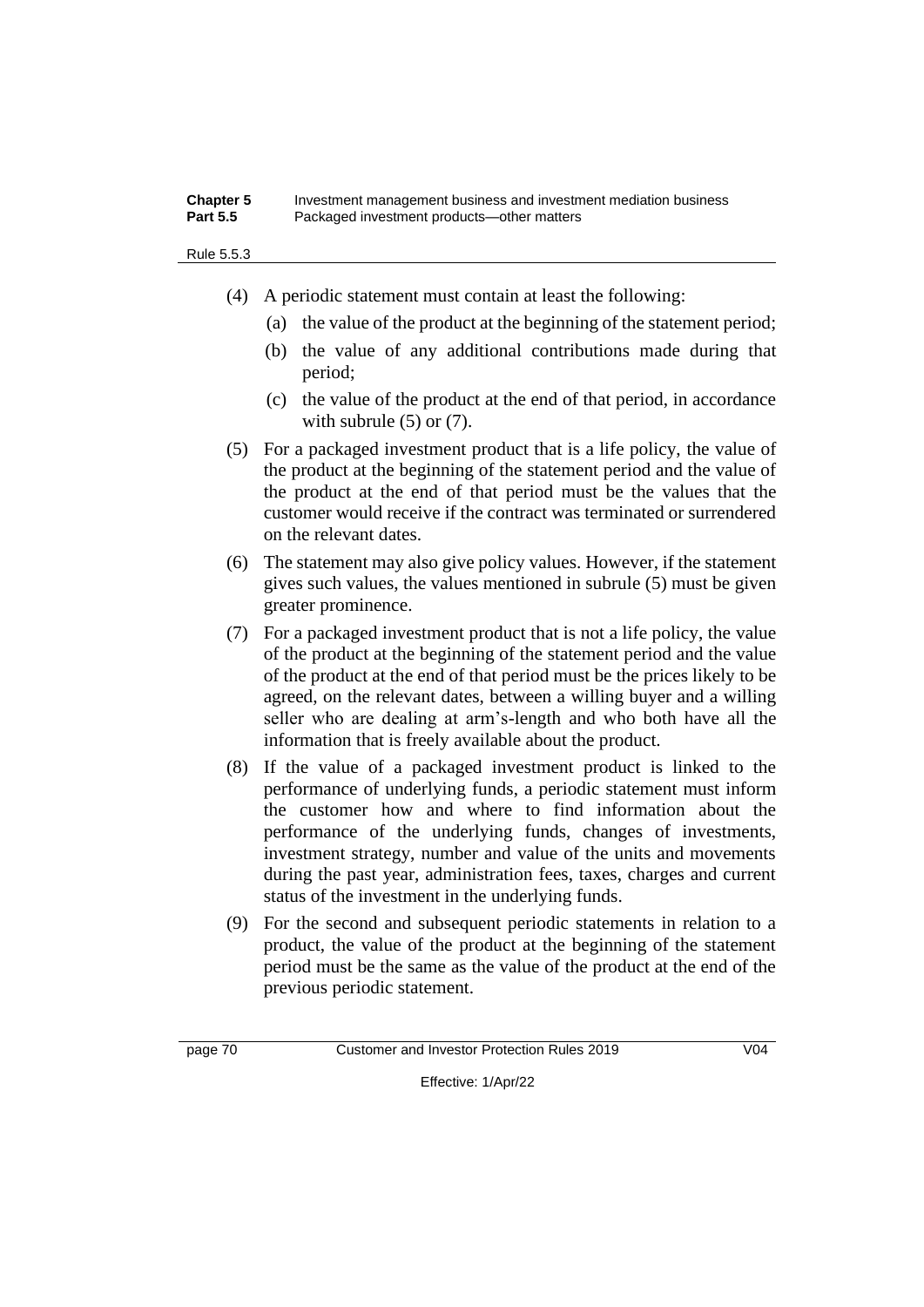| Investment management business and investment mediation business | <b>Chapter 5</b> |
|------------------------------------------------------------------|------------------|
| Packaged investment products—other matters                       | <b>Part 5.5</b>  |
|                                                                  | Rule 5.5.4       |

(10) If relevant, a periodic statement must contain information about participation rights in any surplus funds, and the basis of calculation of any bonus awarded to the customer during the relevant period.

# **5.5.4 Changes in terms and conditions of packaged investment products**

If there is any significant change in the terms and conditions of a packaged investment product, the authorised firm that sells the product must notify each affected customer of their rights and obligations about the change, and must obtain the customer's consent as appropriate.

V04 Customer and Investor Protection Rules 2019 page 71

Effective: 1/Apr/22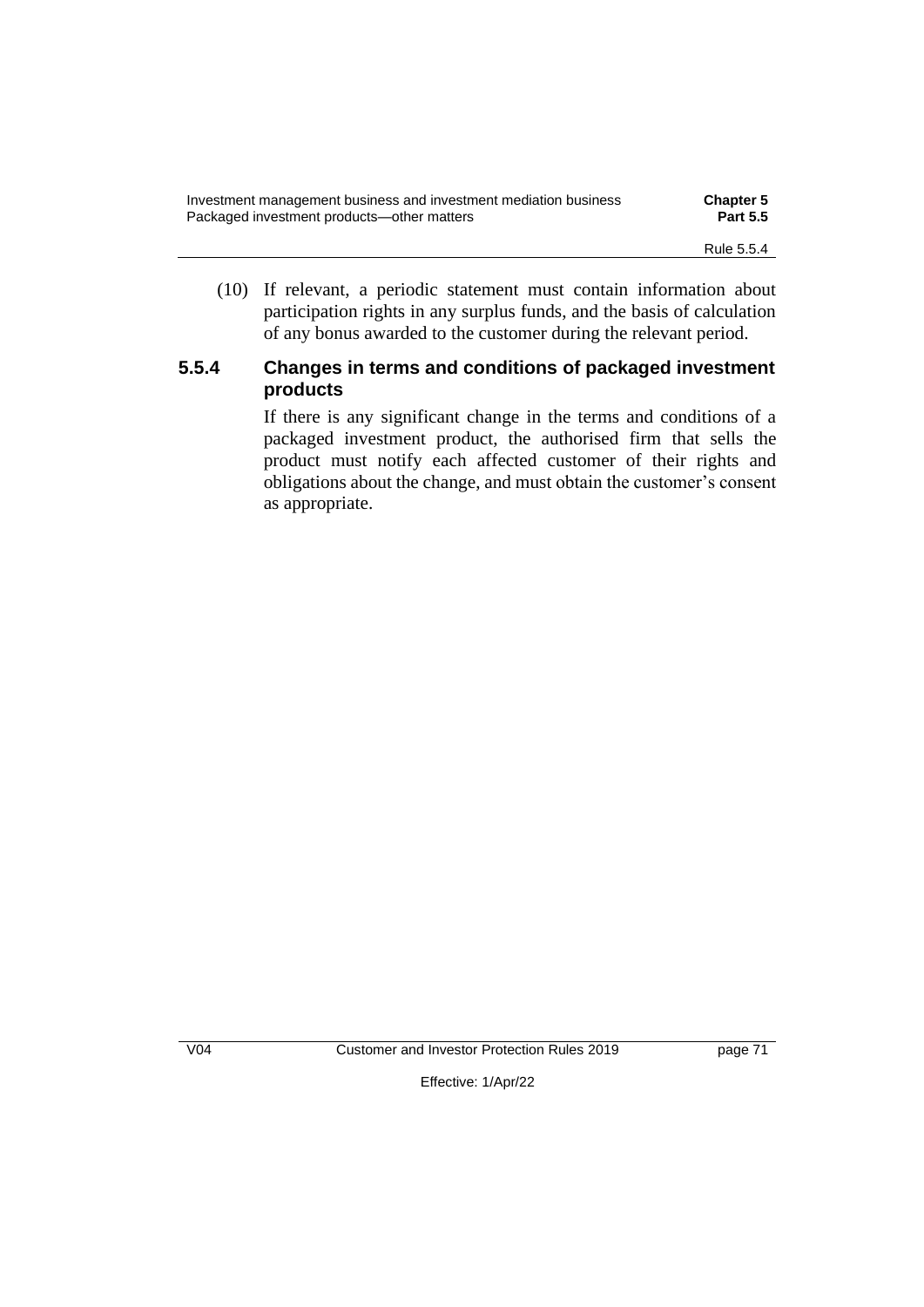Rule 6.1.1

# **Chapter 6 Insurance business and insurance mediation business**

# **Part 6.1 Application and general provisions**

# **6.1.1 Application—Chapter 6**

- (1) This Chapter applies to an authorised firm in its dealings with customers (other than eligible counterparties).
- (2) This Chapter applies to all authorised firms that conduct insurance business or insurance mediation business in relation to insurance contracts, whether life insurance contracts or non-investment insurance contracts.

### **Guidance**

An authorised firm that acts as an insurance intermediary in, or advises on, life insurance contracts that have a maturity or surrender value should also refer to Part 5.4 (dealing with packaged investment products).

# **6.1.2 Definitions**

In these rules:

*carrying out contracts of insurance* means the regulated activity described in FSR, Schedule 3, Part 2, paragraph 3 as Carrying out a Contract of Insurance.

*contract of insurance* means the specified product described in FSR, Schedule 3, Part 3, paragraph 10.

*effecting contracts of insurance* means the regulated activity described in FSR, Schedule 3, Part 2, paragraph 2 as Effecting a Contract of Insurance.

*general insurance contract* means a contract of insurance that is a general insurance contract under FSR, Schedule 3, Part 3, paragraph 10.3.

page 72 Customer and Investor Protection Rules 2019 V04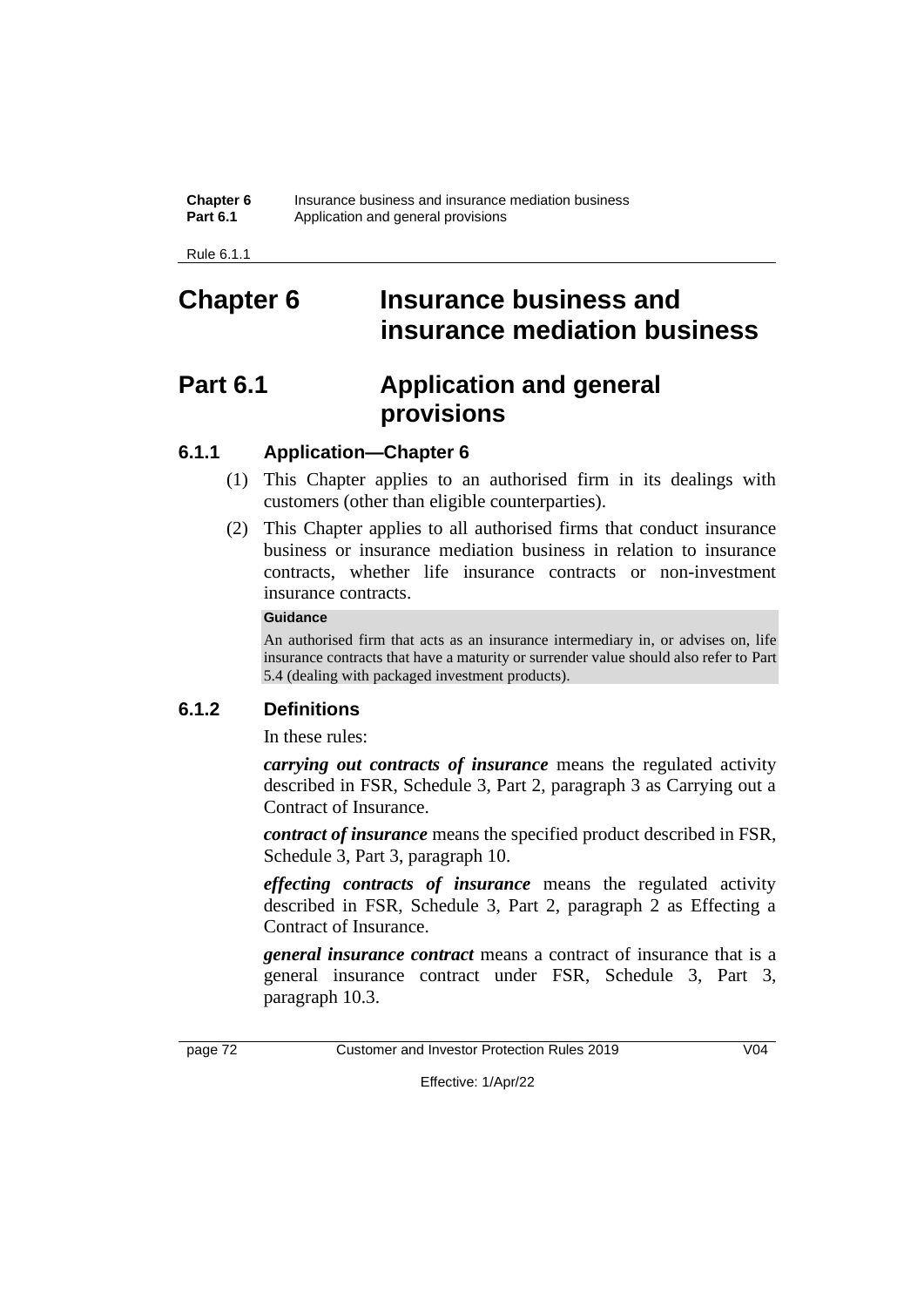| Insurance business and insurance mediation business | <b>Chapter 6</b> |
|-----------------------------------------------------|------------------|
| Application and general provisions                  | <b>Part 6.1</b>  |
|                                                     | Rule 6.1.2       |

*insurance business* means the business of conducting either or both of the following regulated activities:

- (a) effecting contracts of insurance;
- (b) carrying out contracts of insurance.

*insurance mediation business* means the business of conducting insurance mediation (within the meaning given by the *Insurance Mediation Business Rules 2011*, rule 1.2.2).

*life insurance contract* means a long term insurance contract (other than a reinsurance contract or a pure protection contract) and includes a long term care insurance contract.

*long term care insurance contract* means a long term insurance contract:

- (a) that satisfies all of the following conditions:
	- (i) it provides (or would at the policyholder's option provide) benefits for the policyholder in the event that the policyholder's mental or physical health deteriorates to the extent that he or she becomes incapacitated, becomes unable to live independently without assistance, and is not expected to recover sufficiently to be able to live independently without assistance;
	- (ii) those benefits are payable or provided for services, accommodation or goods that are necessary or desirable for the continuing care of the policyholder because of that incapacity;
	- (iii) those benefits can be paid periodically for all or part of the period during which the policyholder is unable to live independently without assistance; or
- (b) that is sold or held out as providing benefits for the policyholder as set out in paragraph (a).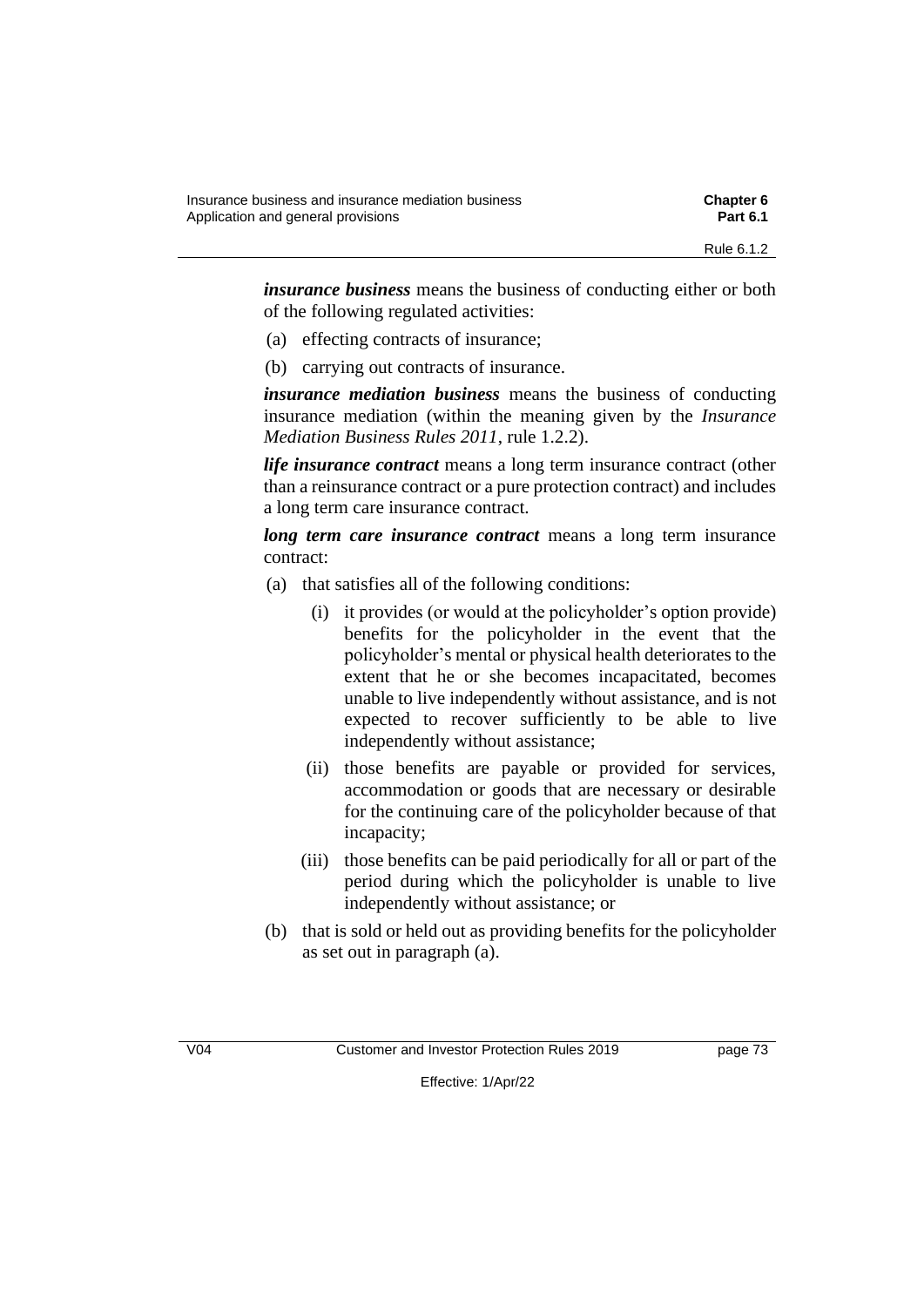| Chapter 6       | Insurance business and insurance mediation business |
|-----------------|-----------------------------------------------------|
| <b>Part 6.1</b> | Application and general provisions                  |

#### Rule 6.1.2

*long term insurance contract* means a contract of insurance that is a long term insurance contract under FSR, Schedule 3, Part 3, paragraph 10.4.

*non-investment insurance contract* means a contract of insurance that is a general insurance contract or a pure protection contract but is not a long term care insurance contract.

*pure protection contract* means a long term insurance contract that satisfies all of the following conditions:

- (a) the benefits under it are payable only on death or for incapacity due to injury, sickness or infirmity;
- (b) it has no surrender value, or the consideration consists of a single premium and the surrender value does not exceed that premium;
- (c) it does not provide for its conversion or extension in a way that would result in it ceasing to comply with paragraph (a) or (b);
- (d) it is not a reinsurance contract.

page 74 Customer and Investor Protection Rules 2019 V04

Effective: 1/Apr/22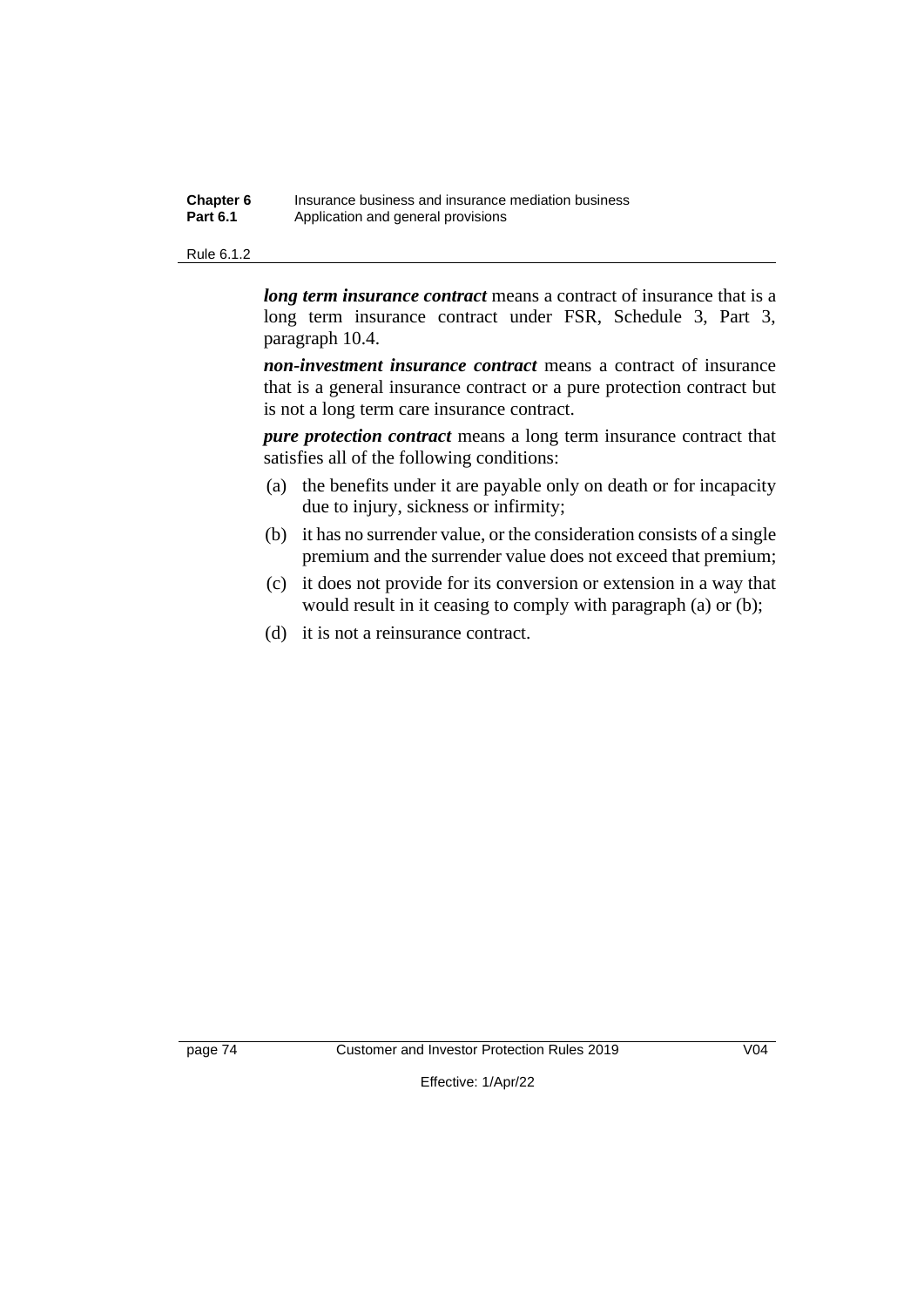# **Part 6.2 General requirements for insurers**

# **6.2.1 Insurers—initial disclosure document—additional requirements**

After the information required by rule 4.4.2, the initial disclosure document for an authorised firm that proposes to conduct insurance business must include information, in plain English, about the types of insurance contracts that it offers.

# **6.2.2 Developing insurance products—policies and procedures**

- (1) A QFC insurer must have policies and procedures, approved by the insurer's governing body and recorded in a durable medium, for the development of new insurance products (including insurance products developed by another insurer for which the QFC insurer will act as an intermediary).
- (2) The policies and procedures must ensure that any new insurance product:
	- (a) is reviewed by the insurer's compliance officer to confirm that the insurer is authorised to provide or sell the product, and that the product satisfies all the requirements of these rules and any other relevant rules or laws;
	- (b) in the case of a new takaful product—is approved by the insurer's Shari'a supervisory board before it is offered to the insurer's customers;
	- (c) is assessed in relation to the insurer's business plan and risk appetite, and specifically in relation to its insurance risk policies and procedures;
	- (d) uses adequate information and data about the sustainability of the product and how it satisfies customers' needs; and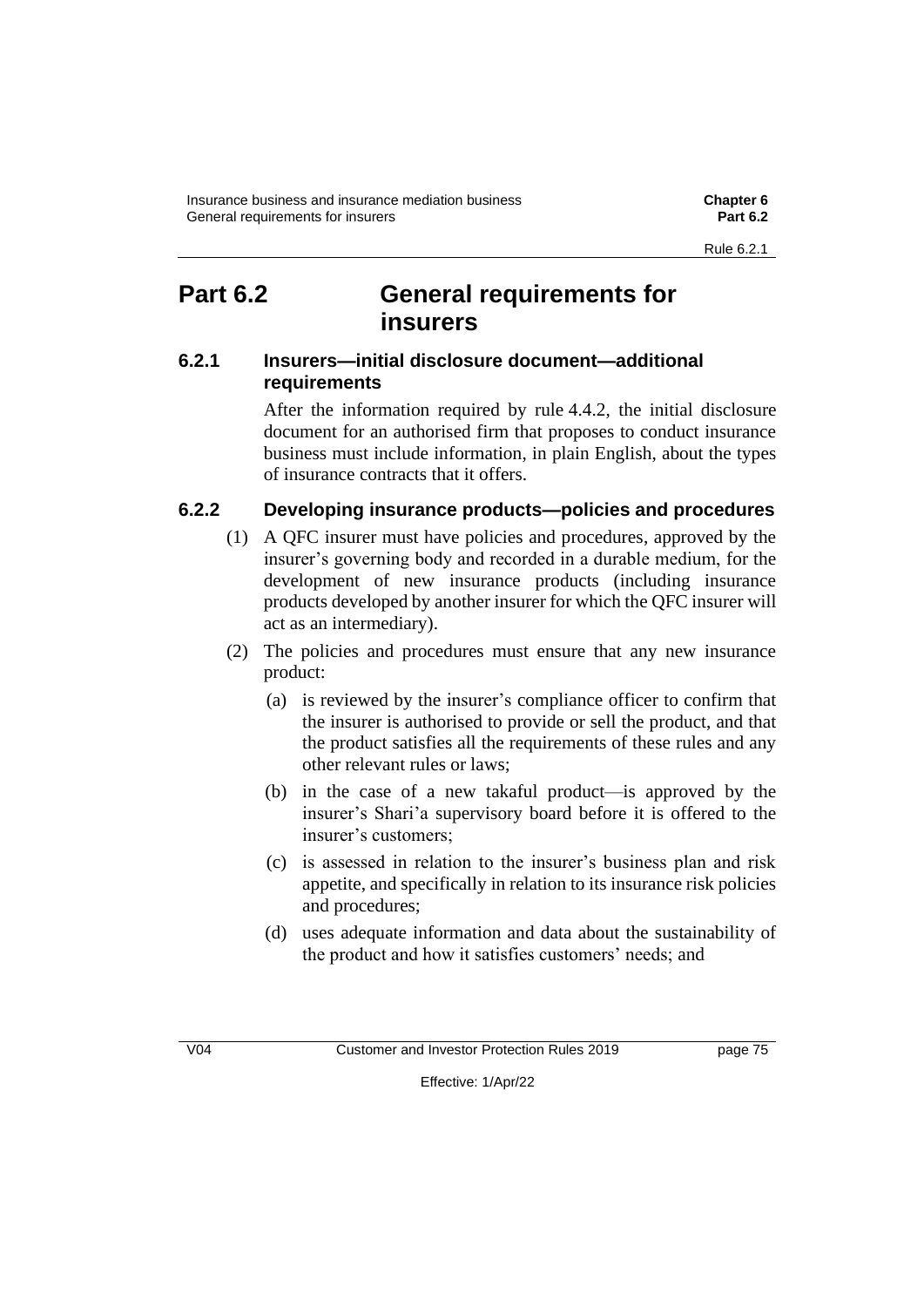#### **Chapter 6** Insurance business and insurance mediation business **Part 6.2** General requirements for insurers

#### Rule 6.2.3

(e) is subjected to a thorough assessment of its main characteristics.

#### **Guidance**

The Regulatory Authority expects that a new insurance product would also be carefully reviewed by the insurer's risk management officer and the individual who exercises the actuarial function for it. The Authority considers it good practice for a QFC insurer to establish a committee in relation to product development.

(3) A QFC insurer must adequately support any intermediary that will distribute a new product to customers.

#### **Guidance**

The support should focus on minimising the possibility of mis-selling the new product, and could include training for the intermediary's employees, or documents explaining the new product and its significant characteristics.

### **6.2.3 QFC insurers' appointment of insurance intermediaries**

- (1) A QFC insurer may appoint an insurance intermediary that is established in the QFC, in the State of Qatar, or in any other jurisdiction, but only if the insurer:
	- (a) is satisfied that the intermediary:
		- (i) can lawfully act as an insurance intermediary in the relevant jurisdiction;
		- (ii) has the appropriate knowledge and ability to conduct insurance mediation business; and
		- (iii) is required, in its conduct of insurance mediation business, to comply with conduct of business rules that apply to it by law; and
	- (b) produces evidence to satisfy the Regulatory Authority that those rules offer equivalent consumer protection to that given by these rules.

page 76 Customer and Investor Protection Rules 2019 V04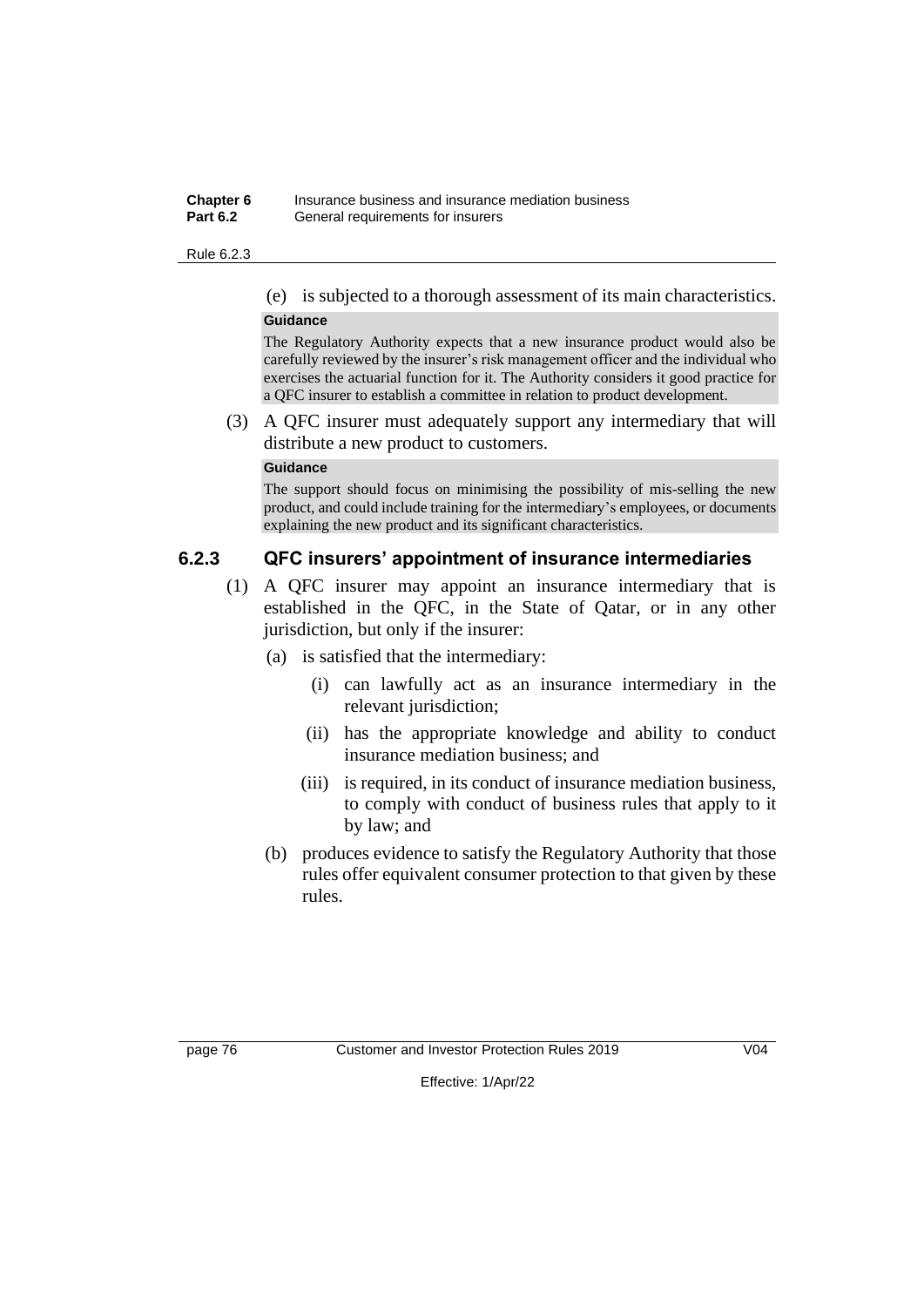- (2) However, an authorised firm may appoint a non-QFC insurance intermediary that does not satisfy subrule  $(1)$   $(a)$   $(iii)$  if the intermediary's contract of appointment contains provisions:
	- (a) that require the intermediary to comply with all of the requirements of these rules as if it were acting in or from the QFC; and
	- (b) by which the insurer accepts liability to customers for every act or omission of the intermediary that is directly applicable to the insurance mediation business that the intermediary conducts for the insurer.
- (3) The appointment must be recorded in a durable medium.
- (4) The QFC insurer must obtain evidence, in a durable medium, that the intermediary can lawfully act as an insurance intermediary in the relevant jurisdiction, and must retain that evidence.
- (5) A QFC insurer must establish systems and controls to verify, at least annually, that each of its appointed intermediaries can lawfully act as an insurance intermediary in the relevant jurisdiction.

V04 Customer and Investor Protection Rules 2019 page 77

Effective: 1/Apr/22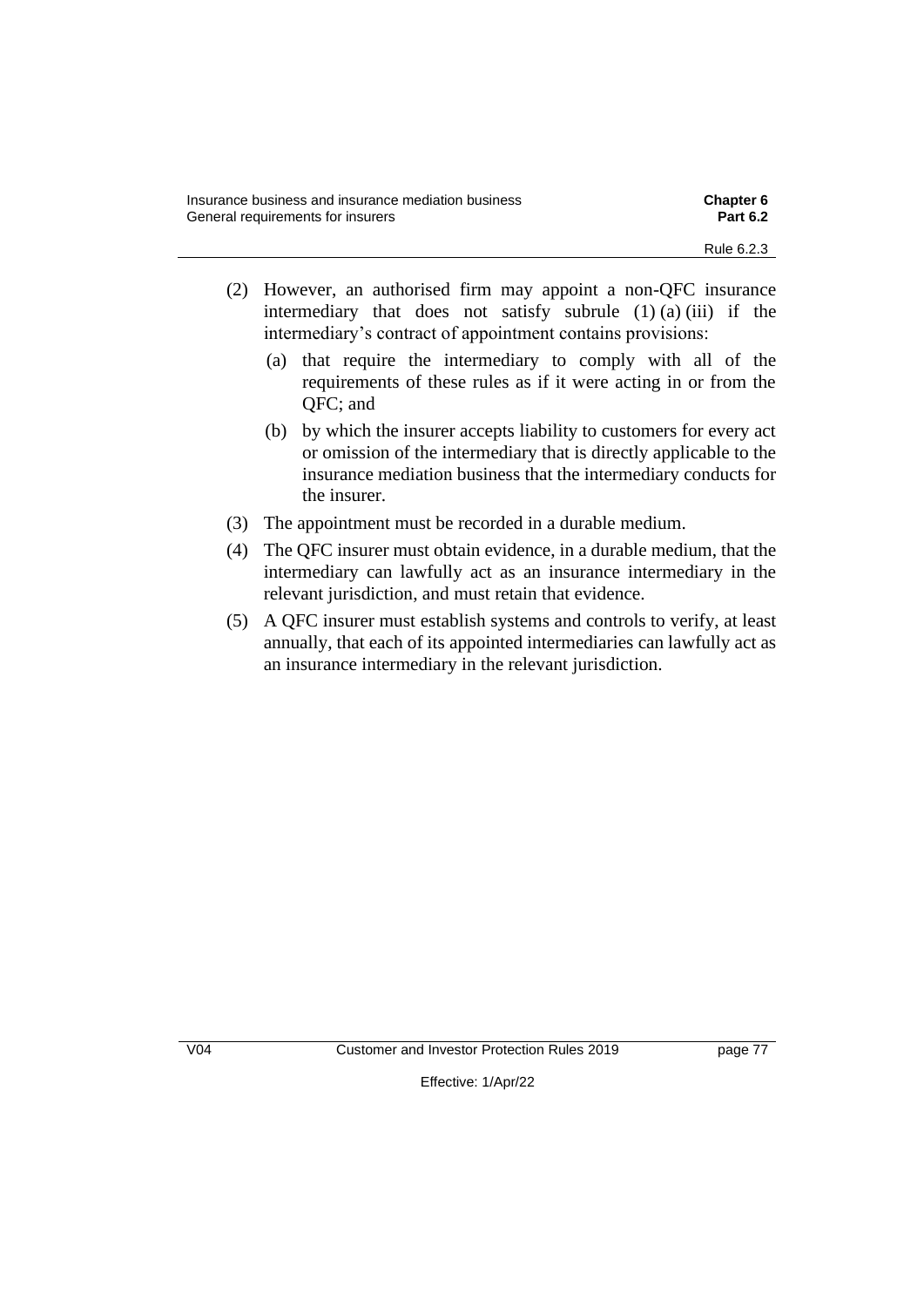| Chapter 6       | Insurance business and insurance mediation business |
|-----------------|-----------------------------------------------------|
| <b>Part 6.3</b> | General requirements for insurance intermediaries   |

Rule 6.3.1

# **Part 6.3 General requirements for insurance intermediaries**

# **6.3.1 Insurance intermediaries—initial disclosure documents additional requirements**

- (1) After the information required by rule 4.4.2, the initial disclosure document for an authorised firm that proposes to conduct insurance mediation business must set out the following information in the following order:
	- (a) information about whether it acts for an insurer or any other person, or independently for customers;
	- (b) details of any direct or indirect holdings by the firm that represent more than 10% of the voting rights or capital in an insurer;
	- (c) details of any direct or indirect holdings by an insurer or its parent entity that represent more than 10% of the voting rights or capital in the firm;
	- (d) whether the firm has given, or will give, information or advice about the insurance contract offered to the customer on the basis of:
		- (i) a fair analysis of the market;
		- (ii) insurance contracts available from a limited number of insurers; or
		- (iii) insurance contracts available from a single insurer;
	- (e) the full names of each insurer for which the firm acts and, for each insurer:
		- (i) the types of insurance (for example, motor insurance; health insurance), that the firm will give information or advice about; and
		- (ii) any contractual obligations or arrangements that limit the scope of advice that the firm can offer;

page 78 Customer and Investor Protection Rules 2019 V04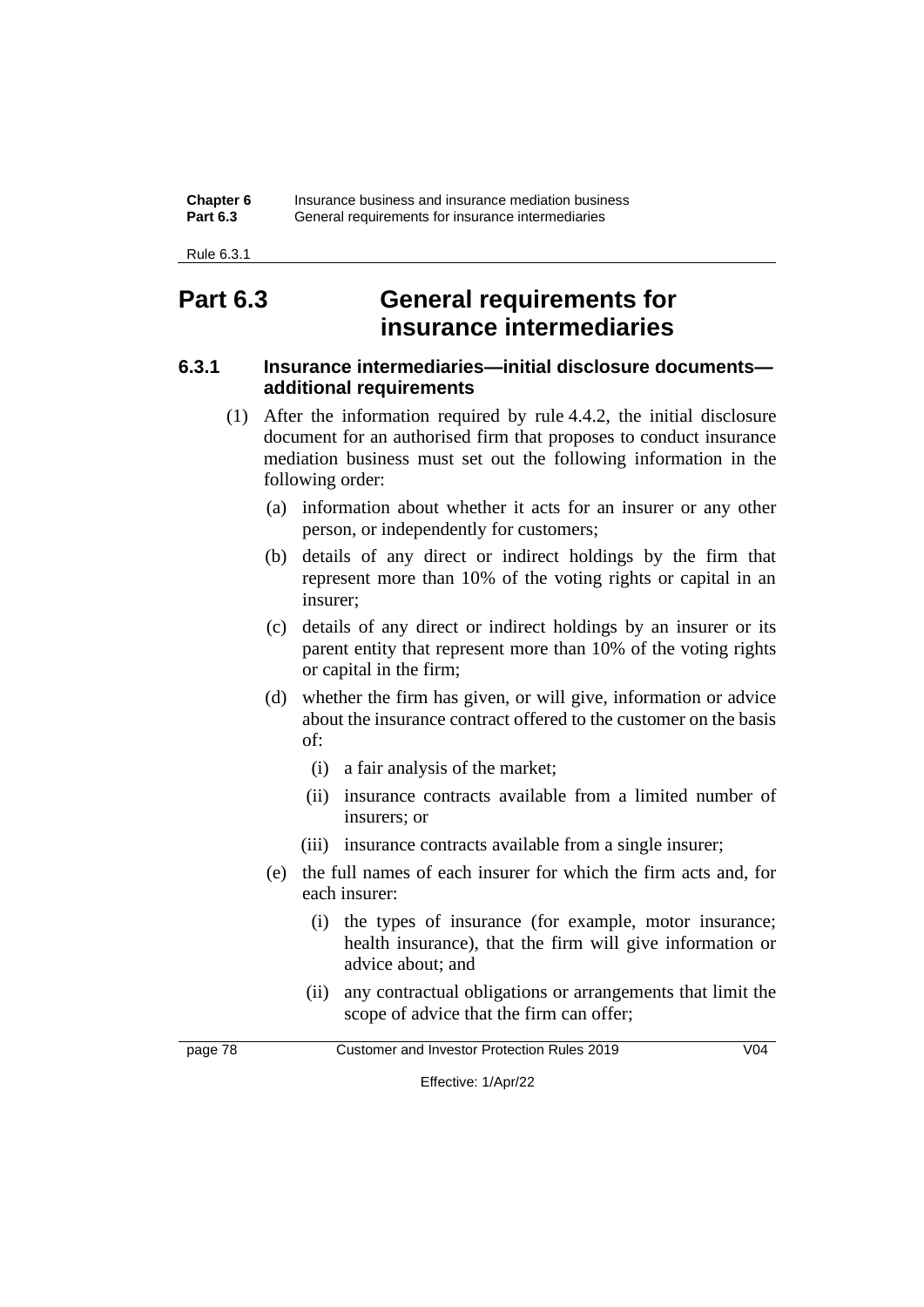| Insurance business and insurance mediation business | <b>Chapter 6</b> |
|-----------------------------------------------------|------------------|
| General requirements for insurance intermediaries   | <b>Part 6.3</b>  |
|                                                     | Rule 6.3.2       |

- (f) the amount of any fees or commissions charged by the firm in relation to an insurance contract or, if the actual amount of a fee or commission charged by the firm cannot be given, how a customer can calculate the total amount;
- (g) if the firm is a tied agent, the disclosure required by rule 6.3.2.
- (2) An authorised firm must not hold itself out as giving information or advice to customers about insurance contracts on the basis of a fair analysis of the market unless:
	- (a) it has considered a large enough number of insurance contracts available in the relevant sector or sectors of the market; and
	- (b) the consideration is based on criteria that reflect adequate knowledge of insurance contracts available in the relevant sector or sectors of the market.
- (3) If an authorised firm gives information or advice to customers about insurance contracts on the basis of insurance contracts available from a limited number of insurers or a single insurer, the firm must state in the initial disclosure document whether:
	- (a) it is contractually obliged to conduct insurance mediation business on that basis; or
	- (b) it does so as a matter of policy.

# **6.3.2 Disclosure by tied agents**

- (1) A tied agent must ensure that the disclosure set out in subrule (2) appears:
	- (a) on all business stationery that it uses in its insurance intermediary activity;
	- (b) on the section of its website that relates to its insurance intermediary activity; and
	- (c) in all its electronic communications (except SMS messages) with its customers that relate to its insurance intermediary activity.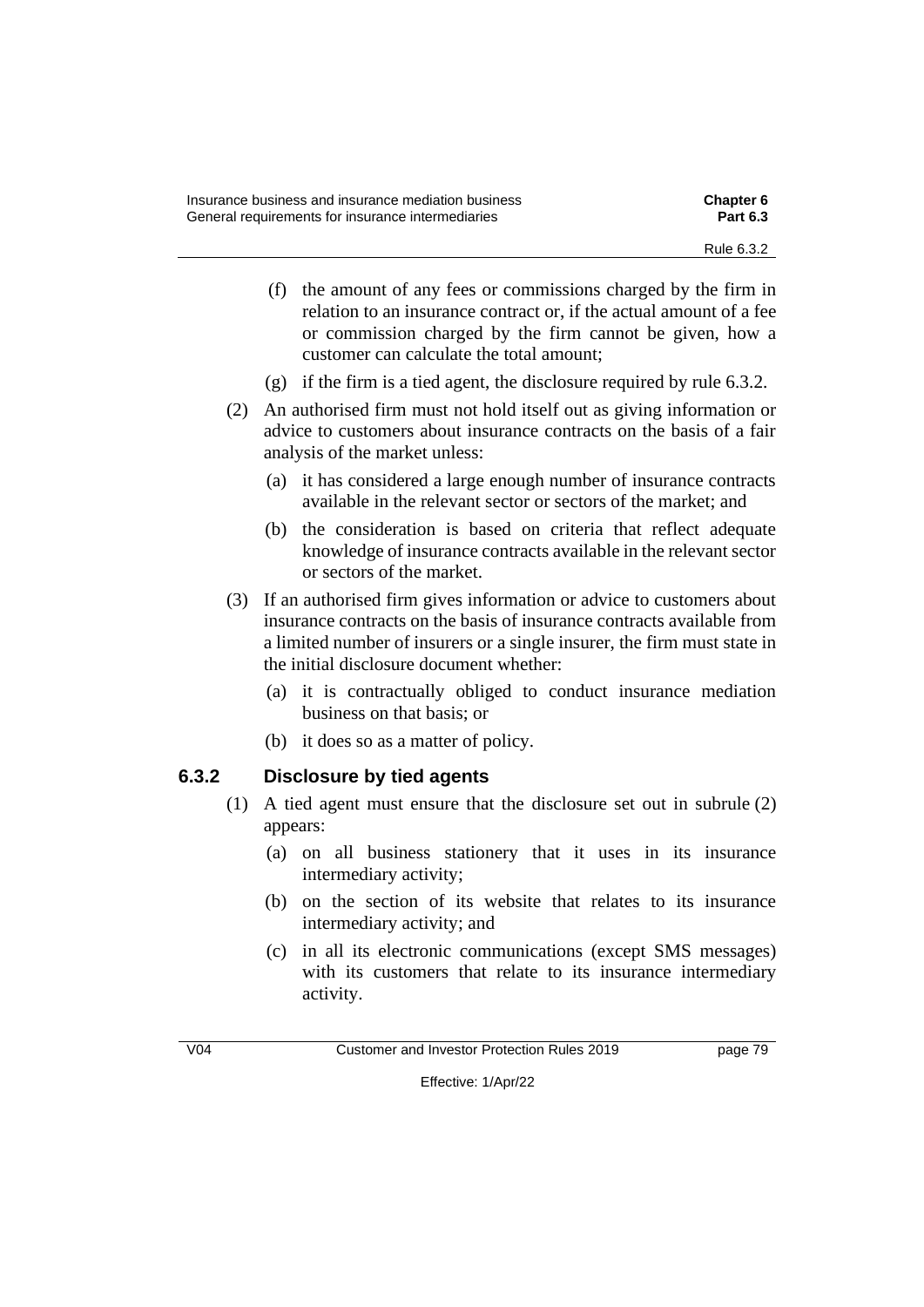| Chapter 6       | Insurance business and insurance mediation business |
|-----------------|-----------------------------------------------------|
| <b>Part 6.3</b> | General requirements for insurance intermediaries   |

Rule 6.3.3

(2) The disclosure is as follows:

"[*full legal name of agent*] is a tied agent for [*type of insurance*] of [*full legal name of insurer*]".

### **6.3.3 Initial disclosure documents need not be provided in certain circumstances**

- (1) A QFC insurer need not give an initial disclosure document to a customer in the course of renewing or amending a non-investment insurance contract if:
	- (a) the insurer has already given the customer an initial disclosure document in relation to the contract; and
	- (b) the information in the document is still accurate and up-to-date.
- (2) For types of insurance (such as car insurance) where it is customary for customers to obtain 2 or more premium quotations and compare them, a QFC insurer need not provide an initial disclosure document with a quotation. However, if a quotation is accepted, the insurer must provide an initial disclosure document before the contract is completed.

# **6.3.4 Additional disclosure on customers' request**

A QFC insurance intermediary (including a QFC insurer that is acting as an insurance intermediary) must, if a customer so requests, disclose to the customer:

- (a) all commissions and other economic benefits accruing to the intermediary, or another member of its corporate group, from business transacted for the customer; and
- (b) any payment that the intermediary receives for providing to, or securing for, the customer any additional insurance-related services.

#### **Guidance**

Rule 6.3.4 does not apply to premiums, but does apply to fees (including any fees that an authorised firm charges if it receives no commission from an insurer in relation to a contract of insurance).

page 80 Customer and Investor Protection Rules 2019 V04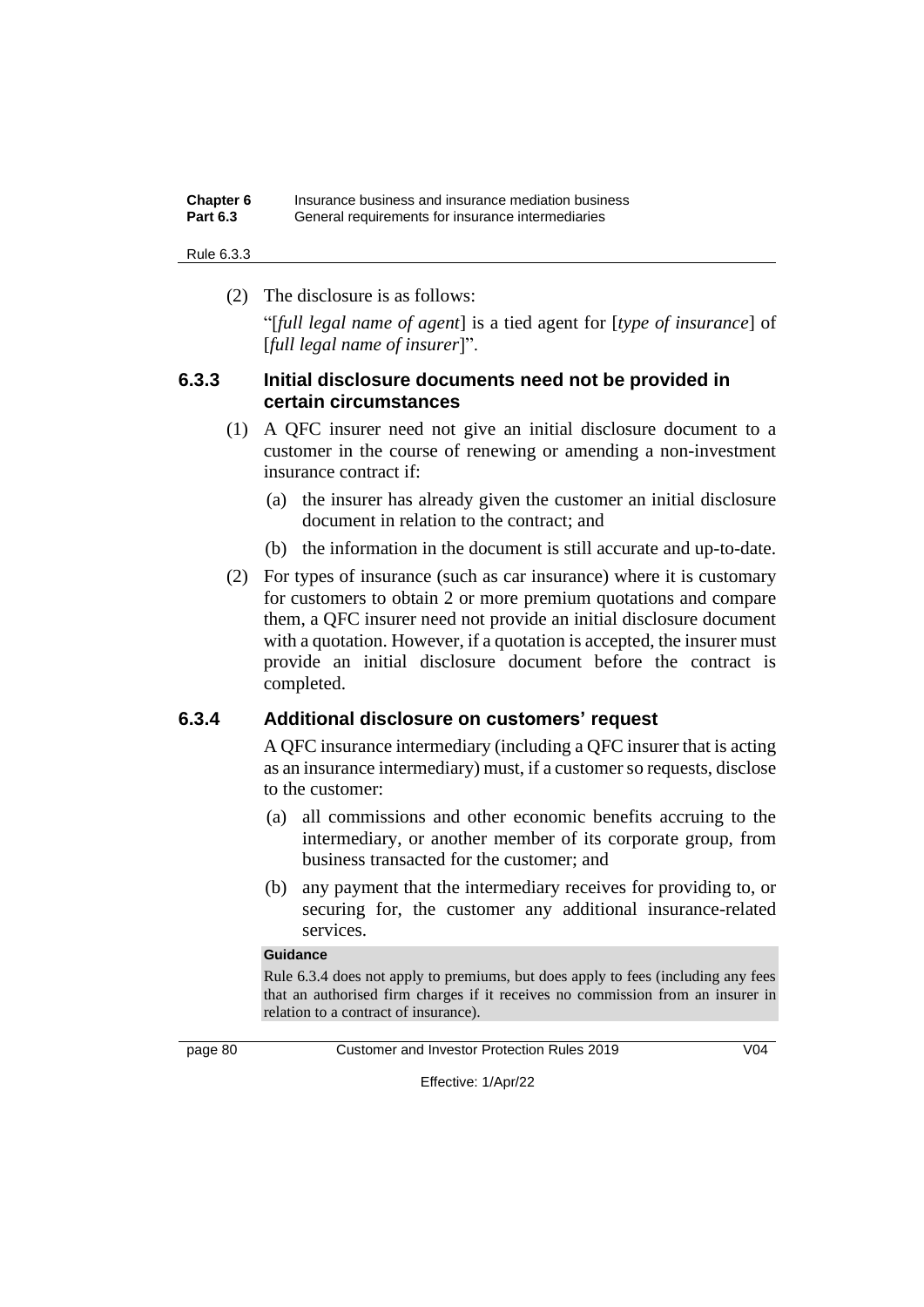| Insurance business and insurance mediation business | <b>Chapter 6</b> |
|-----------------------------------------------------|------------------|
| General requirements for insurance intermediaries   | <b>Part 6.3</b>  |
|                                                     | Rule 6.3.5       |

# **6.3.5 Authorised firms acting as general insurance intermediaries for insurers outside Qatar**

An authorised firm that is acting as an insurance intermediary for a foreign insurer (that is, an insurer that is established in a jurisdiction outside the QFC or the State of Qatar) must ensure that the firm complies with every law, regulation and rule of the State of Qatar applying to general insurance business.

# **6.3.6 Certain sellers of insurance not taken to be insurance intermediaries**

An entity that sells insurance contracts is not treated as an insurance intermediary, and any relevant insurance contract is treated as having been sold by the insurer concerned, if all of the following conditions are satisfied:

- (a) the sale of insurance contracts is incidental to the entity's main business;
- (b) there is a written contract between the entity and the insurer;
- (c) the contract provides that the entity may sell only a single specified class of general insurance, and may not sell any other class of insurance, nor insurance contracts issued by another insurer;
- (d) the contract provides that the entity may not give advice to customers in relation to the purchase of insurance contracts;
- (e) the contract provides that, in relation to the sale of the insurance contracts, the insurer is liable for every act or omission of the entity to the same extent as it would be liable if the contract had been sold by the insurer itself;
- (f) the contract provides that money paid to the entity for an insurance contract is to be treated as having been paid to the insurer when it is paid to the entity.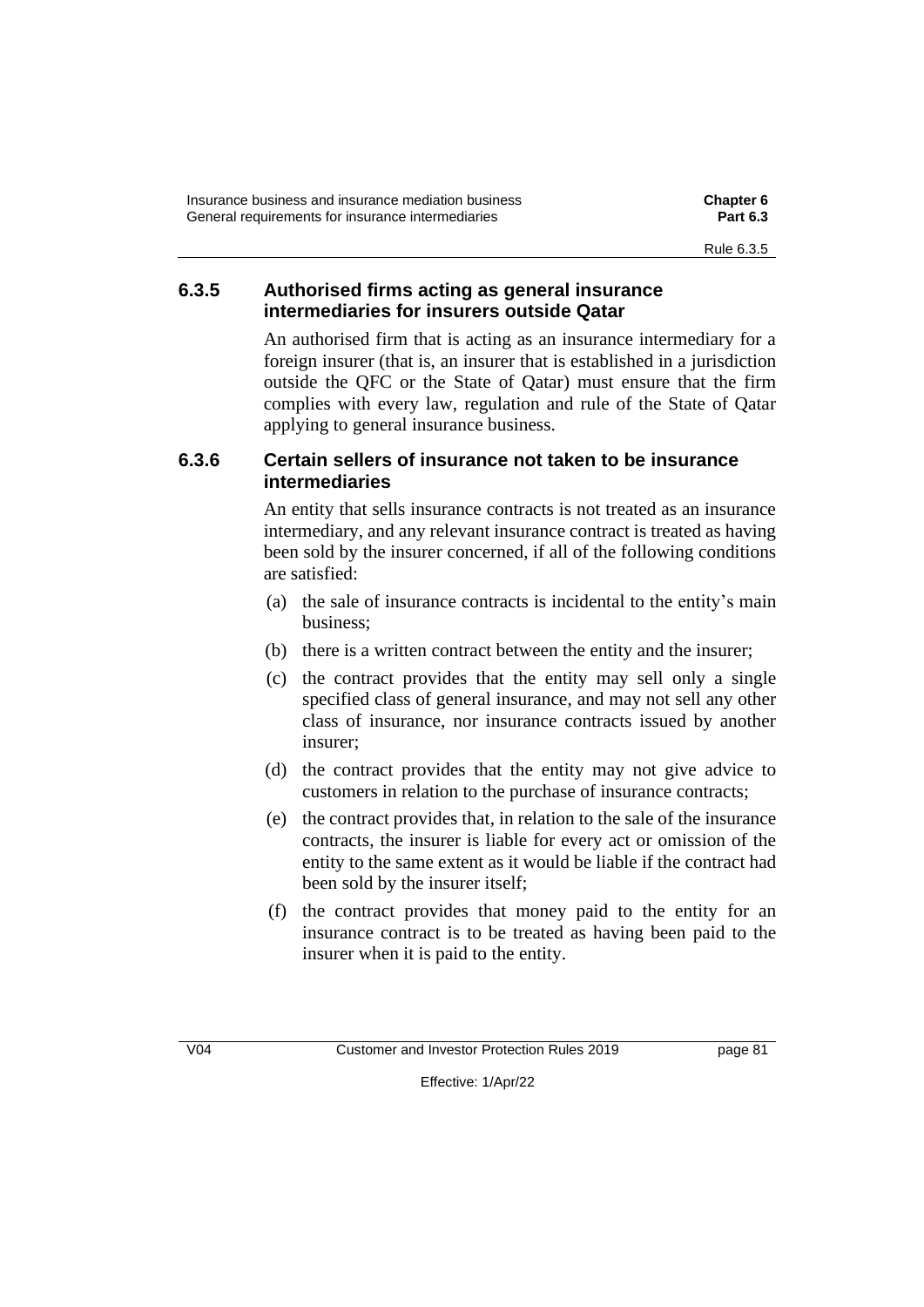| Chapter 6       | Insurance business and insurance mediation business |
|-----------------|-----------------------------------------------------|
| <b>Part 6.3</b> | General requirements for insurance intermediaries   |

Rule 6.3.7

### **6.3.7 Business practices of insurance intermediaries**

- (1) A QFC insurance intermediary or QFC insurer that is acting as an insurance intermediary must hold an appointment (recorded in a durable medium), specific to it, from each insurance company that it can deal with.
- (2) A QFC insurance intermediary that holds an appointment from an insurer that is a branch must be satisfied that the insurer is appropriately authorised by a competent authority in the insurer's home jurisdiction.
- (3) If a QFC insurance intermediary refers insurance business to an insurer by way of another insurance intermediary, it must have an appointment, recorded in a durable medium, from the other insurance intermediary.
- (4) An intermediary of a QFC insurer is not taken to carry on business in or from the QFC only because it acts as an intermediary for the QFC insurer.
- (5) If an authorised firm uses intermediaries to distribute insurance products, the firm must be satisfied that each intermediary provides information to customers in a way that will help a customer to make an informed decision.

page 82 Customer and Investor Protection Rules 2019 V04

Effective: 1/Apr/22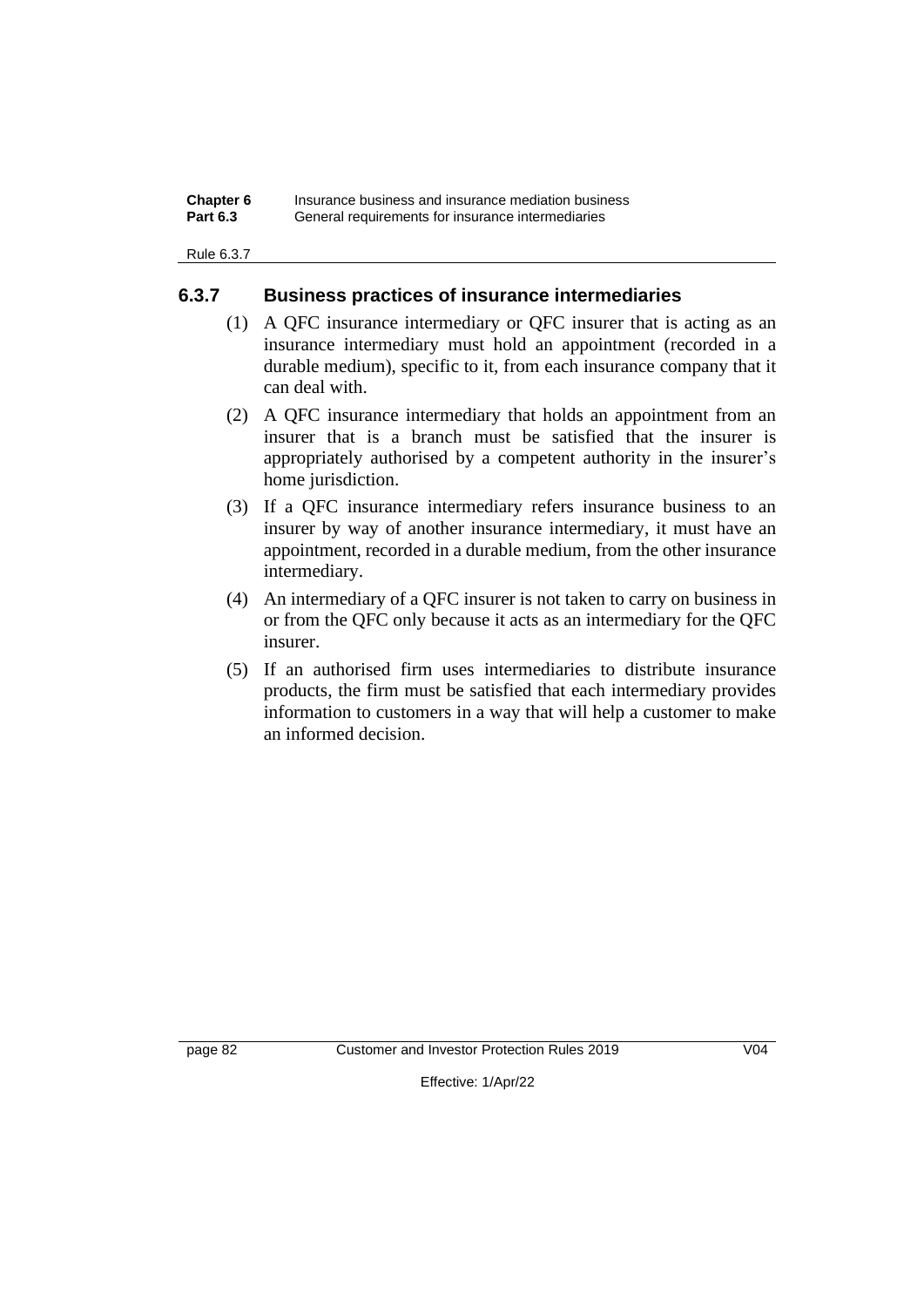# **Part 6.4 Non-investment insurance—retail**

# **6.4.1 Non-investment insurance contracts—general requirements for retail business**

- (1) Before an authorised firm sells a non-investment insurance contract to a retail customer:
	- (a) it must take reasonable steps to ensure that it has information about the customer's personal and financial circumstances (including details of the customer's existing insurance cover) and objectives that might reasonably be expected to be relevant;
	- (b) it must take reasonable steps to ensure that the contract is suitable for the customer's demands and needs, taking into account:
		- (i) whether the level of cover is sufficient for the risks that the customer wishes to insure;
		- (ii) the cost of the contract, if the cost is relevant to the customer's demands and needs; and
		- (iii) the relevance of any exclusions, excesses, limitations or conditions in the contract; and
	- (c) it must explain to the customer the customer's duty to disclose all circumstances material to the contract (both before the insurance starts and throughout the term of the contract) and the consequences of any failure to make a disclosure.
- (2) The firm must give the customer a statement, in a durable medium, of why the firm considers the contract to be suitable for the customer. The statement must set out the following information:
	- (a) the customer's demands and needs;
	- (b) an explanation of why the firm has concluded that the contract is suitable for the customer, taking into account the information provided by the customer;

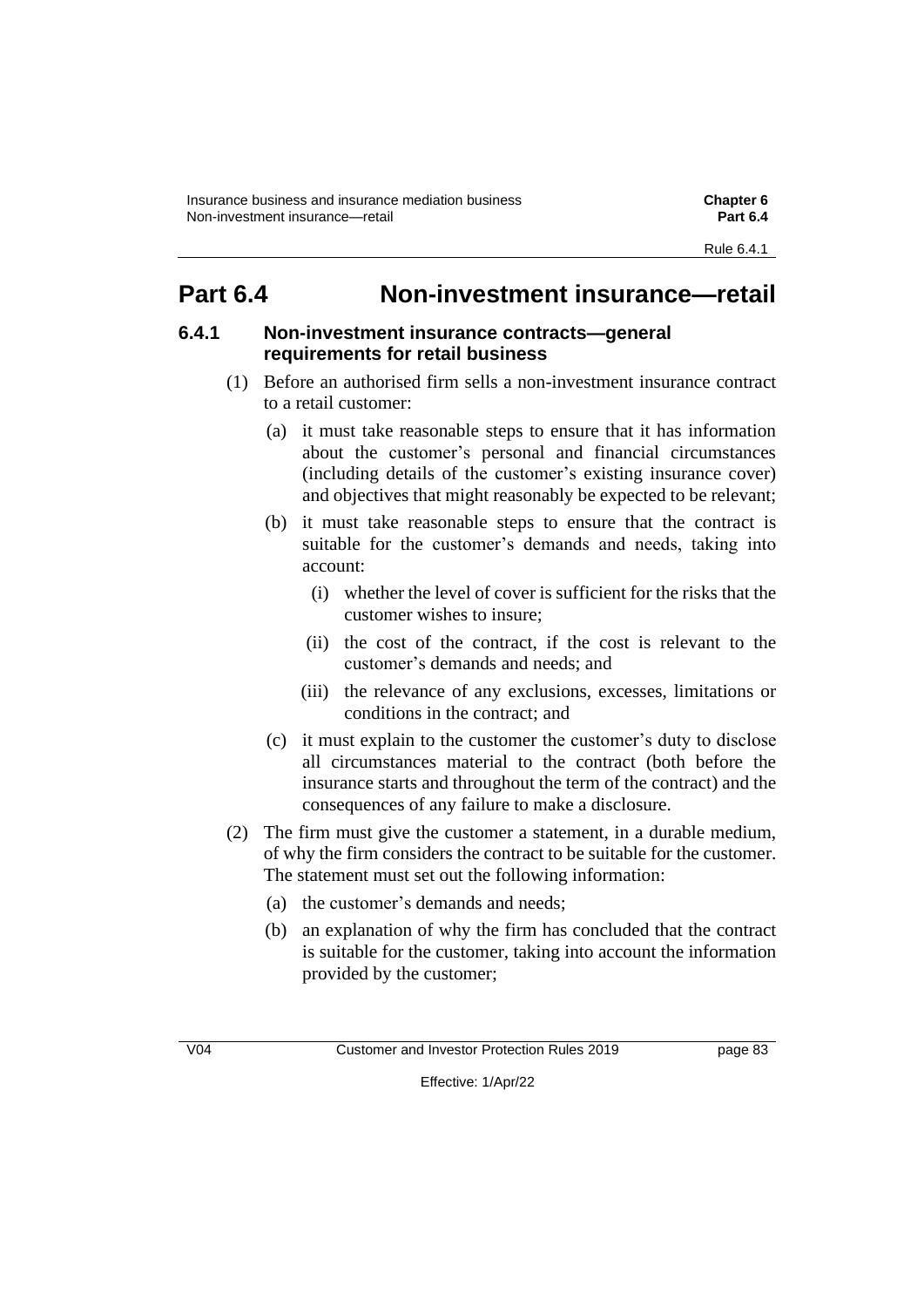| Chapter 6       | Insurance business and insurance mediation business |
|-----------------|-----------------------------------------------------|
| <b>Part 6.4</b> | Non-investment insurance—retail                     |

Rule 6.4.2

- (c) an explanation of any possible disadvantages that the contract might have for the customer, including the nature of the risks involved.
- (3) An authorised firm must establish systems and controls to promote the giving of good advice. In particular, the firm must establish continuous training programs that enable the employees who give advice:
	- (a) to keep abreast of market trends, economic conditions, innovations and modifications made to the products and services;
	- (b) to maintain an appropriate level of knowledge about their industry, including the characteristics and risks of the products and services;
	- (c) to know the applicable legal and regulatory requirements;
	- (d) to know the requirements for communicating information about the products and services and for appropriately disclosing any situation that is liable to compromise the impartiality of the advice given or limit such advice; and
	- (e) to be familiar with the documentation about the products and services and to answer reasonably foreseeable questions.
- (4) An authorised firm must establish systems and controls to effectively monitor all non-investment insurance advice given by employees in order to ensure the quality and appropriateness of that advice, and to take any necessary remedial measures.
- (5) If a retail customer instructs an authorised firm to obtain insurance that is contrary to advice that the firm has given the customer, the firm must obtain confirmation, in a durable medium, of the customer's instructions before arranging or buying the insurance.

# **6.4.2 Non-investment insurance—key information document**

(1) An authorised firm must prepare a key information document for each non-investment insurance contract that it produces and for each such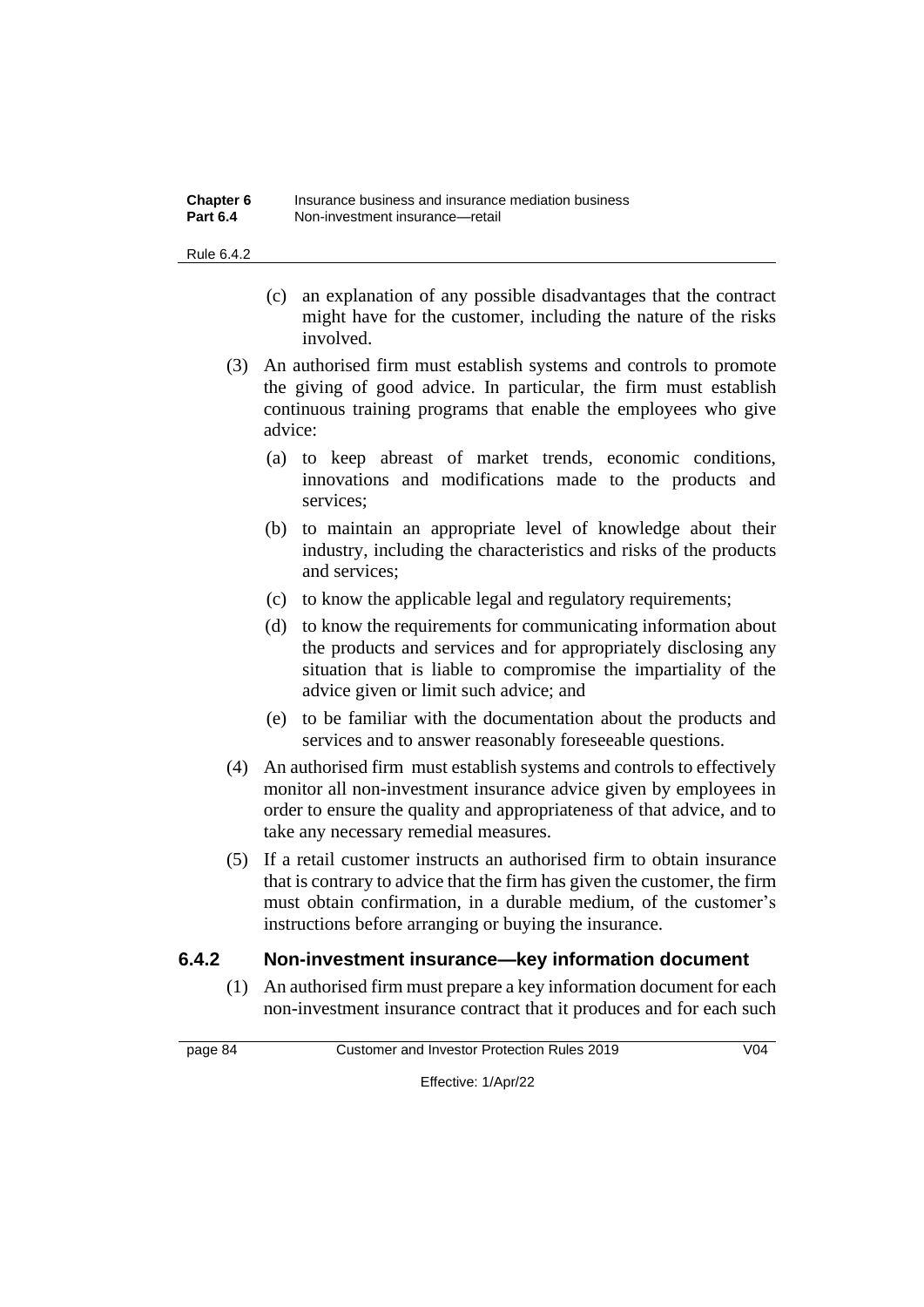contract that it sells. Before finalising such a contract with or for a retail customer, an authorised firm must give the customer a key information document to enable the customer to make an informed decision about the contract.

- (2) For a contract that was produced by another authorised firm, the key information document:
	- (a) may be the key information document prepared by the other authorised firm; but
	- (b) must prominently display each of the following:
		- (i) the name of the selling firm;
		- (ii) either the address of the selling firm or a contact from which the address is available;
		- (iii) either of the following statements about the selling firm's authorisation:
			- (A) "Authorised by the Qatar Financial Centre Regulatory Authority";
			- (B) "Authorised by the QFC Regulatory Authority";
			- *Note* Either of these statements is also required in the firm's business documents—see GENE, rule 3.1.2.
- (3) The selling firm may comply with subrule (2) (b) by including the required information in a sticker attached to the key information document.
- (4) If an authorised firm (the *selling firm*) wishes to sell non-investment insurance contracts that are issued by a non-QFC firm, the selling firm must prepare, for those contracts, a key information document that fully complies with these rules.
- (5) If the same information is required to be given to a customer by this Part of these rules and by another Part, the firm need not give the information twice. However, the firm must give the customer a key information document for every sale of a contract, including a renewal.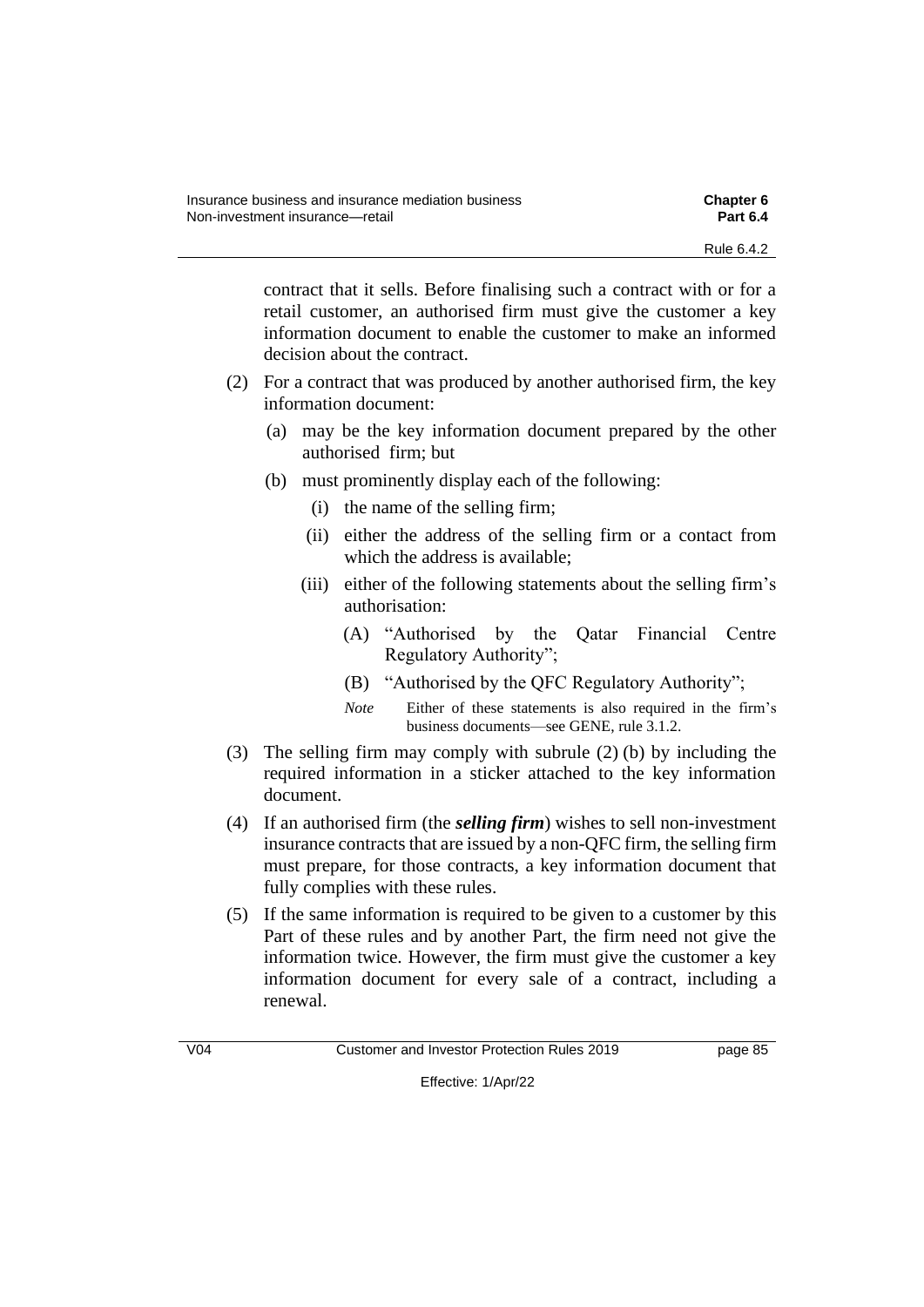| Chapter 6       | Insurance business and insurance mediation business |
|-----------------|-----------------------------------------------------|
| <b>Part 6.4</b> | Non-investment insurance—retail                     |

Rule 6.4.3

### **6.4.3 Non-investment insurance—form and content of key information document**

- (1) The language of a key information document for a non-investment insurance contract must be plain and easy to understand. A key information document must be a separate document, in type of a reasonable size, and no more than 3 A4 pages long.
- (2) A key information document must not include marketing material. It may refer to other documents but not to marketing material.
- (3) The words *key information document* must appear prominently at the top of the first page.
- (4) A key information document must set out the following information:
	- (a) the name, the postal address, telephone, fax and email contact details of the insurer;
	- (b) the type of insurance;
	- (c) significant features and benefits of the contract;
	- (d) significant or unusual exclusions or limitations of the contract;
	- (e) information about where to find more information about exclusions or limitations in the contract;
	- (f) the term of the contract;
	- (g) a telephone number or address to which a claim can be notified under the contract, and information about how to make a claim;
	- (h) if the term is longer than 1 year:
		- (i) a statement that the customer may need to review and update the contract periodically to ensure that it remains adequate; and
		- (ii) details of the period for which the premium is valid, whether it will be reviewed at certain times or at the end of certain periods and, if so, when it will be reviewed;
	- (i) the total amount of the premium for the contract (giving a breakdown of the premium for main benefits and supplementary

page 86 Customer and Investor Protection Rules 2019 V04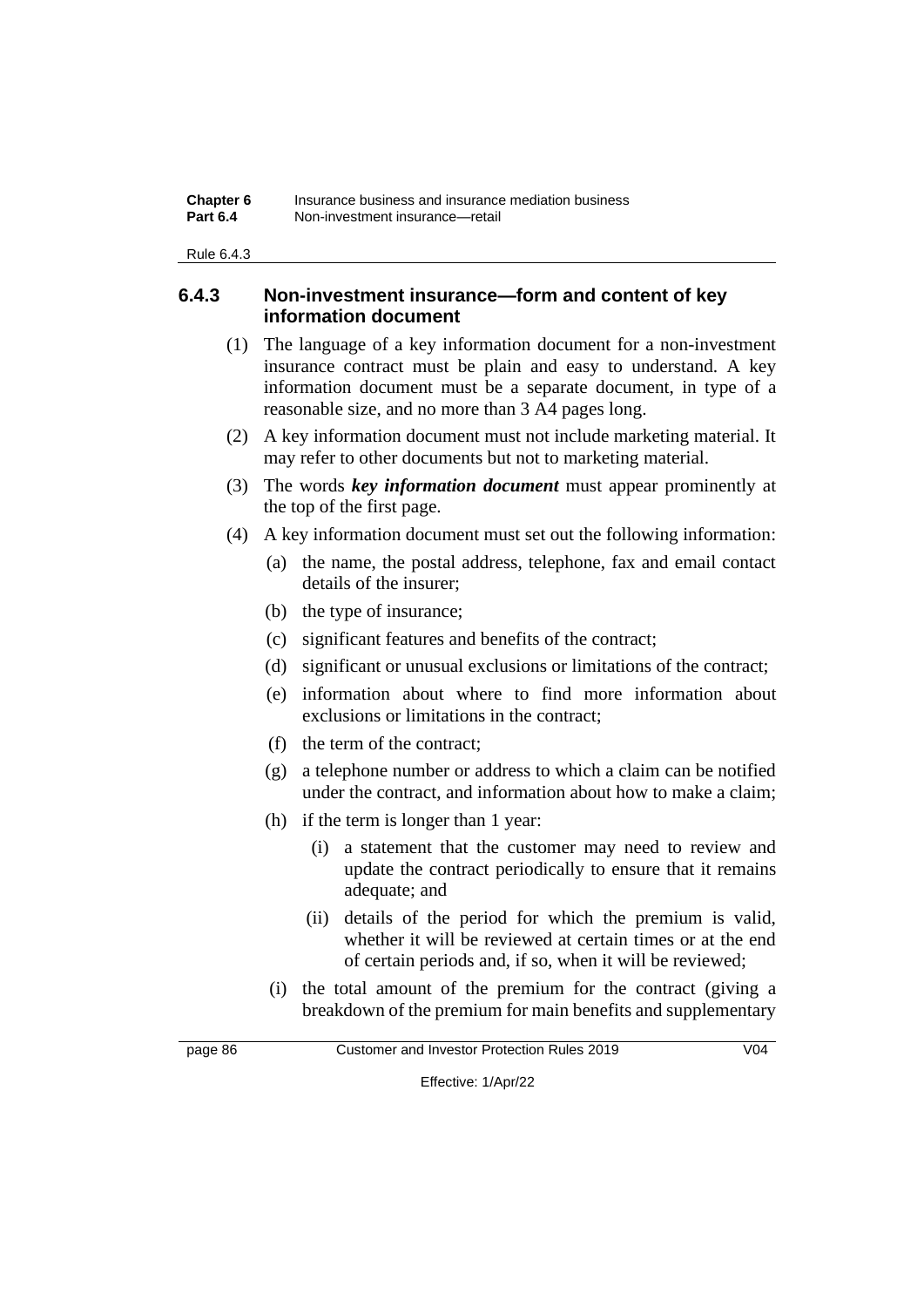benefits) or, if the premium cannot be stated, how the customer can calculate the total amount;

- (j) any fees and charges that the customer must pay in addition to the premium;
- (k) how to pay premiums and the period during which premiums must be paid;
- (l) if the contract is connected with the purchase of other goods and services:
	- (i) whether the purchase of the contract is a requirement of purchasing the other goods or services; and
	- (ii) if an additional price is charged for the contract—the premium for the contract, separate from all other prices in relation to the other goods or services;
- (m) whether there is a right to cancel the contract, and, if there is such a right, how to cancel the contract and the consequences of doing so;
- (n) if the contract is to be effected by an insurer that is not a QFC insurer—the following:
	- (i) a statement to the effect that the insurer is not authorised or regulated by the Regulatory Authority, and information about who is the regulator of the insurer;
	- (ii) an explanation of any differences between the cancellation rights (if any) under the contract (including the length of any period to exercise the rights) and those that would be provided under these rules if the insurer were a QFC insurer; and
	- (iii) a warning to the effect that the claims handling procedures under the contract, and the arrangements for resolving disputes, may differ from those provided under these rules;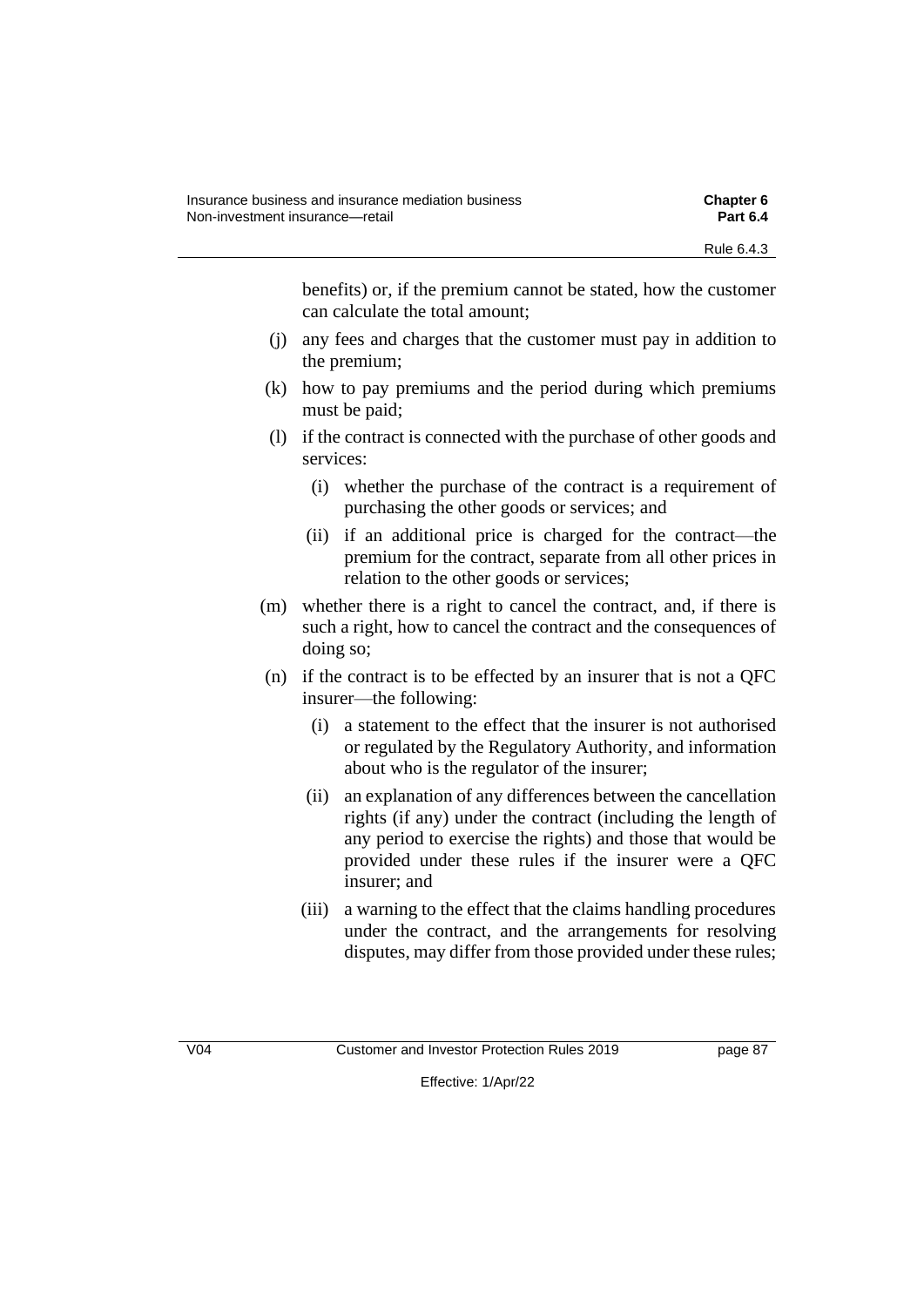| Chapter 6       | Insurance business and insurance mediation business |
|-----------------|-----------------------------------------------------|
| <b>Part 6.4</b> | Non-investment insurance—retail                     |

#### Rule 6.4.3

- (o) a statement that the information in the key information document is not the full terms of the contract, and that the full terms are in the policy document;
- (p) information about:
	- (i) the insurer's internal complaint-handling procedures, including information about how to complain to the insurer; and
	- (ii) the availability of the customer dispute resolution scheme.

page 88 Customer and Investor Protection Rules 2019 V04

Effective: 1/Apr/22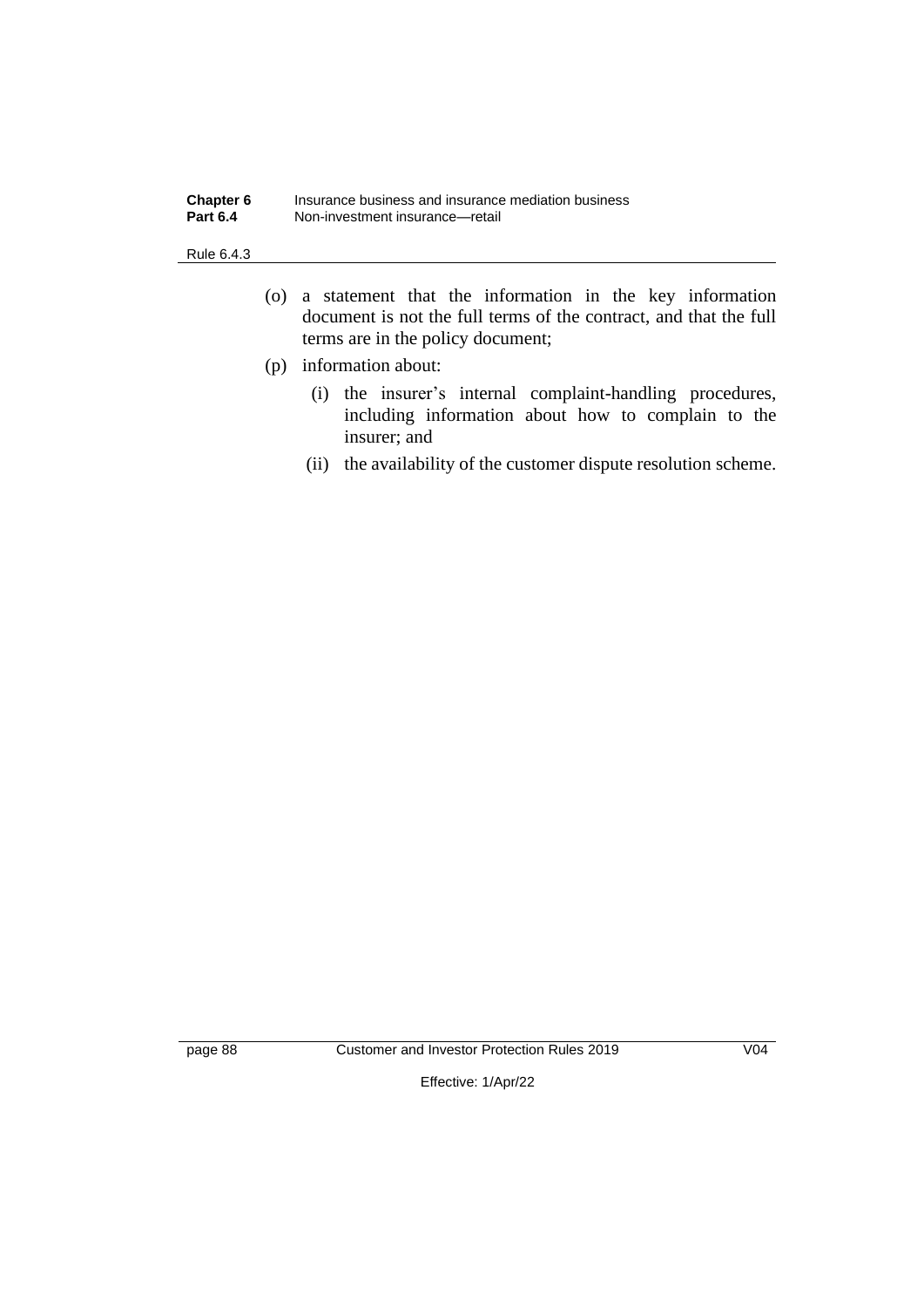# **Part 6.5 Non-investment insurance general matters**

# **6.5.1 Non-investment insurance—provision of contract document**

If an authorised firm finalises a non-investment insurance contract with or for a customer, the firm must give the customer a contract document, in a durable medium and containing all the terms of the contract, within 5 business days after finalising the contract.

# **6.5.2 Non-investment insurance—renewals**

- (1) If an authorised firm has finalised a non-investment insurance contract with or for a customer, the firm must give the customer sufficient advance notice of the end of the term of the contract to allow the customer to consider whether to continue the cover. If the customer is a retail customer, *sufficient notice* is at least 21 calendar days before the day on which the term of the contract ends.
- (2) Subrule (1) does not apply in the following cases:
	- (a) the contract is for a term of less than 1 calendar month;
	- (b) the firm has reason to believe that the customer does not wish to renew the contract, or renew the contract through the firm;
	- (c) the firm has told the customer that it does not wish to act for the customer on renewal;
	- (d) the customer has already been told that the insurer will not invite the customer to renew the contract;
	- (e) the customer asks for an extension of the contract for a term that is shorter than the term of the original contract.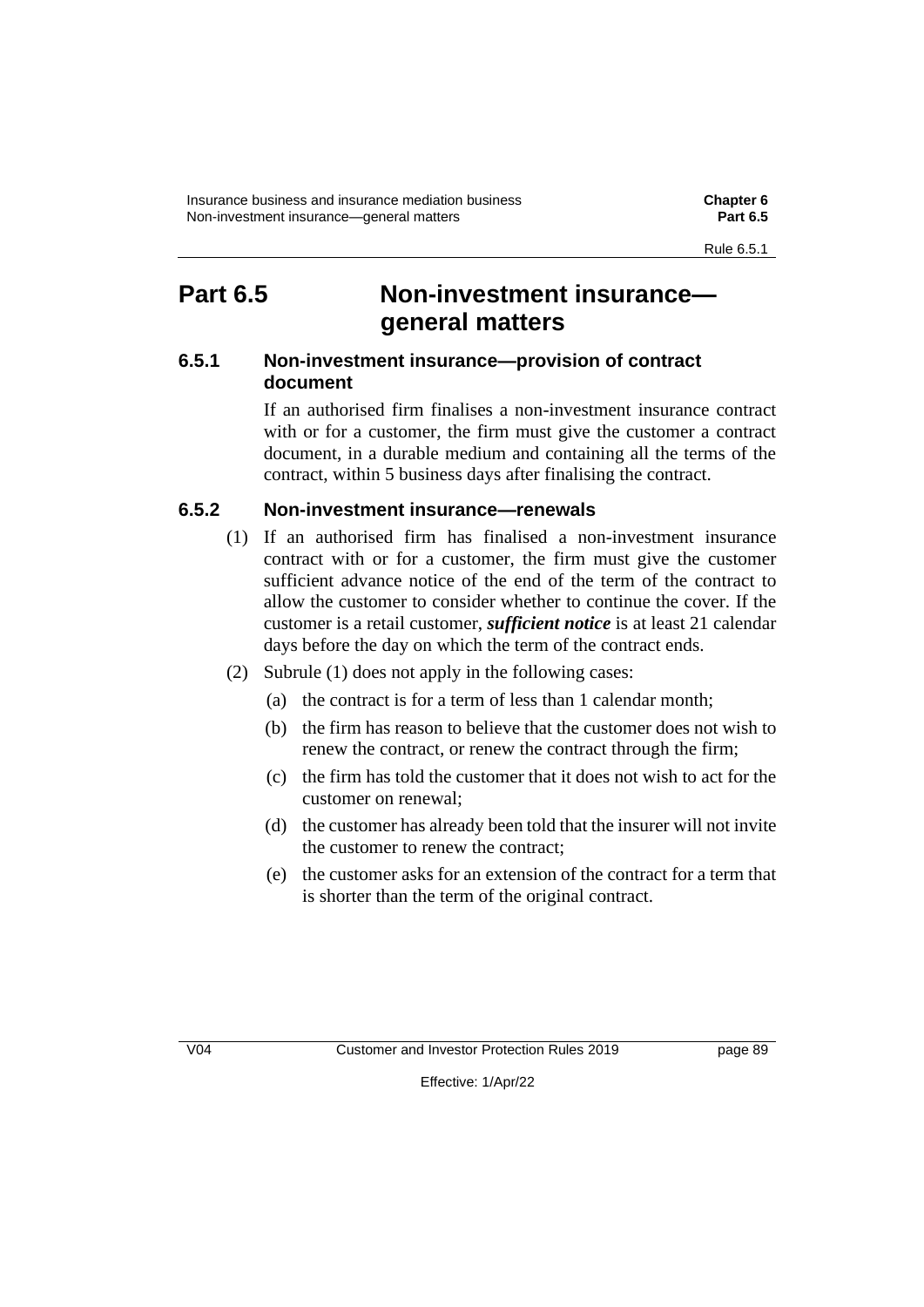#### **Chapter 6** Insurance business and insurance mediation business **Part 6.5** Non-investment insurance—general matters

#### Rule 6.5.3

- (3) If the customer is a retail customer, the firm must do 1 of the following before the start of the 21-calendar-day period mentioned in subrule (1):
	- (a) if the firm is willing to renew the contract—give the customer, in a durable medium, information about renewal terms (see subrule (4));
	- (b) if the insurer is not willing to renew the contract—inform the customer;
	- (c) if the firm no longer deals with the insurer, inform the customer.
- (4) The information that the firm must give the customer about renewal is the following:
	- (a) a statement of any changes to the terms of the contract;
	- (b) an explanation of the changes, if necessary;
	- (c) the total amount of the premium for the contract or, if the premium cannot be stated, how the customer can calculate the total amount;
	- (d) whether there will be a right to cancel the contract, and, if there would be such a right, how to cancel the contract and the consequences of doing so;
	- (e) a prominent statement of the customer's right to ask for a new policy document.

# **6.5.3 Non-investment insurance—mid-term changes**

- (1) This rule applies if:
	- (a) an authorised firm has finalised a non-investment insurance contract with or for a customer; and
	- (b) during the term of the contract, either of the following happens:
		- (i) the terms of the contract change (or are proposed to change);

page 90 Customer and Investor Protection Rules 2019 V04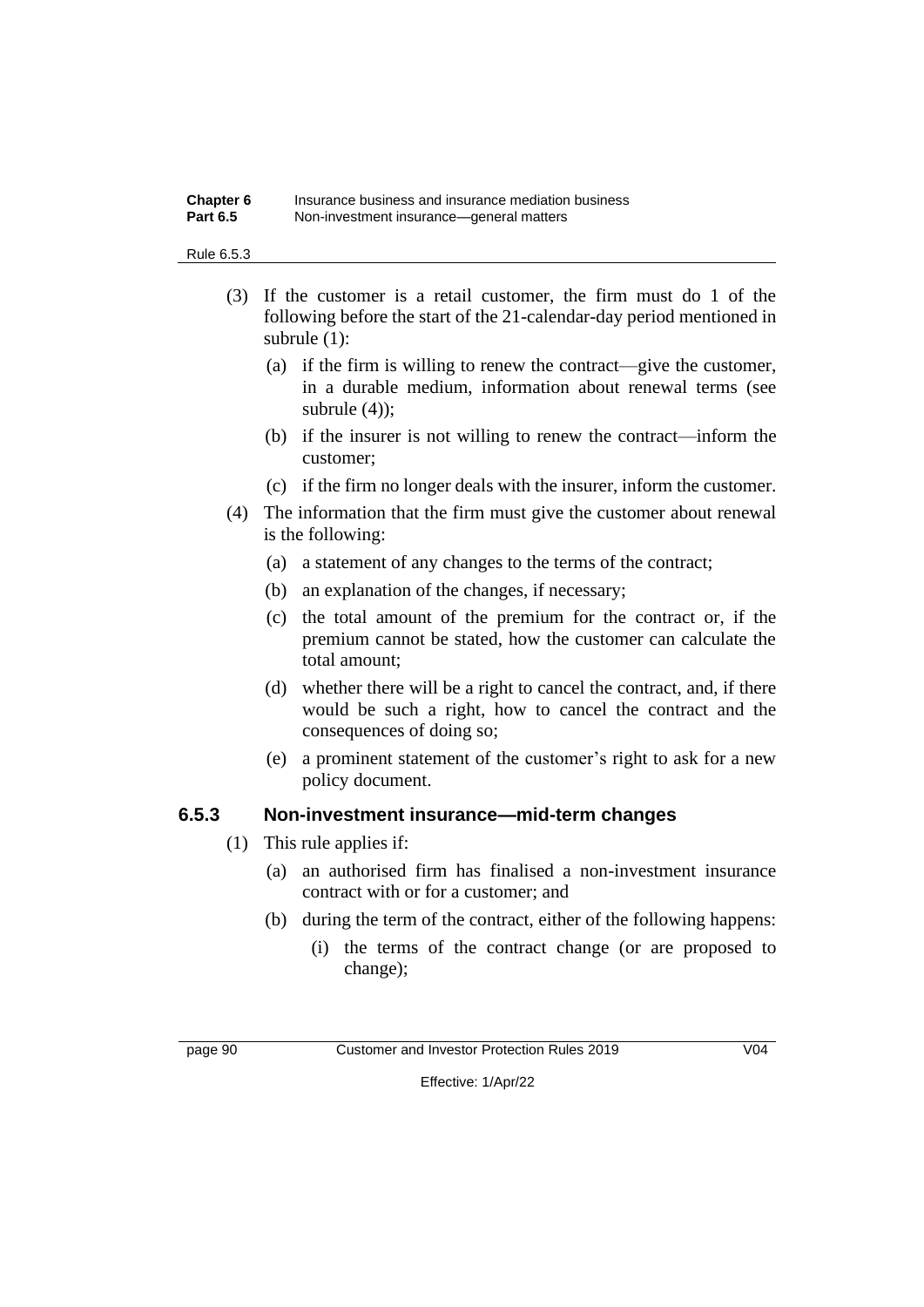- (ii) the premium or any other amount payable by the customer under the contract changes (or is proposed to change) otherwise than because of the operation of a formula previously disclosed to the customer.
- (2) The firm must inform the customer about the change (or proposed change), in a durable medium, within a reasonable time before the change takes effect.
- (3) If the change is in the terms of the contract other than premium, the firm must explain, in a durable medium, the implications of the change when informing the customer about the change.
- (4) If the change is at the customer's request, the customer is a retail customer and it is impracticable to explain the implications of the change in a durable medium before the change takes effect, the firm must take reasonable steps to give the explanation orally to the customer before the change takes effect.
- (5) If the change is at the customer's request, the firm must pay any amount owing to the customer under the contract to the customer without delay.

# **6.5.4 Non-investment insurance—claims handling by insurance intermediaries**

- (1) An authorised firm must act with appropriate care, skill and diligence in acting for a customer in relation to a claim on a non-investment insurance contract.
- (2) An authorised firm must not, in relation to a claim on a noninvestment insurance contract, do either of the following:
	- (a) put itself in a position where its own interest, or its duty to any person for whom it acts, conflicts with its duty to a customer, unless:
		- (i) it properly disclosed to the customer all the information needed to enable the customer to give informed agreement to the arrangement; and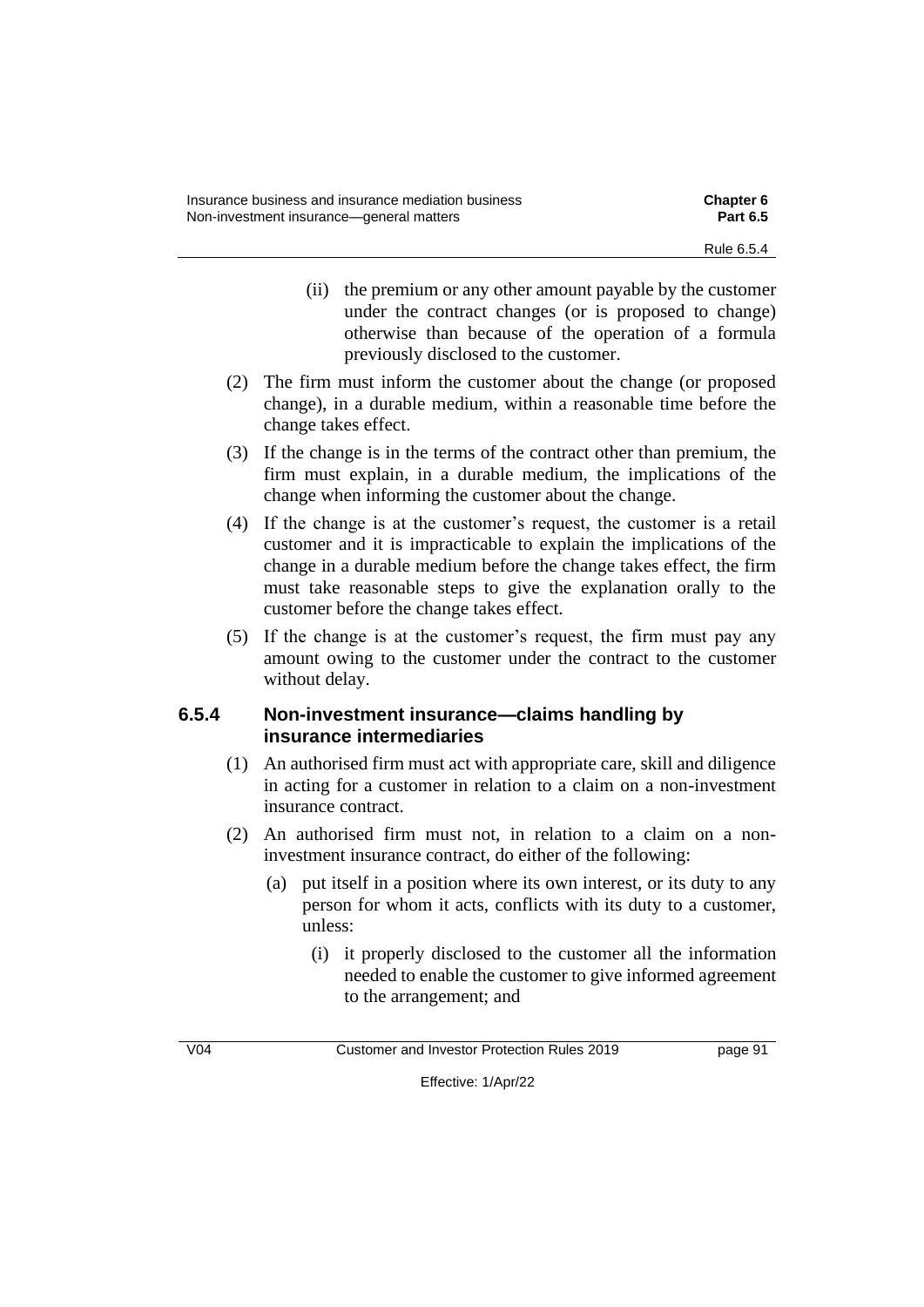#### **Chapter 6** Insurance business and insurance mediation business **Part 6.5** Non-investment insurance—general matters

#### Rule 6.5.5

- (ii) it has obtained the customer's prior informed agreement;
- (b) decline to act for the person or customer unless, in the particular circumstances of the case, disclosure and informed agreement are insufficient to reconcile the conflict.
- (3) If an authorised firm acts for an insurer and not a customer in relation to a claim on a non-investment insurance contract that it arranged, the firm must instruct the customer that, in relation to the claim, it is acting on behalf of the insurer, and not the customer.

### **Guidance**

Subrule (3) would apply, for example, if an authorised firm has delegated authority for claims handling and deals with a claim in relation to a contract that it sold to a customer, but is not acting for the customer in relation to the claim.

- (4) If an authorised firm is notified of a claim on a non-investment insurance contract that it arranged, and the insurer has not given it authority to deal with the claim, the firm:
	- (a) must forward the notification to the insurer promptly; and
	- (b) must inform the customer immediately that it cannot deal with the notification.

# **6.5.5 Non-investment insurance—fees and charges not to be excessive**

An authorised firm must ensure that its fees and charges (including commissions received from an insurer) to a retail customer for the conduct of insurance mediation business in relation to a noninvestment insurance contract are not excessive.

# **6.5.6 Non-investment insurance—communication with joint policyholders**

If a contract of insurance is effected by 2 or more policyholders, information that must be given to a policyholder under a rule of this Chapter may be given only to the policyholder named first in the contract.

page 92 Customer and Investor Protection Rules 2019 V04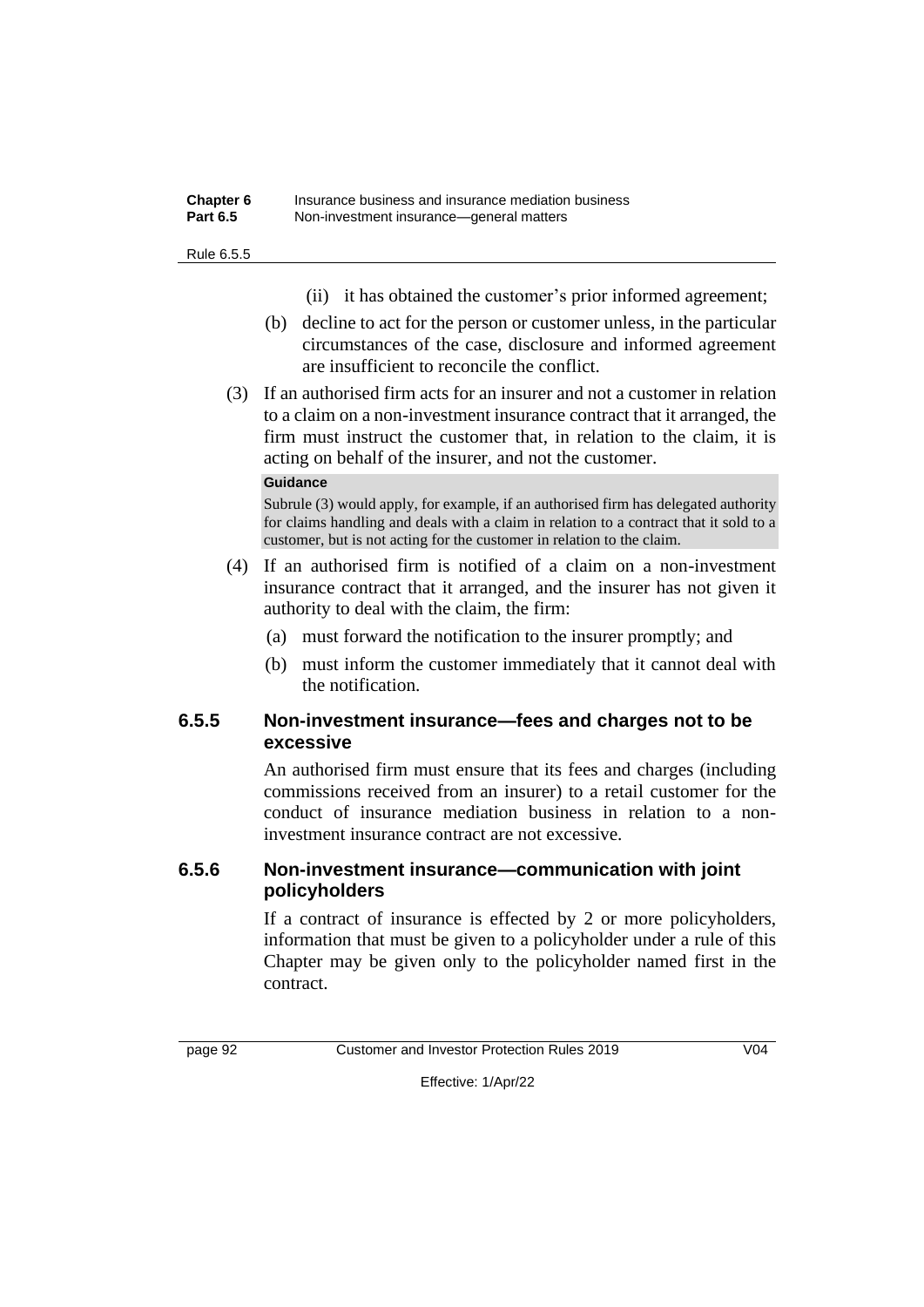# **6.5.7 Non-investment insurance—group policies**

An authorised firm must do the following things promptly after finalising a group policy:

- (a) give the policyholder a contract document that contains the terms of the contract;
- (b) instruct the policyholder (in a durable medium) to inform each person covered by the contract that a copy of the document is available from the policyholder on request;
- (c) either:
	- (i) give a copy of the relevant key information document to each person covered by the contract; or
	- (ii) instruct the policyholder (in a durable medium) to give a copy of that document to each such person;
- (d) if the contract replaces a previous group policy—instruct the policyholder to inform each person covered by the contract about any changes to the information in the policy summary.

# **6.5.8 Non-investment insurance—execution-only business**

- (1) An authorised firm may sell a non-investment insurance contract to a customer on an execution-only basis. However, the firm must inform the customer, in a durable medium, that the firm has not advised the customer in relation to the contract.
- (2) An authorised firm must not sell a non-investment insurance contract to a customer on an execution-only basis if, on the basis of the information available to the firm, the contract may be unsuitable for the customer.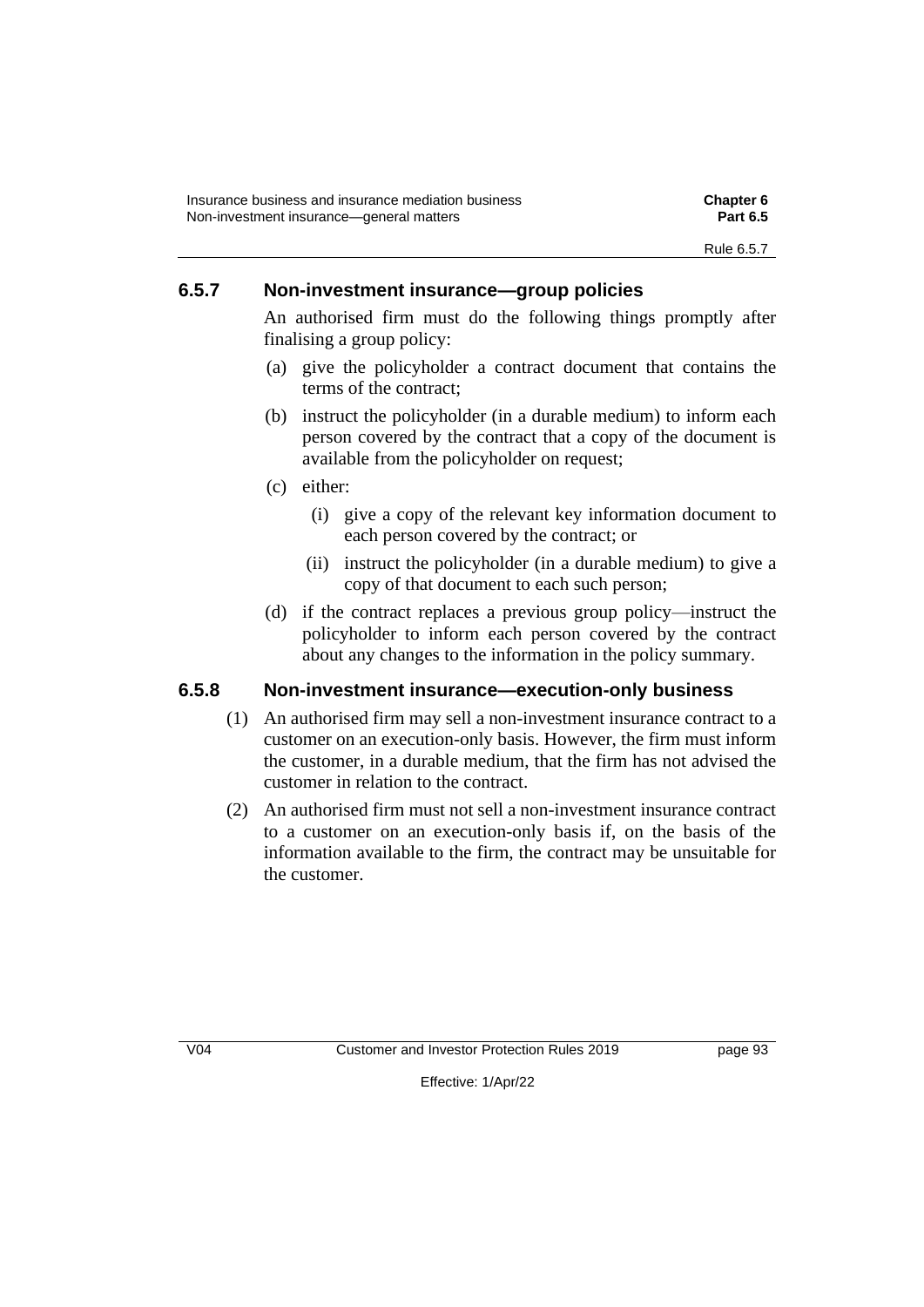| Chapter 6       | Insurance business and insurance mediation business |
|-----------------|-----------------------------------------------------|
| <b>Part 6.6</b> | Cancelling insurance contracts                      |

Rule 6.6.1

# **Part 6.6 Cancelling insurance contracts**

# **6.6.1 Cancellation terms—general**

- (1) Every insurance contract that is issued or sold by an authorised firm must include terms allowing the policyholder to cancel it. The terms must be fair to customers and reasonable and appropriate for the product.
- (2) The terms must be clearly stated in the contract document. For a policyholder who is a retail customer, the contract document must set out:
	- (a) the terms allowing the policyholder to cancel the contract;
	- (b) the notice requirements, including the notice period; and
	- (c) statements of whether any refund of premium would be due on cancellation, how any refund would be calculated and in what circumstances a refund would be payable.
- (3) After a retail customer cancels a policy, the authorised firm concerned must pay any amount due to the customer without delay and no later than 20 business days after the day on which the contract was cancelled.

# **6.6.2 Life insurance contracts and retail customers—right to cancel during free look period**

- (1) This rule applies to all life insurance contracts, whether or not they have an investment element.
- (2) A retail customer has a right to cancel a life insurance contract within the free look period.
- (3) The *free look period* is 15 business days beginning on the business day after the day on which the customer receives the final contract document.
- (4) The right to cancel ceases if the customer makes a claim within the free look period.

page 94 Customer and Investor Protection Rules 2019 V04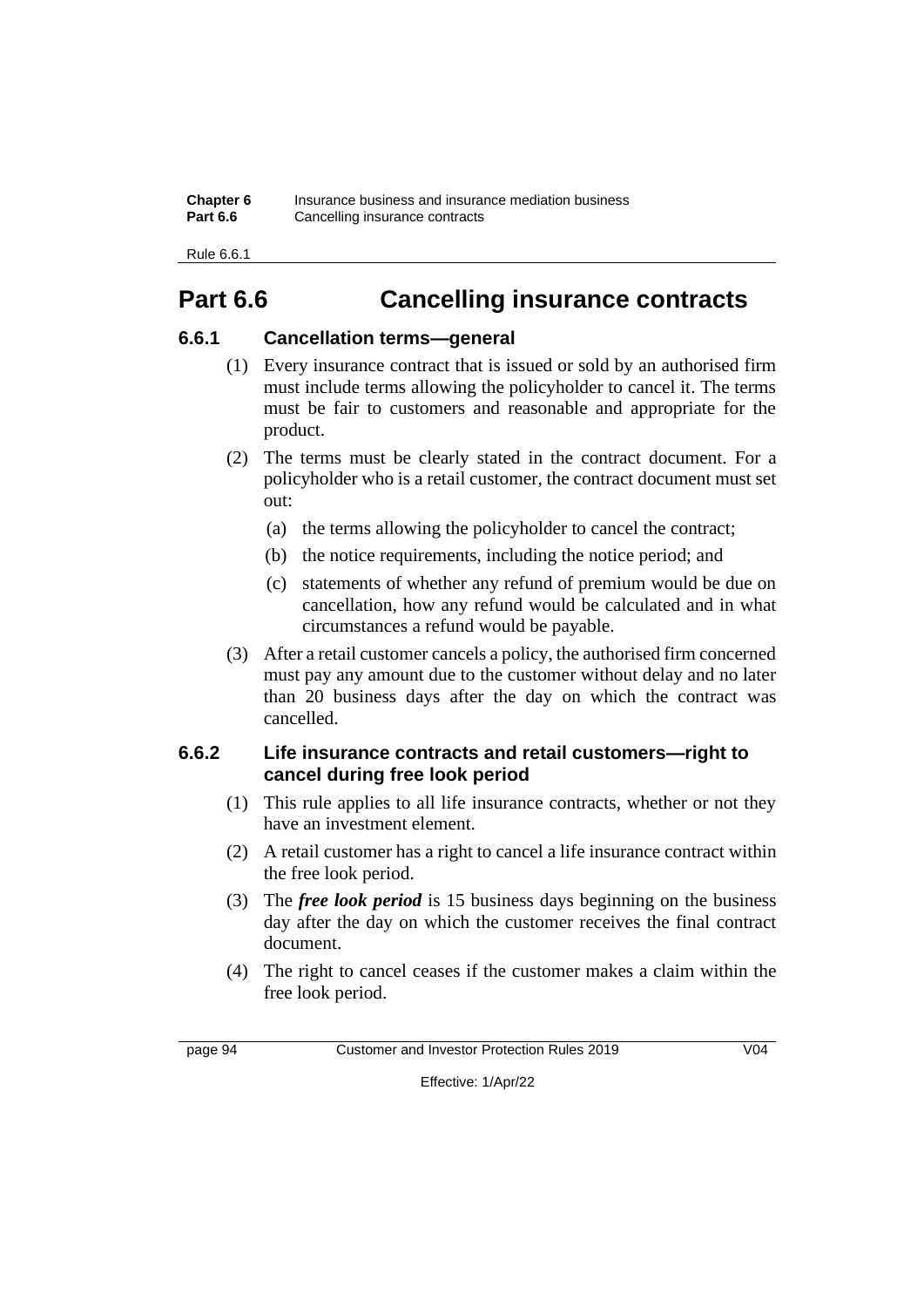# **6.6.3 Life insurance contracts and retail customers—right to cancel on variation**

- (1) This rule applies to all life insurance contracts, whether or not they have an investment element.
- (2) If a life insurance contract held by a retail customer is varied, then, unless the variation is the result of an option pre-selected by the customer, the customer has a right to cancel the contract within 15 business days after the day on which the customer receives the final varied contract document.

# **6.6.4 Exercising right to cancel**

- (1) A retail customer may exercise the right to cancel under rule 6.6.2 or 6.6.3 by giving notice in a durable medium to the authorised firm concerned. The notice need not use any particular form of words and it is sufficient if the intention to exercise the right is reasonably clear from the notice, or from the notice and the surrounding circumstances.
- (2) The notice need not give reasons for exercising the right.
- (3) The right to cancel ceases if the customer does not exercise it by notifying the firm in accordance with subrule (1) within the period specified in rule 6.6.2 or 6.6.3.

# **6.6.5 Consequences of cancellation**

- (1) If a retail customer exercises a right under rule 6.6.2 or rule 6.6.3 to cancel a life insurance contract, the insurer concerned must refund the premiums paid by the customer except that:
	- (a) the insurer may deduct any expenses for any relevant medical examination, and a proportionate premium for the period of cover; and
	- (b) for a unit-linked plan, the insurer may make an appropriate adjustment to take account of changes in the unit price.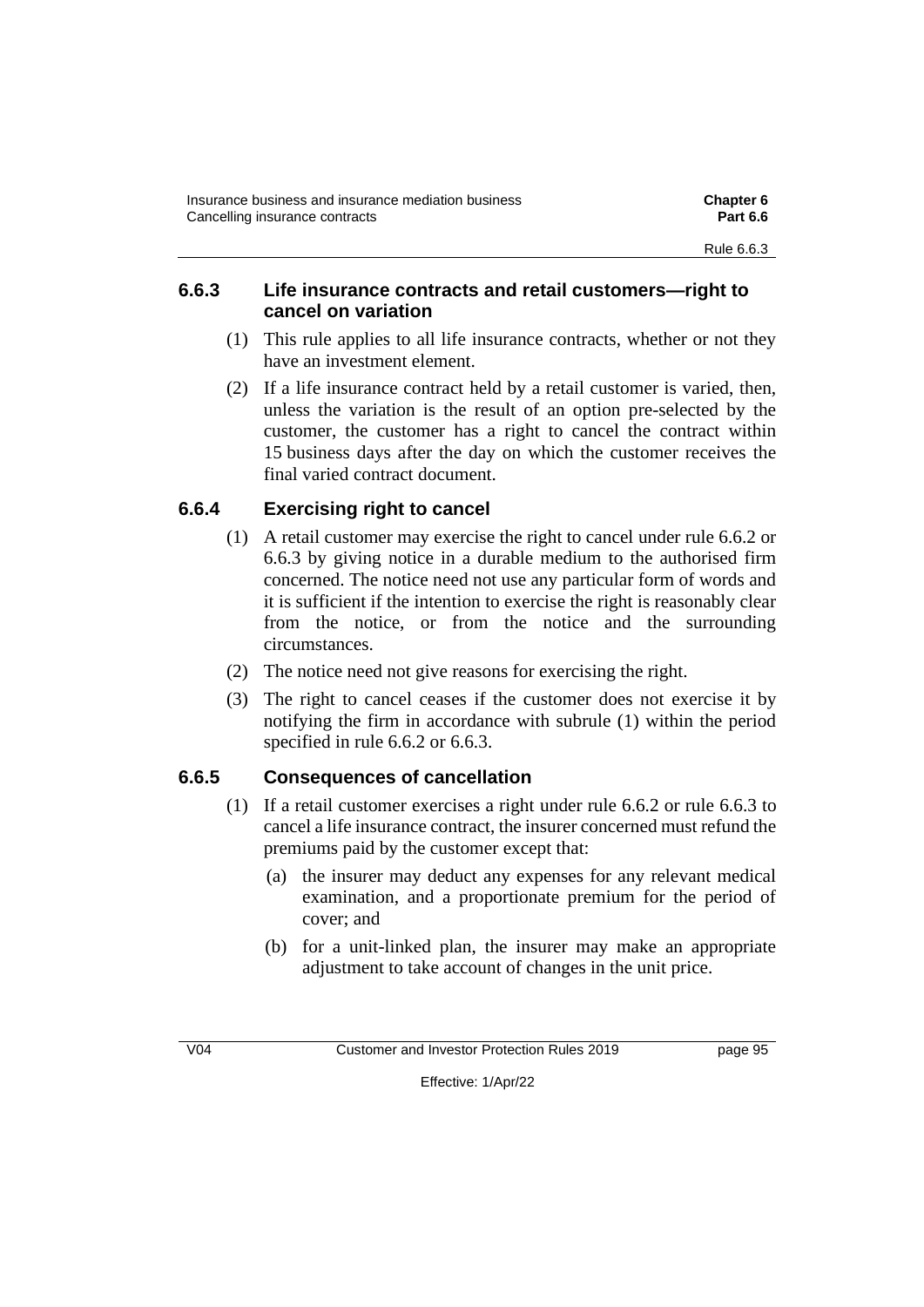| Chapter 6       | Insurance business and insurance mediation business |
|-----------------|-----------------------------------------------------|
| <b>Part 6.7</b> | Claims handling                                     |

Rule 6.7.1

(2) The refund must be paid to the customer without delay and no later than 20 business days after the day on which the cancellation right is exercised.

# **Part 6.7 Claims handling**

# **6.7.1 Claims handling—general requirements**

- (1) An authorised firm must have a procedure, recorded in a durable medium, for the effective and proper handling of claims. The procedure must include all the steps from the claim being raised to its settlement.
- (2) An authorised firm that handles claims must do so fairly and promptly, and must keep the customer concerned informed about the progress of a claim.
- (3) If an authorised firm effects an insurance contract with or for a customer, it must give the customer reasonable guidance in making a claim under the contract, and information about the process. The guidance must not impede a policyholder in making a claim that the policyholder is entitled to make.
- (4) A QFC insurer:
	- (a) must respond promptly to a claim;
	- (b) must acknowledge the receipt of a claim, and must give notice of any missing information or documents promptly after receiving the relevant claim form;
	- (c) must not unreasonably reject a claim; and
	- (d) must keep the policyholder reasonably informed about the progress of the claim.

#### **Guidance**

If the investigation of a claim is likely to be protracted, the insurer should give periodic progress or status reports, when appropriate, to the policyholder. The authorised firm should also respond without excessive delay to any reasonable request by the retail customer for information.



page 96 Customer and Investor Protection Rules 2019 V04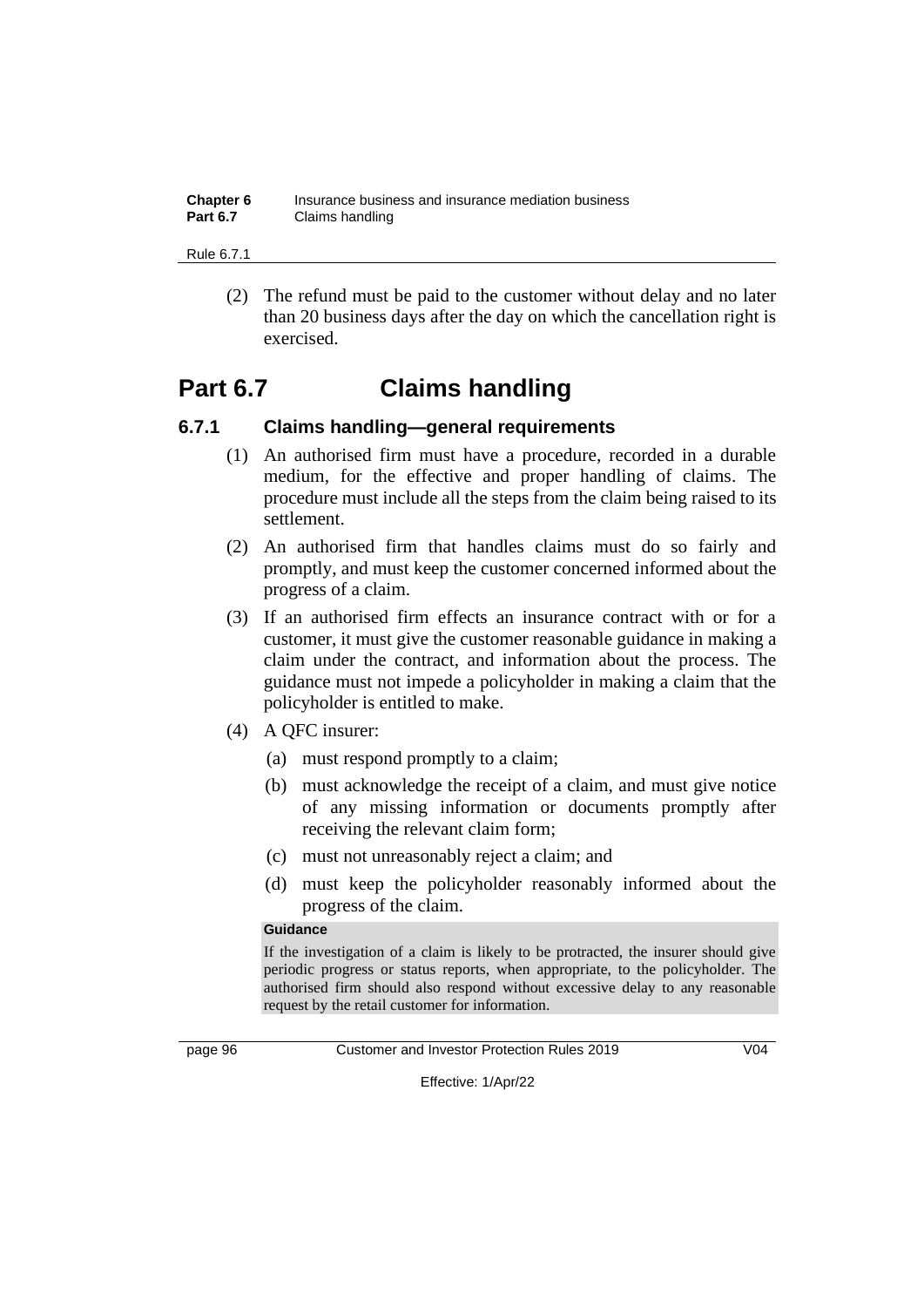| Insurance business and insurance mediation business | <b>Chapter 6</b> |
|-----------------------------------------------------|------------------|
| Claims handling                                     | <b>Part 6.7</b>  |
|                                                     | Rule 6.7.2       |

- (5) The insurer must notify the policyholder in a durable medium of the acceptance or refusal of the claim promptly after completing the investigation.
- (6) If a claim is accepted or partly accepted, the notice must set out the settlement amount, how the settlement amount was reached and (if applicable) the reasons why a reduced settlement is offered or any part of the claim is not accepted.
- (7) If the claim is denied, the notice must set out the reasons. The insurer must give the policyholder copies of documents or information used in reaching the decision, if the policyholder so requests.
- (8) If the policyholder does not accept a settlement offered, the insurer must explain, in a durable medium, the insurer's complaints-handling process and the customer dispute resolution scheme.
- (9) A QFC insurer must appoint a registered loss adjuster when necessary, and must notify the policyholder concerned about the appointment (giving the loss adjuster's contact details) within 3 business days.

# **6.7.2 Claims handling—long term care insurance contracts**

- (1) If a QFC insurer receives a claim under a long term care insurance contract, it must respond promptly by providing the policyholder, or the person acting for the policyholder, with:
	- (a) a claim form, if the insurer requires a claim form to be completed;
	- (b) a summary of the insurer's claims-handling procedures; and
	- (c) appropriate information about the medical criteria that must be met and any waiting period that applies under the terms of the contract.
- (2) As soon as practicable after receiving the claim, the insurer must inform the policyholder, or the person acting for the policyholder:
	- (a) for each part of the claim that it accepts—whether the claim will be settled by paying the policyholder, by paying another person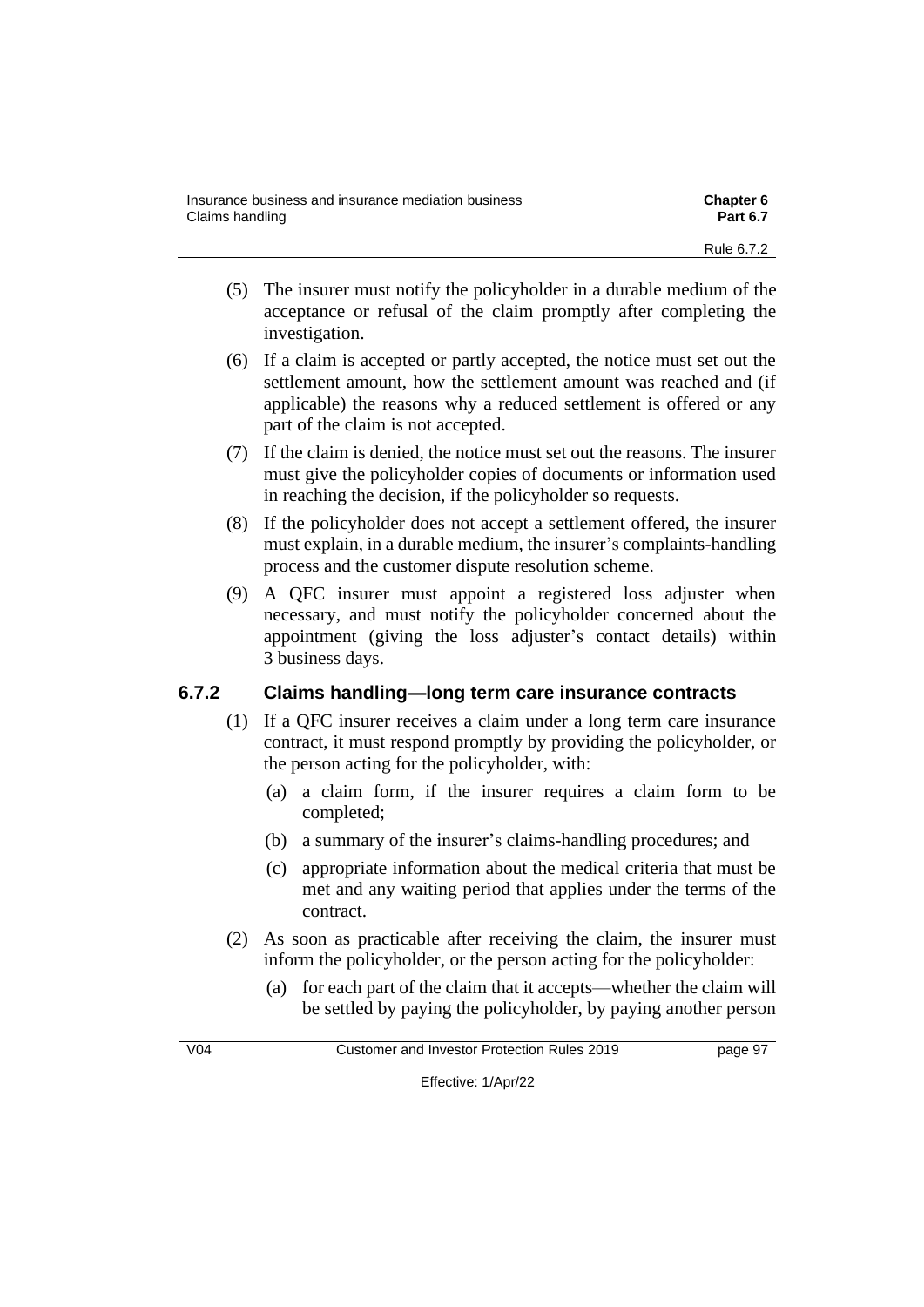| Chapter 6       | Insurance business and insurance mediation business |
|-----------------|-----------------------------------------------------|
| <b>Part 6.7</b> | Claims handling                                     |

#### Rule 6.7.3

to provide goods or services, or by providing goods and services; and

(b) for any part of the claim that it rejects—why the claim has been rejected and whether any future rights to claim exist.

# **6.7.3 Payment of claims**

A QFC insurer must make a settlement payment promptly after accepting or partly accepting a claim.

page 98 Customer and Investor Protection Rules 2019 V04

Effective: 1/Apr/22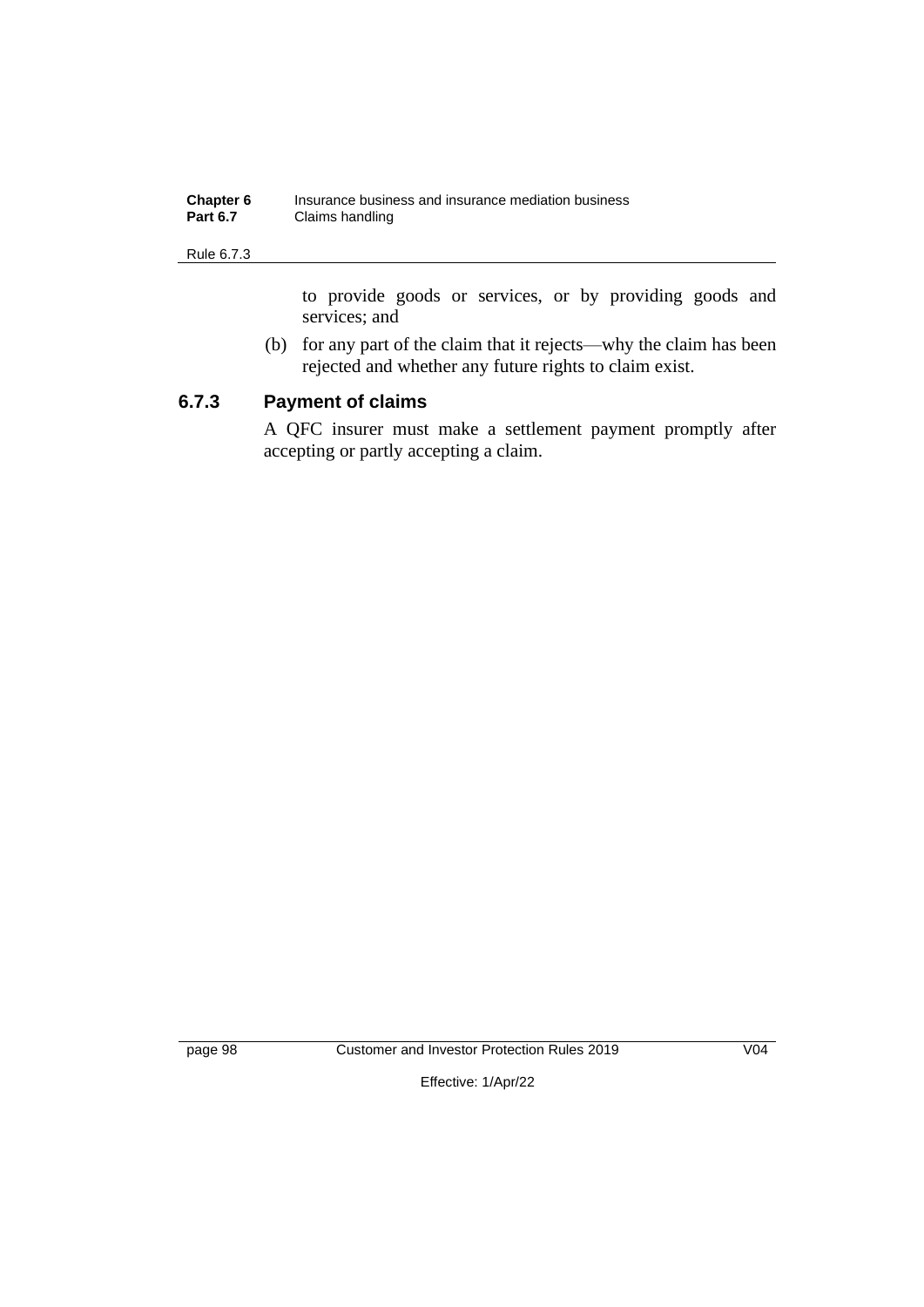# **Part 6.8 Premium rebates**

## **6.8.1 Dealing with premium rebates**

- (1) A QFC insurer must pay a premium rebate to a retail customer within 5 business days of the rebate becoming due. The rebate becomes due as soon as the insurer becomes aware of the circumstances that give rise to the rebate.
- (2) A QFC insurance intermediary may handle premium rebates due to a retail customer only if the intermediary's authorisation permits it to hold client money.
	- *Note* For the rules about holding client money, see the *Insurance Mediation Business Rules 2011*.
- (3) A QFC insurance intermediary may not make any deductions from a premium rebate.

V04 Customer and Investor Protection Rules 2019 page 99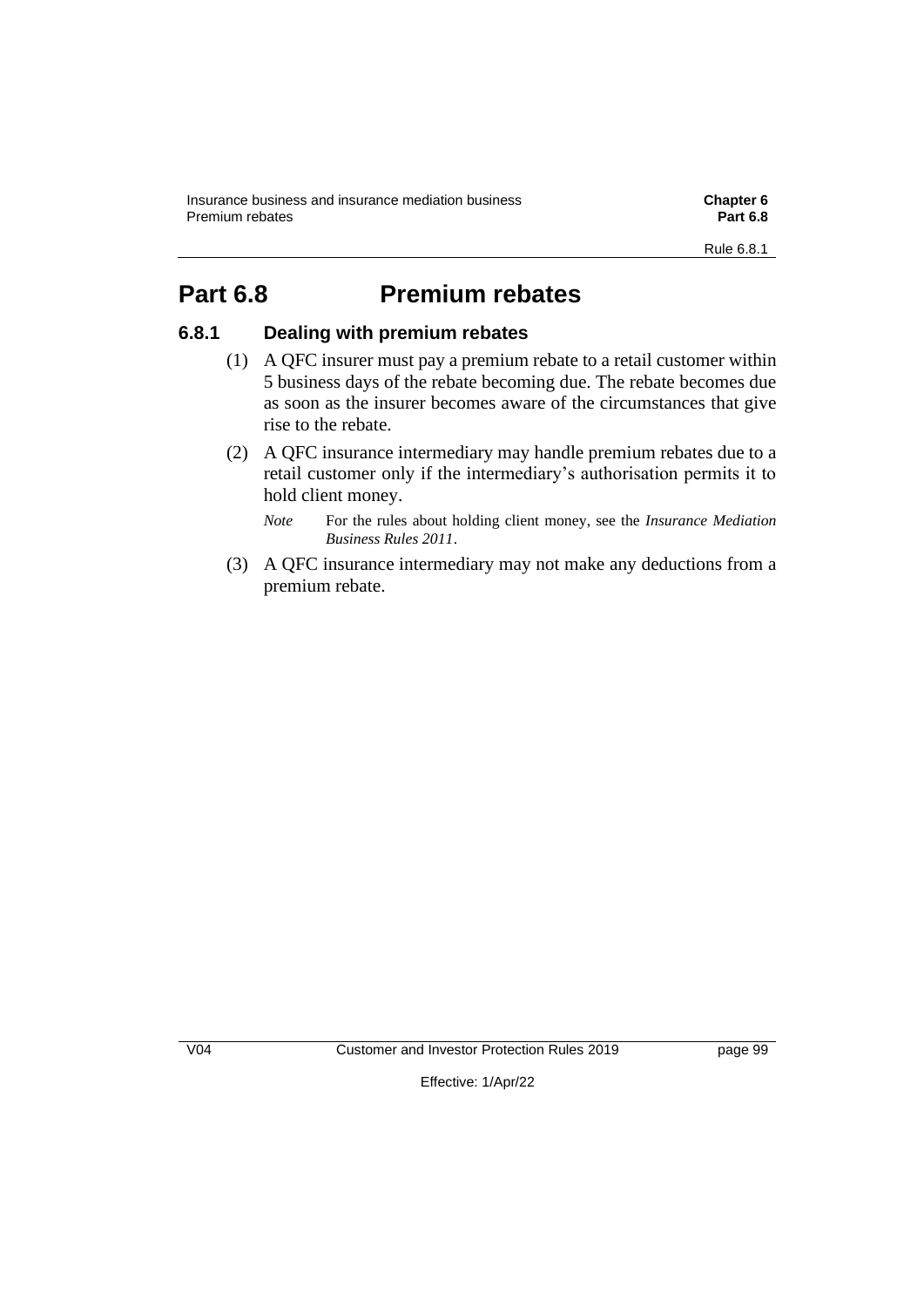**Chapter 7** Deposit-taking business

Rule 7.1.1

# **Chapter 7 Deposit-taking business**

#### **7.1.1 Application of Chapter 7**

This Chapter applies to an authorised firm in its dealings with customers (other than eligible counterparties).

### **7.1.2 Definitions**

In these rules:

*deposit* means the specified product described in FSR, Schedule 3, Part 3, paragraph 11.

*deposit-taking* means the regulated activity described (as deposit taking) in FSR, Schedule 3, Part 2, paragraph 1.

*deposit-taking business* means the business of engaging in deposittaking.

### **7.1.3 Initial disclosure document—additional requirements**

After the information required by rule 4.4.2, the initial disclosure document for an authorised firm that proposes to conduct deposittaking business must set out the following information in the following order:

- (a) the firm's money-transfer terms, including, if appropriate:
	- (i) how fees are calculated;
	- (ii) how fees are to be paid and collected;
	- (iii) how frequently fees are to be paid; and
	- (iv) whether any other payment is receivable by the firm (or to its knowledge by any of its associates) instead of fees in relation to a transaction executed by the firm with or for the customer;
- (b) the firm's terms about interest on deposits, including, if appropriate:
	- (i) how interest is calculated;

page 100 Customer and Investor Protection Rules 2019 V04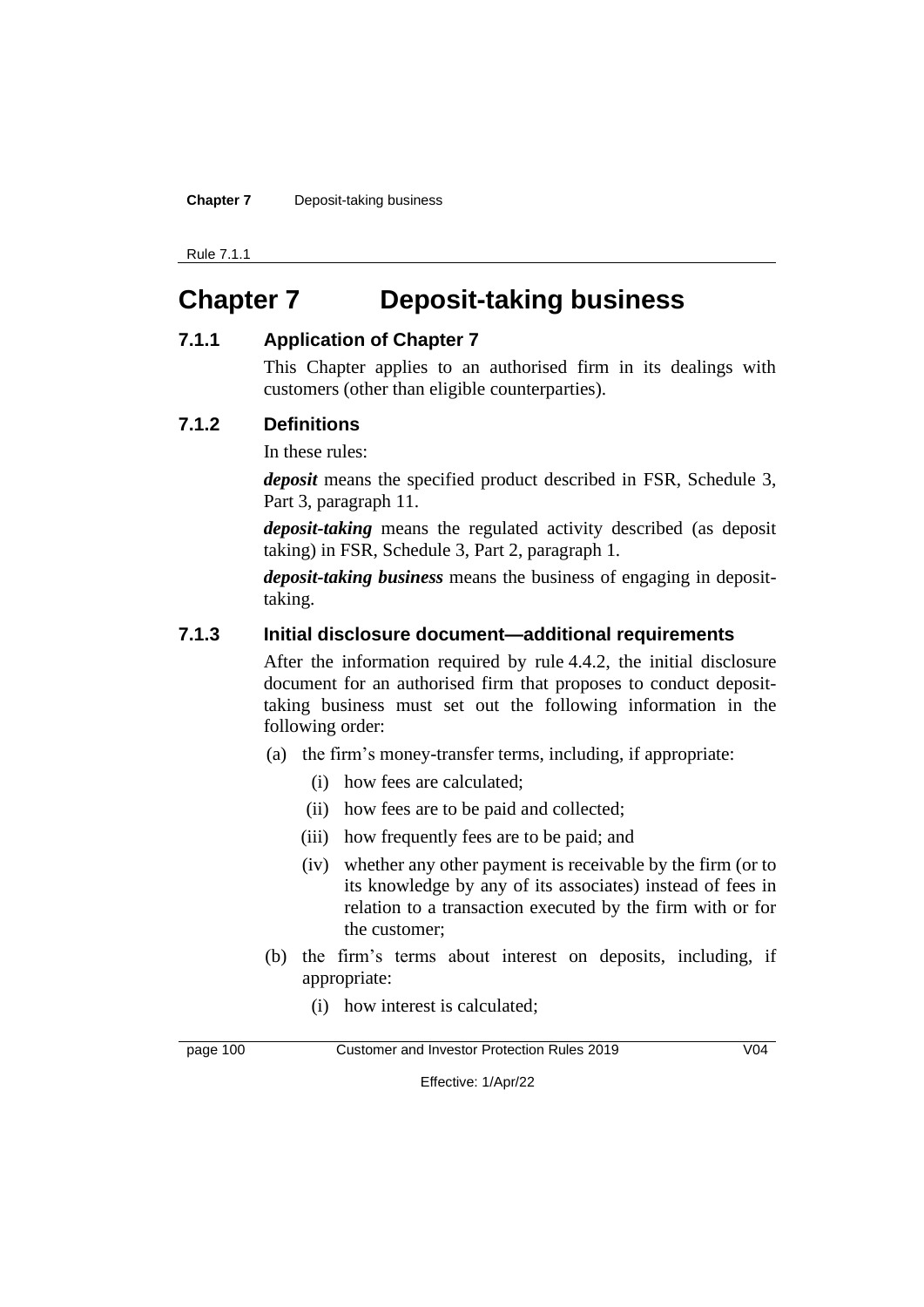Rule 7.1.3

- (ii) how interest is charged and paid; and
- (iii) how frequently interest is charged and paid;
- (c) the arrangements for customers to give instructions to the firm and the firm to acknowledge the instructions.

V04 Customer and Investor Protection Rules 2019 page 101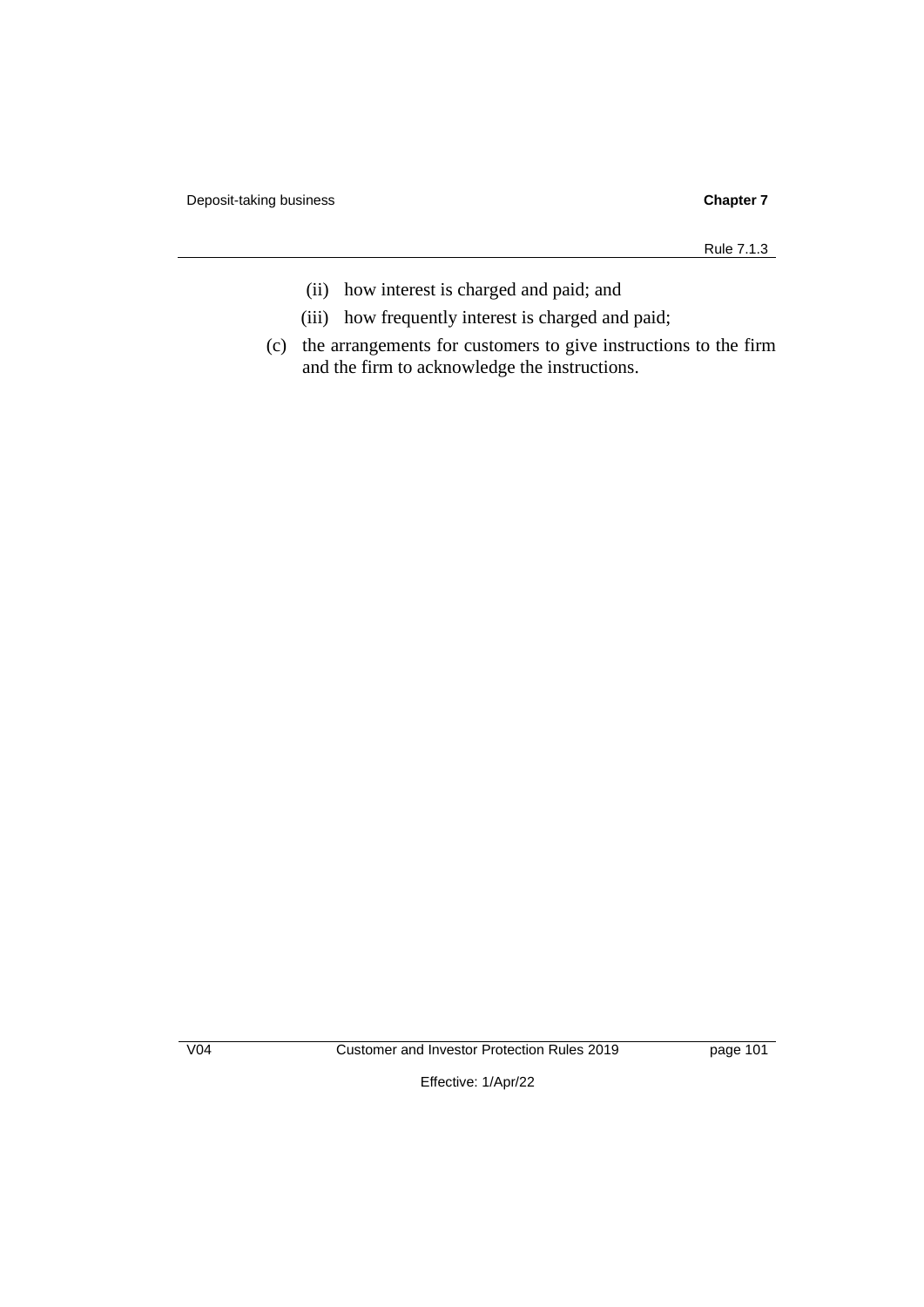**Chapter 8** Recordkeeping

Rule 8.1.1

# **Chapter 8 Recordkeeping**

### **8.1.1 Application of Chapter 8**

This Chapter applies to all authorised firms in all circumstances.

### **8.1.2 Obligation to keep records**

An authorised firm must maintain complete and readily accessible records.

## **8.1.3 Records that must be kept**

- (1) An authorised firm must ensure that all instructions to it from or on behalf of a customer are recorded. The record must include the dates of both the receipt and the transmission of the instruction.
- (2) An authorised firm must ensure that it records any decision that it makes, in the exercise of its discretion, on behalf of a customer in relation to a product.
- (3) An authorised firm must ensure that, if it accepts an instruction from a customer that is subject to a condition imposed by the customer, it makes a record of the condition.
- (4) An authorised firm must maintain a list of its customers who are customers as defined by these rules.
- (5) An authorised firm must maintain up-to-date records containing at least the following for each customer:
	- (a) a copy of all the documents required for the customer's identification and profile;
	- (b) contact details;
	- (c) all information and documents prepared in compliance with these rules;
	- (d) details of products and services provided to the customer;

page 102 Customer and Investor Protection Rules 2019 V04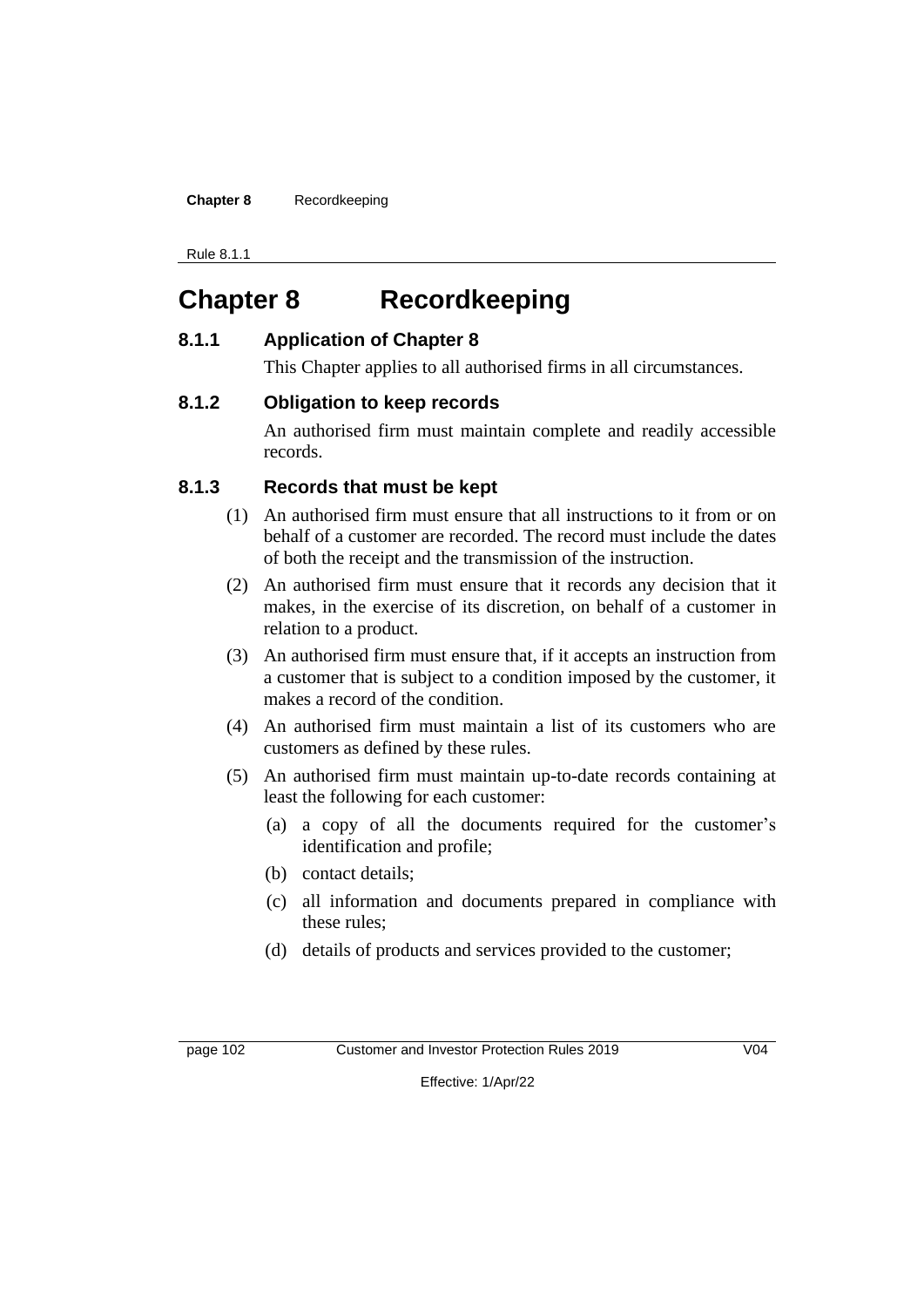- (e) all correspondence with the customer and details of any other information provided to the customer in relation to a product or service;
- (f) all documents completed or signed by the customer;
- (g) copies of every original document submitted by the customer in support of an application for the provision of a service or product;
- (h) all other relevant information about the customer.

#### **8.1.4 How long records must be retained**

- (1) An authorised firm must retain details of a transaction for 10 years after the date on which the transaction is discontinued or completed.
- (2) An authorised firm must retain all other records for the longer of:
	- (a) 6 years from the date on which the firm last provided any product or service to the customer concerned; and
	- (b) if another provision of these rules requires a different period for a particular record—that other period.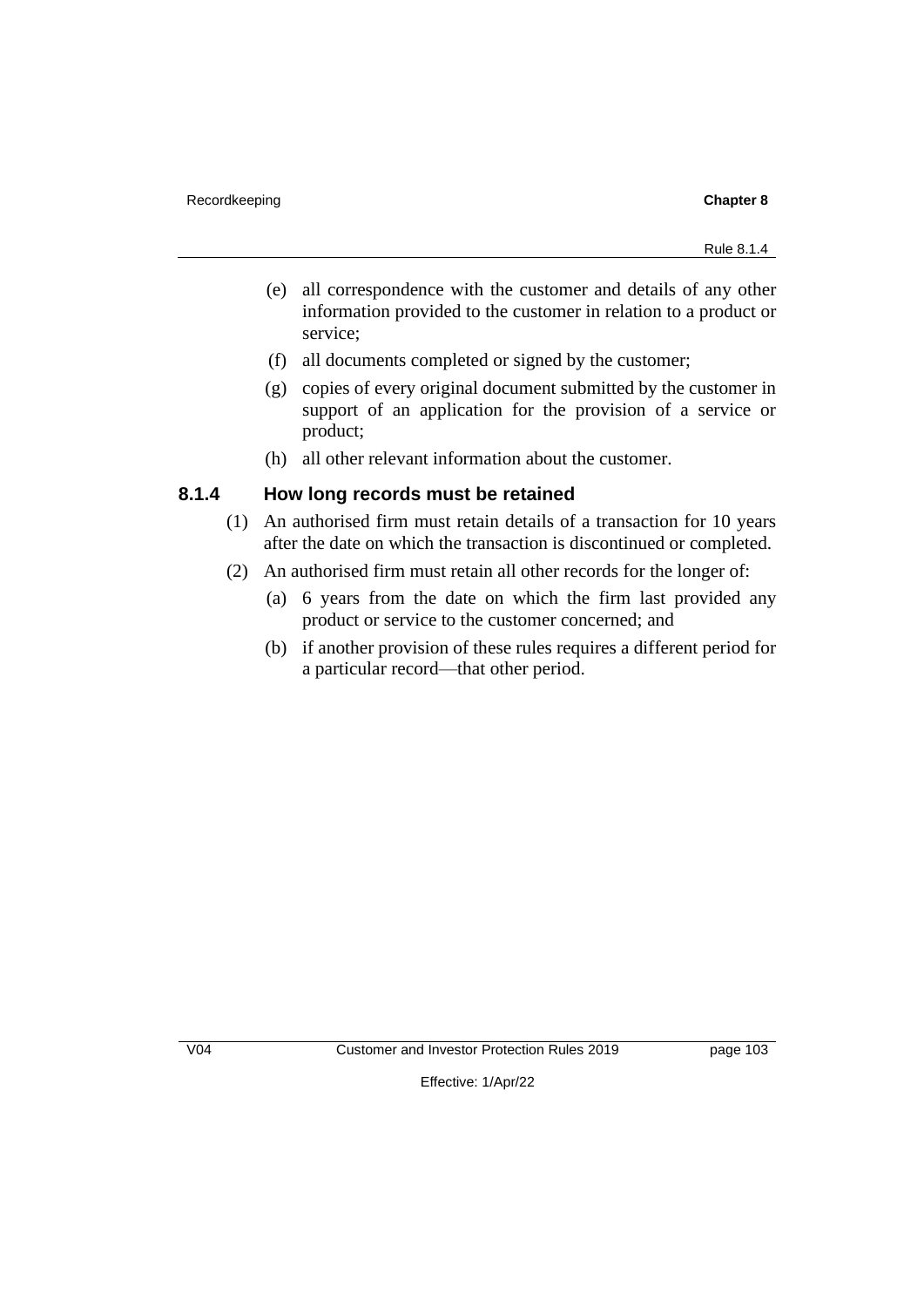Rule 8.1.4

# **Schedule 1 Packaged investment products—key Information document**

(see rule 5.4.3)

#### **S1.1 Opening statement**

The following statement must appear at the beginning of the document:

*This document provides you with important information about [name of packaged investment product]. It is not marketing material. We are required by the Qatar Financial Centre Regulatory Authority to provide this information to you to help you understand the nature and the risks of investing in this product.*

*You are about to buy a product that is not simple, and may be difficult to understand.*

*You are advised to read this document so you can make an informed decision about whether to invest in this product.*

#### **S1.2 Headings and information**

#### **A. General information**

- (a) the authorised firm's name and address;
- (b) if the authorised firm is not the product provider, the name of and the address of the product provider;
- (c) the name of the product;

page 104 Customer and Investor Protection Rules 2019 V04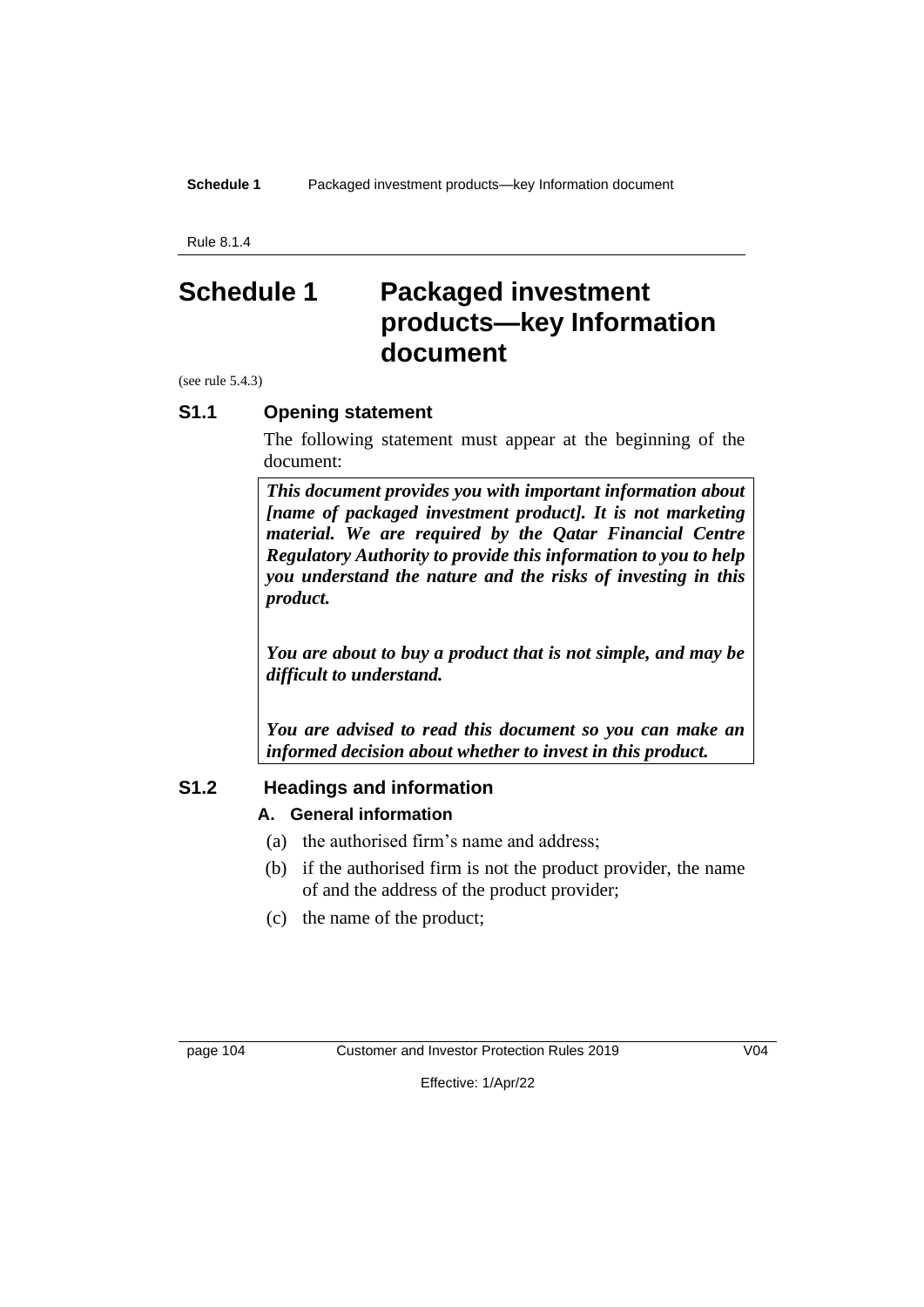- (d) either of the following statements about the firm's authorisation:
	- (i) "Authorised by the Qatar Financial Centre Regulatory Authority";
	- (ii) "Authorised by the QFC Regulatory Authority";
	- *Note* Either of these statements is also required in the firm's business documents—see GENE, rule 3.1.2.
- (e) if the authorised firm is not the product provider, information about the regulatory status of the product provider;
- (f) the date of the document (or of its most recent version).

#### **B. What is this product?**

- (a) information about the type of the product;
- (b) information about the objectives of the product and the means for achieving them (in particular, whether the objectives are achieved by direct or indirect exposure to the underlying investment assets) and including:
	- a description of the underlying instruments or reference values;
	- a specification of the markets that the product invests in;
	- any specific environmental or social objectives of the product;
- (c) how the return is determined;
- (d) if the product offers a range of options for investments, and all the information required by this Schedule about each option cannot be provided in a single document—a general description of those options, and a statement of where and how more detailed information about the options can be found;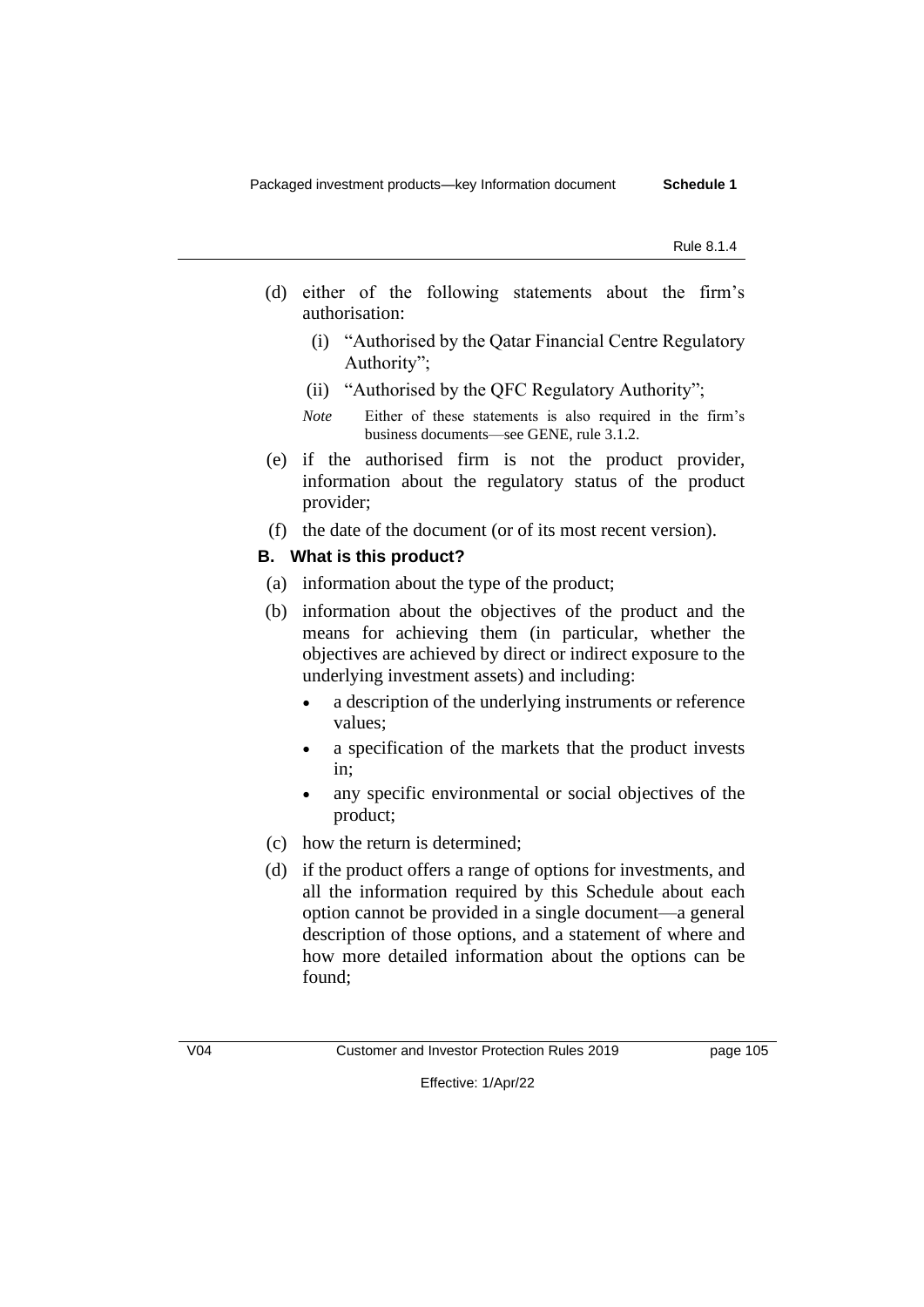#### Rule 8.1.4

- (e) a statement of whether income from the product will be distributed or reinvested;
- (f) a description of the type of investor to whom the product is intended to be marketed, in particular in terms of the investor's ability to bear investment loss and the investment horizon;
- (g) if the product offers insurance benefits, details of those benefits, including the circumstances that would trigger them;
- (h) the term of the product (unless it is open-ended, and if so a statement of that fact);
- (i) whether or not the product is Shari'a-compliant.

#### **C. What are the risks and what could I get in return?**

- (a) a summary risk indicator, with a narrative explanation of that indicator and its main limitations, and a narrative explanation of the risks that are materially relevant to the product and are not adequately captured by the summary risk indicator;
- (b) the possible maximum loss of invested capital, including information on:
	- whether a retail investor can lose all the invested capital;
	- whether the investor bears the risk of incurring additional financial commitments or obligations, including contingent liabilities, in addition to the capital invested in the product;
	- whether the product includes capital protection against market risk, and the details of any cover and its limitations, in particular as to the timing of when it applies;
- (c) appropriate performance scenarios, and the assumptions made to produce them;

page 106 Customer and Investor Protection Rules 2019 V04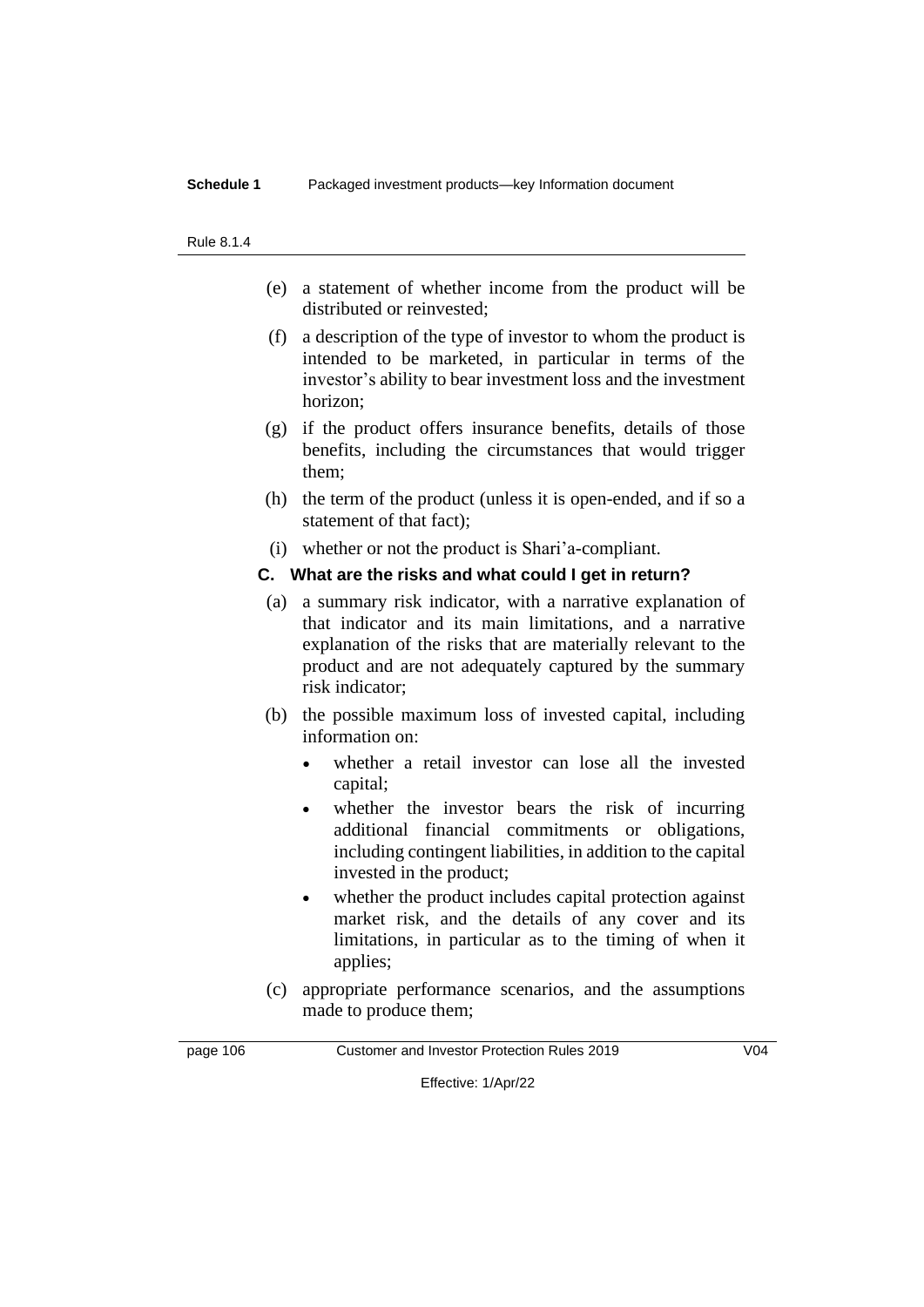- (d) information on any conditions for returns to retail investors or built-in performance caps;
- (e) a statement that the tax law of the investor's jurisdiction of residence (including, if relevant, at the maturity of the term of the product) may affect the actual payout.

#### **D. What happens if (name of product provider) is unable to pay out?**

A brief statement of whether the loss is covered by an investors' or policyholders' compensation or guarantee scheme and if so:

- (a) which scheme it is;
- (b) the name of the guarantor;
- (c) what risks are covered by the scheme and what are not; and
- (d) the level of compensation that could be paid.

#### **E. What are the costs?**

Information on the costs of an investment in the product (comprising both direct and indirect costs to be borne by the investor, including one-off and recurring costs) presented by means of summary indicators of those costs and, to ensure comparability between products, total aggregate costs expressed in monetary and percentage terms, to show the compound effects of the total costs on the investment

A clear statement that advisors, distributors or any other person advising on or selling the product will provide information about any cost of distribution that is not already included in the costs specified above, so as to enable the investor to understand the cumulative effect of those costs on the return of the investment.

#### **F. How long should I hold it and can I take out money early?**

Information on:

(a) whether there is a cooling-off period or cancellation period for the product;

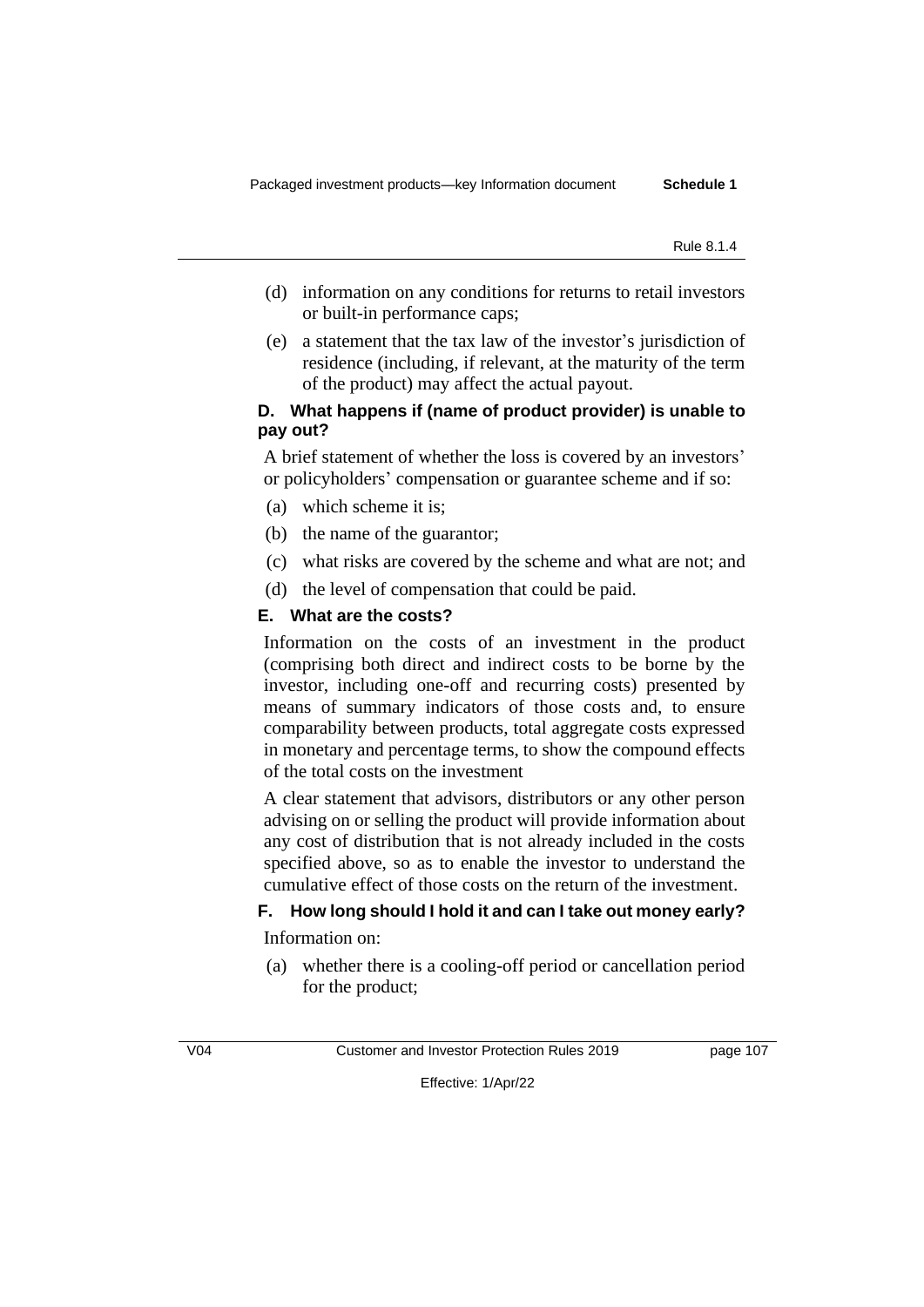#### Rule 8.1.4

- (b) the recommended minimum holding period and any required minimum holding period (if the product imposes an early withdrawal penalty (for example, for the cancellation of the initial units in a unit-linked product), the recommended minimum holding period should be at least as long as the period during which the penalty applies);
- (c) the ability to make, the conditions for, and the costs of any disinvestments before maturity, including all applicable fees and penalties, having regard to the risk and reward profile of the product and the market evolution it targets;
- (d) if the product is a life insurance contract, a description and illustration of the surrender value for each year of the contract
- (e) information about the consequences of cashing in before the end of the term or recommended holding period, such as the loss of capital protection or additional contingent fees.

#### **G. How can I complain?**

Information about how and to whom the investor can make a complaint about the product, or the conduct of the product provider, or (if applicable) a person or firm advising on, or selling, the product.

#### **H. Other relevant information**

If an investment in the product is exposed to risk factors such as the use of leverage or derivatives, liquidity risk, counterparty risk, political risk or currency risk, an explanation of those risk factors

A brief indication of any additional information documents (not marketing material) to be provided to the investor at the precontractual or post-contractual stage

page 108 Customer and Investor Protection Rules 2019 V04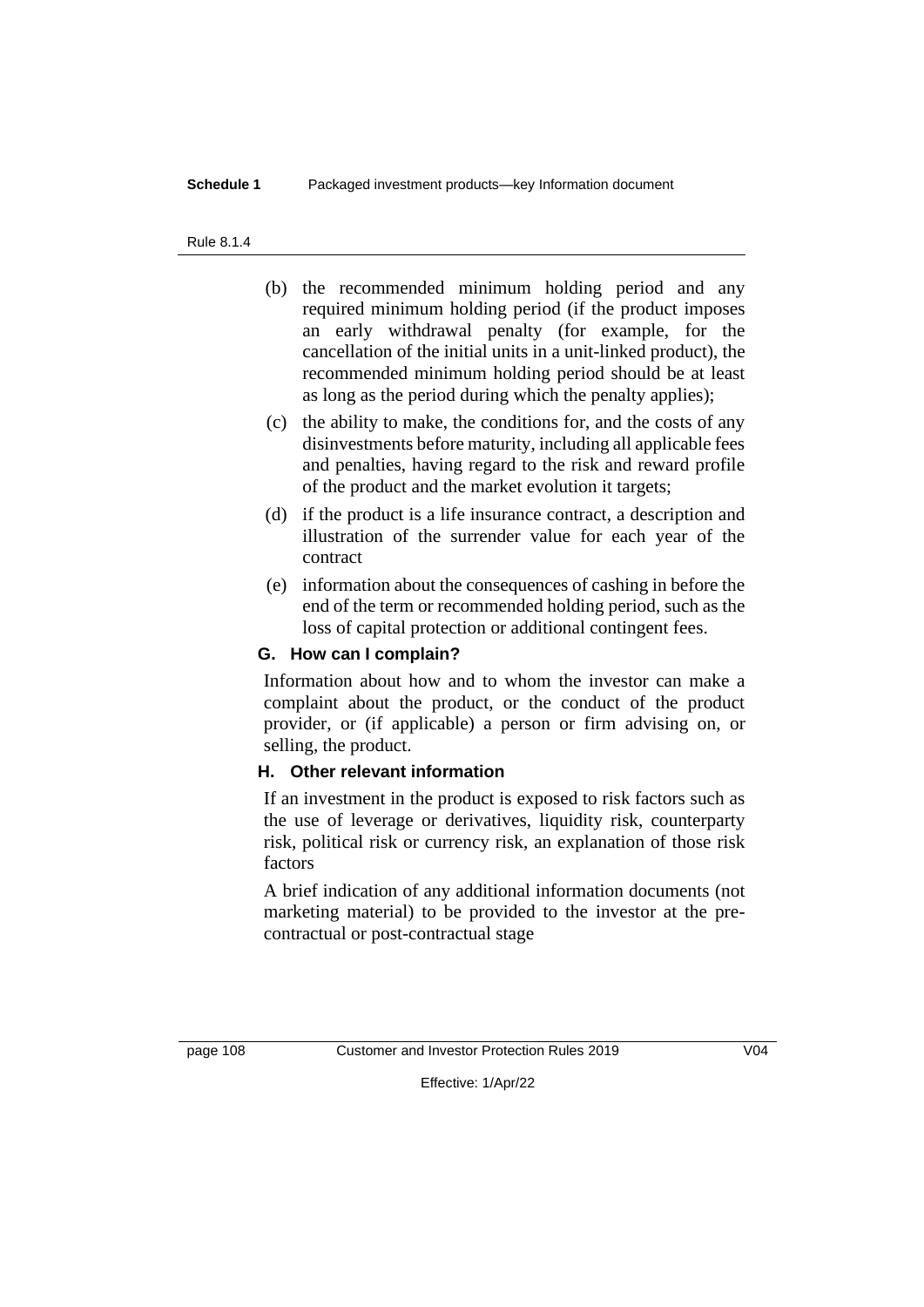If the product is a life insurance contract, the key information document must include:

- an explanation of any differences between the cancellation rights (if any) applying to the product (including the length of any period to exercise the rights) and those that would be provided under these rules if the insurer were a QFC insurer; and
- a warning to the effect that the claims-handling procedures for the product may differ from those provided under these rules.

V04 Customer and Investor Protection Rules 2019 page 109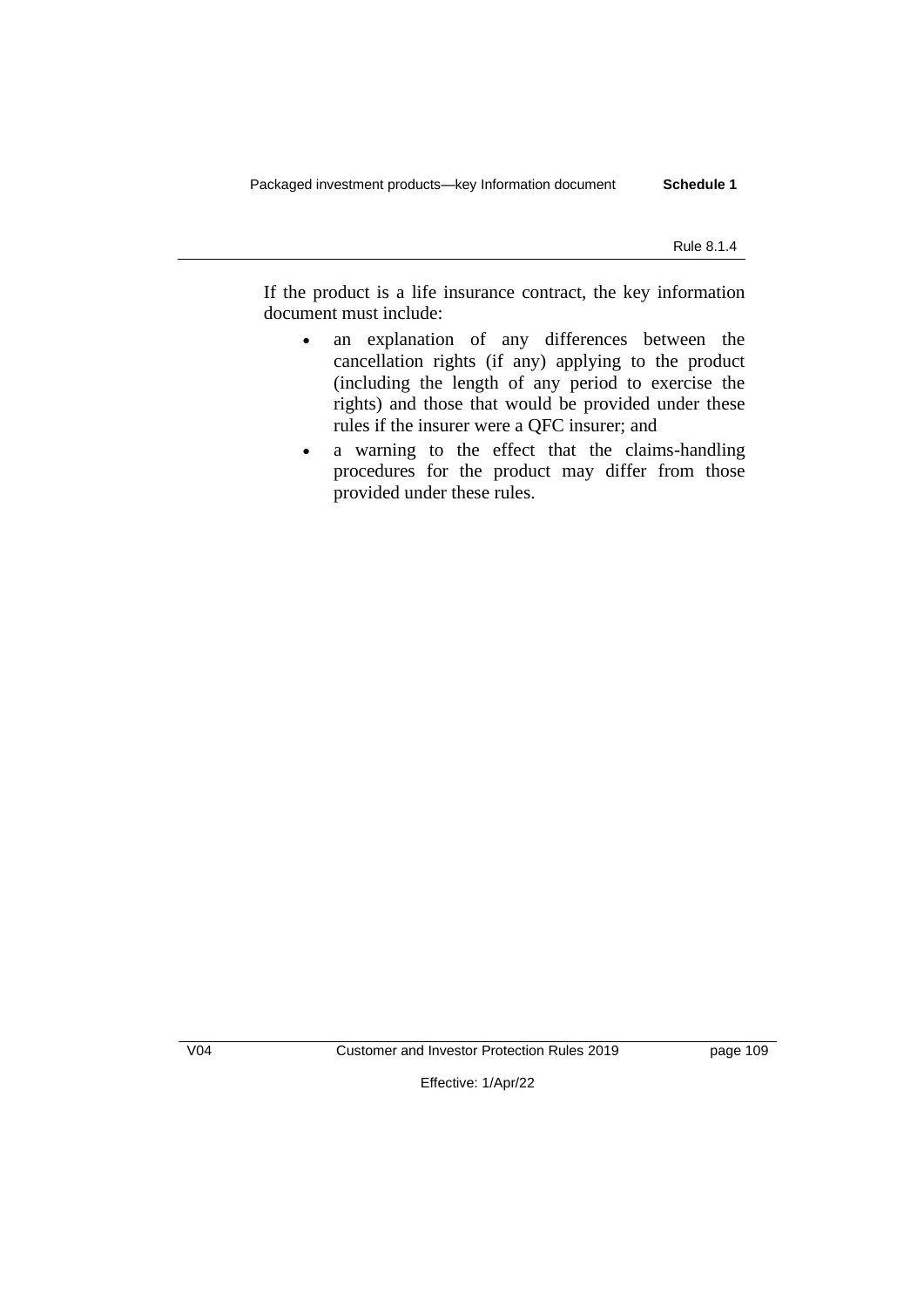# **Glossary**

(see r 1.1.4)

*advertisement*: see rule 4.2.1.

*associate* of a person (*A*) means any of the following:

- (a) if A is a legal person—a legal person in the same corporate group as A;
- (b) any other person whose business or domestic relationship with A might reasonably be expected to give rise to a community of interest between them that may involve a conflict of interest in dealing with third parties.
- *Note Legal person*, *corporate group* and *person* are defined in this glossary.

*authorisation* means an authorisation granted under FSR, Part 5.

*authorised firm* means a person that has an authorisation.

*business day* means a day that is not a Friday, Saturday, or a public or bank holiday in Qatar.

*business customer*: see rule 1.2.3.

*calendar month* means a period beginning at the start of any day of one of the 12 named months of the year and ending:

- (a) at the end of the day before the corresponding day of the next named month; or
- (b) if there is no corresponding day—at the end of the last day of next named month.

*carrying out contracts of insurance*: see rule 6.1.2.

*company* means:

- (a) a company incorporated under the Companies Regulations of the QFC; or
- (b) a legal person incorporated under the law of a jurisdiction outside the QFC, the liability of each of member of which is limited to the amount of the member's capital contribution or guarantee.

page 110 Customer and Investor Protection Rules 2019 V04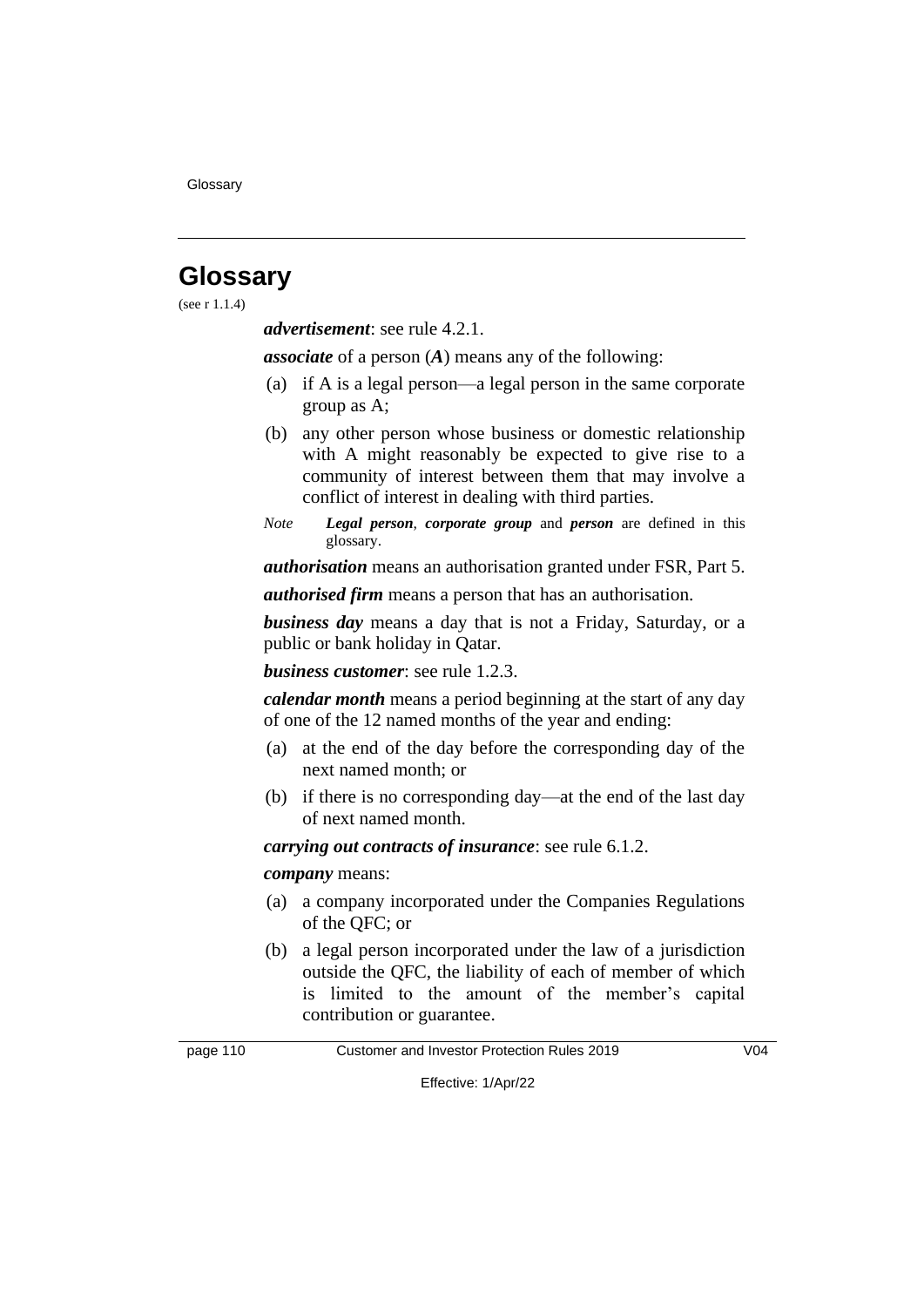*complaint*: see rule 3.8.1.

*compliance officer* for an authorised firm means the individual who exercises the compliance oversight function (as described in CTRL, rule 1.2.13) for the firm.

*COLL* means the *Collective Investment Schemes Rules 2010*.

*collective investment fund*: see rule 5.1.2.

*COND* means the *Conduct of Business Rules 2007*, as in force at any time before 1 January 2020.

*contract of insurance*: see rule 6.1.2.

*corporate group* means the following:

- (a) a legal person (A);
- (b) any parent entity of A;
- (c) any subsidiary (direct or indirect) of A or of any parent entity of A.
- *Note Legal person*, *parent entity* and *subsidiary* are also defined in this glossary.

*CTRL* means the *Governance and Controlled Functions Rules 2020.*

*customer*: see rule 1.2.1.

*customer dispute resolution scheme* means the scheme by that name established under the *Customer Dispute Resolution Scheme Rules 2019*.

*day* means a period of 24 hours starting at midnight.

*deposit*: see rule 7.1.2.

*deposit-taking*: see rule 7.1.2.

*deposit-taking business*: see rule 7.1.2.

*durable medium* means a medium that:

(a) allows information to be addressed personally to the recipient;



V04 Customer and Investor Protection Rules 2019 page 111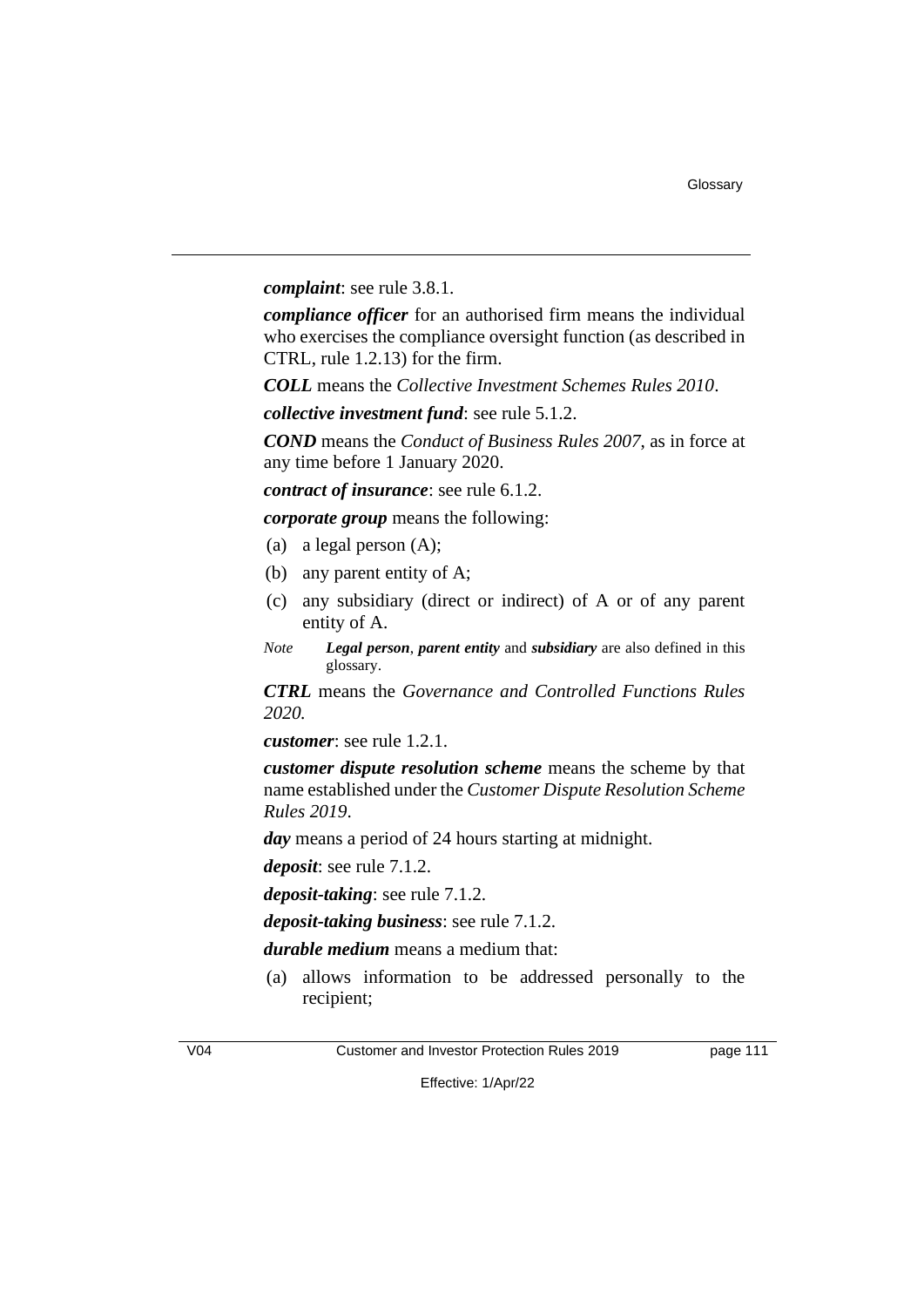- (b) enables the recipient to store information in a way that is accessible for future reference and for a period of time adequate for the purposes of the information; and
- (c) allows the information to be reproduced unchanged.

*effecting contracts of insurance*: see rule 6.1.2.

*eligible counterparty*: see rule 1.2.10.

*employee* of an authorised firm means an individual who is the firm's employee for the purposes of the Employment Regulations of the QFC.

*entity* means any kind of entity, and includes, for example, any person.

*execute* a transaction includes:

- (a) to carry the transaction into effect or perform it; and
- (b) to instruct another person to execute it.

*FSR* means the *Financial Services Regulations*.

*GENE* means the *General Rules 2005*.

*general insurance contract*: see rule 6.1.2.

*governing body*: an authorised firm's governing body is:

- (a) in the case of such a firm that is a company or limited liability partnership incorporated in the QFC, or a partnership constituted under the *Partnership Regulations 2007*—its board of directors or the body (whatever it is called) that, under the firm's constitutional document, has the responsibility of overseeing the firm's business in or from the QFC; and
- (b) in the case of a firm that is a branch:
	- (i) that part of the board of directors of the firm that has the responsibility of overseeing the firm's business in or from the QFC;
	- (ii) if the firm does not have that part of the board described in subparagraph (i)—that part of the firm's

page 112 Customer and Investor Protection Rules 2019 V04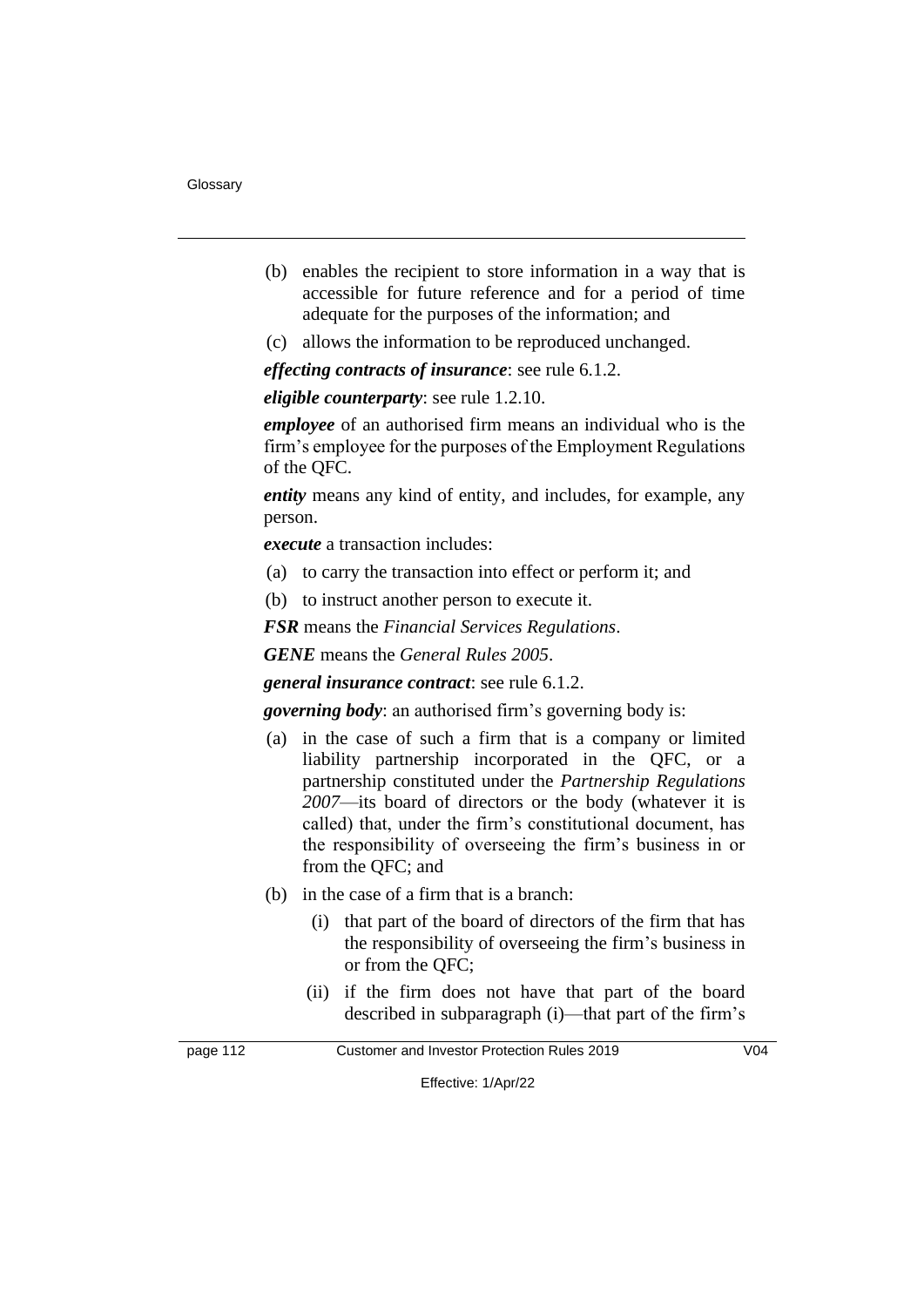Glossary

membership, committee of management or other body (whatever it is called) that has the responsibility of overseeing the firm's business in or from the QFC; or

(iii) if the firm does not have the board or body described in subparagraphs (i) and (ii)—the person or persons delegated by the board, membership, committee or other body with the responsibility of overseeing the firm's business in or from the QFC.

*group policy* means an insurance contract that covers a defined group of persons (for example, the members of a society or professional body, or the employees of an employer).

*initial disclosure document*: see rule 4.4.1.

*insurance business*: see rule 6.1.2.

*insurance mediation business*: see rule 6.1.2.

*investment advice*: see rule 5.1.2.

*investment business*: see rule 5.1.2.

*investment intermediary*: see rule 5.1.2.

*investment manager*: see rule 5.1.2.

*investment mediation business*: see rule 5.1.2.

*issuer* means:

- (a) for a security other than a unit in a collective investment fund — the person that issued, or is to issue, the security;
- (b) for a unit in a collective investment fund the operator of the collective investment fund or the fund manager (within the meaning of PROF) of the professional investor fund, as the case requires; and

*Note Operator of a collective investment fund* and *professional investor fund* are defined in this Glossary.

(c) for a certificate or another instrument that gives contractual or property rights (other than rights consisting of options) in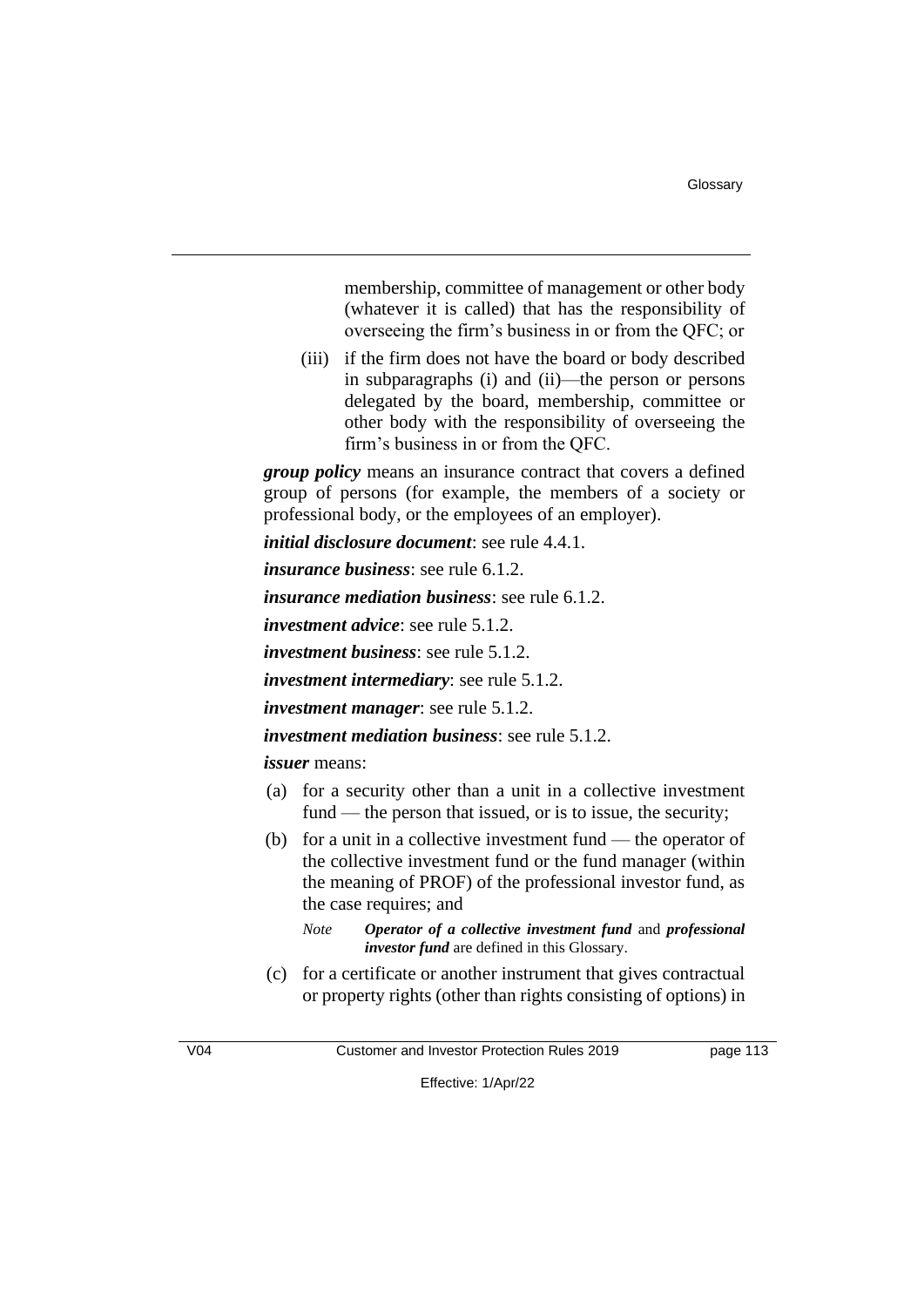relation to any share, debt instrument, government or public security, or warrant—the person that issued, or is to issue, the security to which the instrument relates.

*jurisdiction* means any kind of legal jurisdiction, and includes, for example:

- (a) the State of Qatar;
- (b) a foreign country (whether or not an independent sovereign jurisdiction), or a state, province or other territory of a foreign country; and
- (c) the QFC or a similar jurisdiction.

*key information document*: see rule 5.4.1.

*legal person* means an entity (other than an individual) on which the legal system of a jurisdiction confers rights and imposes duties, and includes, for example, any entity that can own, deal with or dispose of property.

*life insurance contract*: see rule 6.1.2.

*long term care insurance contract*: see rule 6.1.2.

*long term insurance contract*: see rule 6.1.2.

*managing investments*: see rule 5.1.2.

*material interest*: see rule 3.5.1.

*non-investment insurance contract*: see rule 6.1.2.

*operator of a collective investment fund* means the person (however described) responsible for managing the fund and fund property, and includes the operator of a collective investment scheme within the meaning of COLL.

*overseas regulator* means a regulatory or governmental authority, body or agency in a jurisdiction outside the QFC (whether in the State of Qatar or elsewhere).

*packaged investment product*: see rule 5.1.2.

page 114 Customer and Investor Protection Rules 2019 V04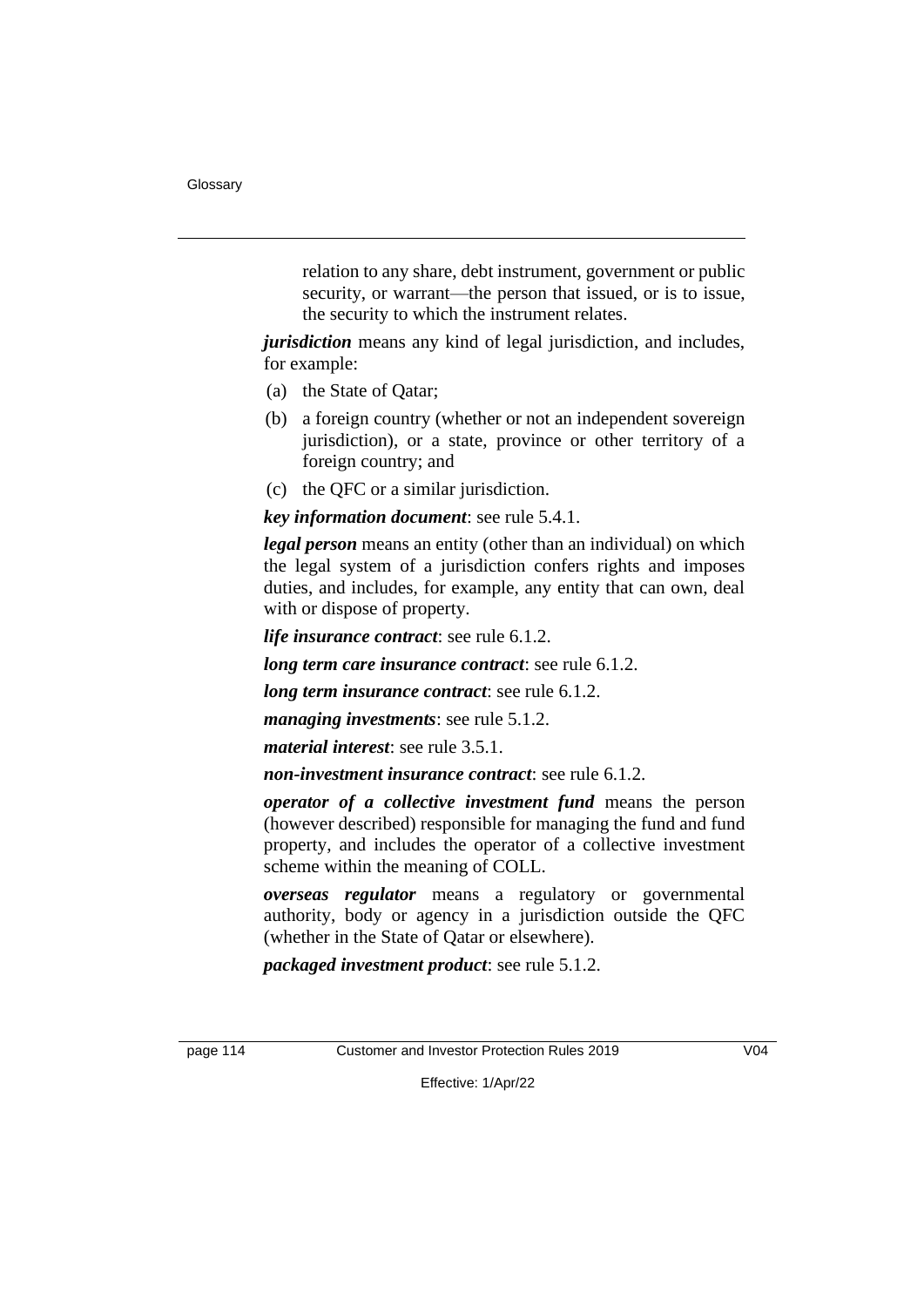*parent entity*, for a legal person (*A*), means any of the following:

- (a) a legal person that holds a majority of the voting power in A;
- (b) a legal person that is a member of A (whether direct or indirect, or though legal or beneficial entitlement) and alone, or together with 1 or more legal persons in the same corporate group, holds a majority of the voting power in A;
- (c) a parent entity of any legal person that is a parent entity of A.

*Note Legal person* and *corporate group* are defined in this glossary.

#### *person* means:

- (a) an individual (including an individual occupying an office or position from time to time); or
- (b) a legal person.

*PROF* means the *Professional Investor Funds Rules 2022*.

*professional investor fund*: see PROF, rule 1.2.1.

*pure protection contract*: see rule 6.1.2.

*QFC* means Qatar Financial Centre.

*QFC insurance intermediary* means an authorised firm that is an insurance intermediary.

*QFC insurer* means an authorised firm that is an insurer.

*regulated activity* means an activity that is a regulated activity under FSR.

*Note* See FSR, article 23 (1) and Schedule 3, Part 2; the *Islamic Banking Business Prudential Rules 2015*, rule 1.1.4; and the *Investment Management and Advisory Rules 2014*, rule 1.1.3A.

#### *regulated exchange* means an exchange:

(a) that is incorporated or otherwise established in a jurisdiction outside the QFC; and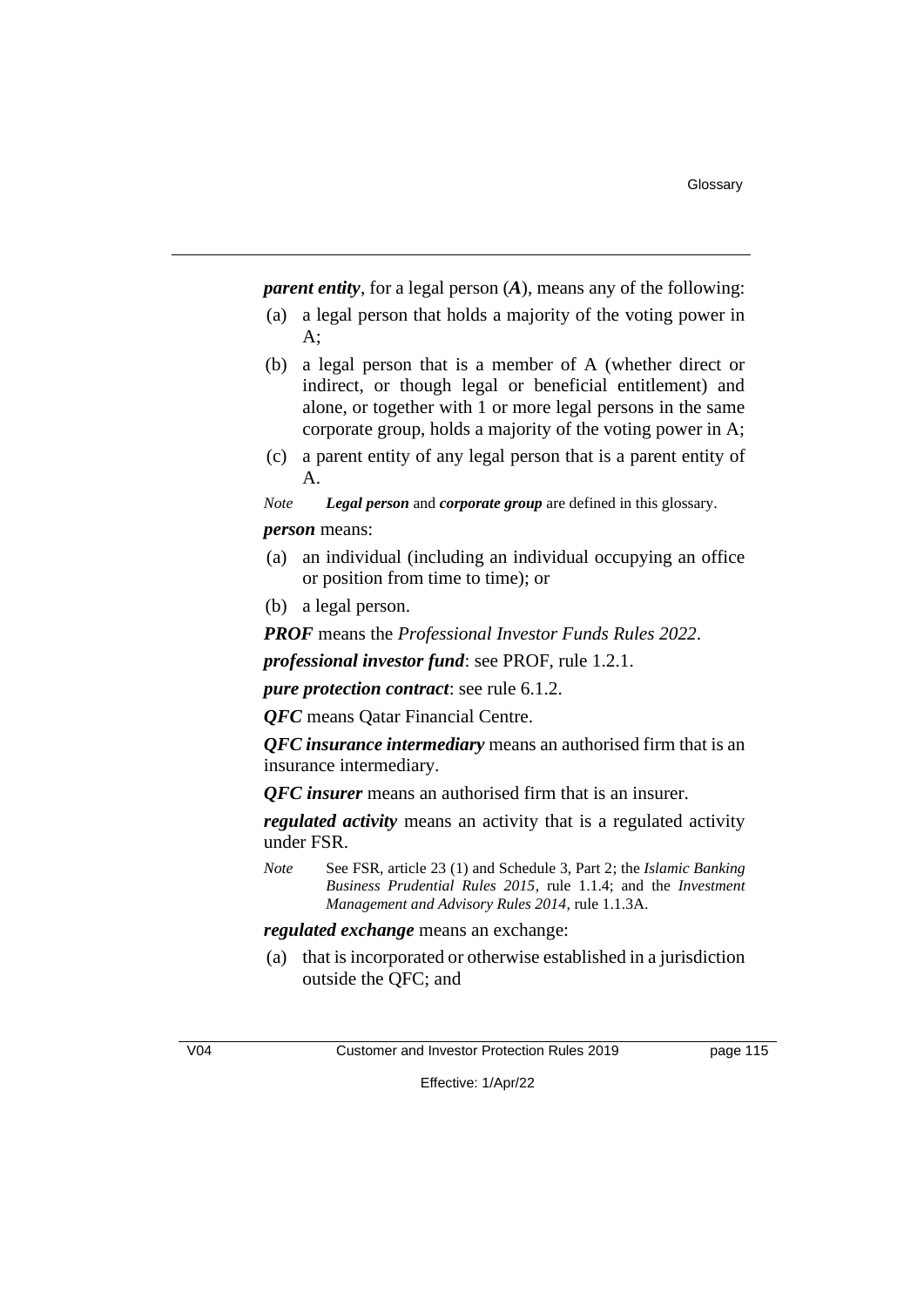(b) that is regulated as an exchange by an overseas regulator in that jurisdiction.

*regulated financial institution* means a person that is not an authorised firm but is authorised, in a jurisdiction outside the QFC, by an overseas regulator to carry on a financial service.

*Regulatory Authority* means the Qatar Financial Centre Regulatory Authority.

*remuneration* means remuneration in any form, including benefits of any kind.

*retail customer*: see rule 1.2.2.

*risk management officer* for an authorised firm means the individual who exercises the risk management function (as described in CTRL, rule 1.2.12) for the firm.

*soft commission agreement*: see rule 3.5.10.

*specified product*: see rule 5.1.2.

*subsidiary:* a legal person (*A*) is a subsidiary of another legal person  $(B)$  if B is a parent entity of A.

*Note Legal person* and *parent entity* are defined in this glossary.

*tied agent* means a QFC insurance intermediary that represents only 1 insurer and is able to advise only on the policies offered by that insurer.

*unit in a collective investment fund*: see rule 5.1.2.

page 116 Customer and Investor Protection Rules 2019 V04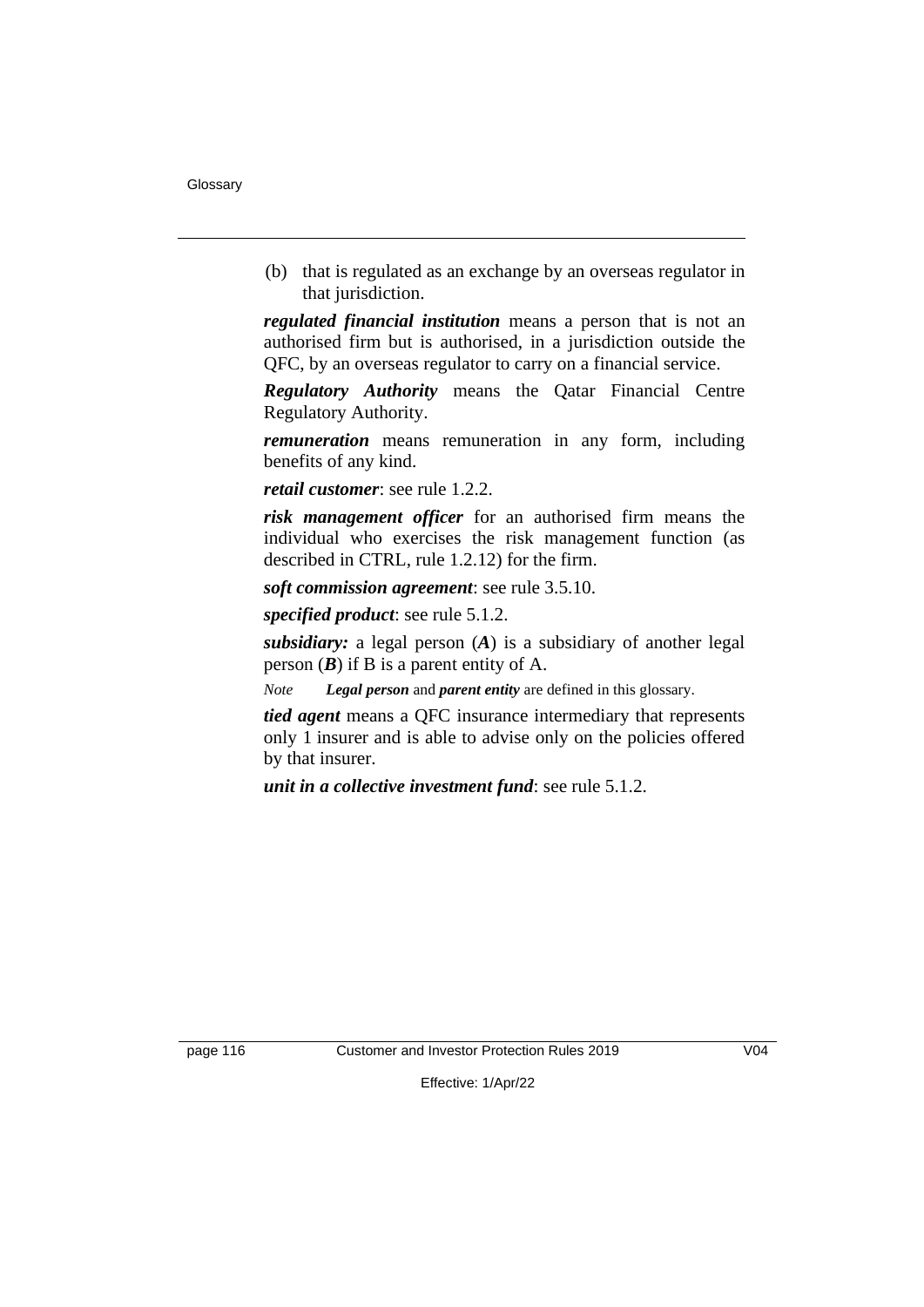#### **Endnotes**

# **Endnotes**

### **1 Abbreviation key**

| a    | $=$ | after      | ins           | $=$ | inserted/added         |
|------|-----|------------|---------------|-----|------------------------|
| am   | $=$ | amended    | <sub>om</sub> | $=$ | omitted/repealed       |
| amdt | $=$ | amendment  | orig          | $=$ | original               |
| app  | $=$ | appendix   | par           | $=$ | paragraph/subparagraph |
| art  | $=$ | article    | prev          | $=$ | previously             |
| att  | $=$ | attachment | pt            | $=$ | part                   |
| b    | $=$ | before     | r             | $=$ | rule/subrule           |
| ch   | $=$ | chapter    | renum         | $=$ | renumbered             |
| def  | $=$ | definition | reloc         | $=$ | relocated              |
| div  | $=$ | division   | s             | $=$ | section                |
| g    | $=$ | guidance   | sch           | $=$ | schedule               |
| glos | $=$ | glossary   | sdiv          | $=$ | subdivision            |
| hda  | $=$ | heading    | sub           | $=$ | substituted            |

#### **2 Rules history**

# **Customer and Investor Protection Rules 2019**

*made by*

**Customer and Investor Protection Rules 2019 (QFCRA Rules 2019-2)** Made 26 March 2019 Commenced 1 January 2020 Version No. 1

**Minor and Technical Amendments Rules 2020 (QFCRA Rules 2020-1)** Made 8 July 2020 Commenced 15 August 2020 Version No. 2

#### **CTRL Repeal, ISFI Partial Repeal and Consequential Amendments Rules 2021 (QFCRA Rules 2021–1, sch 1, pt 1.4)**

Made 23 June 2021 Commenced 1 July 2021 Version No.3

V04 Customer and Investor Protection Rules 2019 page 117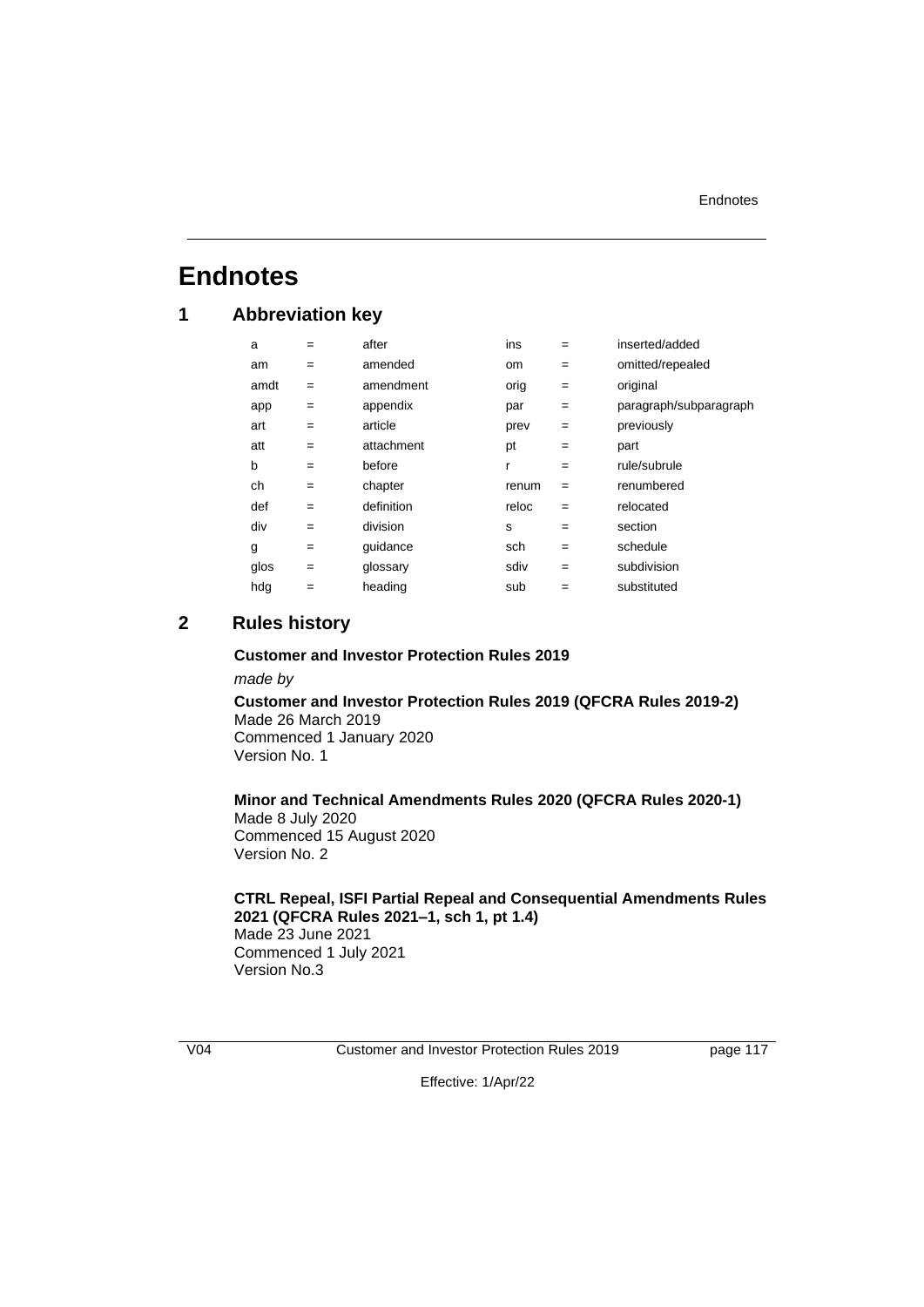Endnotes

**PRIV Repeal and Consequential Amendments Rules 2022 (QFCRA Rules 2022–2, sch1, pt 1.2)**  Made 23 March 2022 Commenced 1 April 2022 Version No.4

#### **3 Amendment history**

**Business customer-collective investment schemes**  r 1.2.5hdg am Rules 2022-2

r 1.2.5 am Rules 2022-2 **Service standards** rule 3.8.5 am Rules 2020-1

**Systems and controls generally**<br>r 3.2.2 g am Rules 2021 am Rules 2021-1

**Meaning of material interest**<br>**r** 3.5.1 g am Rules: am Rules 2021-1

#### **Advertisements—compliance confirmation**  r 4.2.2 am Rules 2021-1

**Definitions**<br>r 5.1.2

am Rules 2022-2

**Glossary**

def *COLL* 

ins Rules 2022-2

#### def *collective investment fund*  ins Rules 2022-2

def *compliance officer*

sub Rules 2021-1 def **CTRL** 

sub Rules 2021-1 def *issuer* 

am Rules 2022-2

#### def *operator of a collective investment fund* ins Rules 2022-2

def *PROF*

ins Rules 2022-2

page 118 Customer and Investor Protection Rules 2019 V04